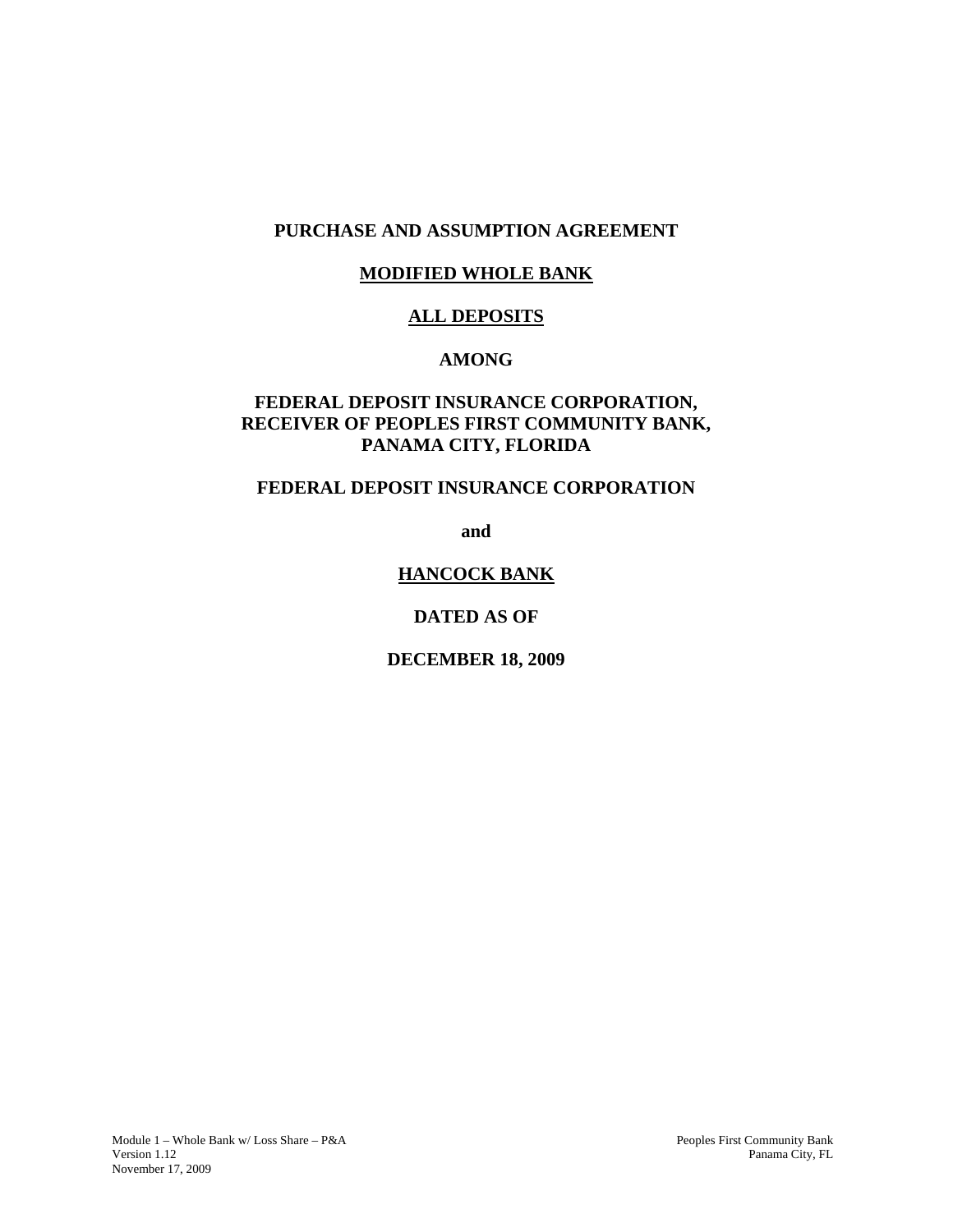# **TABLE OF CONTENTS**

| <b>ARTICLE I</b>   |                                                       |  |
|--------------------|-------------------------------------------------------|--|
| <b>ARTICLE II</b>  |                                                       |  |
| 2.1                |                                                       |  |
| 2.2                |                                                       |  |
| 2.3                |                                                       |  |
| 2.4                |                                                       |  |
| <b>ARTICLE III</b> |                                                       |  |
| 3.1                |                                                       |  |
| 3.2                |                                                       |  |
| 3.3                | Manner of Conveyance; Limited Warranty;               |  |
|                    |                                                       |  |
| 3.4                |                                                       |  |
| 3.5                |                                                       |  |
| 3.6                |                                                       |  |
| <b>ARTICLE IV</b>  | <b>ASSUMPTION OF CERTAIN DUTIES AND OBLIGATIONS16</b> |  |
| 4.1                |                                                       |  |
| 4.2                |                                                       |  |
| 4.3                |                                                       |  |
| 4.4                |                                                       |  |
| 4.5                |                                                       |  |
| 4.6                |                                                       |  |
| 4.7                | Agreement with Respect to Leased Data                 |  |
|                    |                                                       |  |
| 4.8                | Agreement with Respect to Certain                     |  |
|                    |                                                       |  |
| 4.9                |                                                       |  |
| 4.10               |                                                       |  |
| 4.11               |                                                       |  |
| 4.12               | Agreement with Respect to Continuation of Group       |  |
|                    |                                                       |  |
| 4.13               | Agreement with Respect to Interim Asset Servicing 24  |  |
| 4.14               |                                                       |  |
| 4.15               |                                                       |  |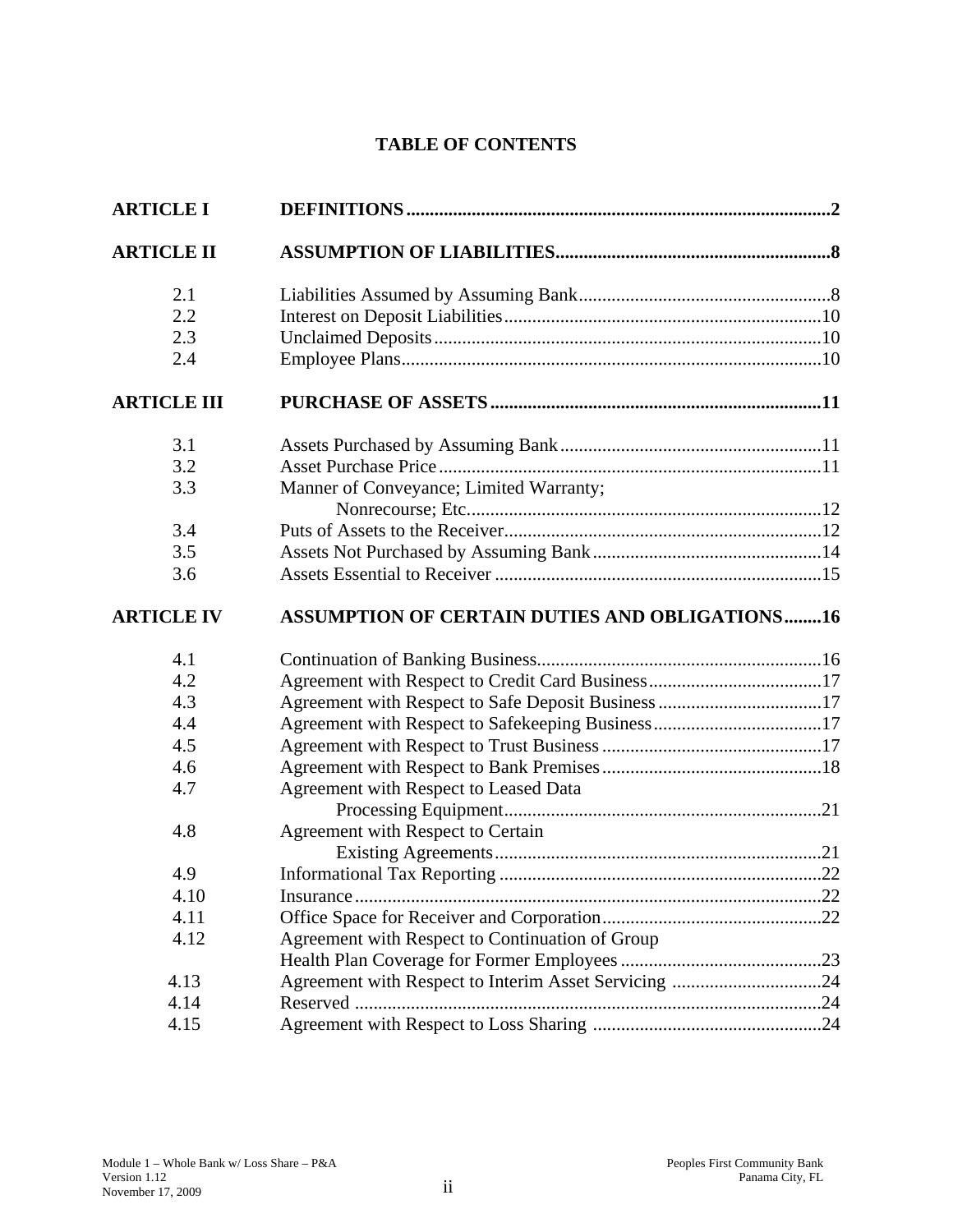| <b>ARTICLE V</b>    | DUTIES WITH RESPECT TO DEPOSITORS                     |  |
|---------------------|-------------------------------------------------------|--|
|                     |                                                       |  |
| 5.1                 |                                                       |  |
| 5.2                 |                                                       |  |
| 5.3                 |                                                       |  |
| <b>ARTICLE VI</b>   |                                                       |  |
| 6.1                 |                                                       |  |
| 6.2                 |                                                       |  |
| 6.3                 |                                                       |  |
| 6.4                 |                                                       |  |
| <b>ARTICLE VII</b>  |                                                       |  |
| <b>ARTICLE VIII</b> |                                                       |  |
| 8.1                 |                                                       |  |
| 8.2                 | Correction of Errors and Omissions; Other Liabilities |  |
| 8.3                 |                                                       |  |
| 8.4                 |                                                       |  |
| 8.5                 |                                                       |  |
| <b>ARTICLE IX</b>   |                                                       |  |
| 9.1                 |                                                       |  |
| 9.2                 |                                                       |  |
| 9.3                 |                                                       |  |
| 9.4                 |                                                       |  |
| 9.5                 |                                                       |  |
| 9.6                 | Proceedings with Respect to Certain Assets            |  |
|                     |                                                       |  |
| 9.7                 |                                                       |  |
| <b>ARTICLE X</b>    |                                                       |  |
| <b>ARTICLE XI</b>   | <b>REPRESENTATIONS AND WARRANTIES OF THE</b>          |  |
| <b>ARTICLE XII</b>  |                                                       |  |
| 12.1                |                                                       |  |
| 12.2                |                                                       |  |
| 12.3                |                                                       |  |
| 12.4                |                                                       |  |
| 12.5                |                                                       |  |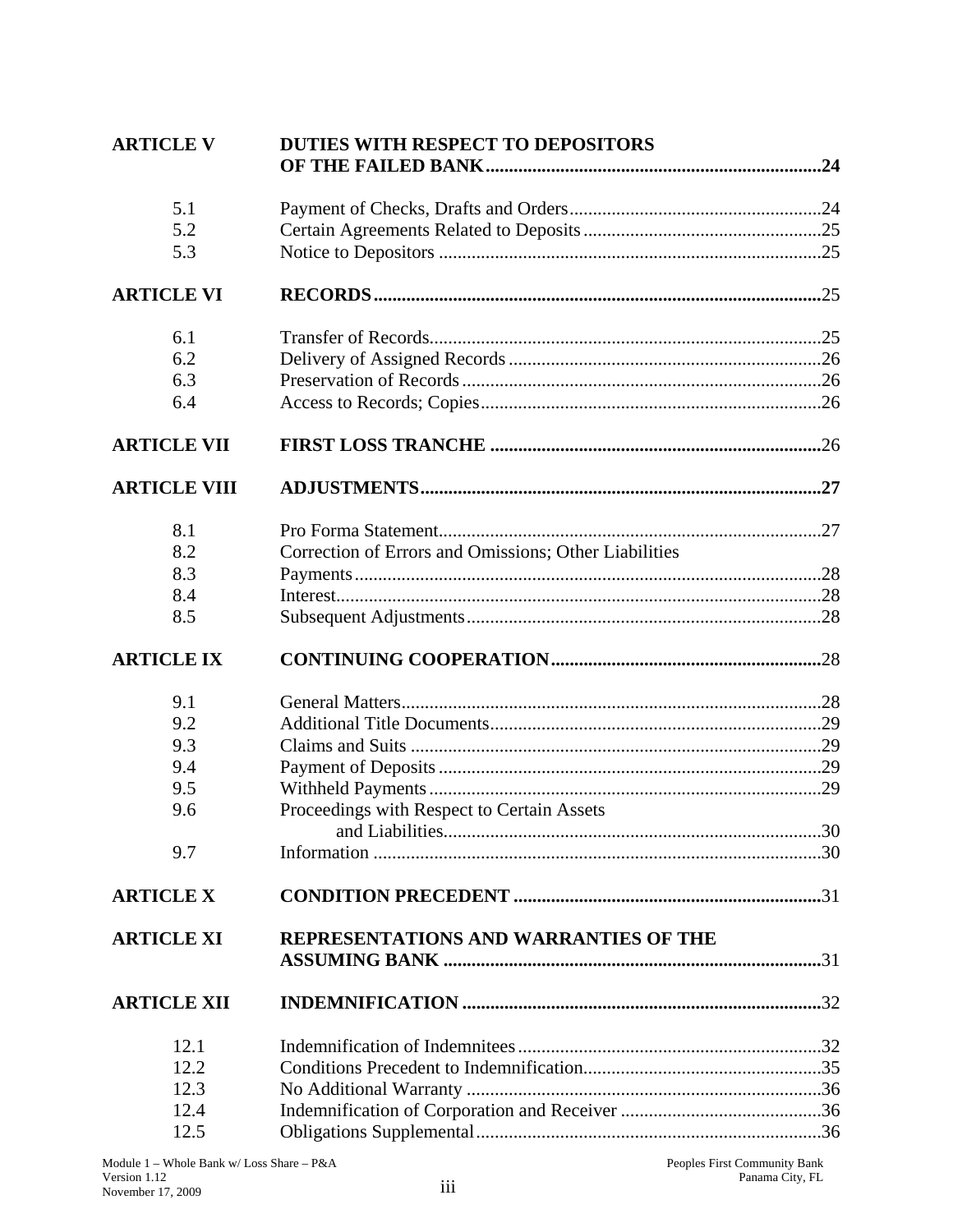| 12.6                |  |
|---------------------|--|
| 12.7                |  |
| 12.8                |  |
| <b>ARTICLE XIII</b> |  |
| 13.1                |  |
| 13.2                |  |
| 13.3                |  |
| 13.4                |  |
| 13.5                |  |
| 13.6                |  |
| 13.7                |  |
| 13.8                |  |
| 13.9                |  |
| 13.10               |  |
| 13.11               |  |
| 13.12               |  |
| 13.13               |  |

### **SCHEDULES**

| 2.1             |  |
|-----------------|--|
| 2.1(a)          |  |
| 3.1             |  |
| 3.2             |  |
| 3.5(l)          |  |
| 3.5(n)          |  |
| 4.15A           |  |
| 4.15B           |  |
| $7\overline{ }$ |  |

## **EXHIBITS**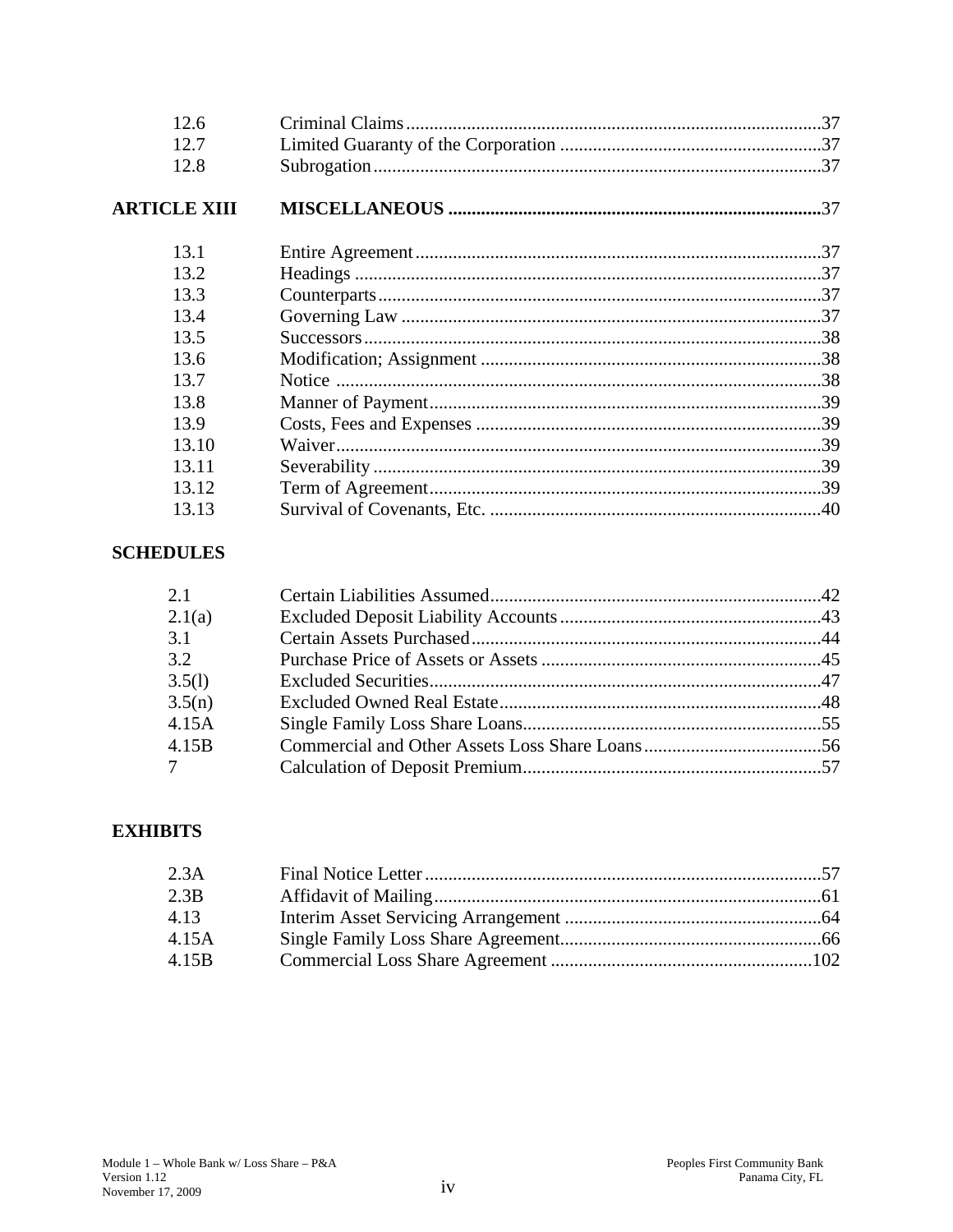#### **PURCHASE AND ASSUMPTION AGREEMENT**

#### **MODIFIED WHOLE BANK**

#### **ALL DEPOSITS**

**THIS AGREEMENT**, made and entered into as of the 18<sup>th</sup> day of December, 2009, by and among the **FEDERAL DEPOSIT INSURANCE CORPORATION, RECEIVER OF PEOPLES FIRST COMMUNITY BANK, PANAMA CITY, FLORIDA** (the "Receiver"), **HANCOCK BANK,** organized under the laws of the state of Mississippi, and having its principal place of business in **Gulfport, MS** (the "Assuming Bank"), and the **FEDERAL DEPOSIT INSURANCE CORPORATION**, organized under the laws of the United States of America and having its principal office in Washington, D.C., acting in its corporate capacity (the "Corporation").

#### **WITNESSETH**:

**WHEREAS**, on Bank Closing, the Chartering Authority closed **Peoples First Community Bank** (the "Failed Bank") pursuant to applicable law and the Corporation was appointed Receiver thereof; and

**WHEREAS**, the Assuming Bank desires to purchase certain assets and assume certain deposit and other liabilities of the Failed Bank on the terms and conditions set forth in this Agreement; and

**WHEREAS**, pursuant to 12 U.S.C. Section 1823(c)(2)(A), the Corporation may provide assistance to the Assuming Bank to facilitate the transactions contemplated by this Agreement, which assistance may include indemnification pursuant to Article XII; and

**WHEREAS**, the Board of Directors of the Corporation (the "Board") has determined to provide assistance to the Assuming Bank on the terms and subject to the conditions set forth in this Agreement; and

**WHEREAS**, the Board has determined pursuant to 12 U.S.C. Section 1823(c)(4)(A) that such assistance is necessary to meet the obligation of the Corporation to provide insurance coverage for the insured deposits in the Failed Bank.

 **NOW THEREFORE**, in consideration of the mutual promises herein set forth and other valuable consideration, the parties hereto agree as follows: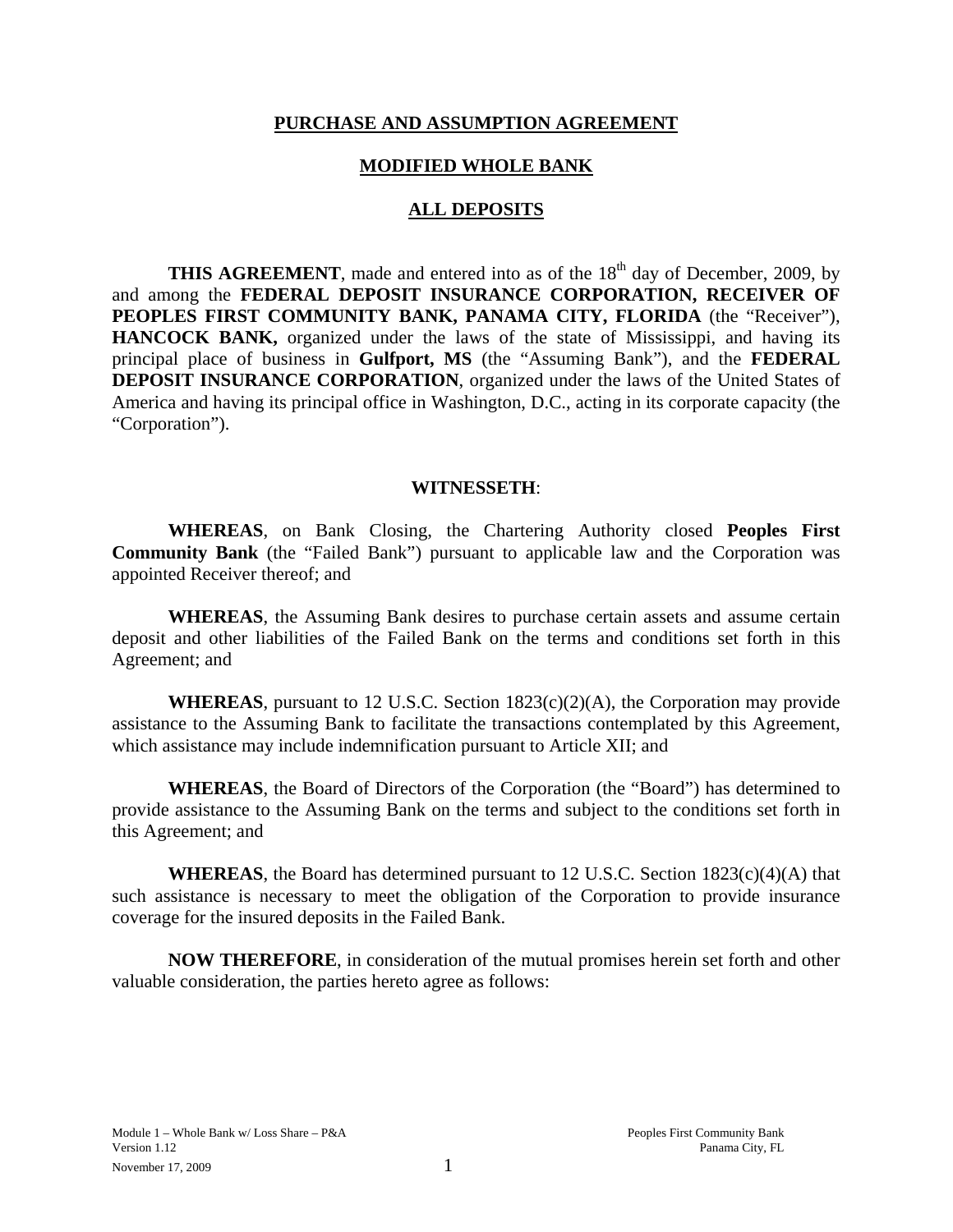#### **ARTICLE I DEFINITIONS**

<span id="page-5-1"></span><span id="page-5-0"></span>Capitalized terms used in this Agreement shall have the meanings set forth in this Article I, or elsewhere in this Agreement. As used herein, words imparting the singular include the plural and vice versa.

**"Accounting Records"** means the general ledger and subsidiary ledgers and supporting schedules which support the general ledger balances.

**"Acquired Subsidiaries"** means Subsidiaries of the Failed Bank acquired pursuant to Section 3.1.

"**Affiliate**" of any Person means any director, officer, or employee of that Person and any other Person (i) who is directly or indirectly controlling, or controlled by, or under direct or indirect common control with, such Person, or (ii) who is an affiliate of such Person as the term "affiliate" is defined in Section 2 of the Bank Holding Company Act of 1956, as amended, 12 U.S.C. Section 1841.

**"Agreement"** means this Purchase and Assumption Agreement by and among the Assuming Bank, the Corporation and the Receiver, as amended or otherwise modified from time to time.

**"Assets"** means all assets of the Failed Bank purchased pursuant to Section 3.1. Assets owned by Subsidiaries of the Failed Bank are not "Assets" within the meaning of this definition.

**"Assumed Deposits"** means Deposits.

**"Bank Closing"** means the close of business of the Failed Bank on the date on which the Chartering Authority closed such institution.

**"Bank Premises"** means the banking houses, drive-in banking facilities, and teller facilities (staffed or automated) together with adjacent parking, storage and service facilities and structures connecting remote facilities to banking houses, and land on which the foregoing are located, and unimproved land that are owned or leased by the Failed Bank and that have formerly been utilized, are currently utilized, or are intended to be utilized in the future by the Failed Bank as shown on the Accounting Record of the Failed Bank as of Bank Closing.

### **"Bid Valuation Date"** means **September 30, 2009**.

**"Book Value"** means, with respect to any Asset and any Liability Assumed, the dollar amount thereof stated on the Accounting Records of the Failed Bank. The Book Value of any item shall be determined as of Bank Closing after adjustments made by the Receiver for differences in accounts, suspense items, unposted debits and credits, and other similar adjustments or corrections and for setoffs, whether voluntary or involuntary. The Book Value of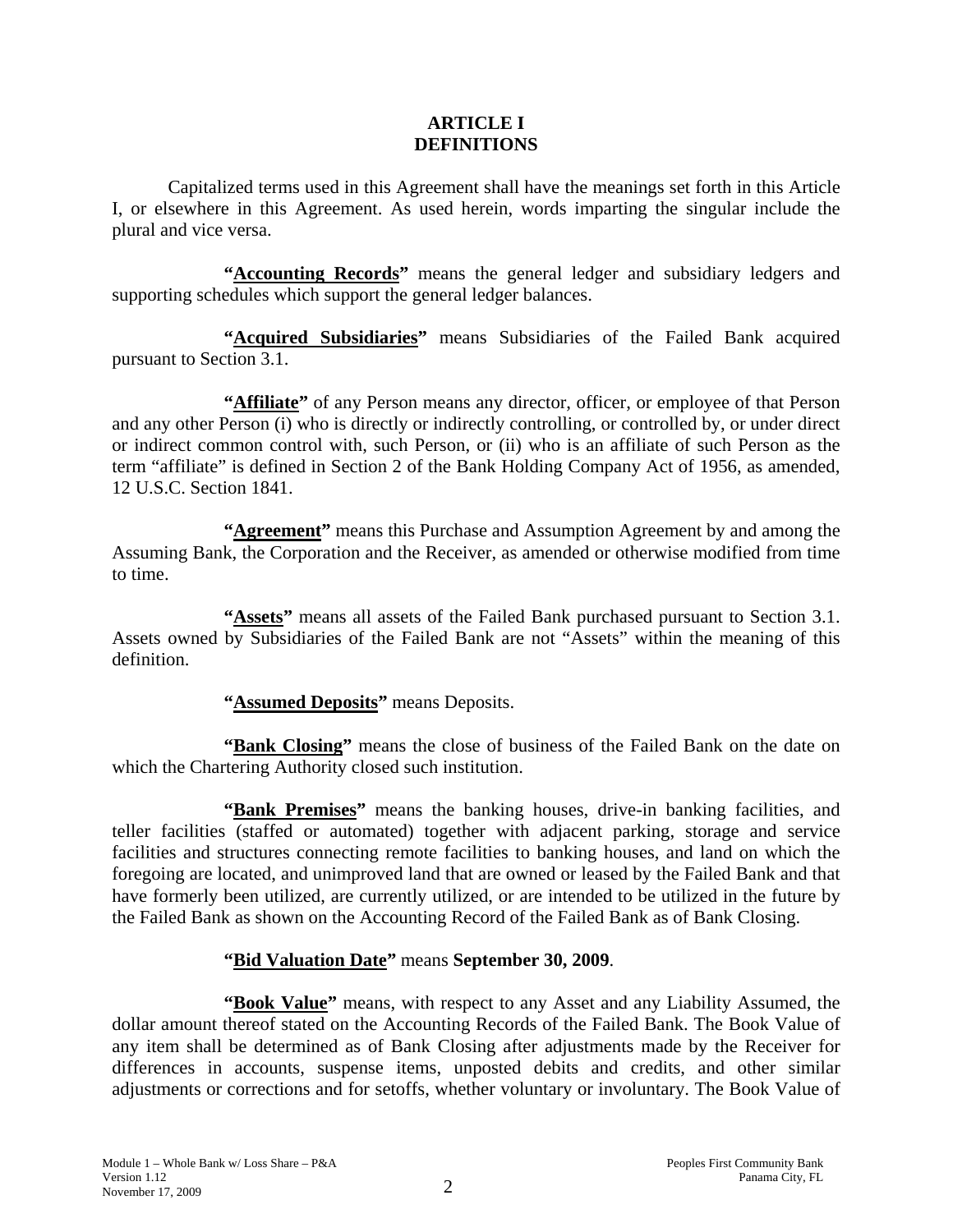<span id="page-6-0"></span>a Subsidiary of the Failed Bank acquired by the Assuming Bank shall be determined from the investment in subsidiary and related accounts on the "bank only" (unconsolidated) balance sheet of the Failed Bank based on the equity method of accounting. Without limiting the generality of the foregoing, (i) the Book Value of a Liability Assumed shall include all accrued and unpaid interest thereon as of Bank Closing, and (ii) the Book Value of a Loan shall reflect adjustments for earned interest, or unearned interest (as it relates to the "rule of 78s" or add-on-interest loans, as applicable), if any, as of Bank Closing, adjustments for the portion of earned or unearned loan-related credit life and/or disability insurance premiums, if any, attributable to the Failed Bank as of Bank Closing, and adjustments for Failed Bank Advances, if any, in each case as determined for financial reporting purposes. The Book Value of an Asset shall not include any adjustment for loan premiums, discounts or any related deferred income, fees or expenses, or general or specific reserves on the Accounting Records of the Failed Bank.

"Business Day" means a day other than a Saturday, Sunday, Federal legal holiday or legal holiday under the laws of the State where the Failed Bank is located, or a day on which the principal office of the Corporation is closed.

**"Chartering Authority"** means (i) with respect to a national bank, the Office of the Comptroller of the Currency, (ii) with respect to a Federal savings association or savings bank, the Office of Thrift Supervision, (iii) with respect to a bank or savings institution chartered by a State, the agency of such State charged with primary responsibility for regulating and/or closing banks or savings institutions, as the case may be, (iv) the Corporation in accordance with 12 U.S.C. Section 1821(c), with regard to self appointment, or (v) the appropriate Federal banking agency in accordance with 12 U.S.C. 1821(c)(9).

**"Commitment"** means the unfunded portion of a line of credit or other commitment reflected on the books and records of the Failed Bank to make an extension of credit (or additional advances with respect to a Loan) that was legally binding on the Failed Bank as of Bank Closing, other than extensions of credit pursuant to the credit card business and overdraft protection plans of the Failed Bank, if any.

"**Credit Documents**" mean the agreements, instruments, certificates or other documents at any time evidencing or otherwise relating to, governing or executed in connection with or as security for, a Loan, including without limitation notes, bonds, loan agreements, letter of credit applications, lease financing contracts, banker's acceptances, drafts, interest protection agreements, currency exchange agreements, repurchase agreements, reverse repurchase agreements, guarantees, deeds of trust, mortgages, assignments, security agreements, pledges, subordination or priority agreements, lien priority agreements, undertakings, security instruments, certificates, documents, legal opinions, participation agreements and intercreditor agreements, and all amendments, modifications, renewals, extensions, rearrangements, and substitutions with respect to any of the foregoing.

**"Credit File"** means all Credit Documents and all other credit, collateral, or insurance documents in the possession or custody of the Assuming Bank, or any of its Subsidiaries or Affiliates, relating to an Asset or a Loan included in a Put Notice, or copies of any thereof.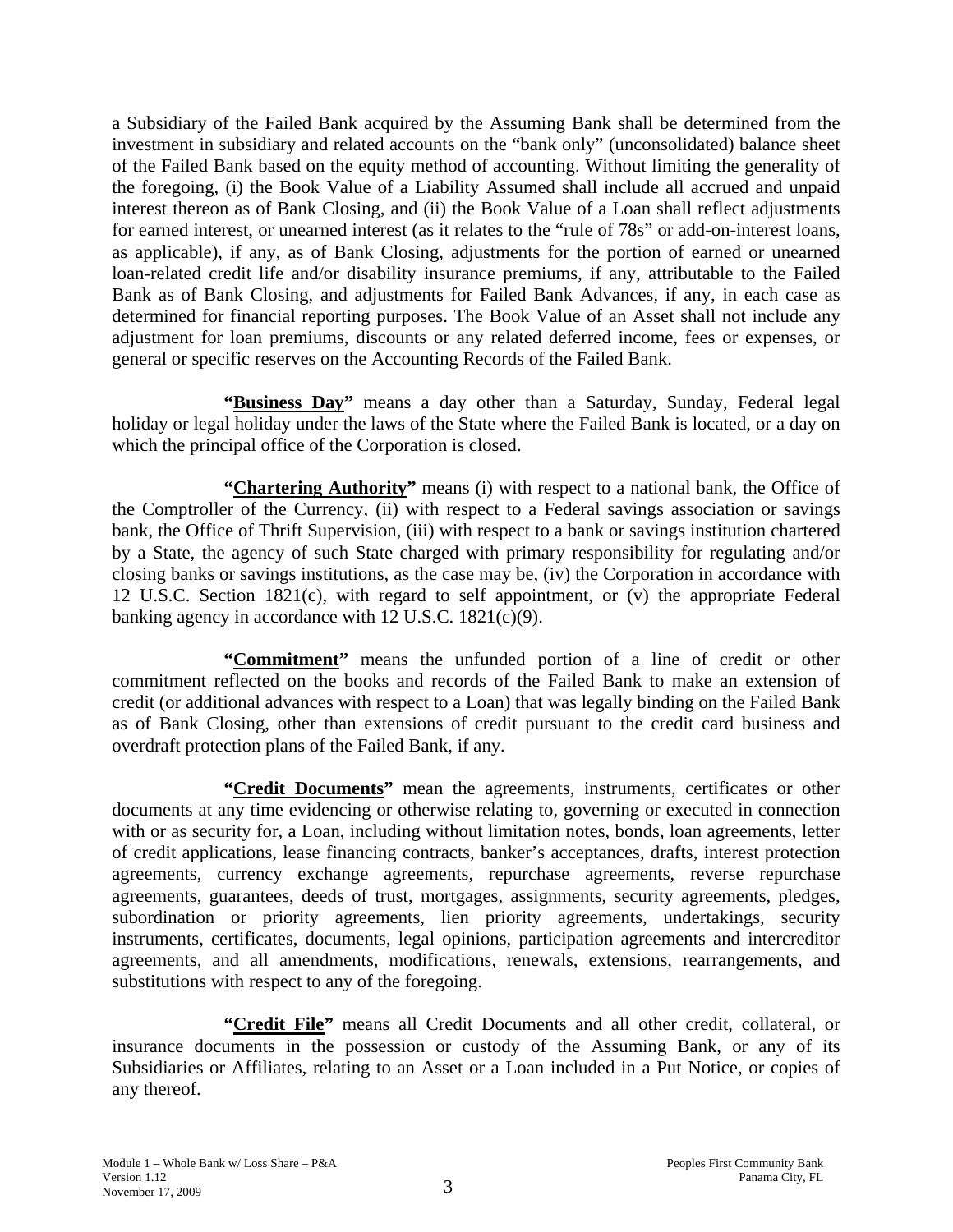<span id="page-7-0"></span> **"Data Processing Lease"** means any lease or licensing agreement, binding on the Failed Bank as of Bank Closing, the subject of which is data processing equipment or computer hardware or software used in connection with data processing activities. A lease or licensing agreement for computer software used in connection with data processing activities shall constitute a Data Processing Lease regardless of whether such lease or licensing agreement also covers data processing equipment.

**"Deposit"** means a deposit as defined in 12 U.S.C. Section 1813(l), including without limitation, outstanding cashier's checks and other official checks and all uncollected items included in the depositors' balances and credited on the books and records of the Failed Bank; provided, that the term "Deposit" shall not include all or any portion of those deposit balances which, in the discretion of the Receiver or the Corporation, (i) may be required to satisfy it for any liquidated or contingent liability of any depositor arising from an unauthorized or unlawful transaction, or (ii) may be needed to provide payment of any liability of any depositor to the Failed Bank or the Receiver, including the liability of any depositor as a director or officer of the Failed Bank, whether or not the amount of the liability is or can be determined as of Bank Closing.

**"Deposit Secured Loan"** means a loan in which the only collateral securing the loan is Assumed Deposits or deposits at other insured depository institutions

**"Equity Adjustment"** means the dollar amount resulting by subtracting the Book Value, as of Bank Closing, of all Liabilities Assumed under this Agreement by the Assuming Bank from the purchase price, as determined in accordance with this Agreement, as of Bank Closing, of all Assets acquired under this Agreement by the Assuming Bank, which may be a positive or a negative number.

**"Failed Bank Advances"** means the total sums paid by the Failed Bank to (i) protect its lien position, (ii) pay ad valorem taxes and hazard insurance, and (iii) pay credit life insurance, accident and health insurance, and vendor's single interest insurance.

**"Fair Market Value"** means (i)(a) "Market Value" as defined in the regulation prescribing the standards for real estate appraisals used in federally related transactions, 12 C.F.R. § 323.2(g), and accordingly shall mean the most probable price which a property should bring in a competitive and open market under all conditions requisite to a fair sale, the buyer and seller each acting prudently and knowledgeably, and assuming the price is not affected by undue stimulus. Implicit in this definition is the consummation of a sale as of a specified date and the passing of title from seller to buyer under conditions whereby:

(1) Buyer and seller are typically motivated;

(2) Both parties are well informed or well advised, and acting in what they consider their own best interests;

(3) A reasonable time is allowed for exposure in the open market;

(4) Payment is made in terms of cash in U.S. dollars or in terms of financial arrangements comparable thereto; and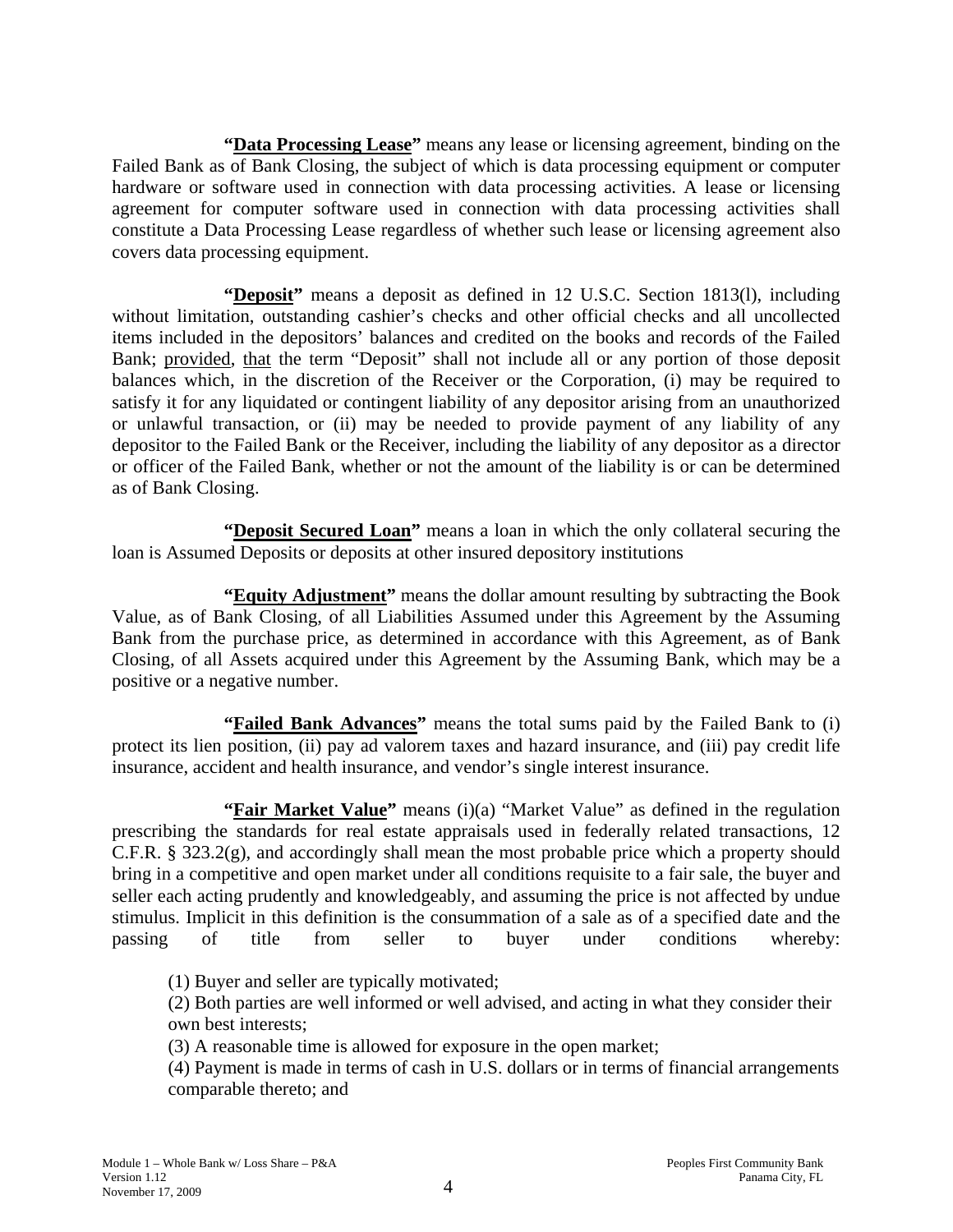(5) The price represents the normal consideration for the property sold unaffected by special or creative financing or sales concessions granted by anyone associated with the sale;

as determined as of Bank Closing by an appraiser chosen by the Assuming Bank from a list of acceptable appraisers provided by the Receiver; any costs and fees associated with such determination shall be shared equally by the Receiver and the Assuming Bank, and (b) which, with respect to Bank Premises (to the extent, if any, that Bank Premises are purchased utilizing this valuation method), shall be determined not later than sixty (60) days after Bank Closing by an appraiser selected by the Receiver and the Assuming Bank within seven (7) days after Bank Closing; or (ii) with respect to property other than Bank Premises purchased utilizing this valuation method, the price therefore as established by the Receiver and agreed to by the Assuming Bank, or in the absence of such agreement, as determined in accordance with clause  $(i)(a)$  above.

"**First Loss Tranche**" means the dollar amount of liability that the Assuming Bank will incur prior to the commencement of loss sharing, which is the sum of (i) the Assuming Bank's asset premium (discount) bid, as reflected on the Assuming Bank's bid form, plus (ii) the Assuming Bank's Deposit premium bid, as reflected on the Assuming Bank's bid form, plus (iii) the Equity Adjustment. The First Loss Tranche may be a positive or negative number.

"**Fixtures**" means those leasehold improvements, additions, alterations and installations constituting all or a part of Bank Premises and which were acquired, added, built, installed or purchased at the expense of the Failed Bank, regardless of the holder of legal title thereto as of Bank Closing.

"**Furniture and Equipment**" means the furniture and equipment, other than motor vehicles, leased or owned by the Failed Bank and reflected on the books of the Failed Bank as of Bank Closing and located on or at Bank Premises, including without limitation automated teller machines, carpeting, furniture, office machinery (including personal computers), shelving, office supplies, telephone, surveillance, security systems and artwork. Motor vehicles shall be considered other assets and pass at Book Value. Furniture and equipment located at a storage facility not adjacent to a Bank Premises are excluded from this definition.

**"Indemnitees"** means, except as provided in paragraph (11) of Section 12.1, (i) the Assuming Bank, (ii) the Subsidiaries and Affiliates of the Assuming Bank other than any Subsidiaries or Affiliates of the Failed Bank that are or become Subsidiaries or Affiliates of the Assuming Bank, and (iii) the directors, officers, employees and agents of the Assuming Bank and its Subsidiaries and Affiliates who are not also present or former directors, officers, employees or agents of the Failed Bank or of any Subsidiary or Affiliate of the Failed Bank.

**"Legal Balance"** means the amount of indebtedness legally owed by an Obligor with respect to a Loan, including principal and accrued and unpaid interest, late fees, attorneys' fees and expenses, taxes, insurance premiums, and similar charges, if any.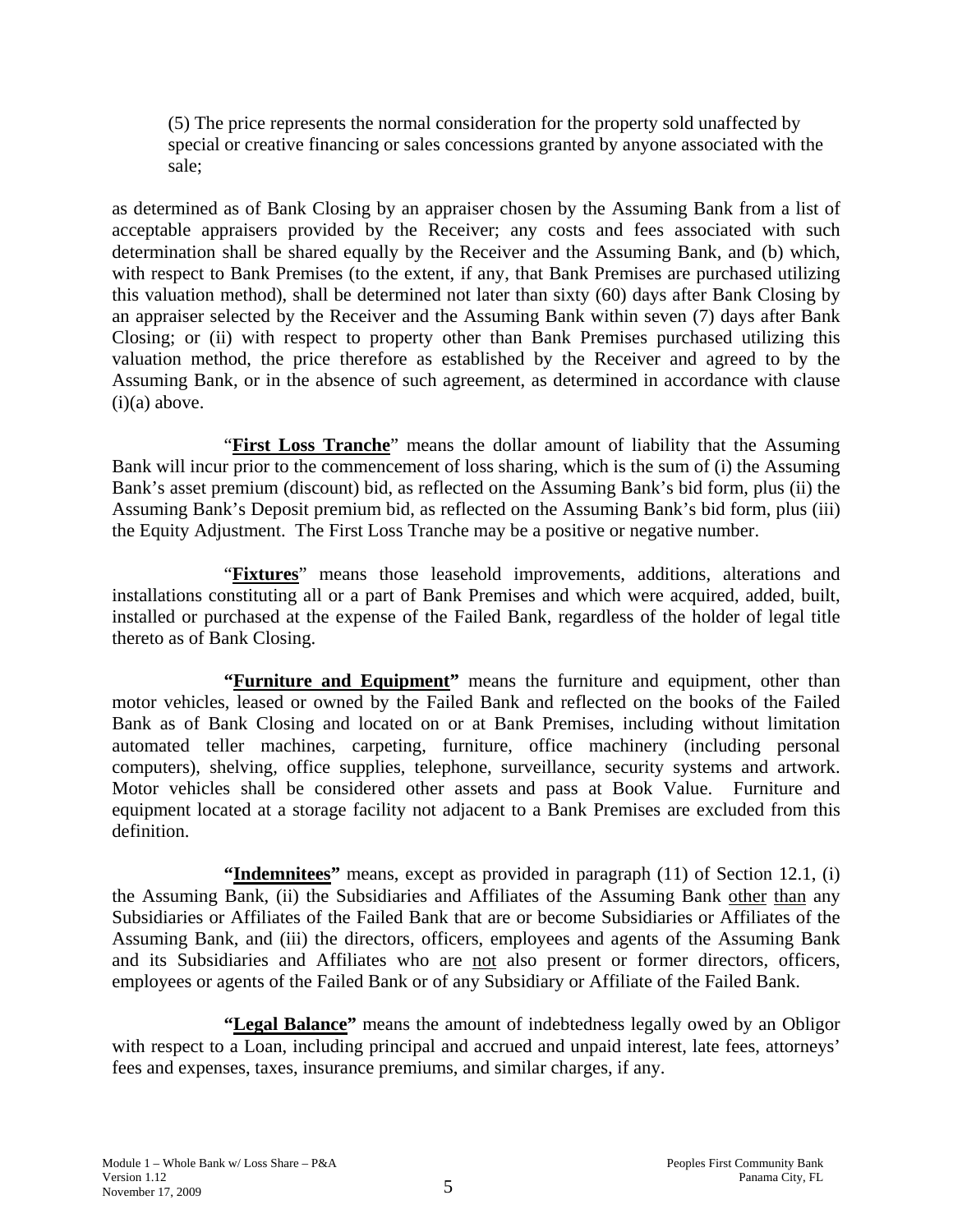**"Liabilities Assumed"** has the meaning provided in Section 2.1.

**"Lien"** means any mortgage, lien, pledge, charge, assignment for security purposes, security interest, or encumbrance of any kind with respect to an Asset, including any conditional sale agreement or capital lease or other title retention agreement relating to such Asset.

**"Loans"** means all of the following owed to or held by the Failed Bank as of Bank Closing:

(i) loans (including loans which have been charged off the Accounting Records of the Failed Bank in whole or in part prior to and including the Bid Valuation Date), participation agreements, interests in participations, overdrafts of customers (including but not limited to overdrafts made pursuant to an overdraft protection plan or similar extensions of credit in connection with a deposit account), revolving commercial lines of credit, home equity lines of credit, Commitments, United States and/or State-guaranteed student loans, and lease financing contracts;

(ii) all Liens, rights (including rights of set-off), remedies, powers, privileges, demands, claims, priorities, equities and benefits owned or held by, or accruing or to accrue to or for the benefit of, the holder of the obligations or instruments referred to in clause (i) above, including but not limited to those arising under or based upon Credit Documents, casualty insurance policies and binders, standby letters of credit, mortgagee title insurance policies and binders, payment bonds and performance bonds at any time and from time to time existing with respect to any of the obligations or instruments referred to in clause (i) above; and

(iii) all amendments, modifications, renewals, extensions, refinancings, and refundings of or for any of the foregoing.

**"Obligor"** means each Person liable for the full or partial payment or performance of any Loan, whether such Person is obligated directly, indirectly, primarily, secondarily, jointly, or severally.

**"Other Real Estate"** means all interests in real estate (other than Bank Premises and Fixtures), including but not limited to mineral rights, leasehold rights, condominium and cooperative interests, air rights and development rights that are owned by the Failed Bank.

**"Person"** means any individual, corporation, partnership, joint venture, association, joint-stock company, trust, unincorporated organization, or government or any agency or political subdivision thereof, excluding the Corporation.

**"Primary Indemnitor"** means any Person (other than the Assuming Bank or any of its Affiliates) who is obligated to indemnify or insure, or otherwise make payments (including payments on account of claims made against) to or on behalf of any Person in connection with the claims covered under Article XII, including without limitation any insurer issuing any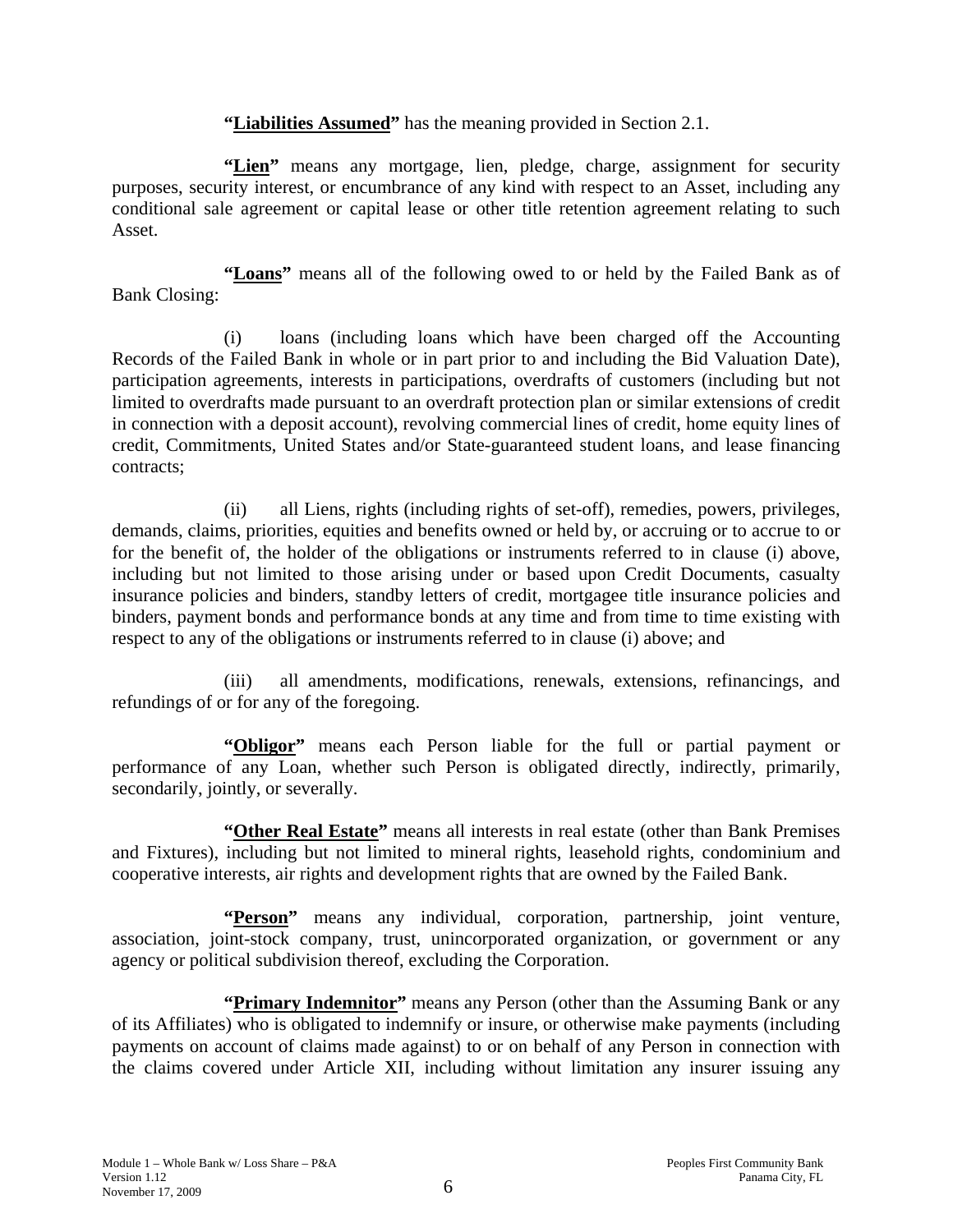directors and officers liability policy or any Person issuing a financial institution bond or banker's blanket bond.

**"Proforma"** means producing a balance sheet that reflects a reasonably accurate financial statement of the Failed bank through the date of closing. The Proforma financial statements serve as a basis for the opening entries of both the Assuming Bank and the Receiver.

**"Put Date"** has the meaning provided in Section 3.4.

**"Put Notice"** has the meaning provided in Section 3.4.

"**Qualified Financial Contract**" means a qualified financial contract as defined in 12 U.S.C. Section 1821(e)(8)(D).

**"Record"** means any document, microfiche, microfilm and computer records (including but not limited to magnetic tape, disc storage, card forms and printed copy) of the Failed Bank generated or maintained by the Failed Bank that is owned by or in the possession of the Receiver at Bank Closing.

**"Related Liability"** with respect to any Asset means any liability existing and reflected on the Accounting Records of the Failed Bank as of Bank Closing for (i) indebtedness secured by mortgages, deeds of trust, chattel mortgages, security interests or other liens on or affecting such Asset, (ii) ad valorem taxes applicable to such Asset, and (iii) any other obligation determined by the Receiver to be directly related to such Asset.

**"Related Liability Amount"** with respect to any Related Liability on the books of the Assuming Bank, means the amount of such Related Liability as stated on the Accounting Records of the Assuming Bank (as maintained in accordance with generally accepted accounting principles) as of the date as of which the Related Liability Amount is being determined. With respect to a liability that relates to more than one asset, the amount of such Related Liability shall be allocated among such assets for the purpose of determining the Related Liability Amount with respect to any one of such assets. Such allocation shall be made by specific allocation, where determinable, and otherwise shall be pro rata based upon the dollar amount of such assets stated on the Accounting Records of the entity that owns such asset.

 **"Repurchase Price"** means, with respect to any Loan the Book Value, adjusted to reflect changes to Book Value after Bank Closing, plus (i) any advances and interest on such Loan after Bank Closing, minus (ii) the total of amounts received by the Assuming Bank for such Loan, regardless of how applied, after Bank Closing, plus (iii) advances made by Assuming Bank, plus (iv) total disbursements of principal made by Receiver that are not included in the Book Value.

**"Safe Deposit Boxes"** means the safe deposit boxes of the Failed Bank, if any, including the removable safe deposit boxes and safe deposit stacks in the Failed Bank's vault(s), all rights and benefits under rental agreements with respect to such safe deposit boxes, and all keys and combinations thereto.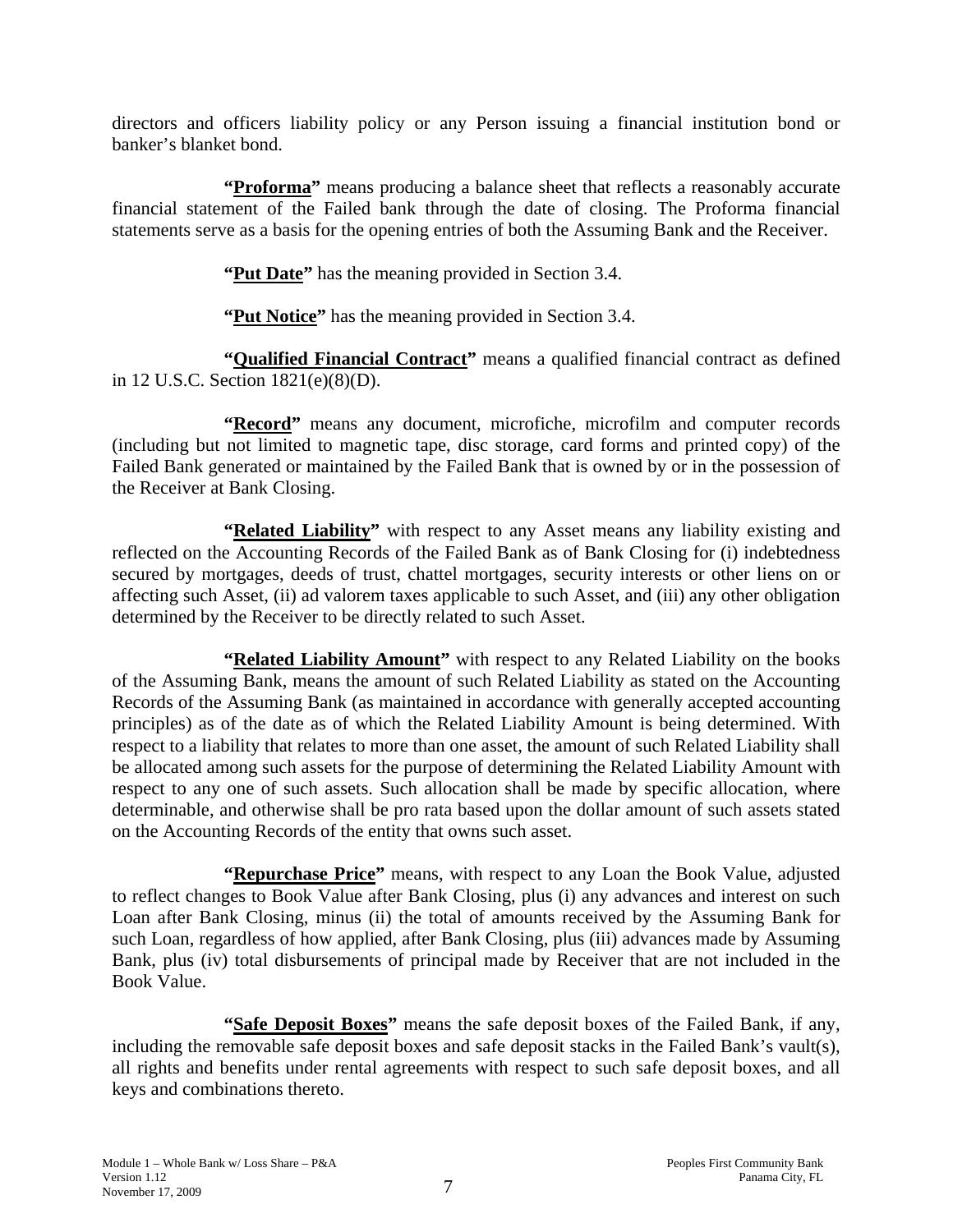**"Settlement Date"** means the first Business Day immediately prior to the day which is one hundred eighty (180) days after Bank Closing, or such other date prior thereto as may be agreed upon by the Receiver and the Assuming Bank. The Receiver, in its discretion, may extend the Settlement Date.

**"Settlement Interest Rate"** means, for the first calendar quarter or portion thereof during which interest accrues, the rate determined by the Receiver to be equal to the equivalent coupon issue yield on twenty-six (26)-week United States Treasury Bills in effect as of Bank Closing as published in The Wall Street Journal; provided, that if no such equivalent coupon issue yield is available as of Bank Closing, the equivalent coupon issue yield for such Treasury Bills most recently published in The Wall Street Journal prior to Bank Closing shall be used. Thereafter, the rate shall be adjusted to the rate determined by the Receiver to be equal to the equivalent coupon issue yield on such Treasury Bills in effect as of the first day of each succeeding calendar quarter during which interest accrues as published in The Wall Street Journal.

**"Subsidiary"** has the meaning set forth in Section 3(w)(4) of the Federal Deposit Insurance Act, 12 U.S.C. Section 1813(w)(4), as amended.

### **ARTICLE II ASSUMPTION OF LIABILITIES**

<span id="page-11-1"></span><span id="page-11-0"></span> **2.1 Liabilities Assumed by Assuming Bank.** The Assuming Bank expressly assumes at Book Value (subject to adjustment pursuant to Article VIII) and agrees to pay, perform, and discharge all of the following liabilities of the Failed Bank as of Bank Closing, except as otherwise provided in this Agreement (such liabilities referred to as "Liabilities Assumed"):

> (a) Assumed Deposits, except those Deposits specifically listed on Schedule 2.1(a); provided, that as to any Deposits of public money which are Assumed Deposits, the Assuming Bank agrees to properly secure such Deposits with such Assets as appropriate which, prior to Bank Closing, were pledged as security by the Failed Bank, or with assets of the Assuming Bank, if such securing Assets, if any, are insufficient to properly secure such Deposits;

> (b) liabilities for indebtedness secured by mortgages, deeds of trust, chattel mortgages, security interests or other liens on or affecting any Assets, if any; provided, that the assumption of any liability pursuant to this paragraph shall be limited to the market value of the Assets securing such liability as determined by the Receiver;

> (c) borrowings from Federal Reserve Banks and Federal Home Loan Banks, if any, provided, that the assumption of any liability pursuant to this paragraph shall be limited to the market value of the assets securing such liability as determined by the Receiver; and overdrafts, debit balances, service charges,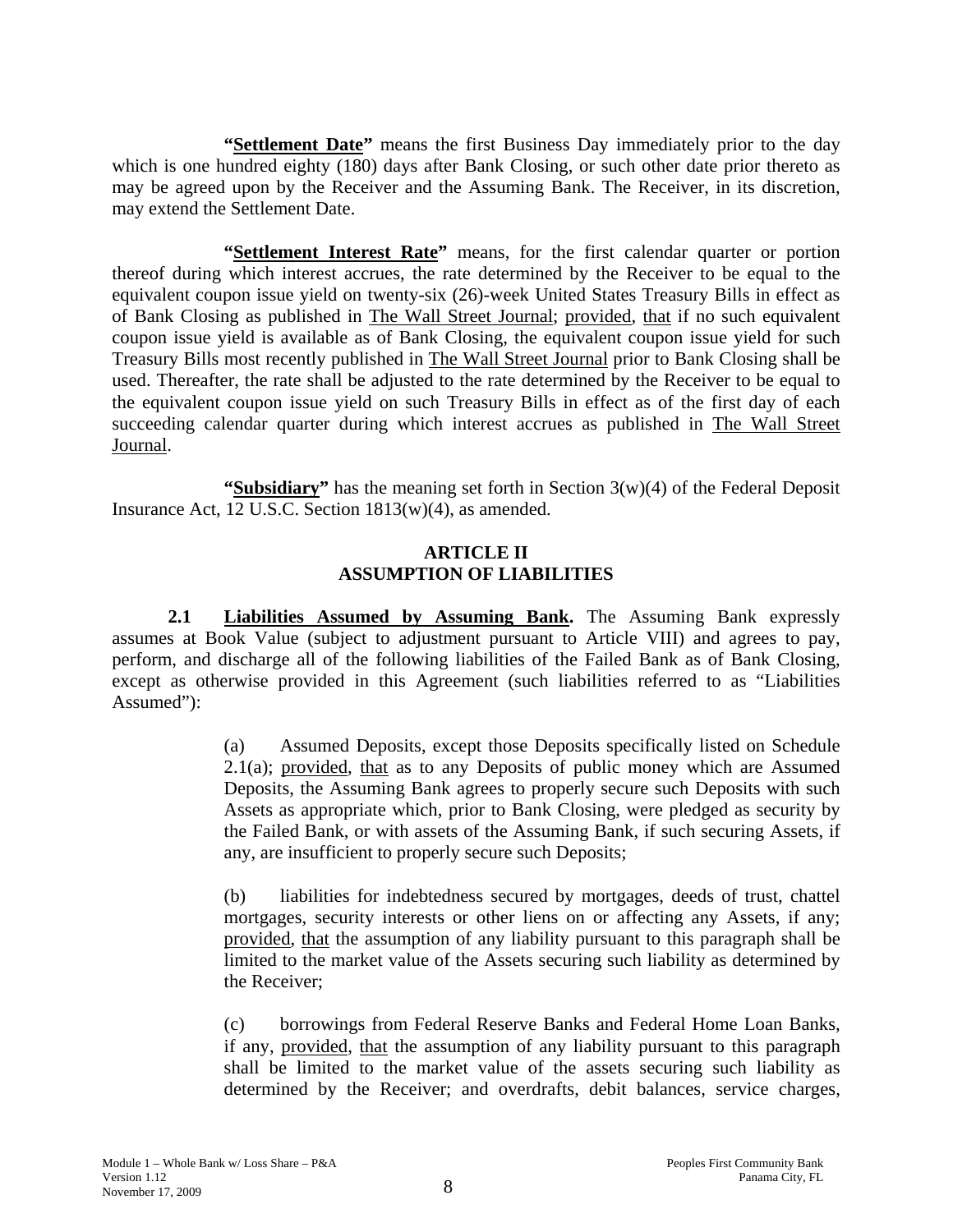reclamations, and adjustments to accounts with the Federal Reserve Banks as reflected on the books and records of any such Federal Reserve Bank within ninety (90) days after Bank Closing, if any;

(d) ad valorem taxes applicable to any Asset, if any; provided, that the assumption of any ad valorem taxes pursuant to this paragraph shall be limited to an amount equal to the market value of the Asset to which such taxes apply as determined by the Receiver;

(e) liabilities, if any, for federal funds purchased, repurchase agreements and overdrafts in accounts maintained with other depository institutions (including any accrued and unpaid interest thereon computed to and including Bank Closing); provided, that the assumption of any liability pursuant to this paragraph shall be limited to the market value of the Assets securing such liability as determined by the Receiver;

(f) United States Treasury tax and loan note option accounts, if any;

(g) liabilities for any acceptance or commercial letter of credit (other than "standby letters of credit" as defined in 12 C.F.R. Section 337.2(a)); provided, that the assumption of any liability pursuant to this paragraph shall be limited to the market value of the Assets securing such liability as determined by the Receiver;

(h) duties and obligations assumed pursuant to this Agreement including without limitation those relating to the Failed Bank's Records, credit card business, overdraft protection plans, safe deposit business, safekeeping business or trust business, if any;

(i) liabilities, if any, for Commitments;

(j) liabilities, if any, for amounts owed to any Subsidiary of the Failed Bank acquired under Section 3.1;

(k) liabilities, if any, with respect to Qualified Financial Contracts;

(l) duties and obligations under any contract pursuant to which the Failed Bank provides mortgage servicing for others, or mortgage servicing is provided to the Failed Bank by others; and

(m) all asset-related offensive litigation liabilities and all asset-related defensive litigation liabilities, but only to the extent such liabilities relate to assets subject to a loss share agreement, and provided that all other defensive litigation and any class actions with respect to credit card business are retained by the Receiver.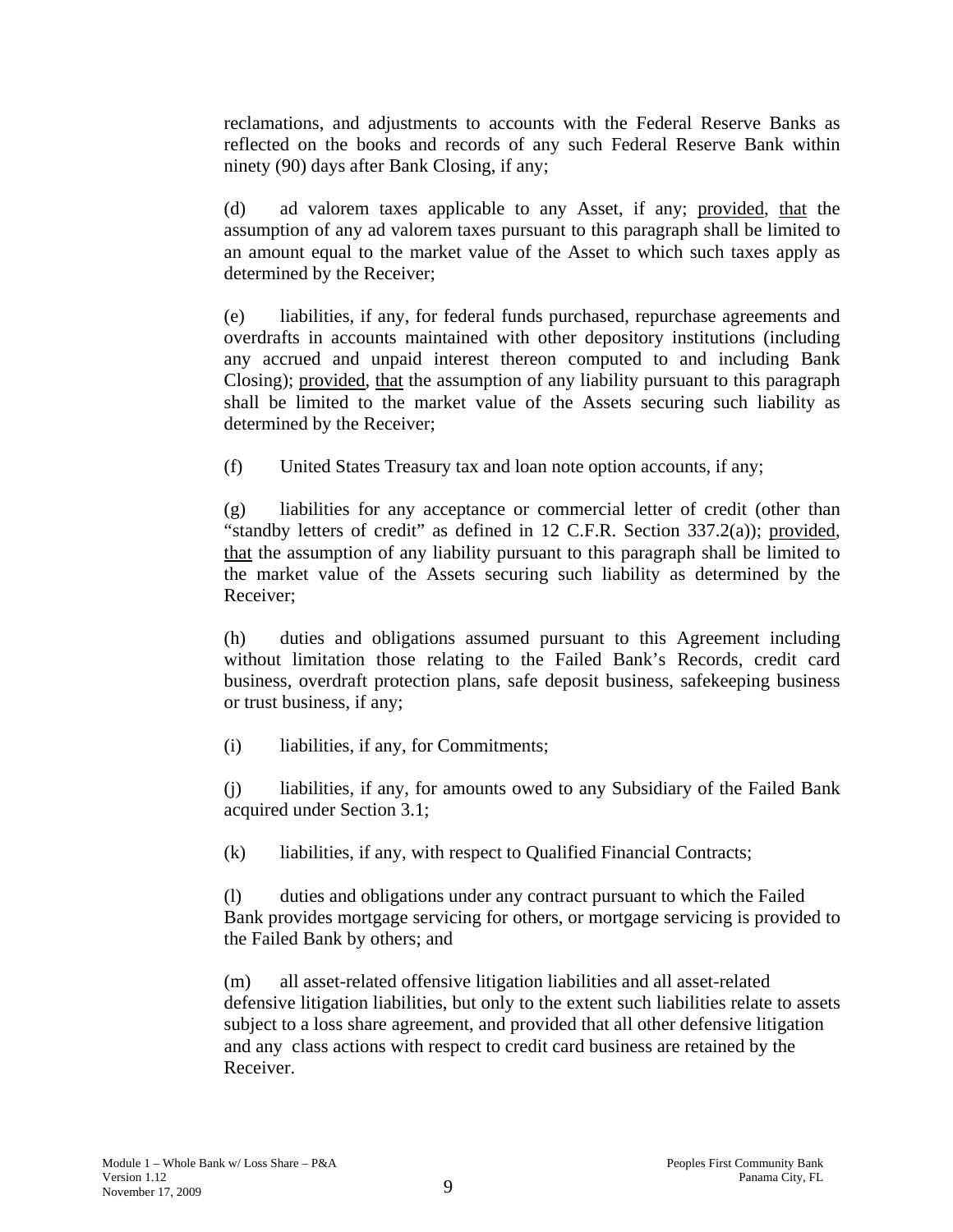Schedule 2.1 attached hereto and incorporated herein sets forth certain categories of Liabilities Assumed and the aggregate Book Value of the Liabilities Assumed in such categories. Such schedule is based upon the best information available to the Receiver and may be adjusted as provided in Article VIII.

<span id="page-13-0"></span>**2.2 Interest on Deposit Liabilities.** The Assuming Bank agrees that, from and after Bank Closing, it will accrue and pay interest on Deposit liabilities assumed pursuant to Section 2.1 at a rate(s) it shall determine; provided, that for non-transaction Deposit liabilities such rate(s) shall not be less than the lowest rate offered by the Assuming Bank to its depositors for non-transaction deposit accounts. The Assuming Bank shall permit each depositor to withdraw, without penalty for early withdrawal, all or any portion of such depositor's Deposit, whether or not the Assuming Bank elects to pay interest in accordance with any deposit agreement formerly existing between the Failed Bank and such depositor; and further provided, that if such Deposit has been pledged to secure an obligation of the depositor or other party, any withdrawal thereof shall be subject to the terms of the agreement governing such pledge. The Assuming Bank shall give notice to such depositors as provided in Section 5.3 of the rate(s) of interest which it has determined to pay and of such withdrawal rights.

<span id="page-13-1"></span>**2.3 Unclaimed Deposits.** Fifteen (15) months following the Bank Closing Date, the Assuming Bank will provide the Receiver a listing of all deposit accounts, including the type of account, not claimed by the depositor. The Receiver will review the list and authorize the Assuming Bank to act on behalf of the Receiver to send a "Final Legal Notice" in a form substantially similar to Exhibit 2.3A to the owner(s) of the unclaimed deposits reminding them of the need to claim or arrange to continue their account(s) with the Assuming Bank. The Assuming Bank will send the "Final Legal Notice" to the depositors within thirty (30) days following notification of the Receiver's authorization. The Assuming Bank will prepare an Affidavit of Mailing and will forward the Affidavit of Mailing to the Receiver after mailing out the "Final Legal Notice" in a form substantially similar to Exhibit 2.3B to the owner(s) of unclaimed deposit accounts.

If, within eighteen (18) months after Bank Closing, any depositor of the Failed Bank does not claim or arrange to continue such depositor's Deposit assumed pursuant to Section 2.1 at the Assuming Bank, the Assuming Bank shall, within fifteen (15) Business Days after the end of such eighteen (18) month period, (i) refund to the Receiver the full amount of each such deposit (without reduction for service charges), (ii) provide to the Receiver a schedule of all such refunded Deposits in such form as may be prescribed by the Receiver, and (iii) assign, transfer, convey, and deliver to the Receiver, all right, title, and interest of the Assuming Bank in and to the Records previously transferred to the Assuming Bank and other records generated or maintained by the Assuming Bank pertaining to such Deposits. During such eighteen (18) month period, at the request of the Receiver, the Assuming Bank promptly shall provide to the Receiver schedules of unclaimed deposits in such form as may be prescribed by the Receiver.

<span id="page-13-2"></span>**2.4 Employee Plans.** Except as provided in Section 4.12, the Assuming Bank shall have no liabilities, obligations or responsibilities under the Failed Bank's health care, bonus, vacation, pension, profit sharing, deferred compensation, 401K or stock purchase plans or similar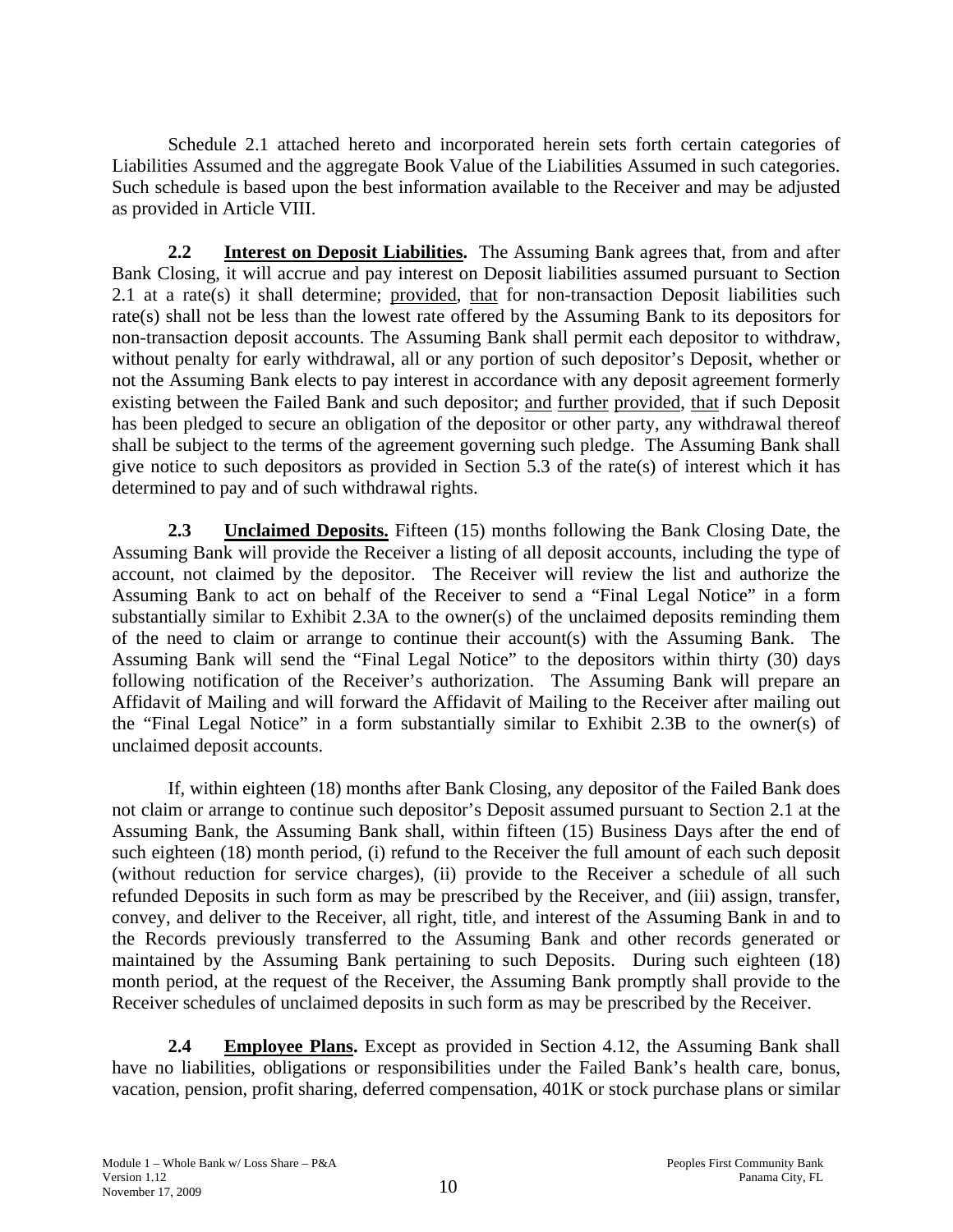plans, if any, unless the Receiver and the Assuming Bank agree otherwise subsequent to the date of this Agreement.

#### **ARTICLE III PURCHASE OF ASSETS**

<span id="page-14-1"></span><span id="page-14-0"></span>the best information available to the Receiver and may be adjusted as provided in Article VIII.  **3.1 Assets Purchased by Assuming Bank**. With the exception of certain assets expressly excluded in Sections 3.5 and 3.6, the Assuming Bank hereby purchases from the Receiver, and the Receiver hereby sells, assigns, transfers, conveys, and delivers to the Assuming Bank, all right, title, and interest of the Receiver in and to all of the assets (real, personal and mixed, wherever located and however acquired) including all subsidiaries, joint ventures, partnerships, and any and all other business combinations or arrangements, whether active, inactive, dissolved or terminated, of the Failed Bank whether or not reflected on the books of the Failed Bank as of Bank Closing. Schedule 3.1 attached hereto and incorporated herein sets forth certain categories of Assets purchased hereunder. Such schedule is based upon Assets are purchased hereunder by the Assuming Bank subject to all liabilities for indebtedness collateralized by Liens affecting such Assets to the extent provided in Section 2.1. Notwithstanding Section 4.8, the Assuming Bank specifically purchases all mortgage servicing rights and obligations of the Failed Bank.

### **3.2 Asset Purchase Price**.

<span id="page-14-2"></span>(a) All Assets and assets of the Failed Bank subject to an option to purchase by the Assuming Bank shall be purchased for the amount, or the amount resulting from the method specified for determining the amount, as specified on Schedule 3.2, except as otherwise may be provided herein. Any Asset, asset of the Failed Bank subject to an option to purchase or other asset purchased for which no purchase price is specified on Schedule 3.2 or otherwise herein shall be purchased at its Book Value. Loans or other assets charged off the Accounting Records of the Failed Bank before the Bid Valuation Date shall be purchased at a price of zero.

(b) The purchase price for securities (other than the capital stock of any Acquired Subsidiary and FRB and FHLB stock) purchased under Section 3.1 by the Assuming Bank shall be the market value thereof as of Bank Closing, which market value shall be (i) the market price for each such security quoted at the close of the trading day effective on Bank Closing as published electronically by Bloomberg, L.P., or alternatively, at the discretion of the Receiver, IDC/Financial Times (FT) Interactive Data; (ii) provided, that if such market price is not available for any such security, the Assuming Bank will submit a bid for each such security within three days of notification/bid request by the Receiver (unless a different time period is agreed to by the Assuming Bank and the Receiver) and the Receiver, in its sole discretion will accept or reject each such bid; and (iii) further provided in the absence of an acceptable bid from the Assuming Bank, each such security shall not pass to the Assuming Bank and shall be deemed to be an excluded asset hereunder.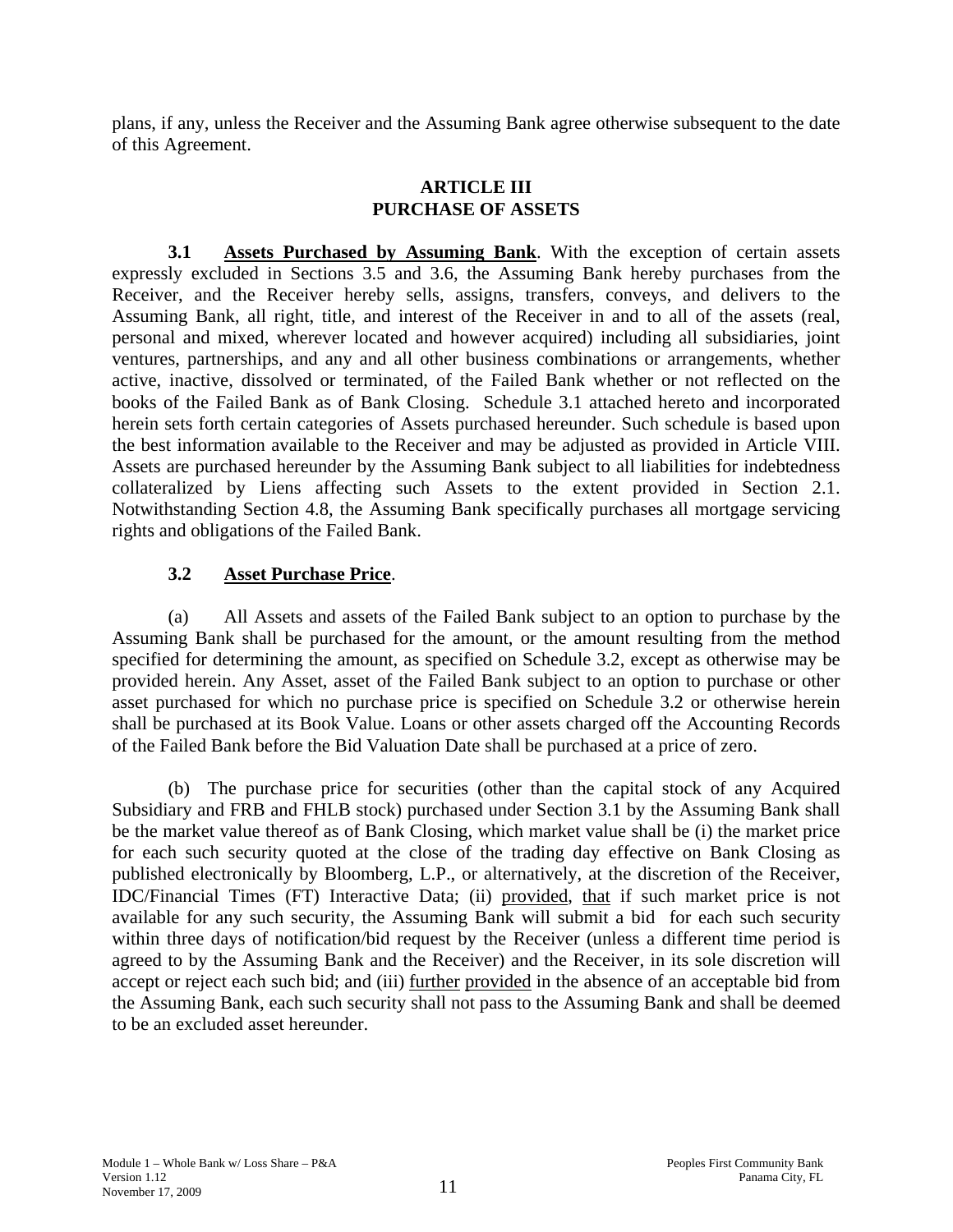(c) Qualified Financial Contracts shall be purchased at market value determined in accordance with the terms of Exhibit 3.2(c). Any costs associated with such valuation shall be shared equally by the Receiver and the Assuming Bank.

<span id="page-15-0"></span>**3.3 Manner of Conveyance; Limited Warranty; Nonrecourse; Etc. THE CONVEYANCE OF ALL ASSETS, INCLUDING REAL AND PERSONAL PROPERTY INTERESTS, PURCHASED BY THE ASSUMING BANK UNDER THIS AGREEMENT SHALL BE MADE, AS NECESSARY, BY RECEIVER'S DEED OR RECEIVER'S BILL OF SALE, "AS IS", "WHERE IS", WITHOUT RECOURSE AND, EXCEPT AS OTHERWISE SPECIFICALLY PROVIDED IN THIS AGREEMENT, WITHOUT ANY WARRANTIES WHATSOEVER WITH RESPECT TO SUCH ASSETS, EXPRESS OR IMPLIED, WITH RESPECT TO TITLE, ENFORCEABILITY, COLLECTIBILITY, DOCUMENTATION OR FREEDOM FROM LIENS OR ENCUMBRANCES (IN WHOLE OR IN PART), OR ANY OTHER MATTERS.** 

### **3.4 Puts of Assets to the Receiver**.

<span id="page-15-1"></span>(a) **Puts Within 30 Days After Bank Closing**. During the thirty (30)-day period following Bank Closing and only during such period (which thirty (30)-day period may be extended in writing in the sole absolute discretion of the Receiver for any Loan), in accordance with this Section 3.4, the Assuming Bank shall be entitled to require the Receiver to purchase any Deposit Secured Loan transferred to the Assuming Bank pursuant to Section 3.1 which is not fully secured by Assumed Deposits or deposits at other insured depository institutions due to either insufficient Assumed Deposit or deposit collateral or deficient documentation regarding such collateral; provided with regard to any Deposit Secured Loan secured by an Assumed Deposit, no such purchase may be required until any Deposit setoff determination, whether voluntary or involuntary, has been made; and,

at the end of the thirty (30)-day period following Bank Closing and at that time only, in accordance with this Section 3.4, the Assuming Bank shall be entitled to require the Receiver to purchase any remaining overdraft transferred to the Assuming Bank pursuant to 3.1 which both was made after the Bid Valuation Date and was not made pursuant to an overdraft protection plan or similar extension of credit.

Notwithstanding the foregoing, the Assuming Bank shall not have the right to require the Receiver to purchase any Loan if (i) the Obligor with respect to such Loan is an Acquired Subsidiary, or (ii) the Assuming Bank has:

- (A) made any advance in accordance with the terms of a Commitment or otherwise with respect to such Loan;
- (B) taken any action that increased the amount of a Related Liability with respect to such Loan over the amount of such liability immediately prior to the time of such action;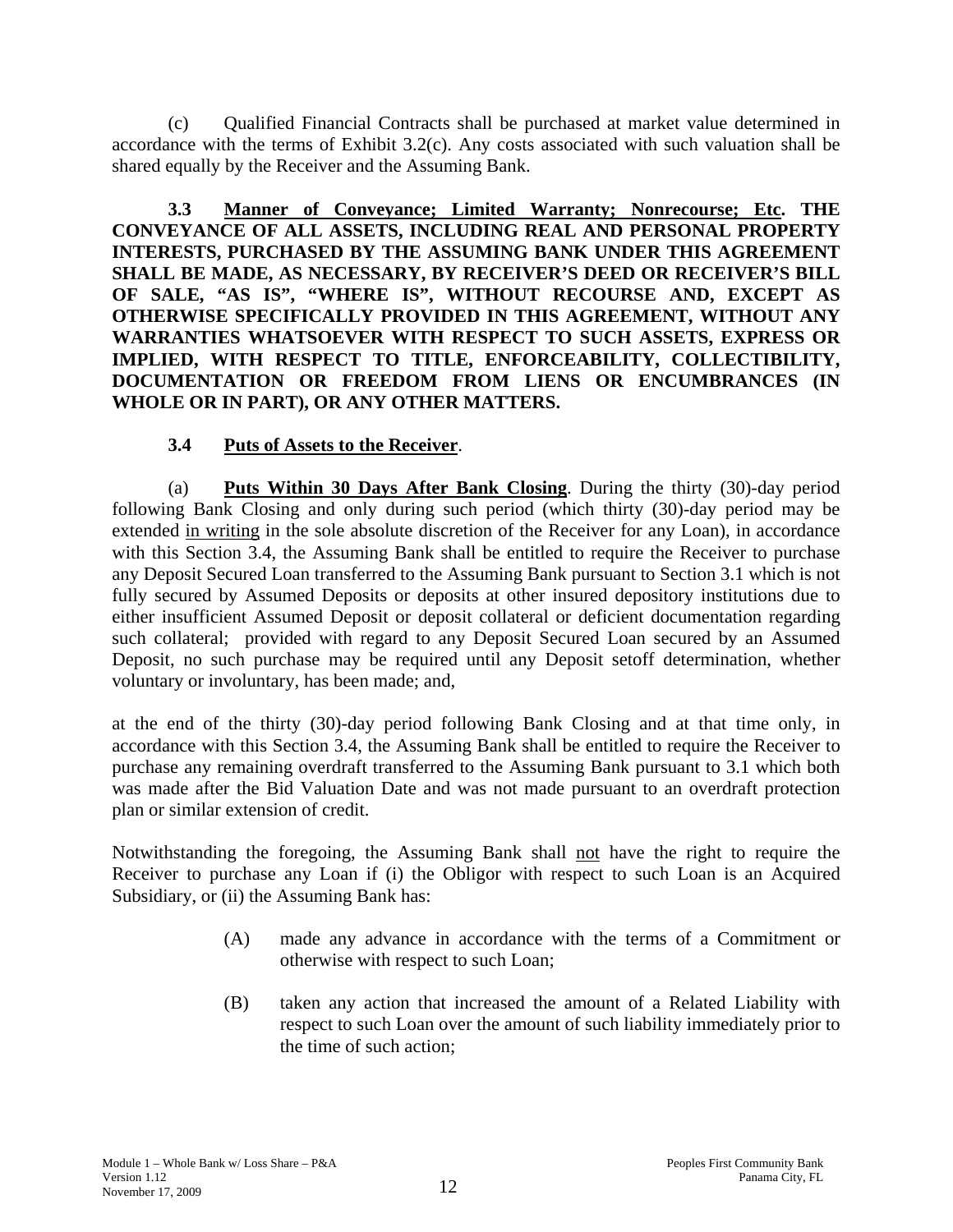- (C) created or permitted to be created any Lien on such Loan which secures indebtedness for money borrowed or which constitutes a conditional sales agreement, capital lease or other title retention agreement;
- (D) entered into, agreed to make, grant or permit, or made, granted or permitted any modification or amendment to, any waiver or extension with respect to, or any renewal, refinancing or refunding of, such Loan or related Credit Documents or collateral, including, without limitation, any act or omission which diminished such collateral; or
- (E) sold, assigned or transferred all or a portion of such Loan to a third party (whether with or without recourse).

The Assuming Bank shall transfer all such Assets to the Receiver without recourse, and shall indemnify the Receiver against any and all claims of any Person claiming by, through or under the Assuming Bank with respect to any such Asset, as provided in Section 12.4.

(b) **Notices to the Receiver**. In the event that the Assuming Bank elects to require the Receiver to purchase one or more Assets, the Assuming Bank shall deliver to the Receiver a notice (a "Put Notice") which shall include:

- (i) a list of all Assets that the Assuming Bank requires the Receiver to purchase;
- (ii) a list of all Related Liabilities with respect to the Assets identified pursuant to (i) above; and
- (iii) a statement of the estimated Repurchase Price of each Asset identified pursuant to (i) above as of the applicable Put Date.

Such notice shall be in the form prescribed by the Receiver or such other form to which the Receiver shall consent. As provided in Section 9.6, the Assuming Bank shall deliver to the Receiver such documents, Credit Files and such additional information relating to the subject matter of the Put Notice as the Receiver may request and shall provide to the Receiver full access to all other relevant books and records.

(c) **Purchase by Receiver**. The Receiver shall purchase Assets that are specified in the Put Notice and shall assume Related Liabilities with respect to such Assets, and the transfer of such Assets and Related Liabilities shall be effective as of a date determined by the Receiver which date shall not be later than thirty (30) days after receipt by the Receiver of the Put Notice (the "Put Date").

(d) **Purchase Price and Payment Date**. Each Asset purchased by the Receiver pursuant to this Section 3.4 shall be purchased at a price equal to the Repurchase Price of such Asset less the Related Liability Amount applicable to such Asset, in each case determined as of the applicable Put Date. If the difference between such Repurchase Price and such Related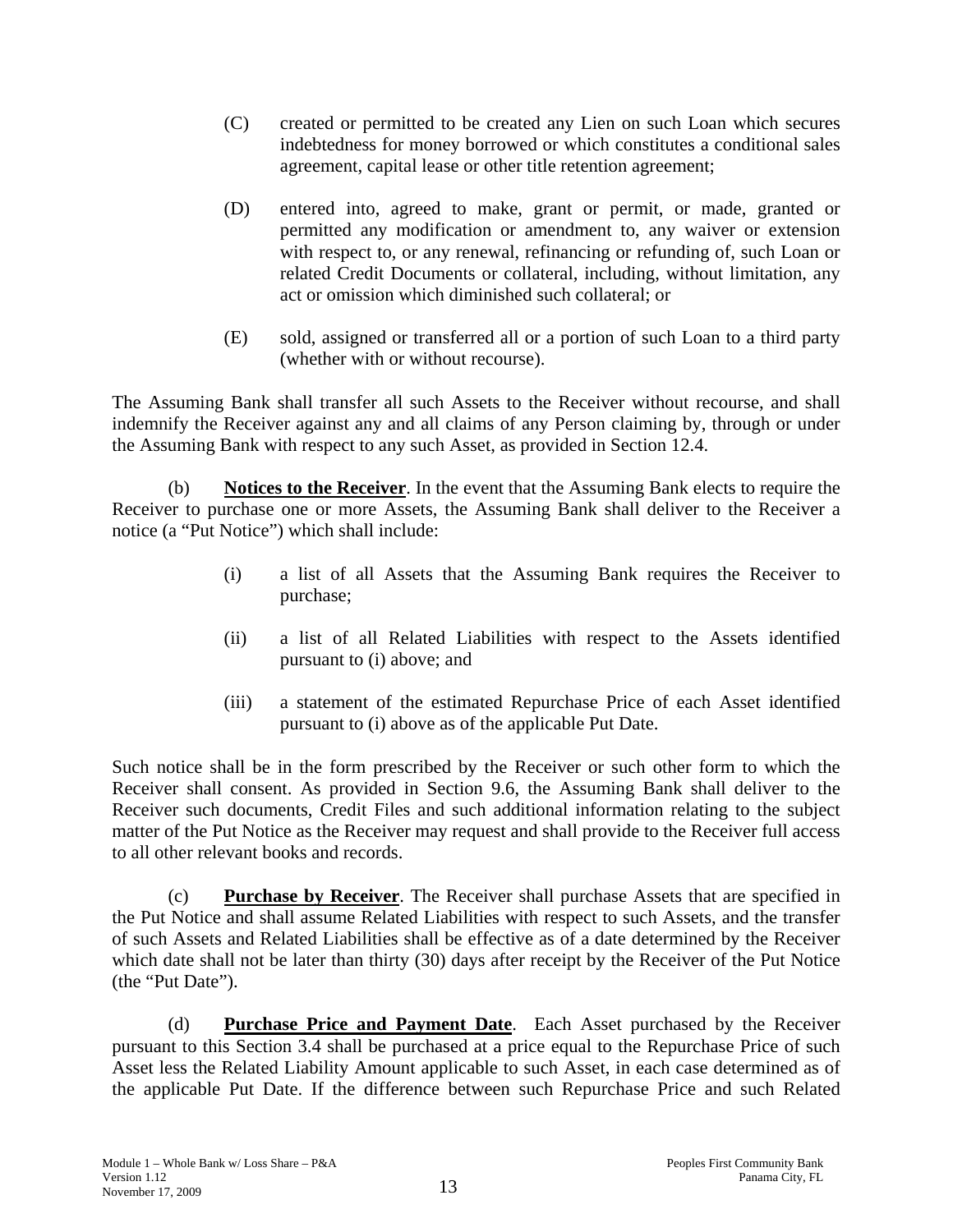Liability Amount is positive, then the Receiver shall pay to the Assuming Bank the amount of such difference; if the difference between such amounts is negative, then the Assuming Bank shall pay to the Receiver the amount of such difference. The Assuming Bank or the Receiver, as the case may be, shall pay the purchase price determined pursuant to this Section 3.4(d) not later than the twentieth (20th) Business Day following the applicable Put Date, together with interest on such amount at the Settlement Interest Rate for the period from and including such Put Date to and including the day preceding the date upon which payment is made.

(e) **Servicing.** The Assuming Bank shall administer and manage any Asset subject to purchase by the Receiver in accordance with usual and prudent banking standards and business practices until such time as such Asset is purchased by the Receiver.

(f) **Reversals**. In the event that the Receiver purchases an Asset (and assumes the Related Liability) that it is not required to purchase pursuant to this Section 3.4, the Assuming Bank shall repurchase such Asset (and assume such Related Liability) from the Receiver at a price computed so as to achieve the same economic result as would apply if the Receiver had never purchased such Asset pursuant to this Section 3.4.

<span id="page-17-0"></span>**3.5 Assets Not Purchased by Assuming Bank**. The Assuming Bank does not purchase, acquire or assume, or (except as otherwise expressly provided in this Agreement) obtain an option to purchase, acquire or assume under this Agreement:

(a) any financial institution bonds, banker's blanket bonds, or public liability, fire, extended coverage insurance policy, bank owned life insurance or any other insurance policy of the Failed Bank, or premium refund, unearned premium derived from cancellation, or any proceeds payable with respect to any of the foregoing;

(b) any interest, right, action, claim, or judgment against (i) any officer, director, employee, accountant, attorney, or any other Person employed or retained by the Failed Bank or any Subsidiary of the Failed Bank on or prior to Bank Closing arising out of any act or omission of such Person in such capacity, (ii) any underwriter of financial institution bonds, banker's blanket bonds or any other insurance policy of the Failed Bank, (iii) any shareholder or holding company of the Failed Bank, or (iv) any other Person whose action or inaction may be related to any loss (exclusive of any loss resulting from such Person's failure to pay on a Loan made by the Failed Bank) incurred by the Failed Bank; provided, that for the purposes hereof, the acts, omissions or other events giving rise to any such claim shall have occurred on or before Bank Closing, regardless of when any such claim is discovered and regardless of whether any such claim is made with respect to a financial institution bond, banker's blanket bond, or any other insurance policy of the Failed Bank in force as of Bank Closing;

(c) prepaid regulatory assessments of the Failed Bank, if any;

(d) legal or equitable interests in tax receivables of the Failed Bank, if any, including any claims arising as a result of the Failed Bank having entered into any agreement or otherwise being joined with another Person with respect to the filing of tax returns or the payment of taxes;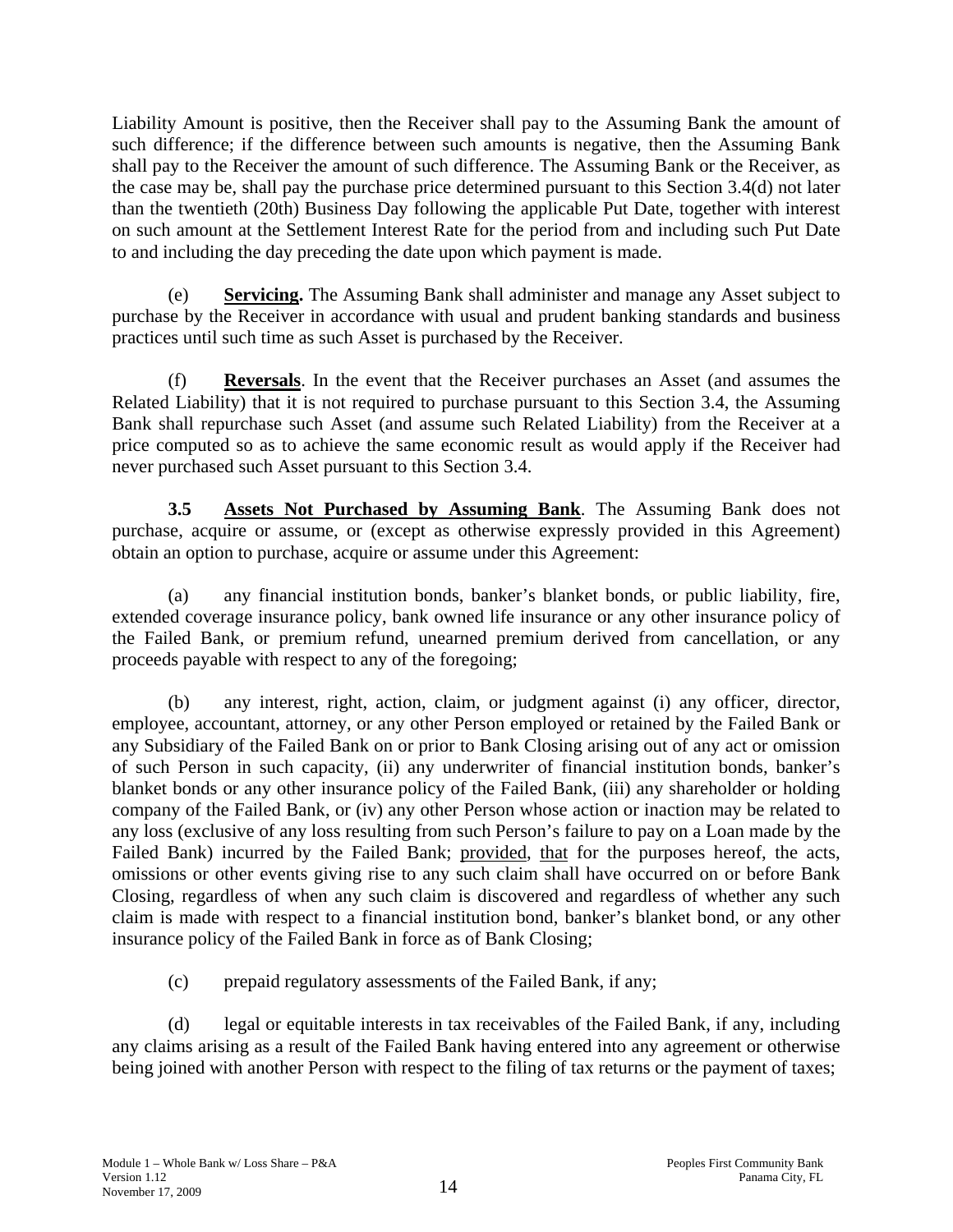(e) amounts reflected on the Accounting Records of the Failed Bank as of Bank Closing as a general or specific loss reserve or contingency account, if any;

(f) leased or owned Bank Premises and leased or owned Furniture and Equipment and Fixtures and data processing equipment (including hardware and software) located on leased or owned Bank Premises, if any; provided, that the Assuming Bank does obtain an option under Section 4.6, Section 4.7 or Section 4.8, as the case may be, with respect thereto;

(g) owned Bank Premises which the Receiver, in its discretion, determines may contain environmentally hazardous substances;

(h) any "goodwill," as such term is defined in the instructions to the report of condition prepared by banks examined by the Corporation in accordance with 12 C.F.R. Section 304.4, and other intangibles;

- (i) any criminal restitution or forfeiture orders issued in favor of the Failed Bank;
- (j) reserved;
- (k) assets essential to the Receiver in accordance with Section 3.6;
- (l) the securities listed on the attached Schedule 3.5(l);

(m) prepaid accounts associated with any contract or agreement that the Assuming Bank either does not directly assume pursuant to the terms of this Agreement nor has an option to assume under Section 4.8; and

(n) Other Real Estate, including but not limited to, those parcels listed on Schedule  $3.5(n)$ .

### **3.6 Retention or Repurchase of Assets Essential to Receiver**.

<span id="page-18-0"></span>(a) The Receiver may refuse to sell to the Assuming Bank, or the Assuming Bank agrees, at the request of the Receiver set forth in a written notice to the Assuming Bank, to assign, transfer, convey, and deliver to the Receiver all of the Assuming Bank's right, title and interest in and to, any Asset or asset essential to the Receiver as determined by the Receiver in its discretion (together with all Credit Documents evidencing or pertaining thereto), which may include any Asset or asset that the Receiver determines to be:

- (i) made to an officer, director, or other Person engaging in the affairs of the Failed Bank, its Subsidiaries or Affiliates or any related entities of any of the foregoing;
- (ii) the subject of any investigation relating to any claim with respect to any item described in Section 3.5(a) or (b), or the subject of, or potentially the subject of, any legal proceedings;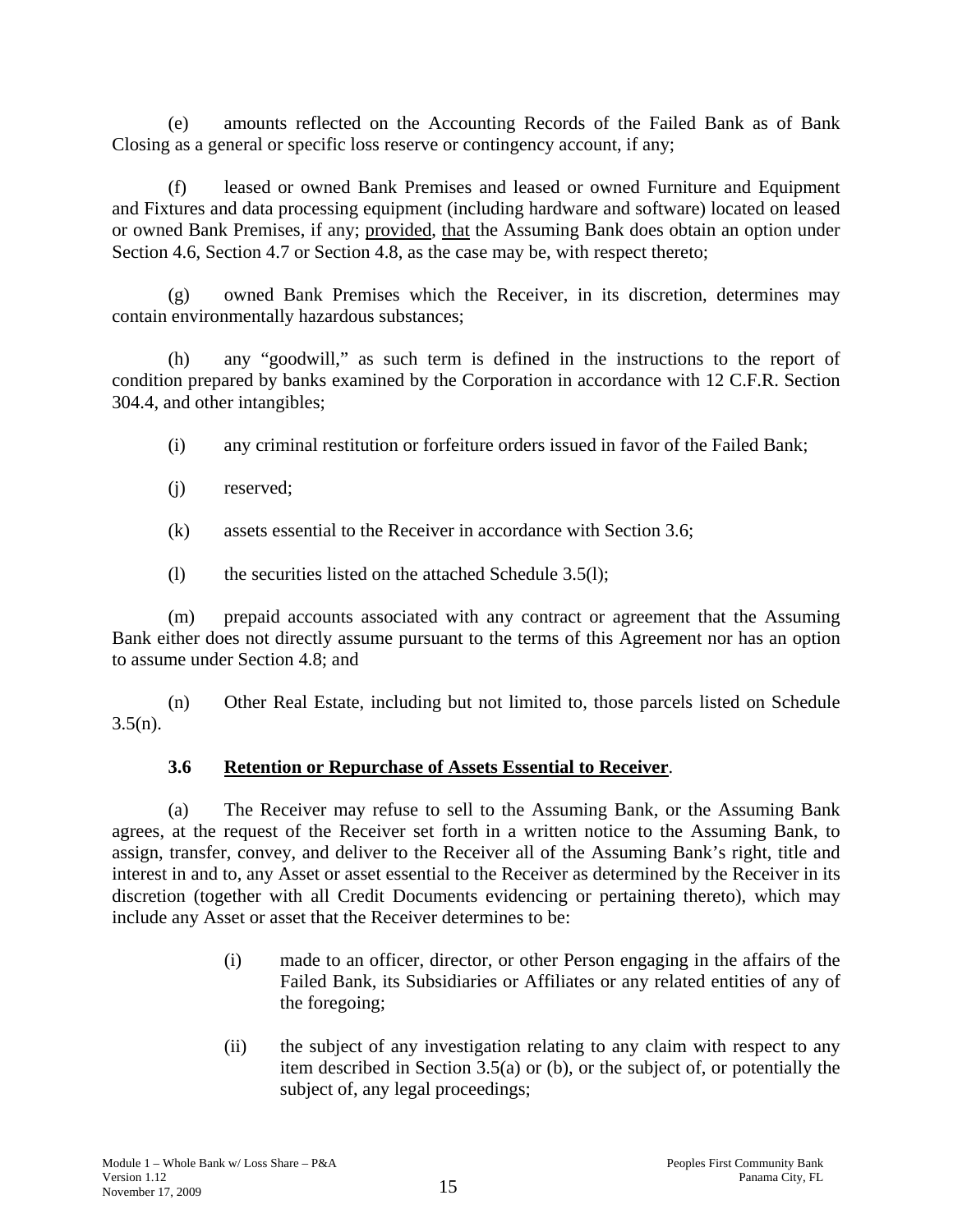- (iii) made to a Person who is an Obligor on a loan owned by the Receiver or the Corporation in its corporate capacity or its capacity as receiver of any institution;
- (iv) secured by collateral which also secures any asset owned by the Receiver; or
- (v) related to any asset of the Failed Bank not purchased by the Assuming Bank under this Article III or any liability of the Failed Bank not assumed by the Assuming Bank under Article II.

(b) Each such Asset or asset purchased by the Receiver shall be purchased at a price equal to the Repurchase Price thereof less the Related Liability Amount with respect to any Related Liabilities related to such Asset or asset, in each case determined as of the date of the notice provided by the Receiver pursuant to Section 3.6(a). The Receiver shall pay the Assuming Bank not later than the twentieth (20th) Business Day following receipt of related Credit Documents and Credit Files together with interest on such amount at the Settlement Interest Rate for the period from and including the date of receipt of such documents to and including the day preceding the day on which payment is made. The Assuming Bank agrees to administer and manage each such Asset or asset in accordance with usual and prudent banking standards and business practices until each such Asset or asset is purchased by the Receiver. All transfers with respect to Asset or assets under this Section 3.6 shall be made as provided in Section 9.6. The Assuming Bank shall transfer all such Asset or assets and Related Liabilities to the Receiver without recourse, and shall indemnify the Receiver against any and all claims of any Person claiming by, through or under the Assuming Bank with respect to any such Asset or asset, as provided in Section 12.4.

### **ARTICLE IV ASSUMPTION OF CERTAIN DUTIES AND OBLIGATIONS**

The Assuming Bank agrees with the Receiver and the Corporation as follows:

<span id="page-19-1"></span><span id="page-19-0"></span>**4.1 Continuation of Banking Business**. For the period commencing the first banking Business Day after Bank Closing and ending no earlier than the first anniversary of Bank Closing, the Assuming Bank will provide full service banking in the trade area of the Failed Bank. Thereafter, the Assuming Bank may cease providing such banking services in the trade area of the Failed Bank, provided the Assuming Bank has received all necessary regulatory approvals. At the option of the Assuming Bank, such banking services may be provided at any or all of the Bank Premises, or at other premises within such trade area. The trade area shall be determined by the Receiver. For the avoidance of doubt, the foregoing shall not restrict the Assuming Bank from opening, closing or selling branches upon receipt of the necessary regulatory approvals, if the Assuming Bank or its successors continue to provide banking services in the trade area. Assuming Bank will pay to the Receiver, upon the sale of a branch or branches within the year following the date of this agreement, fifty percent (50%) of any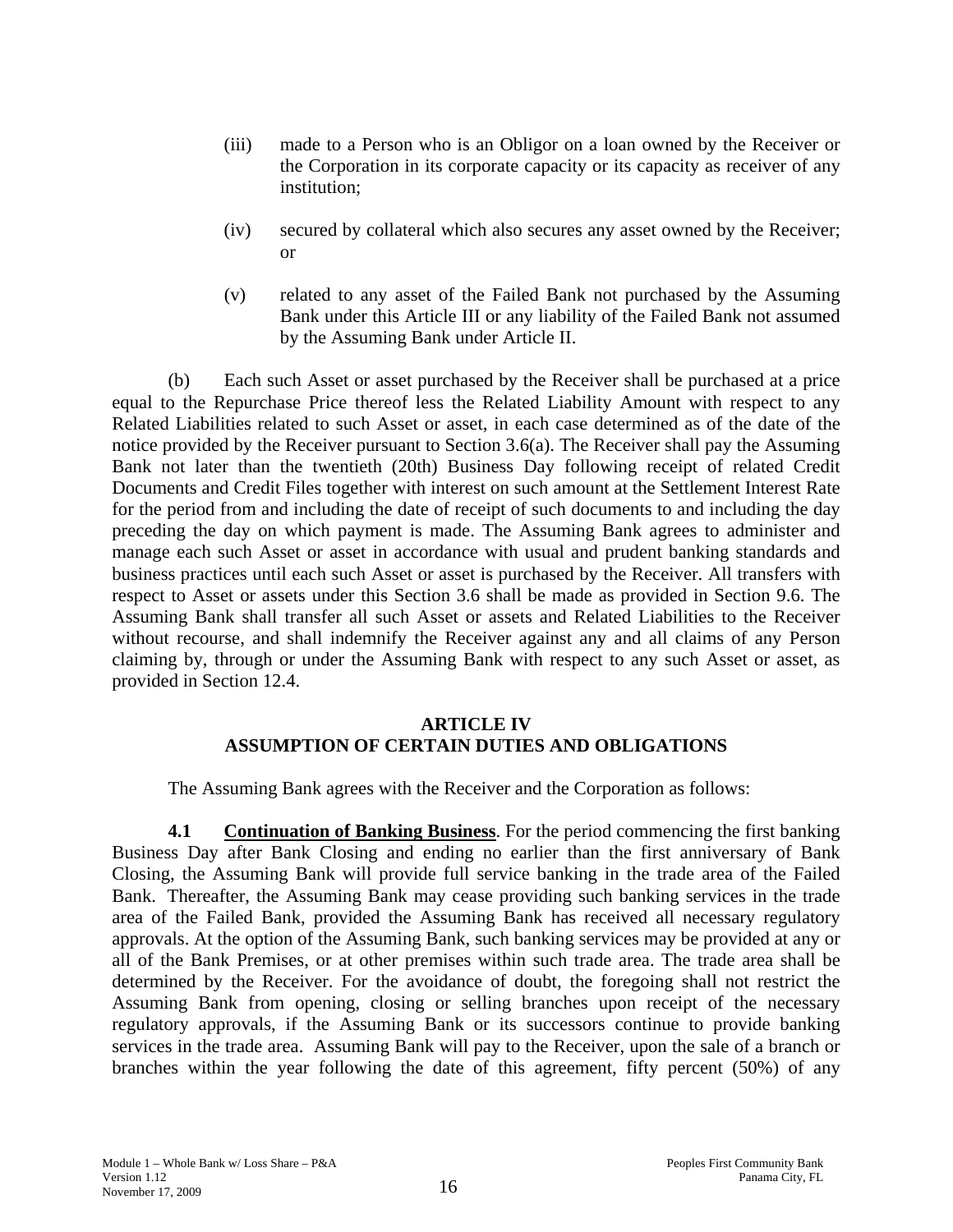franchise premium in excess of the franchise premium paid by the Assuming Bank with respect to such branch or branches.

**4.2 Agreement with Respect to Credit Card Business**. The Assuming Bank agrees to honor and perform, from and after Bank Closing, all duties and obligations with respect to the Failed Bank's credit card business, and/or processing related to credit cards, if any, and assumes all outstanding extensions of credit with respect thereto.

**4.3 Agreement with Respect to Safe Deposit Business**. The Assuming Bank assumes and agrees to discharge, from and after Bank Closing, in the usual course of conducting a banking business, the duties and obligations of the Failed Bank with respect to all Safe Deposit Boxes, if any, of the Failed Bank and to maintain all of the necessary facilities for the use of such boxes by the renters thereof during the period for which such boxes have been rented and the rent therefore paid to the Failed Bank, subject to the provisions of the rental agreements between the Failed Bank and the respective renters of such boxes; provided, that the Assuming Bank may relocate the Safe Deposit Boxes of the Failed Bank to any office of the Assuming Bank located in the trade area of the Failed Bank. The Safe Deposit Boxes shall be located and maintained in the trade area of the Failed Bank for a minimum of one year from Bank Closing. The trade area shall be determined by the Receiver. Fees related to the safe deposit business earned prior to the Bank Closing Date shall be for the benefit of the Receiver and fees earned after the Bank Closing Date shall be for the benefit of the Assuming Bank.

**4.4 Agreement with Respect to Safekeeping Business**. The Receiver transfers, conveys and delivers to the Assuming Bank and the Assuming Bank accepts all securities and other items, if any, held by the Failed Bank in safekeeping for its customers as of Bank Closing. The Assuming Bank assumes and agrees to honor and discharge, from and after Bank Closing, the duties and obligations of the Failed Bank with respect to such securities and items held in safekeeping. The Assuming Bank shall be entitled to all rights and benefits heretofore accrued or hereafter accruing with respect thereto. The Assuming Bank shall provide to the Receiver written verification of all assets held by the Failed Bank for safekeeping within sixty (60) days after Bank Closing. The assets held for safekeeping by the Failed Bank shall be held and maintained by the Assuming Bank in the trade area of the Failed Bank for a minimum of one year from Bank Closing. At the option of the Assuming Bank, the safekeeping business may be provided at any or all of the Bank Premises, or at other premises within such trade area. The trade area shall be determined by the Receiver. Fees related to the safekeeping business earned prior to the Bank Closing Date shall be for the benefit of the Receiver and fees earned after the Bank Closing Date shall be for the benefit of the Assuming Bank.

## **4.5 Agreement with Respect to Trust Business**.

<span id="page-20-0"></span>(a) The Assuming Bank shall, without further transfer, substitution, act or deed, to the full extent permitted by law, succeed to the rights, obligations, properties, assets, investments, deposits, agreements, and trusts of the Failed Bank under trusts, executorships, administrations, guardianships, and agencies, and other fiduciary or representative capacities, all to the same extent as though the Assuming Bank had assumed the same from the Failed Bank prior to Bank Closing; provided, that any liability based on the misfeasance, malfeasance or nonfeasance of the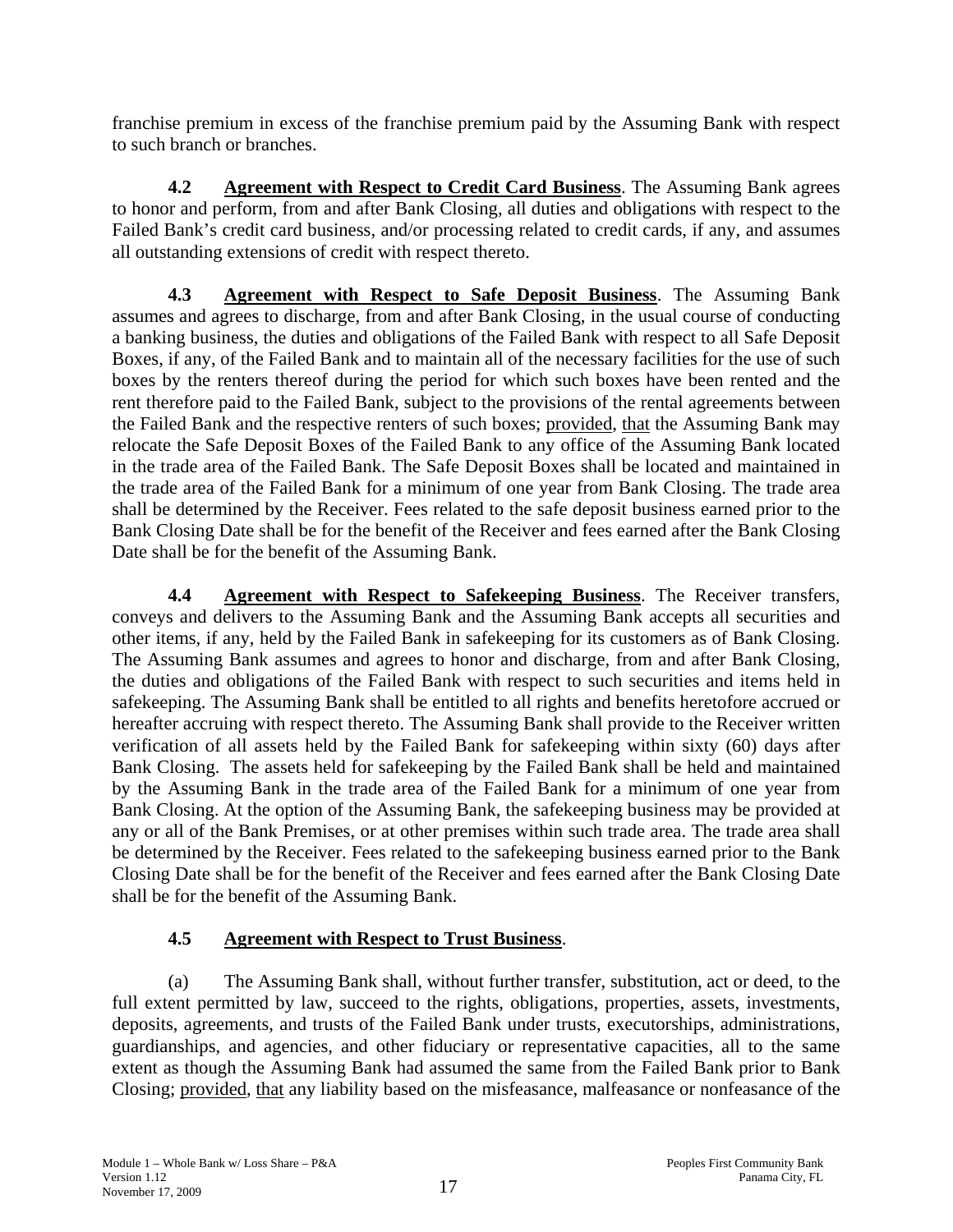Failed Bank, its directors, officers, employees or agents with respect to the trust business is not assumed hereunder.

(b) The Assuming Bank shall, to the full extent permitted by law, succeed to, and be entitled to take and execute, the appointment to all executorships, trusteeships, guardianships and other fiduciary or representative capacities to which the Failed Bank is or may be named in wills, whenever probated, or to which the Failed Bank is or may be named or appointed by any other instrument.

(c) In the event additional proceedings of any kind are necessary to accomplish the transfer of such trust business, the Assuming Bank agrees that, at its own expense, it will take whatever action is necessary to accomplish such transfer. The Receiver agrees to use reasonable efforts to assist the Assuming Bank in accomplishing such transfer.

(d) The Assuming Bank shall provide to the Receiver written verification of the assets held in connection with the Failed Bank's trust business within sixty (60) days after Bank Closing.

### **4.6 Agreement with Respect to Bank Premises**.

<span id="page-21-0"></span>(a) **Option to Purchase.** Subject to Section 3.5, the Receiver hereby grants to the Assuming Bank an exclusive option for the period of ninety (90) days commencing the day after Bank Closing to purchase any or all owned Bank Premises, including all Furniture, Fixtures and Equipment located on the Bank Premises. The Assuming Bank shall give written notice to the Receiver within the option period of its election to purchase or not to purchase any of the owned Bank Premises. Any purchase of such premises shall be effective as of the date of Bank Closing and such purchase shall be consummated as soon as practicable thereafter, and in no event later than the Settlement Date. If the Assuming Bank gives notice of its election not to purchase one or more of the owned Bank Premises within seven (7) days of Bank Closing, then, not withstanding any other provision of this Agreement to the contrary, the Assuming Bank shall not be liable for any of the costs or fees associated with appraisals for such Bank Premises.

(b) **Option to Lease.** The Receiver hereby grants to the Assuming Bank an exclusive option for the period of ninety (90) days commencing the day after Bank Closing to cause the Receiver to assign to the Assuming Bank any or all leases for leased Bank Premises, if any, which have been continuously occupied by the Assuming Bank from Bank Closing to the date it elects to accept an assignment of the leases with respect thereto to the extent such leases can be assigned; provided, that the exercise of this option with respect to any lease must be as to all premises or other property subject to the lease. If an assignment cannot be made of any such leases, the Receiver may, in its discretion, enter into subleases with the Assuming Bank containing the same terms and conditions provided under such existing leases for such leased Bank Premises or other property. The Assuming Bank shall give notice to the Receiver within the option period of its election to accept or not to accept an assignment of any or all leases (or enter into subleases or new leases in lieu thereof). The Assuming Bank agrees to assume all leases assigned (or enter into subleases or new leases in lieu thereof) pursuant to this Section 4.6.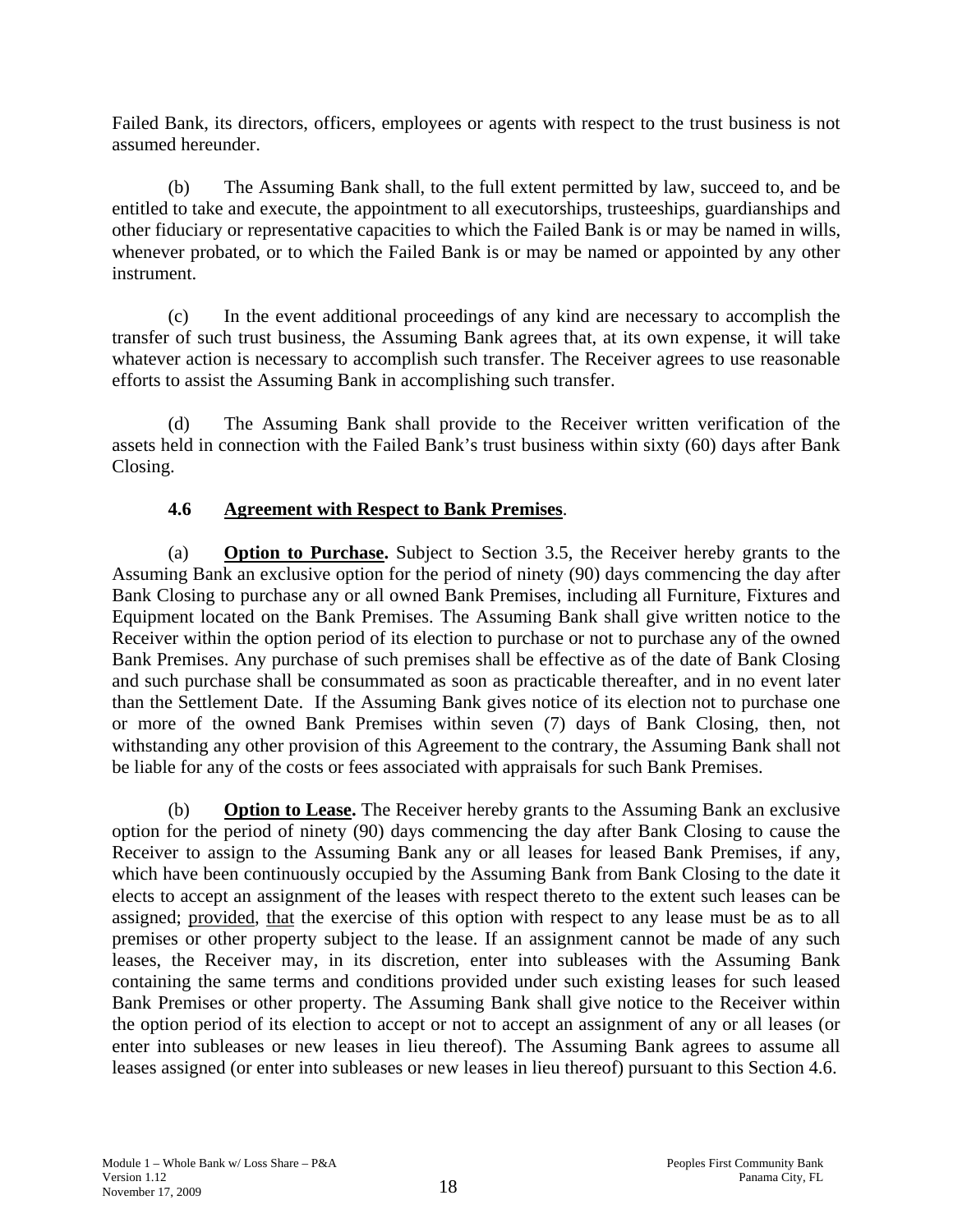(c) **Facilitation.** The Receiver agrees to facilitate the assumption, assignment or sublease of leases or the negotiation of new leases by the Assuming Bank; provided, that neither the Receiver nor the Corporation shall be obligated to engage in litigation, make payments to the Assuming Bank or to any third party in connection with facilitating any such assumption, assignment, sublease or negotiation or commit to any other obligations to third parties.

(d) **Occupancy.** The Assuming Bank shall give the Receiver fifteen (15) days' prior written notice of its intention to vacate prior to vacating any leased Bank Premises with respect to which the Assuming Bank has not exercised the option provided in Section 4.6(b). Any such notice shall be deemed to terminate the Assuming Bank's option with respect to such leased Bank Premises.

### (e) **Occupancy Costs.**

(i) The Assuming Bank agrees to pay to the Receiver, or to appropriate third parties at the direction of the Receiver, during and for the period of any occupancy by it of (x) owned Bank Premises the market rental value, as determined by the appraiser selected in accordance with the definition of Fair Market Value, and all operating costs, and (y) leased Bank Premises, all operating costs with respect thereto and to comply with all relevant terms of applicable leases entered into by the Failed Bank, including without limitation the timely payment of all rent. Operating costs include, without limitation all taxes, fees, charges, utilities, insurance and assessments, to the extent not included in the rental value or rent. If the Assuming Bank elects to purchase any owned Bank Premises in accordance with Section 4.6(a), the amount of any rent paid (and taxes paid to the Receiver which have not been paid to the taxing authority and for which the Assuming Bank assumes liability) by the Assuming Bank with respect thereto shall be applied as an offset against the purchase price thereof.

(ii) The Assuming Bank agrees during the period of occupancy by it of owned or leased Bank Premises, to pay to the Receiver rent for the use of all owned or leased Furniture and Equipment and all owned or leased Fixtures located on such Bank Premises for the period of such occupancy. Rent for such property owned by the Failed Bank shall be the market rental value thereof, as determined by the Receiver within sixty (60) days after Bank Closing. Rent for such leased property shall be an amount equal to any and all rent and other amounts which the Receiver incurs or accrues as an obligation or is obligated to pay for such period of occupancy pursuant to all leases and contracts with respect to such property. If the Assuming Bank purchases any owned Furniture and Equipment or owned Fixtures in accordance with Section 4.6(f) or 4.6(h), the amount of any rents paid by the Assuming Bank with respect thereto shall be applied as an offset against the purchase price thereof.

(f) **Certain Requirements as to Furniture, Equipment and Fixtures.** If the Assuming Bank purchases owned Bank Premises or accepts an assignment of the lease (or enters into a sublease or a new lease in lieu thereof) for leased Bank Premises as provided in Section 4.6(a) or 4.6(b), or if the Assuming Bank does not exercise such option but within twelve (12) months following Bank Closing obtains the right to occupy such premises (whether by assignment, lease, sublease, purchase or otherwise), other than in accordance with Section 4.6(a)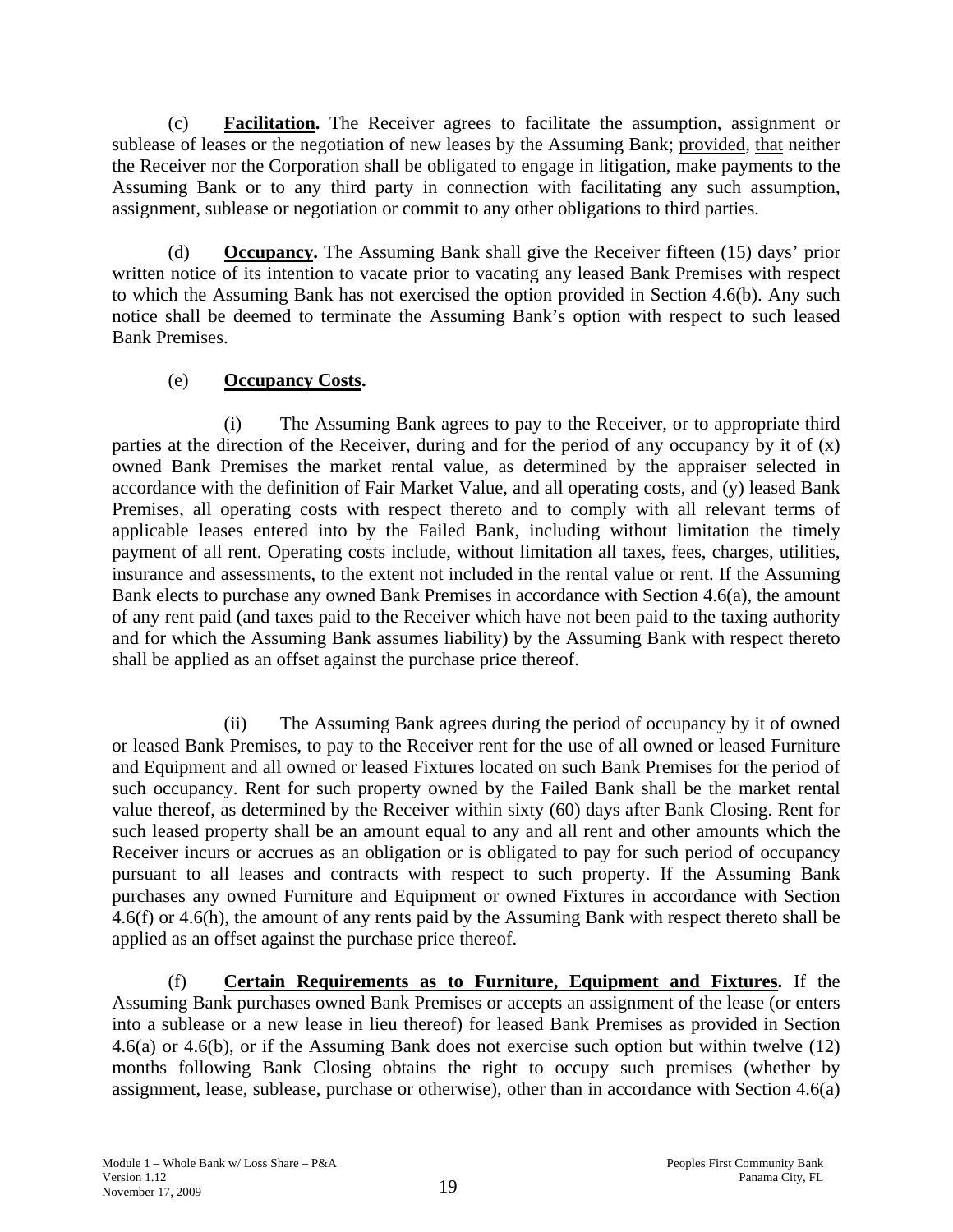or (b), the Assuming Bank shall (i) effective as of the date of Bank Closing, purchase from the Receiver all Furniture and Equipment and Fixtures owned by the Failed Bank at Fair Market Value and located thereon as of Bank Closing, (ii) accept an assignment or a sublease of the leases or negotiate new leases for all Furniture and Equipment and Fixtures leased by the Failed Bank and located thereon, and (iii) if applicable, accept an assignment or a sublease of any ground lease or negotiate a new ground lease with respect to any land on which such Bank Premises are located; provided, that the Receiver shall not have disposed of such Furniture and Equipment and Fixtures or repudiated the leases specified in clause (ii) or (iii).

### (g) **Vacating Premises.**

(i) If the Assuming Bank elects not to purchase any owned Bank Premises, the notice of such election in accordance with Section 4.6(a) shall specify the date upon which the Assuming Bank's occupancy of such premises shall terminate, which date shall not be later than ninety (90) days after the date of the Assuming Bank's notice not to exercise such option. The Assuming Bank promptly shall relinquish and release to the Receiver such premises and the Furniture and Equipment and Fixtures located thereon in the same condition as at Bank Closing, normal wear and tear excepted. By occupying any such premises after the expiration of such ninety (90)-day period, the Assuming Bank shall, at the Receiver's option, (x) be deemed to have agreed to purchase such Bank Premises, and to assume all leases, obligations and liabilities with respect to leased Furniture and Equipment and leased Fixtures located thereon and any ground lease with respect to the land on which such premises are located, and (y) be required to purchase all Furniture and Equipment and Fixtures owned by the Failed Bank and located on such premises as of Bank Closing.

(ii) If the Assuming Bank elects not to accept an assignment of the lease or sublease any leased Bank Premises, the notice of such election in accordance with Section 4.6(b) shall specify the date upon which the Assuming Bank's occupancy of such leased Bank Premises shall terminate, which date shall not be later than the date which is one hundred eighty (180) days after Bank Closing. Upon vacating such premises, the Assuming Bank shall relinquish and release to the Receiver such premises and the Fixtures and the Furniture and Equipment located thereon in the same condition as at Bank Closing, normal wear and tear excepted. By failing to provide notice of its intention to vacate such premises prior to the expiration of the option period specified in Section 4.6(b), or by occupying such premises after the one hundred eighty (180) day period specified above in this paragraph (ii), the Assuming Bank shall, at the Receiver's option, (x) be deemed to have assumed all leases, obligations and liabilities with respect to such premises (including any ground lease with respect to the land on which premises are located), and leased Furniture and Equipment and leased Fixtures located thereon in accordance with this Section 4.6 (unless the Receiver previously repudiated any such lease), and (y) be required to purchase all Furniture and Equipment and Fixtures owned by the Failed Bank at Fair Market Value and located on such premises as of Bank Closing.

(h) **Furniture and Equipment and Certain Other Equipment.** The Receiver hereby grants to the Assuming Bank an option to purchase all Furniture and Equipment or any telecommunications, data processing equipment (including hardware and software) and check processing and similar operating equipment owned by the Failed Bank at Fair Market Value and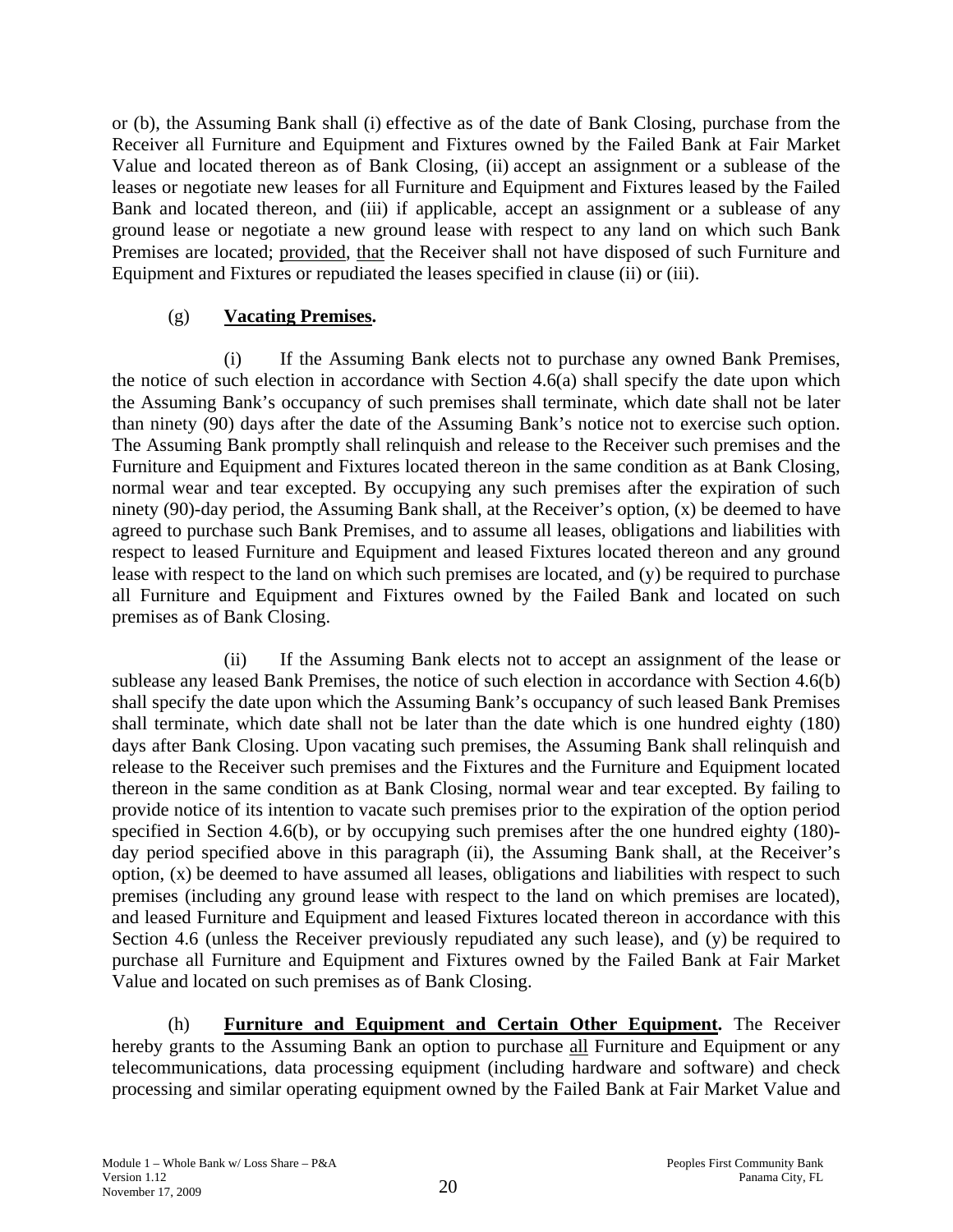located at any leased Bank Premises that the Assuming Bank elects to vacate or which it could have, but did not occupy, pursuant to this Section 4.6; provided, that, the Assuming Bank shall give the Receiver notice of its election to purchase such property at the time it gives notice of its intention to vacate such Bank Premises or within ten (10) days after Bank Closing for Bank Premises it could have, but did not, occupy.

## **4.7 Agreement with Respect to Leased Data Processing Equipment**

<span id="page-24-0"></span>(a) The Receiver hereby grants to the Assuming Bank an exclusive option for the period of ninety (90) days commencing the day after Bank Closing to accept an assignment from the Receiver of any or all Data Processing Leases to the extent that such Data Processing Leases can be assigned.

(b) The Assuming Bank shall (i) give written notice to the Receiver within the option period specified in Section 4.7(a) of its intent to accept or decline an assignment or sublease of any or all Data Processing Leases and promptly accept an assignment or sublease of such Data Processing Leases, and (ii) give written notice to the appropriate lessor(s) that it has accepted an assignment or sublease of any such Data Processing Leases.

(c) The Receiver agrees to facilitate the assignment or sublease of Data Processing Leases or the negotiation of new leases or license agreements by the Assuming Bank; provided, that neither the Receiver nor the Corporation shall be obligated to engage in litigation or make payments to the Assuming Bank or to any third party in connection with facilitating any such assumption, assignment, sublease or negotiation.

(d) The Assuming Bank agrees, during its period of use of any property subject to a Data Processing Lease, to pay to the Receiver or to appropriate third parties at the direction of the Receiver all operating costs with respect thereto and to comply with all relevant terms of the applicable Data Processing Leases entered into by the Failed Bank, including without limitation the timely payment of all rent, taxes, fees, charges, utilities, insurance and assessments.

(e) The Assuming Bank shall, not later than fifty (50) days after giving the notice provided in Section 4.7(b), (i) relinquish and release to the Receiver all property subject to the relevant Data Processing Lease, in the same condition as at Bank Closing, normal wear and tear excepted, or (ii) accept an assignment or a sublease thereof or negotiate a new lease or license agreement under this Section 4.7.

## **4.8 Agreement with Respect to Certain Existing Agreements**.

<span id="page-24-1"></span>(a) Subject to the provisions of Section 4.8(b), with respect to agreements existing as of Bank Closing which provide for the rendering of services by or to the Failed Bank, within thirty (30) days after Bank Closing, the Assuming Bank shall give the Receiver written notice specifying whether it elects to assume or not to assume each such agreement. Except as may be otherwise provided in this Article IV, the Assuming Bank agrees to comply with the terms of each such agreement for a period commencing on the day after Bank Closing and ending on: (i) in the case of an agreement that provides for the rendering of services by the Failed Bank, the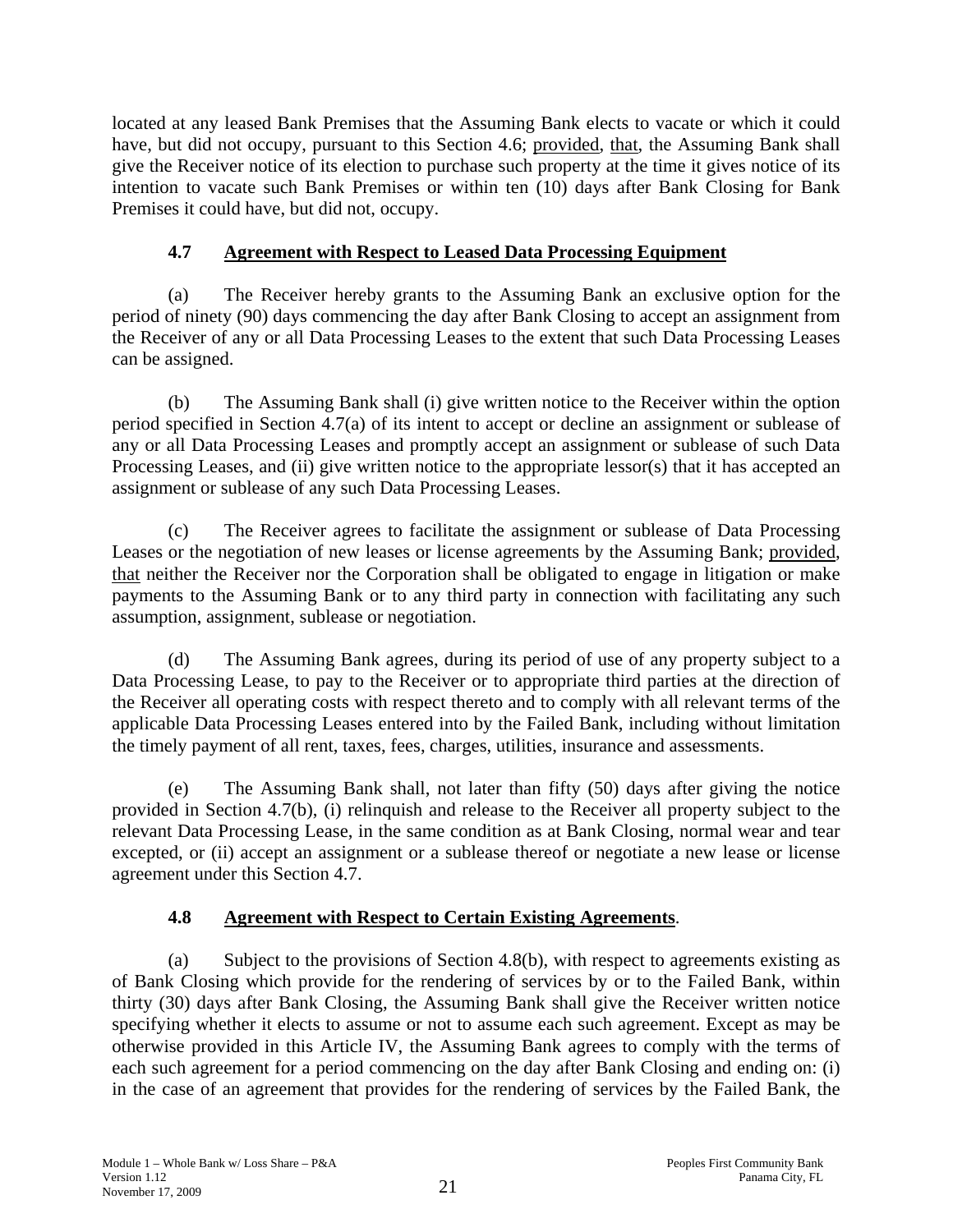date which is ninety (90) days after Bank Closing, and (ii) in the case of an agreement that provides for the rendering of services to the Failed Bank, the date which is thirty (30) days after the Assuming Bank has given notice to the Receiver of its election not to assume such agreement; provided, that the Receiver can reasonably make such service agreements available to the Assuming Bank. The Assuming Bank shall be deemed by the Receiver to have assumed agreements for which no notification is timely given. The Receiver agrees to assign, transfer, convey, and deliver to the Assuming Bank all right, title and interest of the Receiver, if any, in and to agreements the Assuming Bank assumes hereunder. In the event the Assuming Bank elects not to accept an assignment of any lease (or sublease) or negotiate a new lease for leased Bank Premises under Section 4.6 and does not otherwise occupy such premises, the provisions of this Section 4.8(a) shall not apply to service agreements related to such premises. The Assuming Bank agrees, during the period it has the use or benefit of any such agreement, promptly to pay to the Receiver or to appropriate third parties at the direction of the Receiver all operating costs with respect thereto and to comply with all relevant terms of such agreement.

(b) The provisions of Section 4.8(a) regarding the Assuming Bank's election to assume or not assume certain agreements shall not apply to (i) agreements pursuant to which the Failed Bank provides mortgage servicing for others or mortgage servicing is provided to the Failed Bank by others, (ii) agreements that are subject to Sections 4.1 through 4.7 and any insurance policy or bond referred to in Section 3.5(a) or other agreement specified in Section 3.5, and (iii) consulting, management or employment agreements, if any, between the Failed Bank and its employees or other Persons. Except as otherwise expressly set forth elsewhere in this Agreement, the Assuming Bank does not assume any liabilities or acquire any rights under any of the agreements described in this Section 4.8(b).

<span id="page-25-0"></span>**4.9 Informational Tax Reporting**. The Assuming Bank agrees to perform all obligations of the Failed Bank with respect to Federal and State income tax informational reporting related to (i) the Assets and the Liabilities Assumed, (ii) deposit accounts that were closed and loans that were paid off or collateral obtained with respect thereto prior to Bank Closing, (iii) miscellaneous payments made to vendors of the Failed Bank, and (iv) any other asset or liability of the Failed Bank, including, without limitation, loans not purchased and Deposits not assumed by the Assuming Bank, as may be required by the Receiver.

<span id="page-25-1"></span>**4.10 Insurance**. The Assuming Bank agrees to obtain insurance coverage effective from and after Bank Closing, including public liability, fire and extended coverage insurance acceptable to the Receiver with respect to owned or leased Bank Premises that it occupies, and all owned or leased Furniture and Equipment and Fixtures and leased data processing equipment (including hardware and software) located thereon, in the event such insurance coverage is not already in force and effect with respect to the Assuming Bank as the insured as of Bank Closing. All such insurance shall, where appropriate (as determined by the Receiver), name the Receiver as an additional insured.

<span id="page-25-2"></span>**4.11 Office Space for Receiver and Corporation**. For the period commencing on the day following Bank Closing and ending on the one hundred eightieth (180th) day thereafter, the Assuming Bank agrees to provide to the Receiver and the Corporation, without charge, adequate and suitable office space (including parking facilities and vault space), furniture, equipment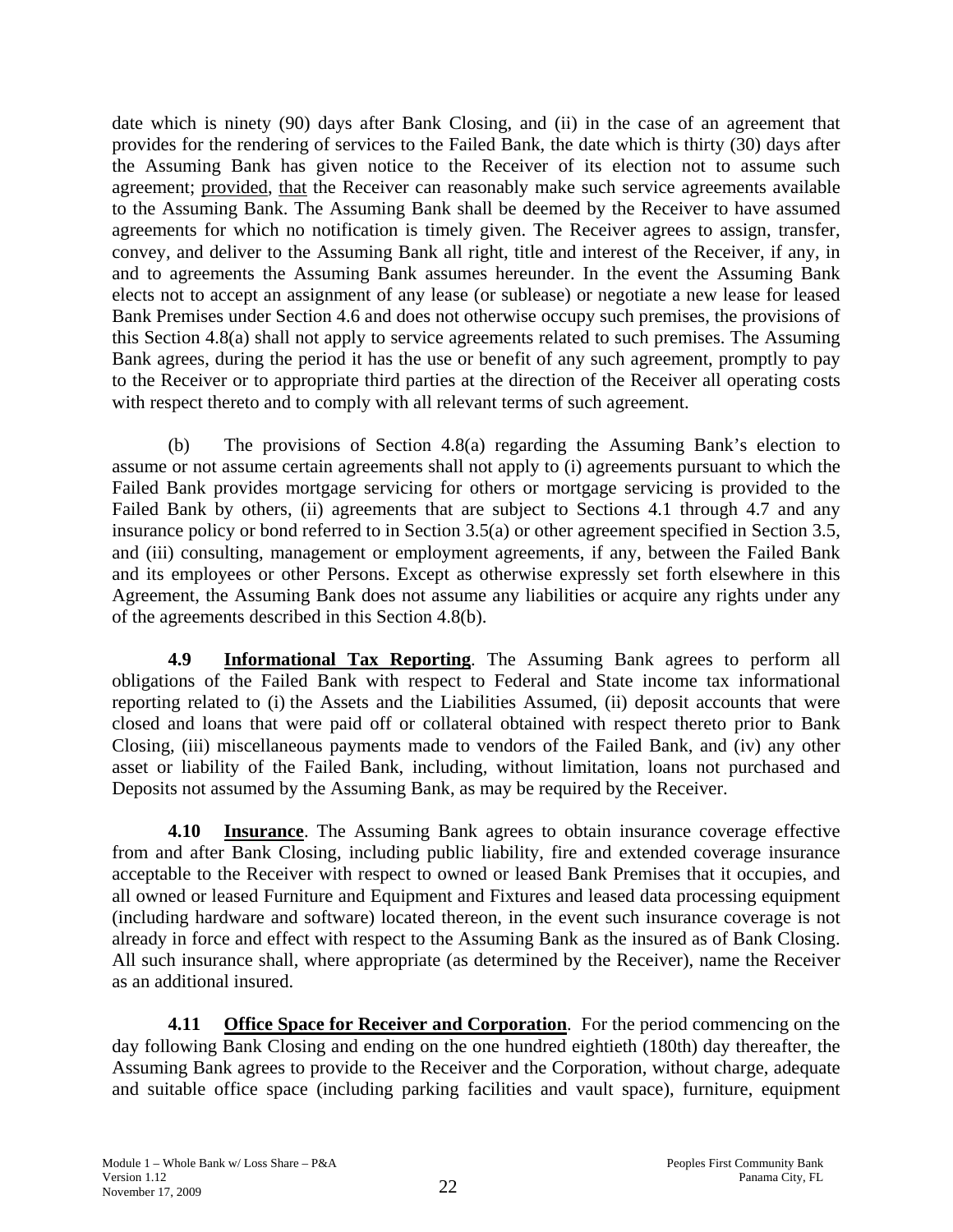(including photocopying and telecopying machines), email accounts, network access and technology resources (such as shared drive) and utilities (including local telephone service and fax machines) at the Bank Premises occupied by the Assuming Bank for their use in the discharge of their respective functions with respect to the Failed Bank. In the event the Receiver and the Corporation determine that the space provided is inadequate or unsuitable, the Receiver and the Corporation may relocate to other quarters having adequate and suitable space and the costs of relocation and any rental and utility costs for the balance of the period of occupancy by the Receiver and the Corporation shall be borne by the Assuming Bank. Additionally, the Assuming Bank agrees to pay such bills and invoices on behalf of the Receiver and Corporation as the Receiver or Corporation may direct for the period beginning on the date of Bank Closing and ending on Settlement Date. Assuming Bank shall submit it requests for reimbursement of such expenditures pursuant to Article VIII of this Agreement.

### <span id="page-26-0"></span>**4.12 Agreement with Respect to Continuation of Group Health Plan Coverage for Former Employees of the Failed Bank.**

(a) The Assuming Bank agrees to assist the Receiver, as provided in this Section 4.12, in offering individuals who were employees or former employees of the Failed Bank, or any of its Subsidiaries, and who, immediately prior to Bank Closing, were receiving, or were eligible to receive, health insurance coverage or health insurance continuation coverage from the Failed Bank ("Eligible Individuals"), the opportunity to obtain health insurance coverage in the Corporation's FIA Continuation Coverage Plan which provides for health insurance continuation coverage to such Eligible Individuals who are qualified beneficiaries of the Failed Bank as defined in Section 607 of the Employee Retirement Income Security Act of 1974, as amended (respectively, "qualified beneficiaries" and "ERISA"). The Assuming Bank shall consult with the Receiver and not later than five (5) Business Days after Bank Closing shall provide written notice to the Receiver of the number (if available), identity (if available) and addresses (if available) of the Eligible Individuals who are qualified beneficiaries of the Failed Bank and for whom a "qualifying event" (as defined in Section 603 of ERISA) has occurred and with respect to whom the Failed Bank's obligations under Part 6 of Subtitle B of Title I of ERISA have not been satisfied in full, and such other information as the Receiver may reasonably require. The Receiver shall cooperate with the Assuming Bank in order to permit it to prepare such notice and shall provide to the Assuming Bank such data in its possession as may be reasonably required for purposes of preparing such notice.

(b) The Assuming Bank shall take such further action to assist the Receiver in offering the Eligible Individuals who are qualified beneficiaries of the Failed Bank the opportunity to obtain health insurance coverage in the Corporation's FIA Continuation Coverage Plan as the Receiver may direct. All expenses incurred and paid by the Assuming Bank (i) in connection with the obligations of the Assuming Bank under this Section 4.12, and (ii) in providing health insurance continuation coverage to any Eligible Individuals who are hired by the Assuming Bank and such employees' qualified beneficiaries shall be borne by the Assuming Bank.

(c) No later than five (5) Business Days after Bank Closing, the Assuming Bank shall provide the Receiver with a list of all Failed Bank employees the Assuming Bank will not hire.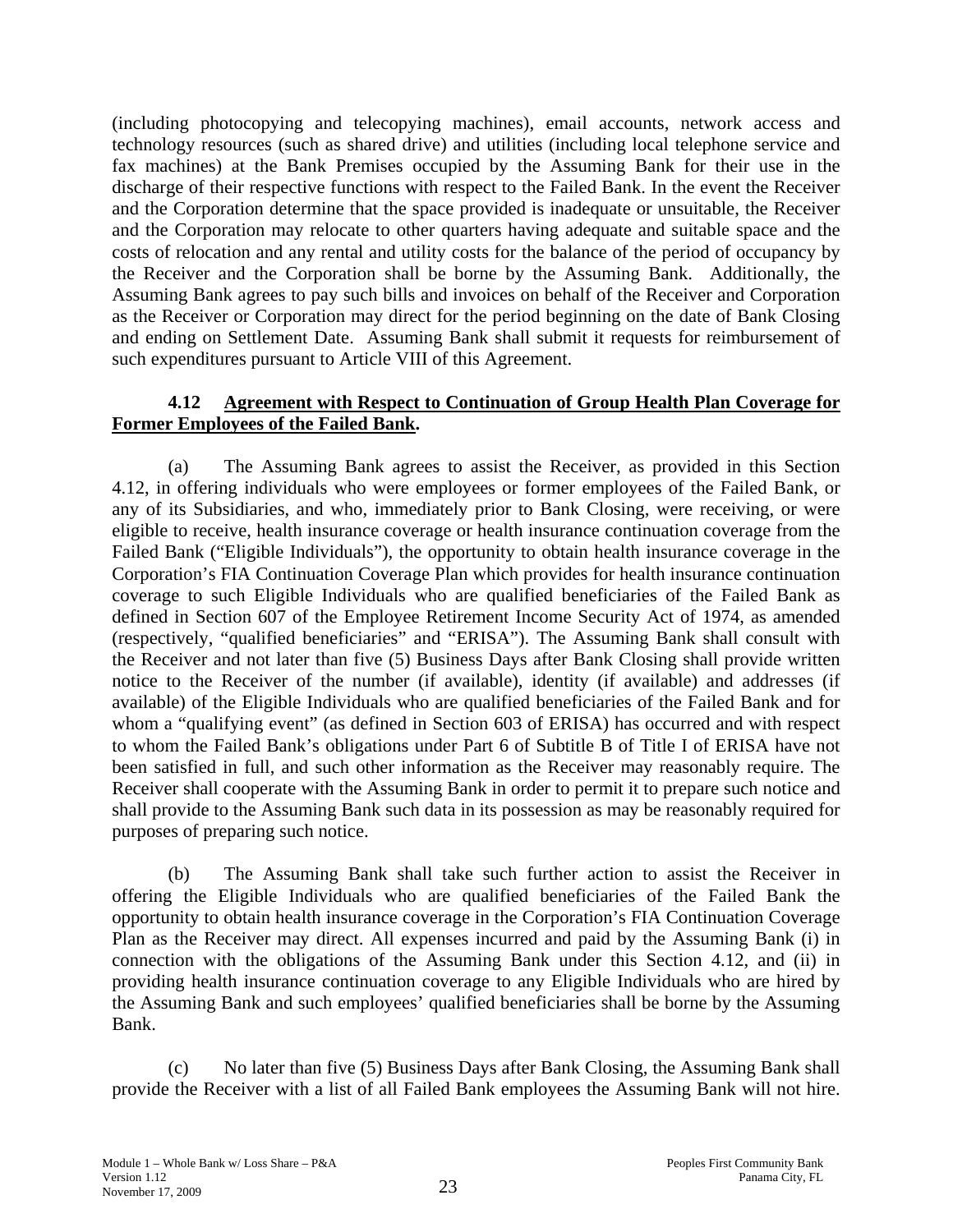Unless agreed to otherwise by the Assuming Bank and the Receiver, the Assuming Bank shall be responsible for all costs and expenses (i.e. salary, benefits, etc.) associated with all other employees not on that list from and after the date of delivery of the list to the Receiver. The Assuming Bank shall offer to the Failed Bank employees it retains employment benefits comparable to those the Assuming Bank offers its current employees.

(d) This Section 4.12 is for the sole and exclusive benefit of the parties to this Agreement, and for the benefit of no other Person (including any former employee of the Failed Bank or any Subsidiary thereof or qualified beneficiary of such former employee). Nothing in this Section 4.12 is intended by the parties, or shall be construed, to give any Person (including any former employee of the Failed Bank or any Subsidiary thereof or qualified beneficiary of such former employee) other than the Corporation, the Receiver and the Assuming Bank any legal or equitable right, remedy or claim under or with respect to the provisions of this Section.

<span id="page-27-0"></span>**4.13 Agreement with Respect to Interim Asset Servicing.** At any time after Bank Closing, the Receiver may establish on its books an asset pool(s) and may transfer to such asset pool(s) (by means of accounting entries on the books of the Receiver) all or any assets and liabilities of the Failed Bank which are not acquired by the Assuming Bank, including, without limitation, wholly unfunded Commitments and assets and liabilities which may be acquired, funded or originated by the Receiver subsequent to Bank Closing. The Receiver may remove assets (and liabilities) from or add assets (and liabilities) to such pool(s) at any time in its discretion. At the option of the Receiver, the Assuming Bank agrees to service, administer, and collect such pool assets in accordance with and for the term set forth in Exhibit 4.13 "Interim Asset Servicing Arrangement".

**4.14** Reserved.

**4.15 Agreement with Respect to Loss Sharing.** The Assuming Bank shall be entitled to require reimbursement from the Receiver for loss sharing on certain loans in accordance with the Single Family Shared-Loss Agreement attached hereto as Exhibit 4.15A and the Non-SF Shared-Loss Agreement attached hereto as Exhibit 4.15B, collectively, the "Shared-Loss Agreements." The Loans that shall be subject to the Shared-Loss Agreements are identified on the Schedule of Loans 4.15A and 4.15B attached hereto.

### **ARTICLE V**

## **DUTIES WITH RESPECT TO DEPOSITORS OF THE FAILED BANK**

<span id="page-27-2"></span><span id="page-27-1"></span> **5.1 Payment of Checks, Drafts and Orders.** Subject to Section 9.5, the Assuming Bank agrees to pay all properly drawn checks, drafts and withdrawal orders of depositors of the Failed Bank presented for payment, whether drawn on the check or draft forms provided by the Failed Bank or by the Assuming Bank, to the extent that the Deposit balances to the credit of the respective makers or drawers assumed by the Assuming Bank under this Agreement are sufficient to permit the payment thereof, and in all other respects to discharge, in the usual course of conducting a banking business, the duties and obligations of the Failed Bank with respect to the Deposit balances due and owing to the depositors of the Failed Bank assumed by the Assuming Bank under this Agreement.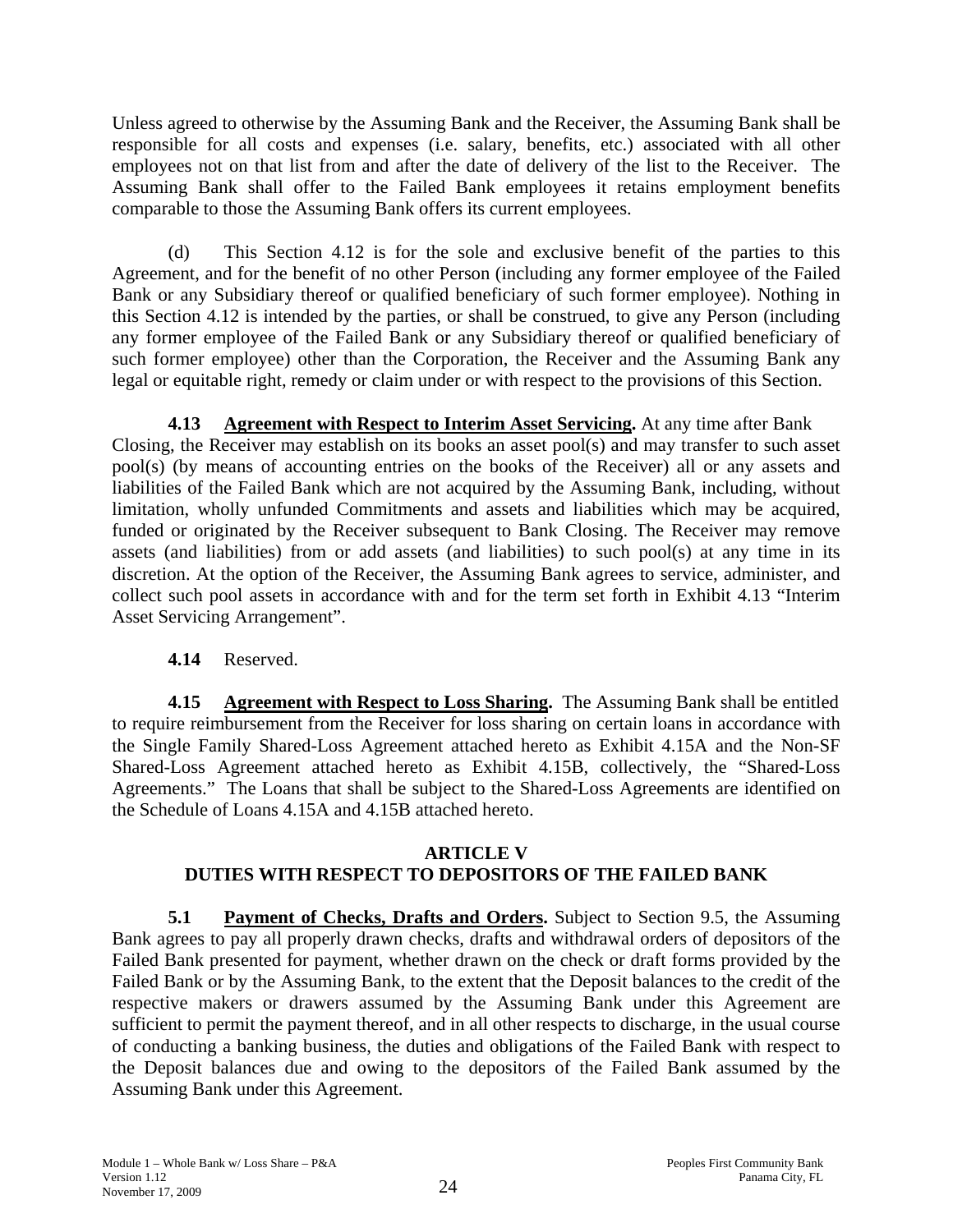<span id="page-28-0"></span>**5.2** Certain Agreements Related to Deposits. Subject to Section 2.2, the Assuming Bank agrees to honor the terms and conditions of any written escrow or mortgage servicing agreement or other similar agreement relating to a Deposit liability assumed by the Assuming Bank pursuant to this Agreement.

### **5.3 Notice to Depositors.**

<span id="page-28-1"></span>(a) Within thirty (30) days after Bank Closing, the Assuming Bank shall give (i) notice to depositors of the Failed Bank of its assumption of the Deposit liabilities of the Failed Bank, and (ii) any notice required under Section 2.2, by mailing to each such depositor a notice with respect to such assumption and by advertising in a newspaper of general circulation in the county or counties in which the Failed Bank was located. The Assuming Bank agrees that it will obtain prior approval of all such notices and advertisements from counsel for the Receiver and that such notices and advertisements shall not be mailed or published until such approval is received.

(b) The Assuming Bank shall give notice by mail to depositors of the Failed Bank concerning the procedures to claim their deposits, which notice shall be provided to the Assuming Bank by the Receiver or the Corporation. Such notice shall be included with the notice to depositors to be mailed by the Assuming Bank pursuant to Section 5.3(a).

(c) If the Assuming Bank proposes to charge fees different from those charged by the Failed Bank before it establishes new deposit account relationships with the depositors of the Failed Bank, the Assuming Bank shall give notice by mail of such changed fees to such depositors.

#### **ARTICLE VI RECORDS**

### **6.1 Transfer of Records**.

<span id="page-28-3"></span><span id="page-28-2"></span>(a) In accordance with Sections 2.1 and 3.1, the Receiver assigns, transfers, conveys and delivers to the Assuming Bank the following:

(i) all Records pertaining to the Deposit liabilities of the Failed Bank assumed by the Assuming Bank under this Agreement, including, but not limited to, the following:

(A) signature cards, orders, contracts between the Failed Bank and its depositors and Records of similar character;

(B) passbooks of depositors held by the Failed Bank, deposit slips, cancelled checks and withdrawal orders representing charges to accounts of depositors; and

(ii) all Records pertaining to the Assets, including, but not limited to, the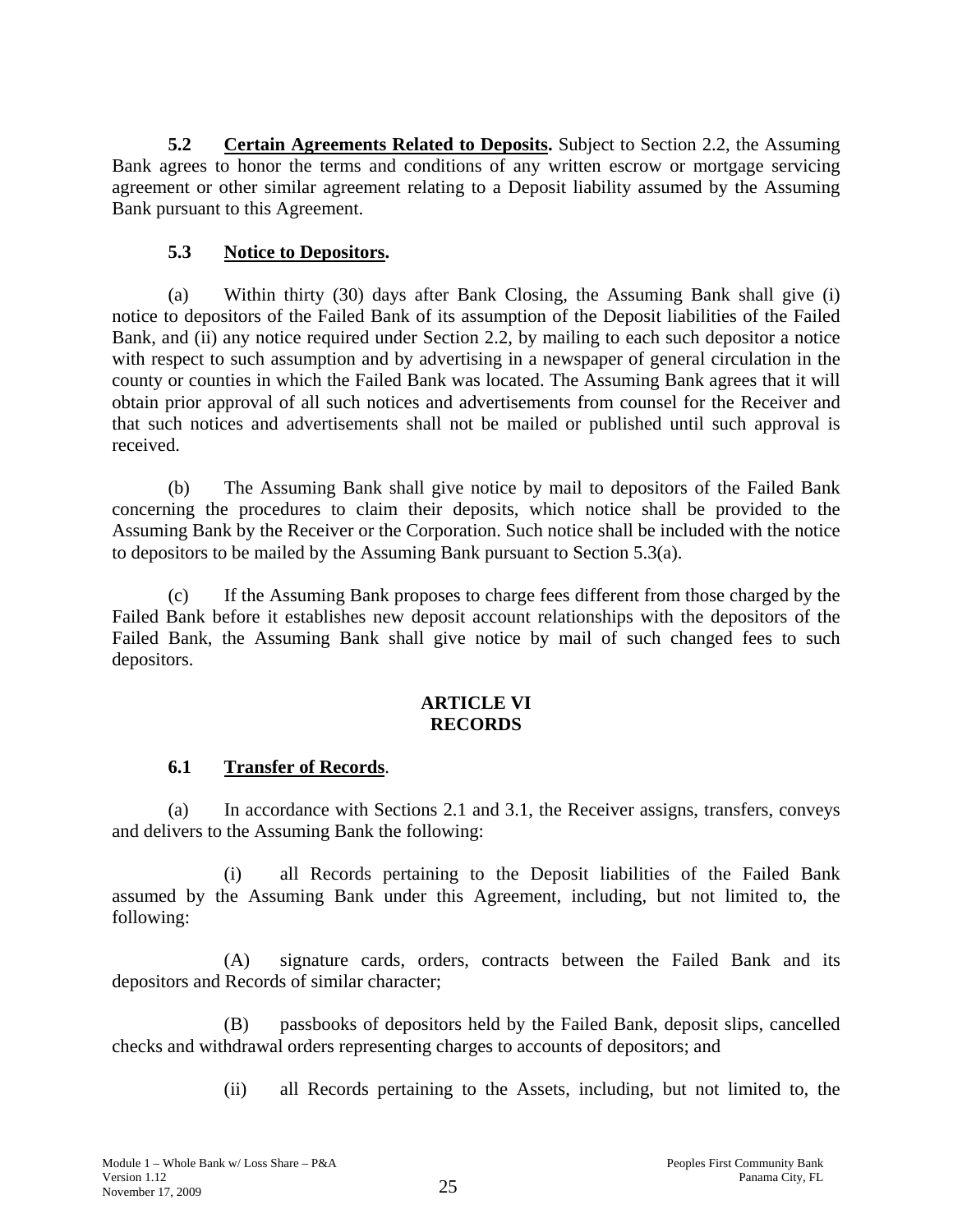following:

(A) records of deposit balances carried with other banks, bankers or trust companies;

(B) Loan and collateral records and Credit Files and other documents;

(C) deeds, mortgages, abstracts, surveys, and other instruments or records of title pertaining to real estate or real estate mortgages;

(D) signature cards, agreements and records pertaining to Safe Deposit Boxes, if any; and

(E) records pertaining to the credit card business, trust business or safekeeping business of the Failed Bank, if any.

(b) The Receiver, at its option, may assign and transfer to the Assuming Bank by a single blanket assignment or otherwise, as soon as practicable after Bank Closing, any other Records not assigned and transferred to the Assuming Bank as provided in this Agreement, including but not limited to loan disbursement checks, general ledger tickets, official bank checks, proof transactions (including proof tapes) and paid out loan files.

<span id="page-29-0"></span>**6.2 Delivery of Assigned Records**. The Receiver shall deliver to the Assuming Bank all Records described in (i) Section 6.1(a) as soon as practicable on or after the date of this Agreement, and (ii) Section 6.1(b) as soon as practicable after making any assignment described therein.

<span id="page-29-1"></span>**6.3 Preservation of Records**. The Assuming Bank agrees that it will preserve and maintain for the joint benefit of the Receiver, the Corporation and the Assuming Bank, all Records of which it has custody for such period as either the Receiver or the Corporation in its discretion may require, until directed otherwise, in writing, by the Receiver or Corporation. The Assuming Bank shall have the primary responsibility to respond to subpoenas, discovery requests, and other similar official inquiries and customer requests for lien releases with respect to the Records of which it has custody.

**6.4 Access to Records; Copies**. The Assuming Bank agrees to permit the Receiver and the Corporation access to all Records of which the Assuming Bank has custody, and to use, inspect, make extracts from or request copies of any such Records in the manner and to the extent requested, and to duplicate, in the discretion of the Receiver or the Corporation, any Record in the form of microfilm or microfiche pertaining to Deposit account relationships; provided, that in the event that the Failed Bank maintained one or more duplicate copies of such microfilm or microfiche Records, the Assuming Bank hereby assigns, transfers, and conveys to the Corporation one such duplicate copy of each such Record without cost to the Corporation, and agrees to deliver to the Corporation all Records assigned and transferred to the Corporation under this Article VI as soon as practicable on or after the date of this Agreement. The party requesting a copy of any Record shall bear the cost (based on standard accepted industry charges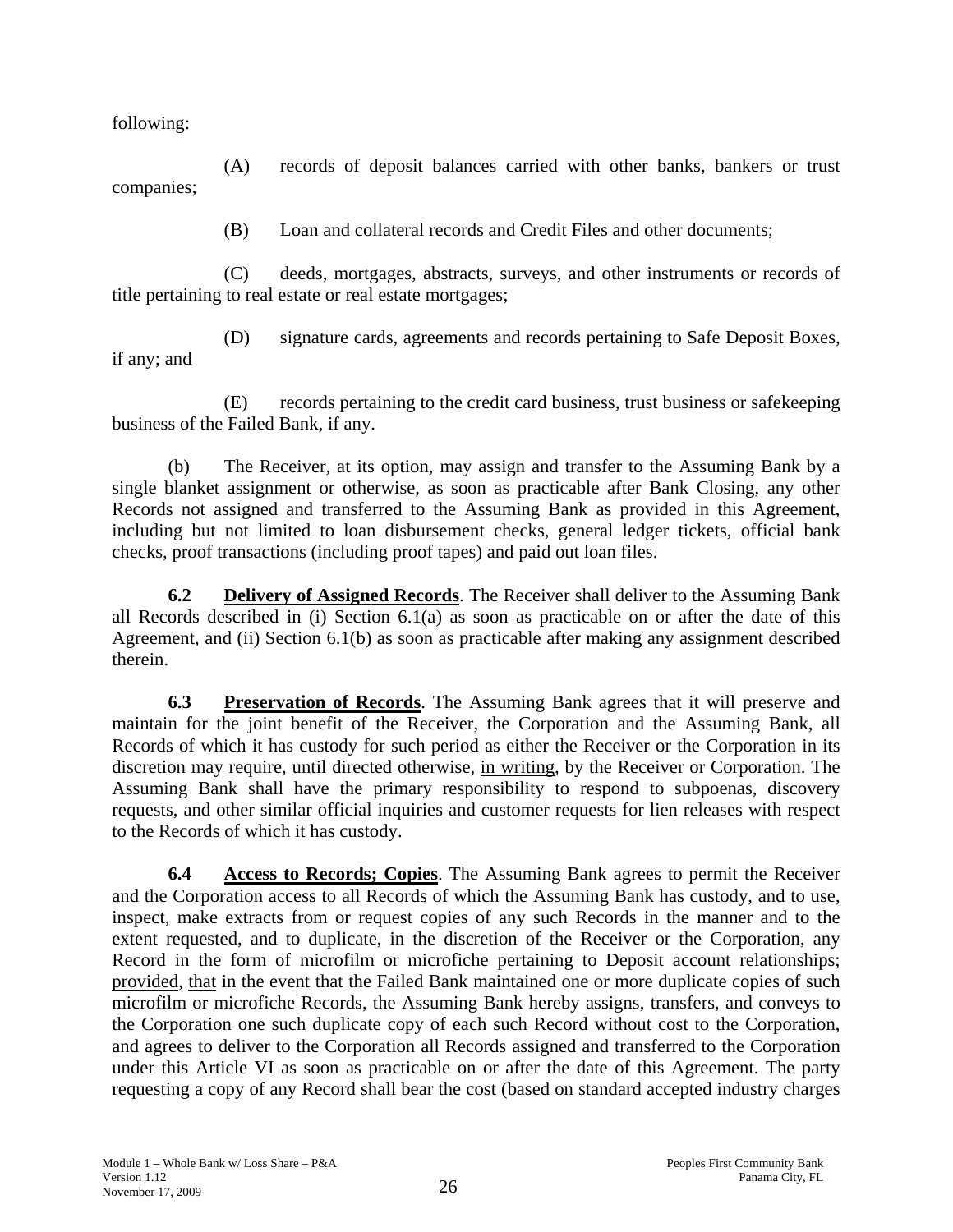to the extent applicable, as determined by the Receiver) for providing such duplicate Records. A copy of each Record requested shall be provided as soon as practicable by the party having custody thereof.

### **ARTICLE VII FIRST LOSS TRANCHE**

 The Assuming Bank has submitted to the Receiver an asset premium (discount) bid of **(\$236,000,000.00)** and a positive Deposit premium bid of **1%**. The Deposit premium bid will be applied to the total of all Assumed Deposits except for brokered, CDARS, and any market place or similar subscription services Deposits. The First Loss Tranche shall be determined by adding (i) the asset premium (discount) bid, (ii) the Deposit premium bid, and (iii) the Equity Adjustment. If the First Loss Tranche is a positive number, then this is the Losses on Single Family Shared-Loss Loans and Net Charge-offs on Shared Loss Assets that the Assuming Bank will incur before loss-sharing commences under Exhibits 4.15A and 4.15B. If the First Loss Tranche is a negative number, the Corporation shall pay such amount by wire transfer to the Assuming Bank by the end of the first business day following Bank Closing, together with interest determined in accordance with Section 8.4, and loss sharing shall commence immediately.

#### **ARTICLE VIII ADJUSTMENTS**

<span id="page-30-1"></span><span id="page-30-0"></span>**8.1 Pro Forma Statement**. The Receiver, as soon as practicable after Bank Closing, in accordance with the best information then available, shall provide to the Assuming Bank a pro forma statement reflecting any adjustments of such liabilities and assets as may be necessary. Such pro forma statement shall take into account, to the extent possible, (i) liabilities and assets of a nature similar to those contemplated by Section 2.1 or Section 3.1, respectively, which at Bank Closing were carried in the Failed Bank's suspense accounts, (ii) accruals as of Bank Closing for all income related to the assets and business of the Failed Bank acquired by the Assuming Bank hereunder, whether or not such accruals were reflected on the Accounting Records of the Failed Bank in the normal course of its operations, and (iii) adjustments to determine the Book Value of any investment in an Acquired Subsidiary and related accounts on the "bank only" (unconsolidated) balance sheet of the Failed Bank based on the equity method of accounting, whether or not the Failed Bank used the equity method of accounting for investments in subsidiaries, except that the resulting amount cannot be less than the Acquired Subsidiary's recorded equity as of Bank Closing as reflected on the Accounting Records of the Acquired Subsidiary. Any Loan purchased by the Assuming Bank pursuant to Section 3.1 which the Failed Bank charged off during the period beginning the day after the Bid Valuation Date to the date of Bank Closing shall be deemed not to be charged off for the purposes of the pro forma statement, and the purchase price shall be determined pursuant to Section 3.2.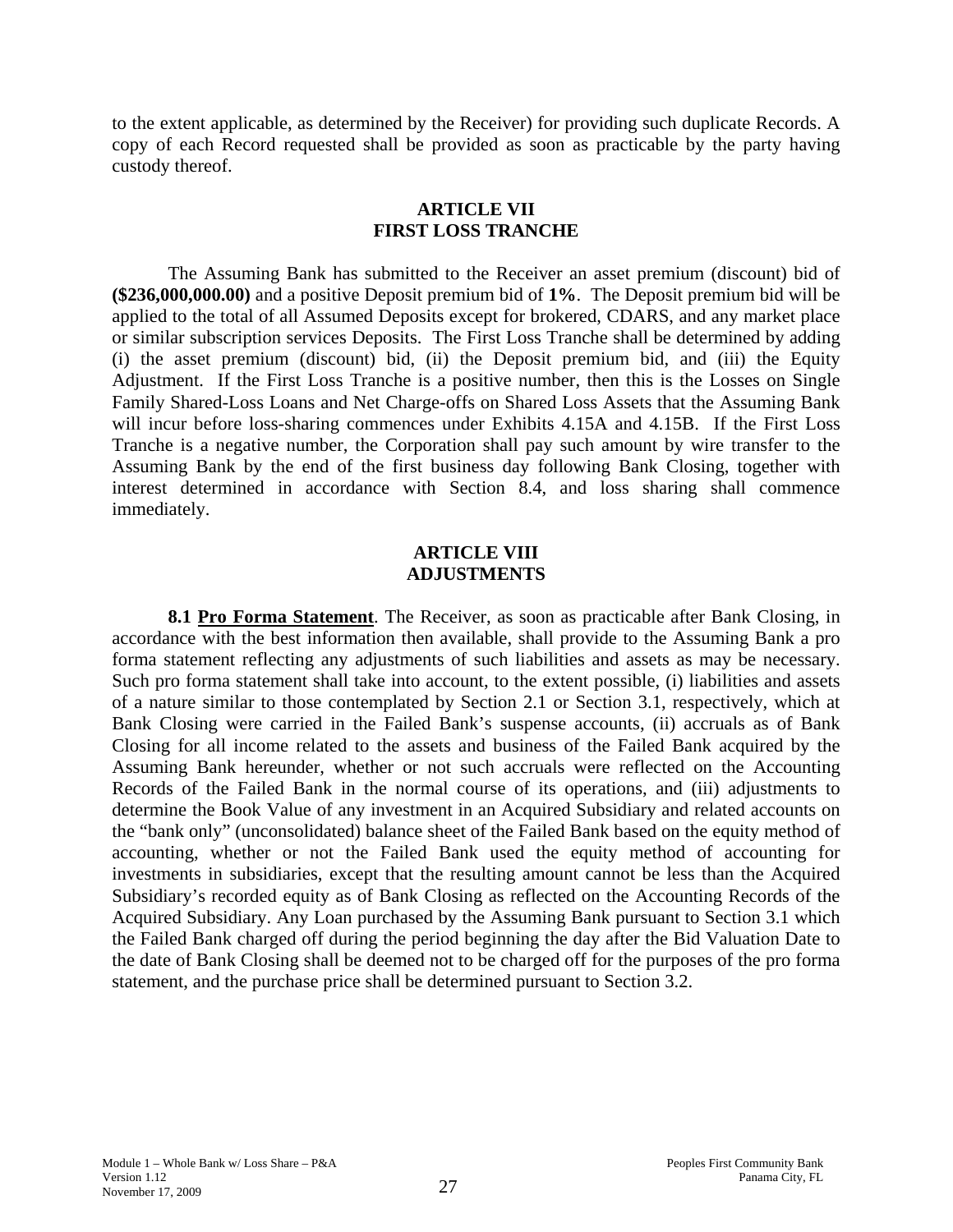### **8.2 Correction of Errors and Omissions; Other Liabilities**.

(a) In the event any bookkeeping omissions or errors are discovered in preparing any pro forma statement or in completing the transfers and assumptions contemplated hereby, the parties hereto agree to correct such errors and omissions, it being understood that, as far as practicable, all adjustments will be made consistent with the judgments, methods, policies or accounting principles utilized by the Failed Bank in preparing and maintaining Accounting Records, except that adjustments made pursuant to this Section 8.2(a) are not intended to bring the Accounting Records of the Failed Bank into accordance with generally accepted accounting principles.

(b) If the Receiver discovers at any time subsequent to the date of this Agreement that any claim exists against the Failed Bank which is of such a nature that it would have been included in the liabilities assumed under Article II had the existence of such claim or the facts giving rise thereto been known as of Bank Closing, the Receiver may, in its discretion, at any time, require that such claim be assumed by the Assuming Bank in a manner consistent with the intent of this Agreement. The Receiver will make appropriate adjustments to the pro forma statement provided by the Receiver to the Assuming Bank pursuant to Section 8.1 as may be necessary.

<span id="page-31-0"></span>**8.3 Payments**. The Receiver agrees to cause to be paid to the Assuming Bank, or the Assuming Bank agrees to pay to the Receiver, as the case may be, on the Settlement Date, a payment in an amount which reflects net adjustments (including any costs, expenses and fees associated with determinations of value as provided in this Agreement) made pursuant to Section 8.1 or Section 8.2, plus interest as provided in Section 8.4. The Receiver and the Assuming Bank agree to effect on the Settlement Date any further transfer of assets to or assumption of liabilities or claims by the Assuming Bank as may be necessary in accordance with Section 8.1 or Section 8.2.

<span id="page-31-1"></span>**8.4 Interest**. Any amounts paid under Section 8.3 or Section 8.5, shall bear interest for the period from and including the day following Bank Closing to and including the day preceding the payment at the Settlement Interest Rate.

<span id="page-31-2"></span>**8.5 Subsequent Adjustments.** In the event that the Assuming Bank or the Receiver discovers any errors or omissions as contemplated by Section 8.2 or any error with respect to the payment made under Section 8.3 after the Settlement Date, the Assuming Bank and the Receiver agree to promptly correct any such errors or omissions, make any payments and effect any transfers or assumptions as may be necessary to reflect any such correction plus interest as provided in Section 8.4.

### **ARTICLE IX CONTINUING COOPERATION**

<span id="page-31-4"></span><span id="page-31-3"></span>**9.1 General Matters**. The parties hereto agree that they will, in good faith and with their best efforts, cooperate with each other to carry out the transactions contemplated by this Agreement and to effect the purposes hereof.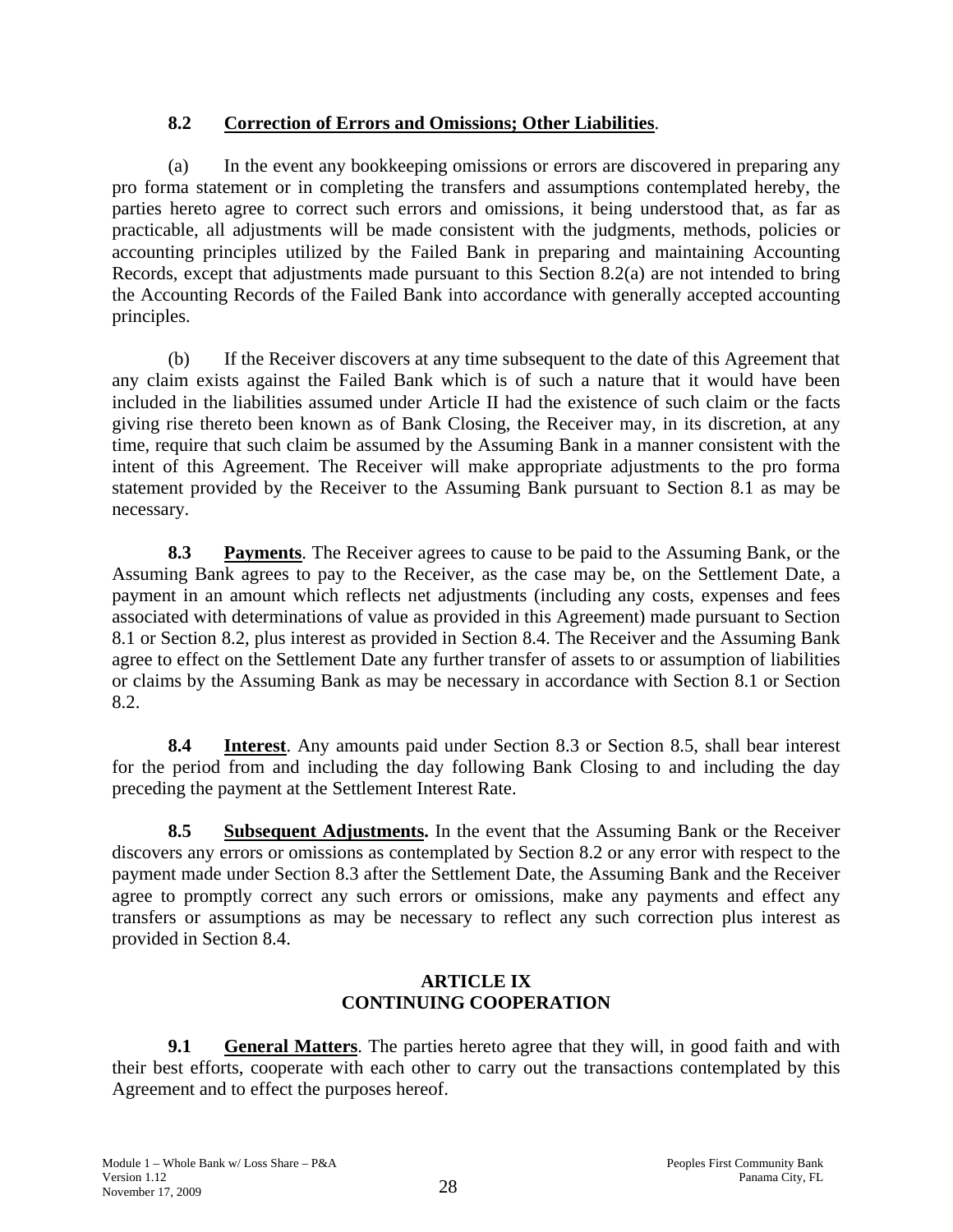<span id="page-32-0"></span>**9.2** Additional Title Documents. The Receiver, the Corporation and the Assuming Bank each agree, at any time, and from time to time, upon the request of any party hereto, to execute and deliver such additional instruments and documents of conveyance as shall be reasonably necessary to vest in the appropriate party its full legal or equitable title in and to the property transferred pursuant to this Agreement or to be transferred in accordance herewith. The Assuming Bank shall prepare such instruments and documents of conveyance (in form and substance satisfactory to the Receiver) as shall be necessary to vest title to the Assets in the Assuming Bank. The Assuming Bank shall be responsible for recording such instruments and documents of conveyance at its own expense.

### **9.3 Claims and Suits**.

<span id="page-32-1"></span>(a) The Receiver shall have the right, in its discretion, to (i) defend or settle any claim or suit against the Assuming Bank with respect to which the Receiver has indemnified the Assuming Bank in the same manner and to the same extent as provided in Article XII, and (ii) defend or settle any claim or suit against the Assuming Bank with respect to any Liability Assumed, which claim or suit may result in a loss to the Receiver arising out of or related to this Agreement, or which existed against the Failed Bank on or before Bank Closing. The exercise by the Receiver of any rights under this Section 9.3(a) shall not release the Assuming Bank with respect to any of its obligations under this Agreement.

(b) In the event any action at law or in equity shall be instituted by any Person against the Receiver and the Corporation as codefendants with respect to any asset of the Failed Bank retained or acquired pursuant to this Agreement by the Receiver, the Receiver agrees, at the request of the Corporation, to join with the Corporation in a petition to remove the action to the United States District Court for the proper district. The Receiver agrees to institute, with or without joinder of the Corporation as coplaintiff, any action with respect to any such retained or acquired asset or any matter connected therewith whenever notice requiring such action shall be given by the Corporation to the Receiver.

<span id="page-32-2"></span>**9.4 Payment of Deposits**. In the event any depositor does not accept the obligation of the Assuming Bank to pay any Deposit liability of the Failed Bank assumed by the Assuming Bank pursuant to this Agreement and asserts a claim against the Receiver for all or any portion of any such Deposit liability, the Assuming Bank agrees on demand to provide to the Receiver funds sufficient to pay such claim in an amount not in excess of the Deposit liability reflected on the books of the Assuming Bank at the time such claim is made. Upon payment by the Assuming Bank to the Receiver of such amount, the Assuming Bank shall be discharged from any further obligation under this Agreement to pay to any such depositor the amount of such Deposit liability paid to the Receiver.

<span id="page-32-3"></span>**9.5 Withheld Payments**. At any time, the Receiver or the Corporation may, in its discretion, determine that all or any portion of any deposit balance assumed by the Assuming Bank pursuant to this Agreement does not constitute a "Deposit" (or otherwise, in its discretion, determine that it is the best interest of the Receiver or Corporation to withhold all or any portion of any deposit), and may direct the Assuming Bank to withhold payment of all or any portion of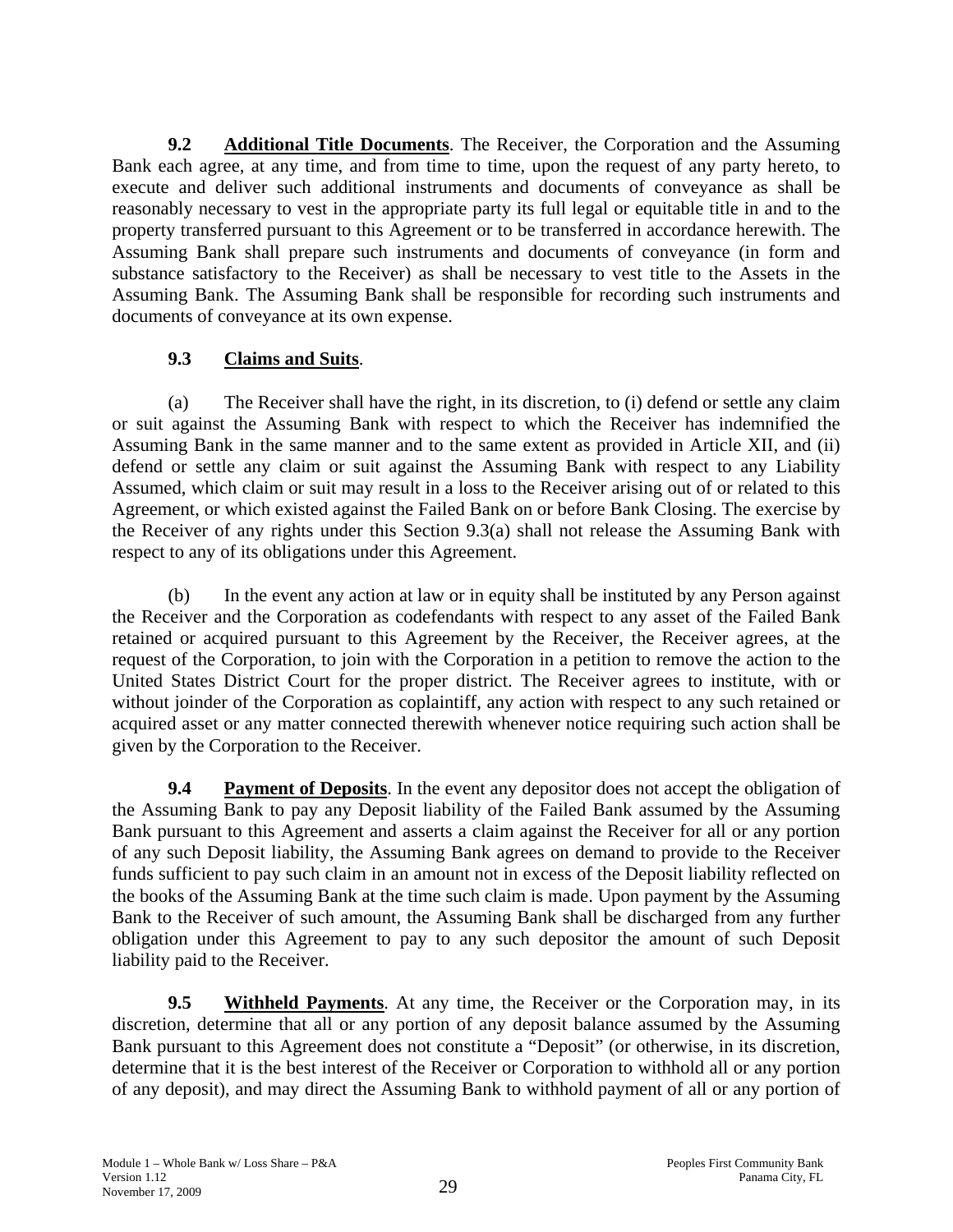any such deposit balance. Upon such direction, the Assuming Bank agrees to hold such deposit and not to make any payment of such deposit balance to or on behalf of the depositor, or to itself, whether by way of transfer, set-off, or otherwise. The Assuming Bank agrees to maintain the "withheld payment" status of any such deposit balance until directed in writing by the Receiver or the Corporation as to its disposition. At the direction of the Receiver or the Corporation, the Assuming Bank shall return all or any portion of such deposit balance to the Receiver or the Corporation, as appropriate, and thereupon the Assuming Bank shall be discharged from any further liability to such depositor with respect to such returned deposit balance. If such deposit balance has been paid to the depositor prior to a demand for return by the Corporation or the Receiver, and payment of such deposit balance had not been previously withheld pursuant to this Section, the Assuming Bank shall not be obligated to return such deposit balance to the Receiver or the Corporation. The Assuming Bank shall be obligated to reimburse the Corporation or the Receiver, as the case may be, for the amount of any deposit balance or portion thereof paid by the Assuming Bank in contravention of any previous direction to withhold payment of such deposit balance or return such deposit balance the payment of which was withheld pursuant to this Section.

### **9.6 Proceedings with Respect to Certain Assets and Liabilities**.

<span id="page-33-0"></span>(a) In connection with any investigation, proceeding or other matter with respect to any asset or liability of the Failed Bank retained by the Receiver, or any asset of the Failed Bank acquired by the Receiver pursuant to this Agreement, the Assuming Bank shall cooperate to the extent reasonably required by the Receiver.

(b) In addition to its obligations under Section 6.4, the Assuming Bank shall provide representatives of the Receiver access at reasonable times and locations without other limitation or qualification to (i) its directors, officers, employees and agents and those of the Subsidiaries acquired by the Assuming Bank, and (ii) its books and records, the books and records of such Subsidiaries and all Credit Files, and copies thereof. Copies of books, records and Credit Files shall be provided by the Assuming Bank as requested by the Receiver and the costs of duplication thereof shall be borne by the Receiver.

(c) Not later than ten (10) days after the Put Notice pursuant to Section 3.4 or the date of the notice of transfer of any Loan by the Assuming Bank to the Receiver pursuant to Section 3.6, the Assuming Bank shall deliver to the Receiver such documents with respect to such Loan as the Receiver may request, including without limitation the following: (i) all related Credit Documents (other than certificates, notices and other ancillary documents), (ii) a certificate setting forth the principal amount on the date of the transfer and the amount of interest, fees and other charges then accrued and unpaid thereon, and any restrictions on transfer to which any such Loan is subject, and (iii) all Credit Files, and all documents, microfiche, microfilm and computer records (including but not limited to magnetic tape, disc storage, card forms and printed copy) maintained by, owned by, or in the possession of the Assuming Bank or any Affiliate of the Assuming Bank relating to the transferred Loan.

<span id="page-33-1"></span>**9.7 Information**. The Assuming Bank promptly shall provide to the Corporation such other information, including financial statements and computations, relating to the performance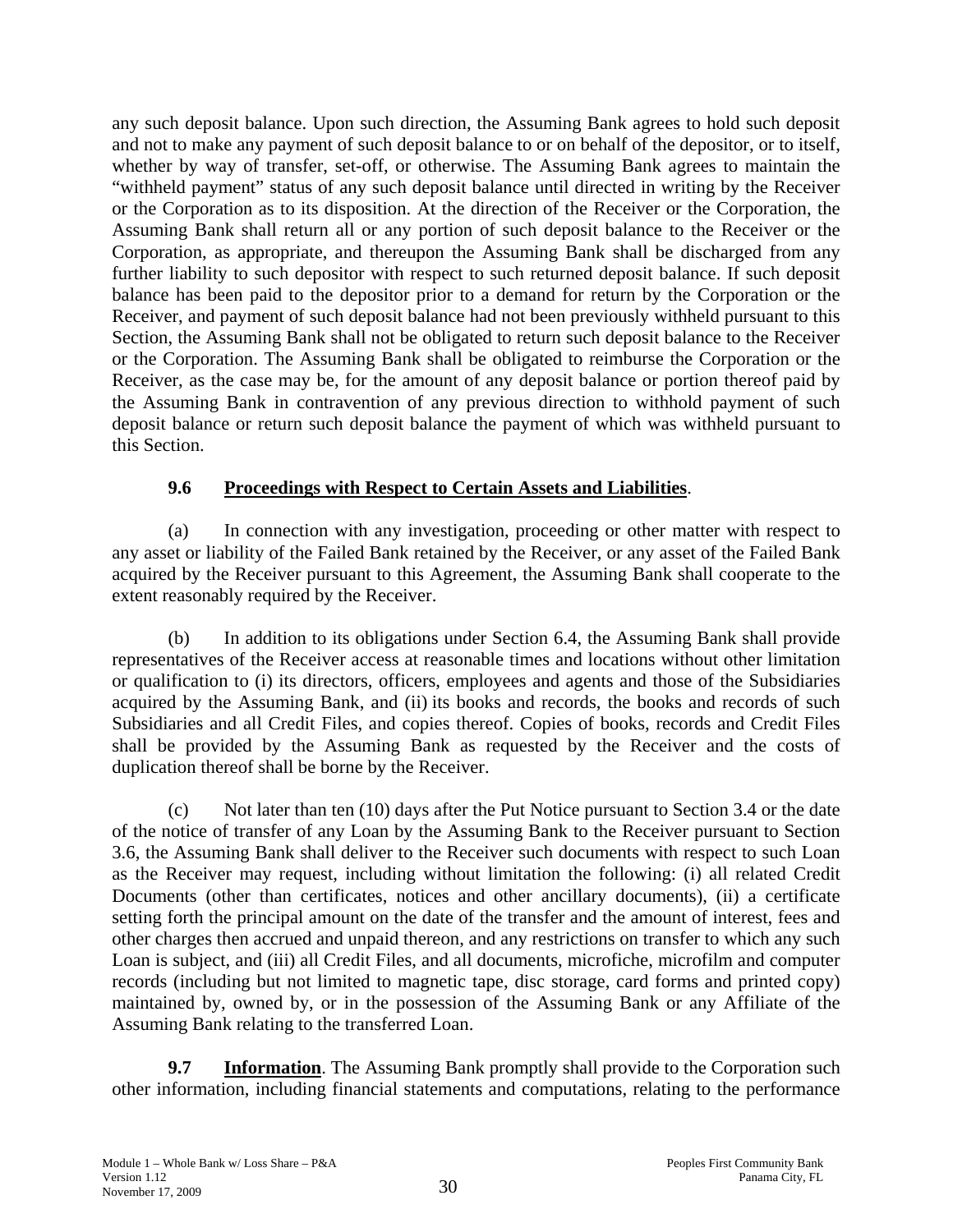of the provisions of this Agreement as the Corporation or the Receiver may request from time to time, and, at the request of the Receiver, make available employees of the Failed Bank employed or retained by the Assuming Bank to assist in preparation of the pro forma statement pursuant to Section 8.1.

#### **ARTICLE X CONDITION PRECEDENT**

<span id="page-34-0"></span>The obligations of the parties to this Agreement are subject to the Receiver and the Corporation having received at or before Bank Closing evidence reasonably satisfactory to each of any necessary approval, waiver, or other action by any governmental authority, the board of directors of the Assuming Bank, or other third party, with respect to this Agreement and the transactions contemplated hereby, the closing of the Failed Bank and the appointment of the Receiver, the chartering of the Assuming Bank, and any agreements, documents, matters or proceedings contemplated hereby or thereby.

#### **ARTICLE XI REPRESENTATIONS AND WARRANTIES OF THE ASSUMING BANK**

<span id="page-34-1"></span>The Assuming Bank represents and warrants to the Corporation and the Receiver as follows:

(a) **Corporate Existence and Authority**. The Assuming Bank (i) is duly organized, validly existing and in good standing under the laws of its Chartering Authority and has full power and authority to own and operate its properties and to conduct its business as now conducted by it, and (ii) has full power and authority to execute and deliver this Agreement and to perform its obligations hereunder. The Assuming Bank has taken all necessary corporate action to authorize the execution, delivery and performance of this Agreement and the performance of the transactions contemplated hereby.

(b) **Third Party Consents**. No governmental authority or other third party consents (including but not limited to approvals, licenses, registrations or declarations) are required in connection with the execution, delivery or performance by the Assuming Bank of this Agreement, other than such consents as have been duly obtained and are in full force and effect.

(c) **Execution and Enforceability**. This Agreement has been duly executed and delivered by the Assuming Bank and when this Agreement has been duly authorized, executed and delivered by the Corporation and the Receiver, this Agreement will constitute the legal, valid and binding obligation of the Assuming Bank, enforceable in accordance with its terms.

### (d) **Compliance with Law**.

(i) Neither the Assuming Bank nor any of its Subsidiaries is in violation of any statute, regulation, order, decision, judgment or decree of, or any restriction imposed by, the United States of America, any State, municipality or other political subdivision or any agency of any of the foregoing, or any court or other tribunal having jurisdiction over the Assuming Bank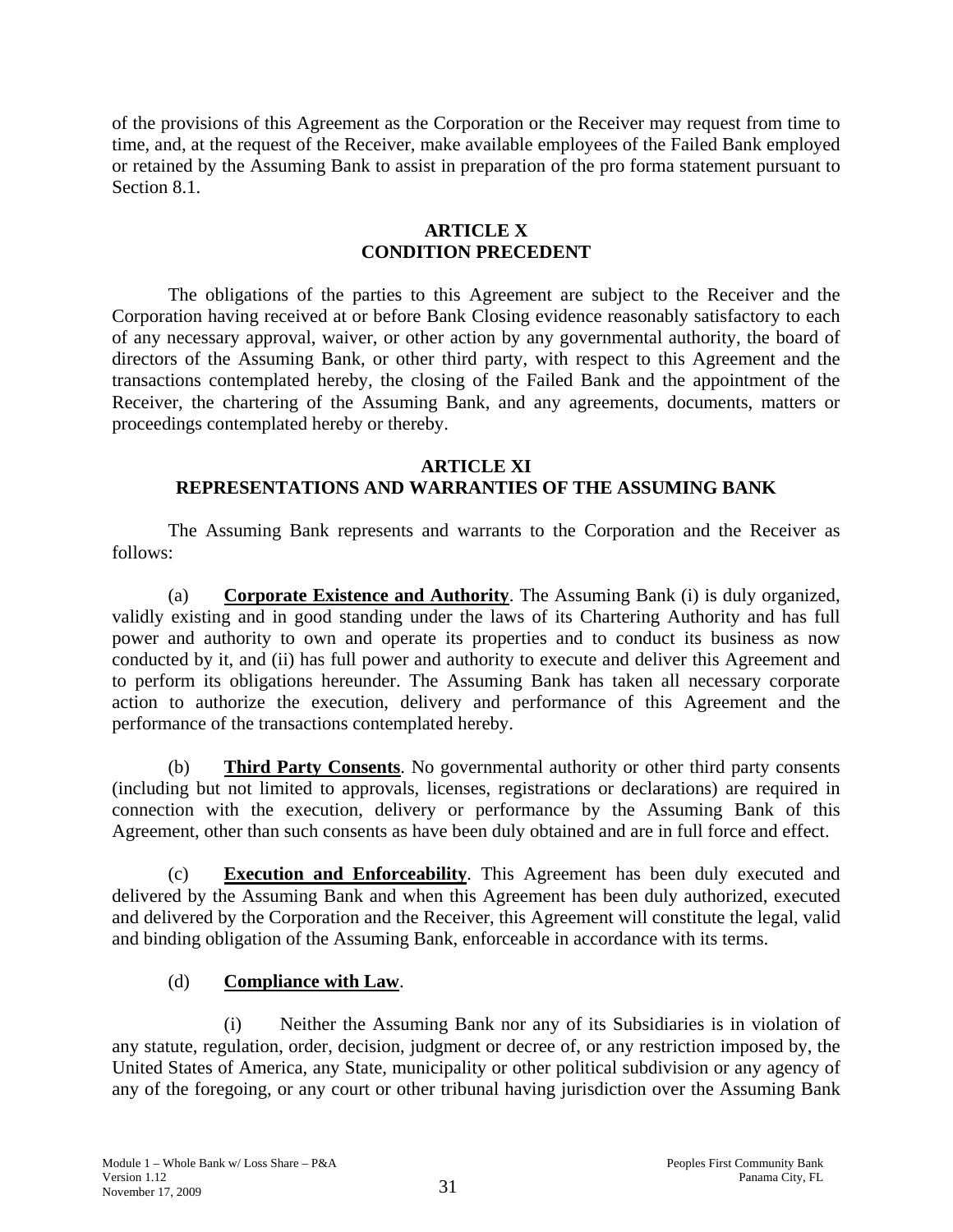or any of its Subsidiaries or any assets of any such Person, or any foreign government or agency thereof having such jurisdiction, with respect to the conduct of the business of the Assuming Bank or of any of its Subsidiaries, or the ownership of the properties of the Assuming Bank or any of its Subsidiaries, which, either individually or in the aggregate with all other such violations, would materially and adversely affect the business, operations or condition (financial or otherwise) of the Assuming Bank or the ability of the Assuming Bank to perform, satisfy or observe any obligation or condition under this Agreement.

(ii) Neither the execution and delivery nor the performance by the Assuming Bank of this Agreement will result in any violation by the Assuming Bank of, or be in conflict with, any provision of any applicable law or regulation, or any order, writ or decree of any court or governmental authority.

e) **Representations Remain True**. The Assuming Bank represents and warrants that it has executed and delivered to the Corporation a Purchaser Eligibility Certification and Confidentiality Agreement and that all information provided and representations made by or on behalf of the Assuming Bank in connection with this Agreement and the transactions contemplated hereby, including, but not limited to, the Purchaser Eligibility Certification and Confidentiality Agreement (which are affirmed and ratified hereby) are and remain true and correct in all material respects and do not fail to state any fact required to make the information contained therein not misleading.

### **ARTICLE XII INDEMNIFICATION**

<span id="page-35-0"></span>12.1 **Indemnification of Indemnitees**. From and after Bank Closing and subject to the limitations set forth in this Section and Section 12.6 and compliance by the Indemnitees with Section 12.2, the Receiver agrees to indemnify and hold harmless the Indemnitees against any and all costs, losses, liabilities, expenses (including attorneys' fees) incurred prior to the assumption of defense by the Receiver pursuant to paragraph (d) of Section 12.2, judgments, fines and amounts paid in settlement actually and reasonably incurred in connection with claims against any Indemnitee based on liabilities of the Failed Bank that are not assumed by the Assuming Bank pursuant to this Agreement or subsequent to the execution hereof by the Assuming Bank or any Subsidiary or Affiliate of the Assuming Bank for which indemnification is provided hereunder in (a) of this Section 12.1, subject to certain exclusions as provided in (b) of this Section 12.1:

(1) claims based on the rights of any shareholder or former shareholder as such of (x) the Failed Bank, or (y) any Subsidiary or Affiliate of the Failed Bank;

(2) claims based on the rights of any creditor as such of the Failed Bank, or any creditor as such of any director, officer, employee or agent of the Failed Bank, with respect to any indebtedness or other obligation of the Failed Bank arising prior to Bank Closing;

<sup>(</sup>a)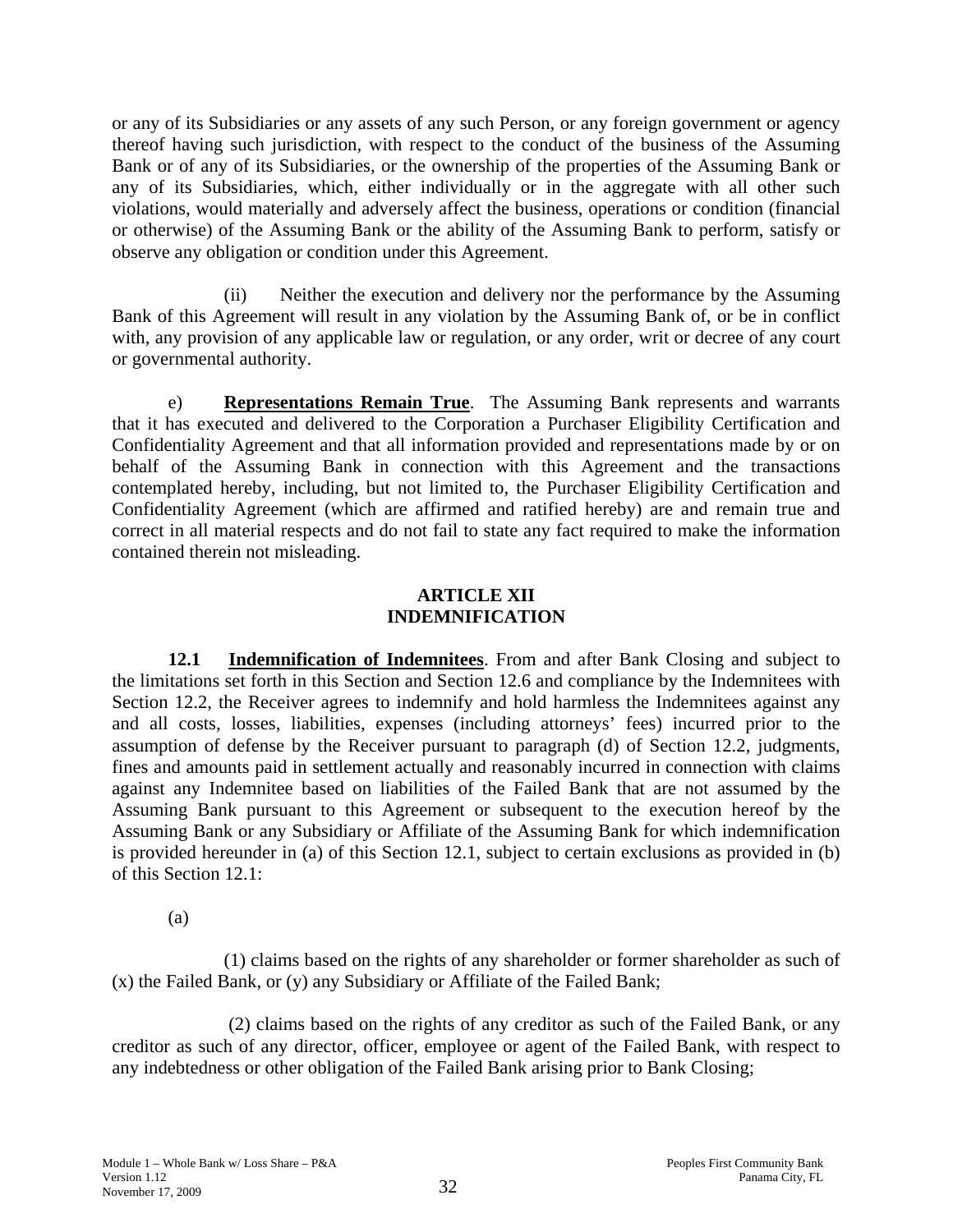(3) claims based on the rights of any present or former director, officer, employee or agent as such of the Failed Bank or of any Subsidiary or Affiliate of the Failed Bank;

(4) claims based on any action or inaction prior to Bank Closing of the Failed Bank, its directors, officers, employees or agents as such, or any Subsidiary or Affiliate of the Failed Bank, or the directors, officers, employees or agents as such of such Subsidiary or Affiliate;

(5) claims based on any malfeasance, misfeasance or nonfeasance of the Failed Bank, its directors, officers, employees or agents with respect to the trust business of the Failed Bank, if any;

(6) claims based on any failure or alleged failure (not in violation of law) by the Assuming Bank to continue to perform any service or activity previously performed by the Failed Bank which the Assuming Bank is not required to perform pursuant to this Agreement or which arise under any contract to which the Failed Bank was a party which the Assuming Bank elected not to assume in accordance with this Agreement and which neither the Assuming Bank nor any Subsidiary or Affiliate of the Assuming Bank has assumed subsequent to the execution hereof;

(7) claims arising from any action or inaction of any Indemnitee, including for purposes of this Section 12.1(a)(7) the former officers or employees of the Failed Bank or of any Subsidiary or Affiliate of the Failed Bank that is taken upon the specific written direction of the Corporation or the Receiver, other than any action or inaction taken in a manner constituting bad faith, gross negligence or willful misconduct; and

(8) claims based on the rights of any depositor of the Failed Bank whose deposit has been accorded "withheld payment" status and/or returned to the Receiver or Corporation in accordance with Section 9.5 and/or has become an "unclaimed deposit" or has been returned to the Corporation or the Receiver in accordance with Section 2.3;

(b) provided, that, with respect to this Agreement, except for paragraphs (7) and (8) of Section 12.1(a), no indemnification will be provided under this Agreement for any:

(1) judgment or fine against, or any amount paid in settlement (without the written approval of the Receiver) by, any Indemnitee in connection with any action that seeks damages against any Indemnitee (a "counterclaim") arising with respect to any Asset and based on any action or inaction of either the Failed Bank, its directors, officers, employees or agents as such prior to Bank Closing, unless any such judgment, fine or amount paid in settlement exceeds the greater of (i) the Repurchase Price of such Asset, or (ii) the monetary recovery sought on such Asset by the Assuming Bank in the cause of action from which the counterclaim arises; and in such event the Receiver will provide indemnification only in the amount of such excess; and no indemnification will be provided for any costs or expenses other than any costs or expenses (including attorneys' fees) which, in the determination of the Receiver, have been actually and reasonably incurred by such Indemnitee in connection with the defense of any such counterclaim; and it is expressly agreed that the Receiver reserves the right to intervene, in its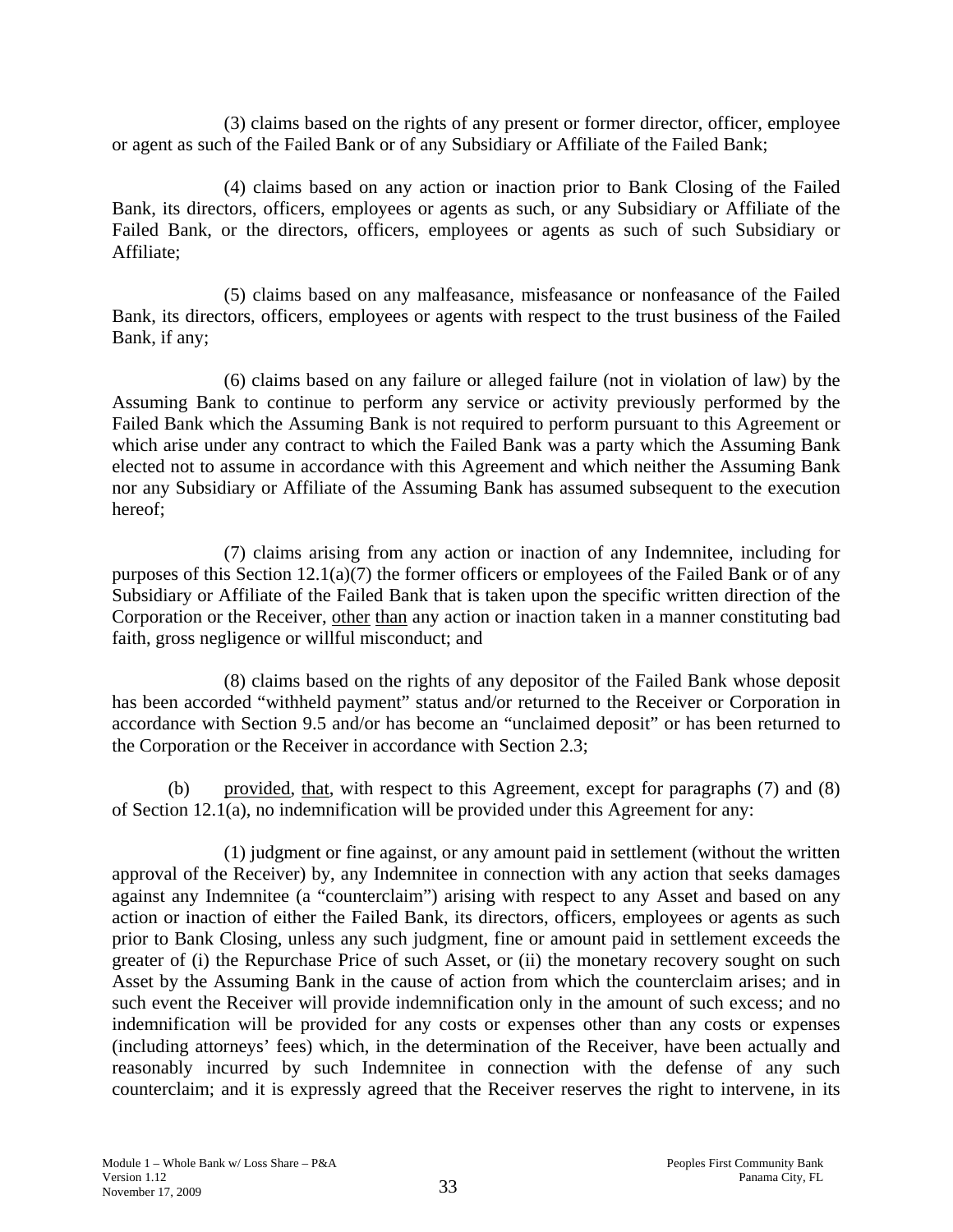discretion, on its behalf and/or on behalf of the Receiver, in the defense of any such counterclaim;

(2) claims with respect to any liability or obligation of the Failed Bank that is expressly assumed by the Assuming Bank pursuant to this Agreement or subsequent to the execution hereof by the Assuming Bank or any Subsidiary or Affiliate of the Assuming Bank;

(3) claims with respect to any liability of the Failed Bank to any present or former employee as such of the Failed Bank or of any Subsidiary or Affiliate of the Failed Bank, which liability is expressly assumed by the Assuming Bank pursuant to this Agreement or subsequent to the execution hereof by the Assuming Bank or any Subsidiary or Affiliate of the Assuming Bank;

(4) claims based on the failure of any Indemnitee to seek recovery of damages from the Receiver for any claims based upon any action or inaction of the Failed Bank, its directors, officers, employees or agents as fiduciary, agent or custodian prior to Bank Closing;

(5) claims based on any violation or alleged violation by any Indemnitee of the antitrust, branching, banking or bank holding company or securities laws of the United States of America or any State thereof;

(6) claims based on the rights of any present or former creditor, customer, or supplier as such of the Assuming Bank or any Subsidiary or Affiliate of the Assuming Bank;

(7) claims based on the rights of any present or former shareholder as such of the Assuming Bank or any Subsidiary or Affiliate of the Assuming Bank regardless of whether any such present or former shareholder is also a present or former shareholder of the Failed Bank;

(8) claims, if the Receiver determines that the effect of providing such indemnification would be to (i) expand or alter the provisions of any warranty or disclaimer thereof provided in Section 3.3 or any other provision of this Agreement, or (ii) create any warranty not expressly provided under this Agreement;

(9) claims which could have been enforced against any Indemnitee had the Assuming Bank not entered into this Agreement;

(10) claims based on any liability for taxes or fees assessed with respect to the consummation of the transactions contemplated by this Agreement, including without limitation any subsequent transfer of any Assets or Liabilities Assumed to any Subsidiary or Affiliate of the Assuming Bank;

(11) except as expressly provided in this Article XII, claims based on any action or inaction of any Indemnitee, and nothing in this Agreement shall be construed to provide indemnification for (i) the Failed Bank, (ii) any Subsidiary or Affiliate of the Failed Bank, or (iii) any present or former director, officer, employee or agent of the Failed Bank or its Subsidiaries or Affiliates; provided, that the Receiver, in its discretion, may provide indemnification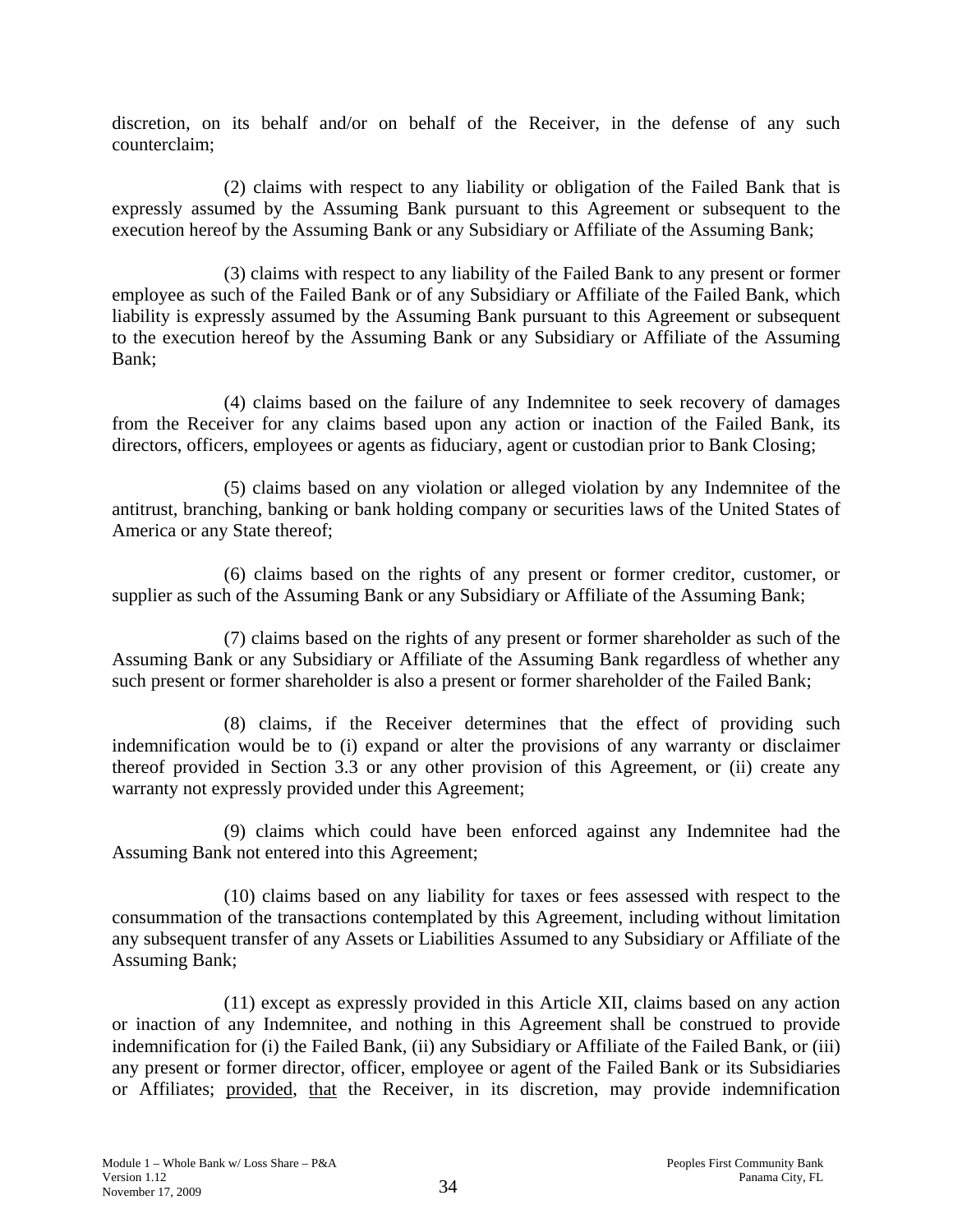hereunder for any present or former director, officer, employee or agent of the Failed Bank or its Subsidiaries or Affiliates who is also or becomes a director, officer, employee or agent of the Assuming Bank or its Subsidiaries or Affiliates;

(12) claims or actions which constitute a breach by the Assuming Bank of the representations and warranties contained in Article XI;

(13) claims arising out of or relating to the condition of or generated by an Asset arising from or relating to the presence, storage or release of any hazardous or toxic substance, or any pollutant or contaminant, or condition of such Asset which violate any applicable Federal, State or local law or regulation concerning environmental protection; and

(14) claims based on, related to or arising from any asset, including a loan, acquired or liability assumed by the Assuming Bank, other than pursuant to this Agreement.

**12.2 Conditions Precedent to Indemnification**. It shall be a condition precedent to the obligation of the Receiver to indemnify any Person pursuant to this Article XII that such Person shall, with respect to any claim made or threatened against such Person for which such Person is or may be entitled to indemnification hereunder:

(a) give written notice to the Regional Counsel (Litigation Branch) of the Corporation in the manner and at the address provided in Section 13.7 of such claim as soon as practicable after such claim is made or threatened; provided, that notice must be given on or before the date which is six (6) years from the date of this Agreement;

(b) provide to the Receiver such information and cooperation with respect to such claim as the Receiver may reasonably require;

(c) cooperate and take all steps, as the Receiver may reasonably require, to preserve and protect any defense to such claim;

(d) in the event suit is brought with respect to such claim, upon reasonable prior notice, afford to the Receiver the right, which the Receiver may exercise in its sole discretion, to conduct the investigation, control the defense and effect settlement of such claim, including without limitation the right to designate counsel and to control all negotiations, litigation, arbitration, settlements, compromises and appeals of any such claim, all of which shall be at the expense of the Receiver; provided, that the Receiver shall have notified the Person claiming indemnification in writing that such claim is a claim with respect to which the Person claiming indemnification is entitled to indemnification under this Article XII;

(e) not incur any costs or expenses in connection with any response or suit with respect to such claim, unless such costs or expenses were incurred upon the written direction of the Receiver; provided, that the Receiver shall not be obligated to reimburse the amount of any such costs or expenses unless such costs or expenses were incurred upon the written direction of the Receiver;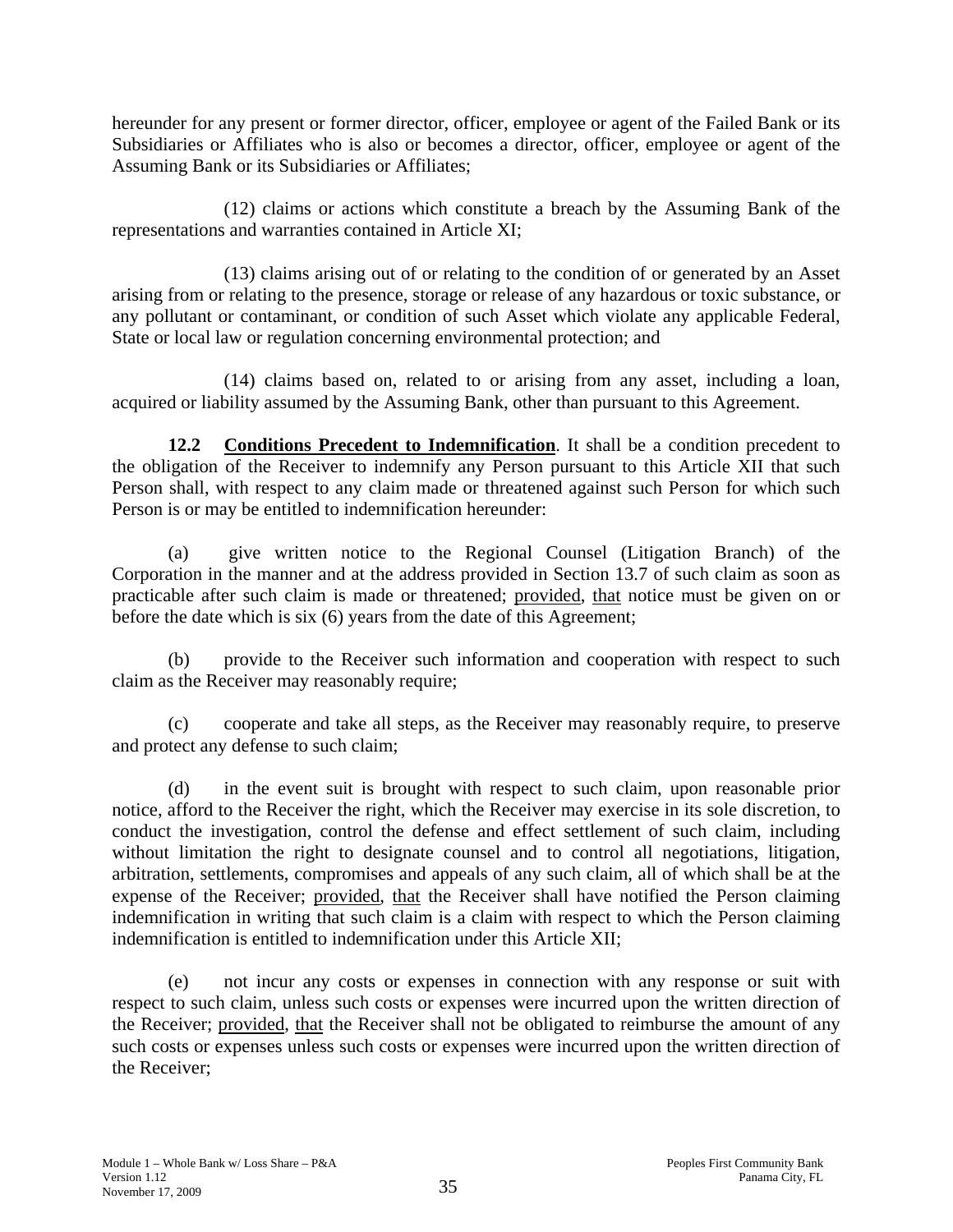(f) not release or settle such claim or make any payment or admission with respect thereto, unless the Receiver consents in writing thereto, which consent shall not be unreasonably withheld; provided, that the Receiver shall not be obligated to reimburse the amount of any such settlement or payment unless such settlement or payment was effected upon the written direction of the Receiver; and

(g) take reasonable action as the Receiver may request in writing as necessary to preserve, protect or enforce the rights of the indemnified Person against any Primary Indemnitor.

**12.3 No Additional Warranty**. Nothing in this Article XII shall be construed or deemed to (i) expand or otherwise alter any warranty or disclaimer thereof provided under Section 3.3 or any other provision of this Agreement with respect to, among other matters, the title, value, collectibility, genuineness, enforceability or condition of any (x) Asset, or (y) asset of the Failed Bank purchased by the Assuming Bank subsequent to the execution of this Agreement by the Assuming Bank or any Subsidiary or Affiliate of the Assuming Bank, or (ii) create any warranty not expressly provided under this Agreement with respect thereto.

**12.4 Indemnification of Receiver and Corporation**. From and after Bank Closing, the Assuming Bank agrees to indemnify and hold harmless the Corporation and the Receiver and their respective directors, officers, employees and agents from and against any and all costs, losses, liabilities, expenses (including attorneys' fees), judgments, fines and amounts paid in settlement actually and reasonably incurred in connection with any of the following:

(a) claims based on any and all liabilities or obligations of the Failed Bank assumed by the Assuming Bank pursuant to this Agreement or subsequent to the execution hereof by the Assuming Bank or any Subsidiary or Affiliate of the Assuming Bank, whether or not any such liabilities subsequently are sold and/or transferred, other than any claim based upon any action or inaction of any Indemnitee as provided in paragraph (7) or (8) of Section 12.1(a); and

(b) claims based on any act or omission of any Indemnitee (including but not limited to claims of any Person claiming any right or title by or through the Assuming Bank with respect to Assets transferred to the Receiver pursuant to Section 3.4 or 3.6), other than any action or inaction of any Indemnitee as provided in paragraph (7) or (8) of Section 12.1(a).

**12.5 Obligations Supplemental**. The obligations of the Receiver, and the Corporation as guarantor in accordance with Section 12.7, to provide indemnification under this Article XII are to supplement any amount payable by any Primary Indemnitor to the Person indemnified under this Article XII. Consistent with that intent, the Receiver agrees only to make payments pursuant to such indemnification to the extent not payable by a Primary Indemnitor. If the aggregate amount of payments by the Receiver, or the Corporation as guarantor in accordance with Section 12.7, and all Primary Indemnitors with respect to any item of indemnification under this Article XII exceeds the amount payable with respect to such item, such Person being indemnified shall notify the Receiver thereof and, upon the request of the Receiver, shall promptly pay to the Receiver, or the Corporation as appropriate, the amount of the Receiver's (or Corporation's) payments to the extent of such excess.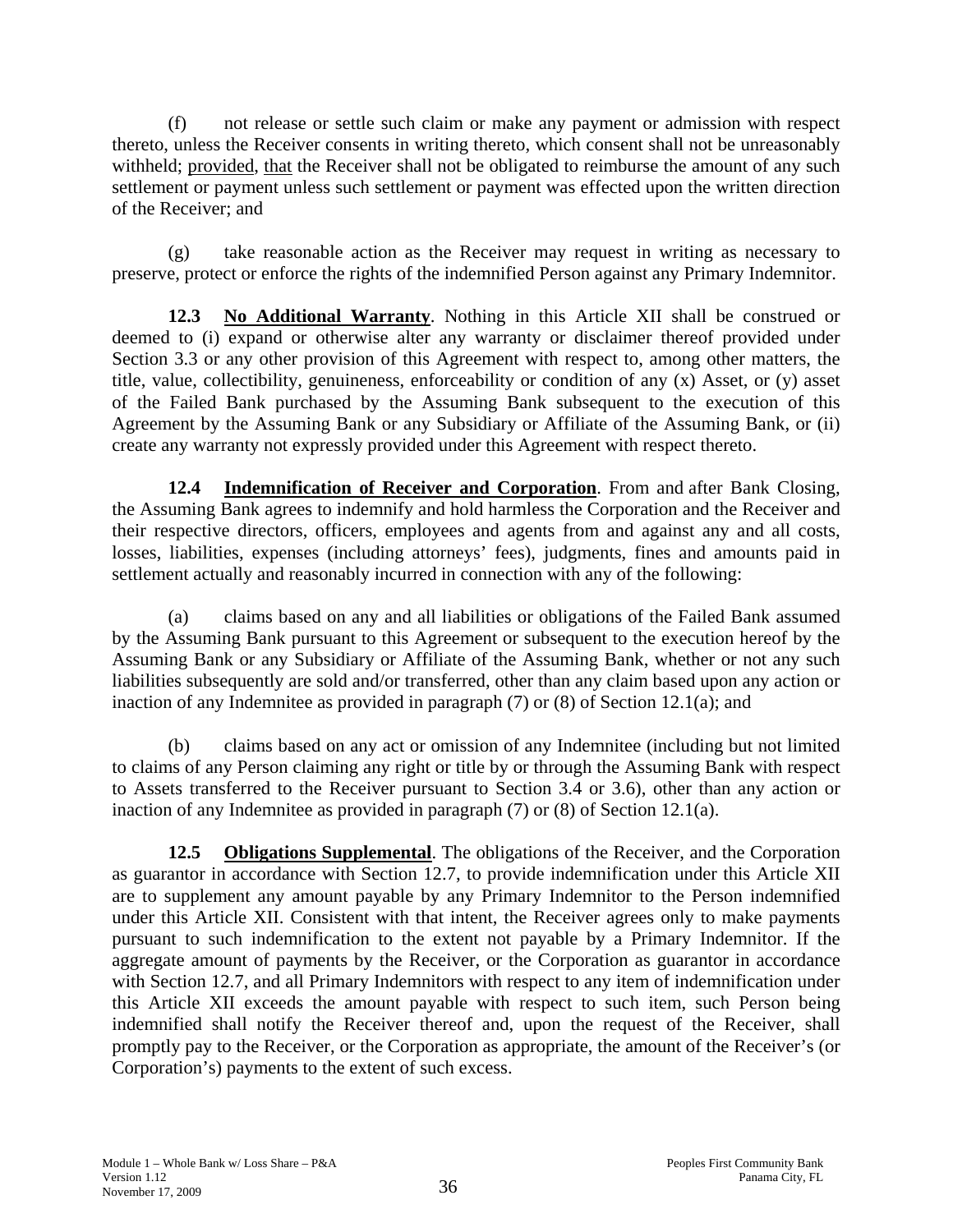**12.6 Criminal Claims**. Notwithstanding any provision of this Article XII to the contrary, in the event that any Person being indemnified under this Article XII shall become involved in any criminal action, suit or proceeding, whether judicial, administrative or investigative, the Receiver shall have no obligation hereunder to indemnify such Person for liability with respect to any criminal act or to the extent any costs or expenses are attributable to the defense against the allegation of any criminal act, unless (i) the Person is successful on the merits or otherwise in the defense against any such action, suit or proceeding, or (ii) such action, suit or proceeding is terminated without the imposition of liability on such Person.

**12.7 Limited Guaranty of the Corporation.** The Corporation hereby guarantees performance of the Receiver's obligation to indemnify the Assuming Bank as set forth in this Article XII. It is a condition to the Corporation's obligation hereunder that the Assuming Bank shall comply in all respects with the applicable provisions of this Article XII. The Corporation shall be liable hereunder only for such amounts, if any, as the Receiver is obligated to pay under the terms of this Article XII but shall fail to pay. Except as otherwise provided above in this Section 12.7, nothing in this Article XII is intended or shall be construed to create any liability or obligation on the part of the Corporation, the United States of America or any department or agency thereof under or with respect to this Article XII, or any provision hereof, it being the intention of the parties hereto that the obligations undertaken by the Receiver under this Article XII are the sole and exclusive responsibility of the Receiver and no other Person or entity.

**12.8 Subrogation.** Upon payment by the Receiver, or the Corporation as guarantor in accordance with Section 12.7, to any Indemnitee for any claims indemnified by the Receiver under this Article XII, the Receiver, or the Corporation as appropriate, shall become subrogated to all rights of the Indemnitee against any other Person to the extent of such payment.

# **ARTICLE XIII MISCELLANEOUS**

**13.1 Entire Agreement**. This Agreement embodies the entire agreement of the parties hereto in relation to the subject matter herein and supersedes all prior understandings or agreements, oral or written, between the parties.

**13.2 Headings**. The headings and subheadings of the Table of Contents, Articles and Sections contained in this Agreement, except the terms identified for definition in Article I and elsewhere in this Agreement, are inserted for convenience only and shall not affect the meaning or interpretation of this Agreement or any provision hereof.

**13.3 Counterparts**. This Agreement may be executed in any number of counterparts and by the duly authorized representative of a different party hereto on separate counterparts, each of which when so executed shall be deemed to be an original and all of which when taken together shall constitute one and the same Agreement.

**13.4 GOVERNING LAW**. THIS AGREEMENT AND THE RIGHTS AND OBLIGATIONS HEREUNDER SHALL BE GOVERNED BY AND CONSTRUED IN ACCORDANCE WITH THE FEDERAL LAW OF THE UNITED STATES OF AMERICA,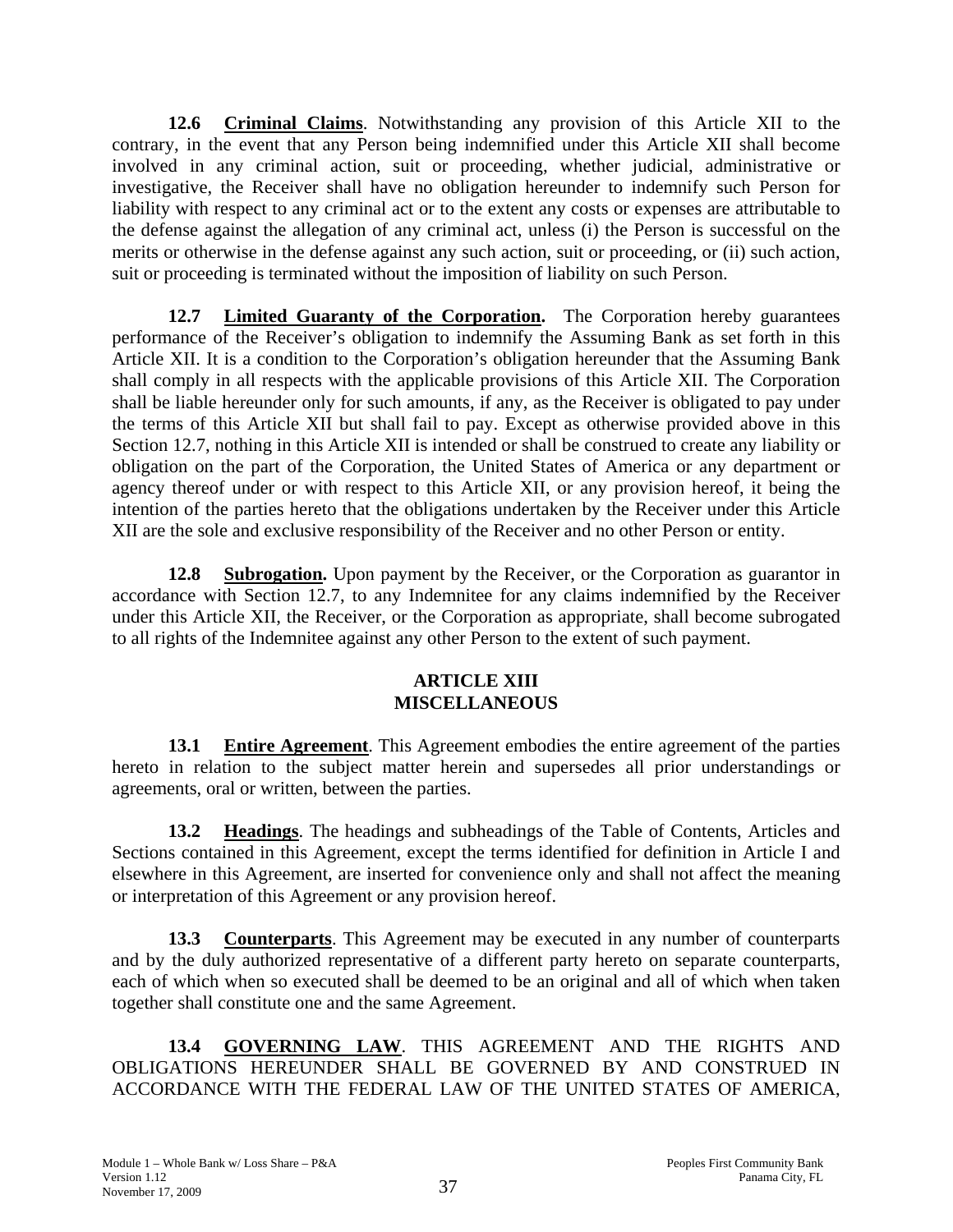AND IN THE ABSENCE OF CONTROLLING FEDERAL LAW, IN ACCORDANCE WITH THE LAWS OF THE STATE IN WHICH THE MAIN OFFICE OF THE FAILED BANK IS LOCATED.

 **13.5 Successors**. All terms and conditions of this Agreement shall be binding on the successors and assigns of the Receiver, the Corporation and the Assuming Bank. Except as otherwise specifically provided in this Agreement, nothing expressed or referred to in this Agreement is intended or shall be construed to give any Person other than the Receiver, the Corporation and the Assuming Bank any legal or equitable right, remedy or claim under or with respect to this Agreement or any provisions contained herein, it being the intention of the parties hereto that this Agreement, the obligations and statements of responsibilities hereunder, and all other conditions and provisions hereof are for the sole and exclusive benefit of the Receiver, the Corporation and the Assuming Bank and for the benefit of no other Person.

**13.6 Modification; Assignment**. No amendment or other modification, rescission, release, or assignment of any part of this Agreement shall be effective except pursuant to a written agreement subscribed by the duly authorized representatives of the parties hereto.

**13.7** Notice. Any notice, request, demand, consent, approval or other communication to any party hereto shall be effective when received and shall be given in writing, and delivered in person against receipt therefore, or sent by certified mail, postage prepaid, courier service, telex, facsimile transmission or email to such party (with copies as indicated below) at its address set forth below or at such other address as it shall hereafter furnish in writing to the other parties. All such notices and other communications shall be deemed given on the date received by the addressee.

# **Assuming Bank**

# **Hancock Bank**

Attn: Mr. Carl J. Chaney, President and CEO One Hancock Plaza, 7<sup>th</sup> Floor Gulfport, Mississippi 39502  $(228)$  868 – 4627 (fax)

# **Receiver and Corporation**

Federal Deposit Insurance Corporation Receiver of **Peoples First Community Bank**  1601 Bryan Street, Suite 1700 Dallas, Texas 75201

Attention: Settlement Manager

with copy to: Regional Counsel (Litigation Branch)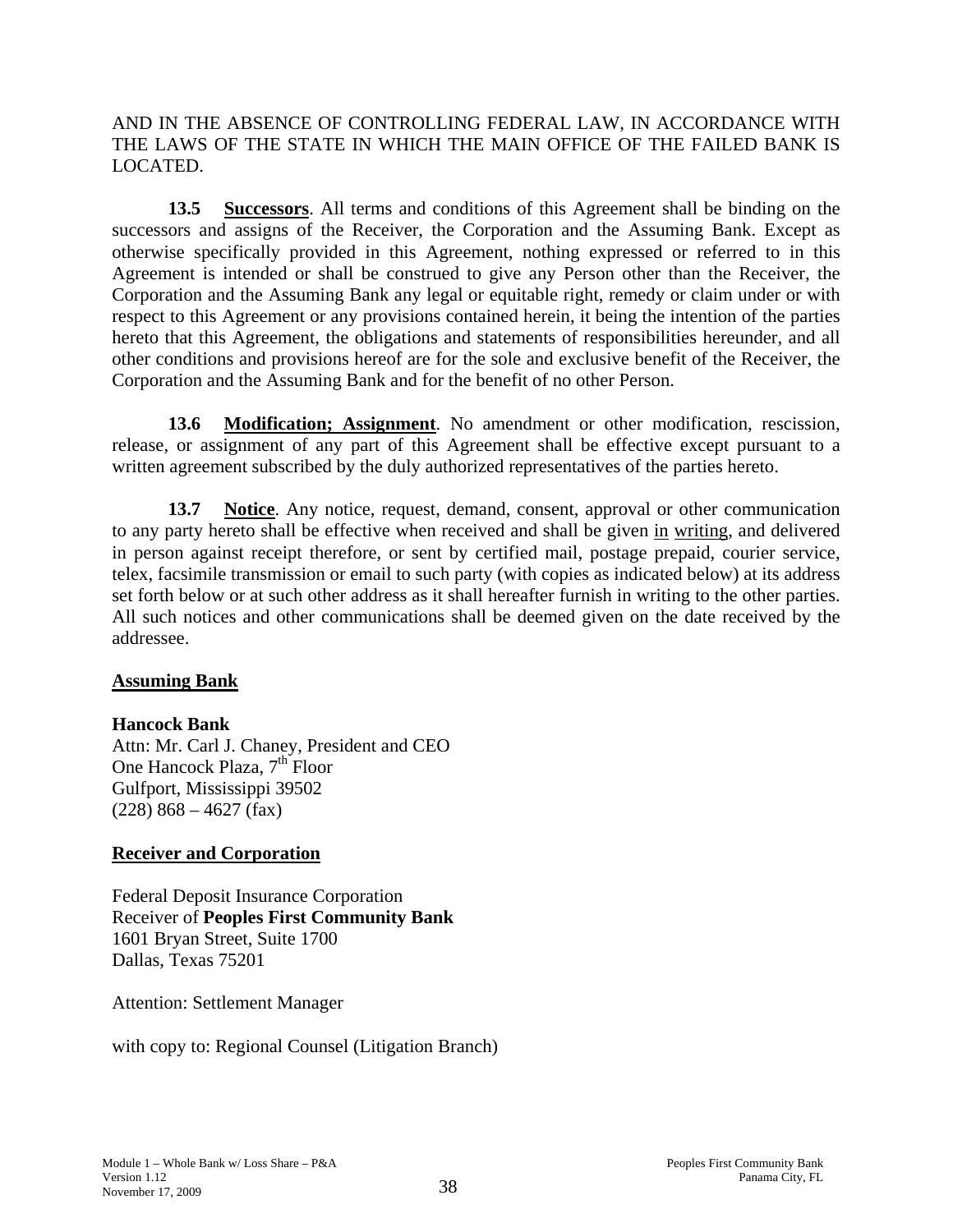### **and with respect to notice under Article XII:**

Federal Deposit Insurance Corporation Receiver of **Peoples First Community Bank**  1601 Bryan Street, Suite 1700 Dallas, Texas 75201 Attention: Regional Counsel (Litigation Branch)

 **13.8 Manner of Payment**. All payments due under this Agreement shall be in lawful money of the United States of America in immediately available funds as each party hereto may specify to the other parties; provided, that in the event the Receiver or the Corporation is obligated to make any payment hereunder in the amount of \$25,000.00 or less, such payment may be made by check.

**13.9 Costs, Fees and Expenses**. Except as otherwise specifically provided herein, each party hereto agrees to pay all costs, fees and expenses which it has incurred in connection with or incidental to the matters contained in this Agreement, including without limitation any fees and disbursements to its accountants and counsel; provided, that the Assuming Bank shall pay all fees, costs and expenses (other than attorneys' fees incurred by the Receiver) incurred in connection with the transfer to it of any Assets or Liabilities Assumed hereunder or in accordance herewith.

**13.10 Waiver**. Each of the Receiver, the Corporation and the Assuming Bank may waive its respective rights, powers or privileges under this Agreement; provided, that such waiver shall be in writing; and further provided, that no failure or delay on the part of the Receiver, the Corporation or the Assuming Bank to exercise any right, power or privilege under this Agreement shall operate as a waiver thereof, nor will any single or partial exercise of any right, power or privilege under this Agreement preclude any other or further exercise thereof or the exercise of any other right, power or privilege by the Receiver, the Corporation, or the Assuming Bank under this Agreement, nor will any such waiver operate or be construed as a future waiver of such right, power or privilege under this Agreement.

**13.11 Severability**. If any provision of this Agreement is declared invalid or unenforceable, then, to the extent possible, all of the remaining provisions of this Agreement shall remain in full force and effect and shall be binding upon the parties hereto.

**13.12 Term of Agreement**. This Agreement shall continue in full force and effect until the tenth (10th) anniversary of Bank Closing; provided, that the provisions of Section 6.3 and 6.4 shall survive the expiration of the term of this Agreement. Provided, however, the receivership of the Failed Bank may be terminated prior to the expiration of the term of this Agreement; in such event, the guaranty of the Corporation, as provided in and in accordance with the provisions of Section 12.7 shall be in effect for the remainder of the term. Expiration of the term of this Agreement shall not affect any claim or liability of any party with respect to any (i) amount which is owing at the time of such expiration, regardless of when such amount becomes payable, and (ii) breach of this Agreement occurring prior to such expiration, regardless of when such breach is discovered.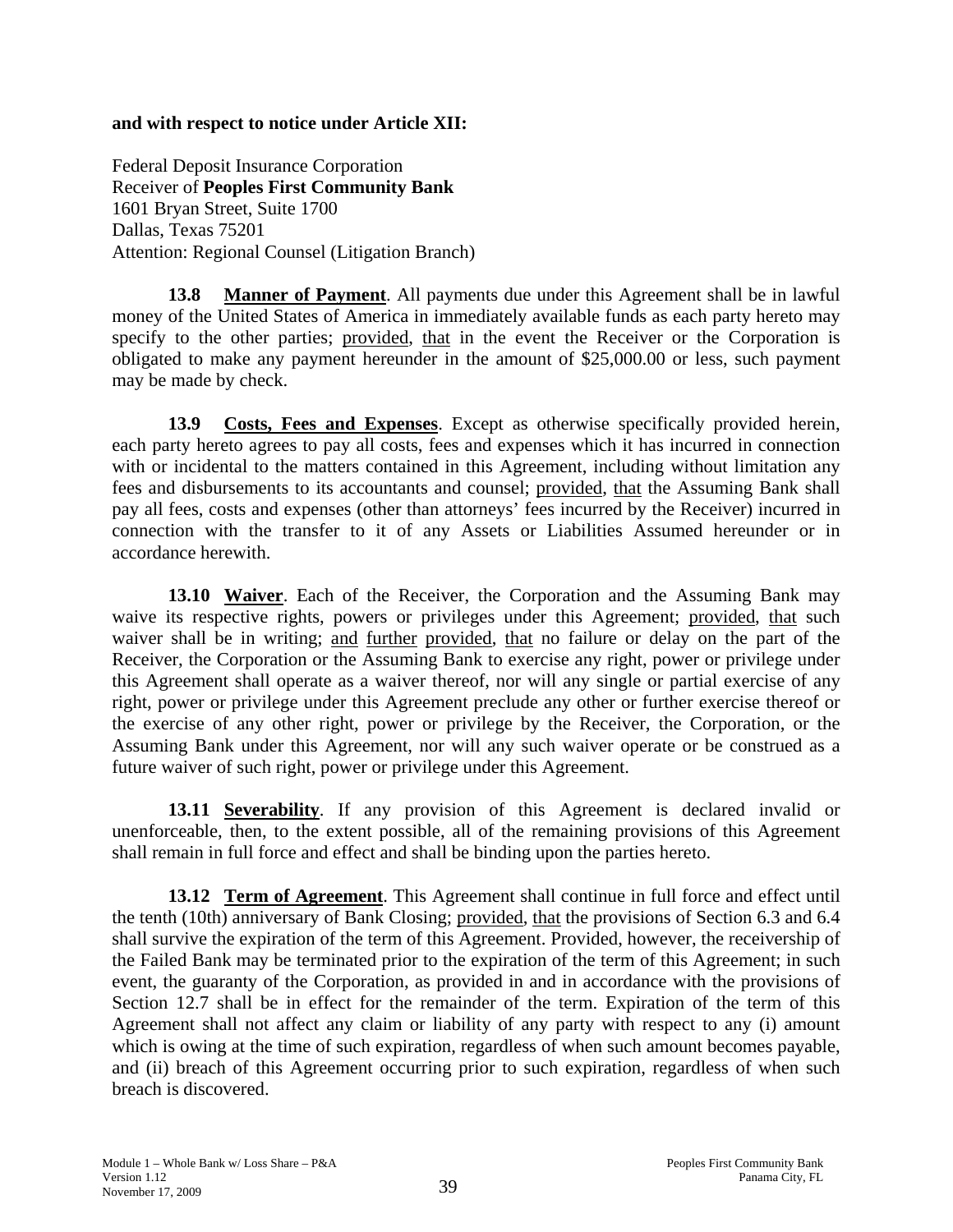13.13 **Survival of Covenants, Etc.** The covenants, representations, and warranties in this Agreement shall survive the execution of this Agreement and the consummation of the transactions contemplated hereunder.

# **[Signature Page Follows]**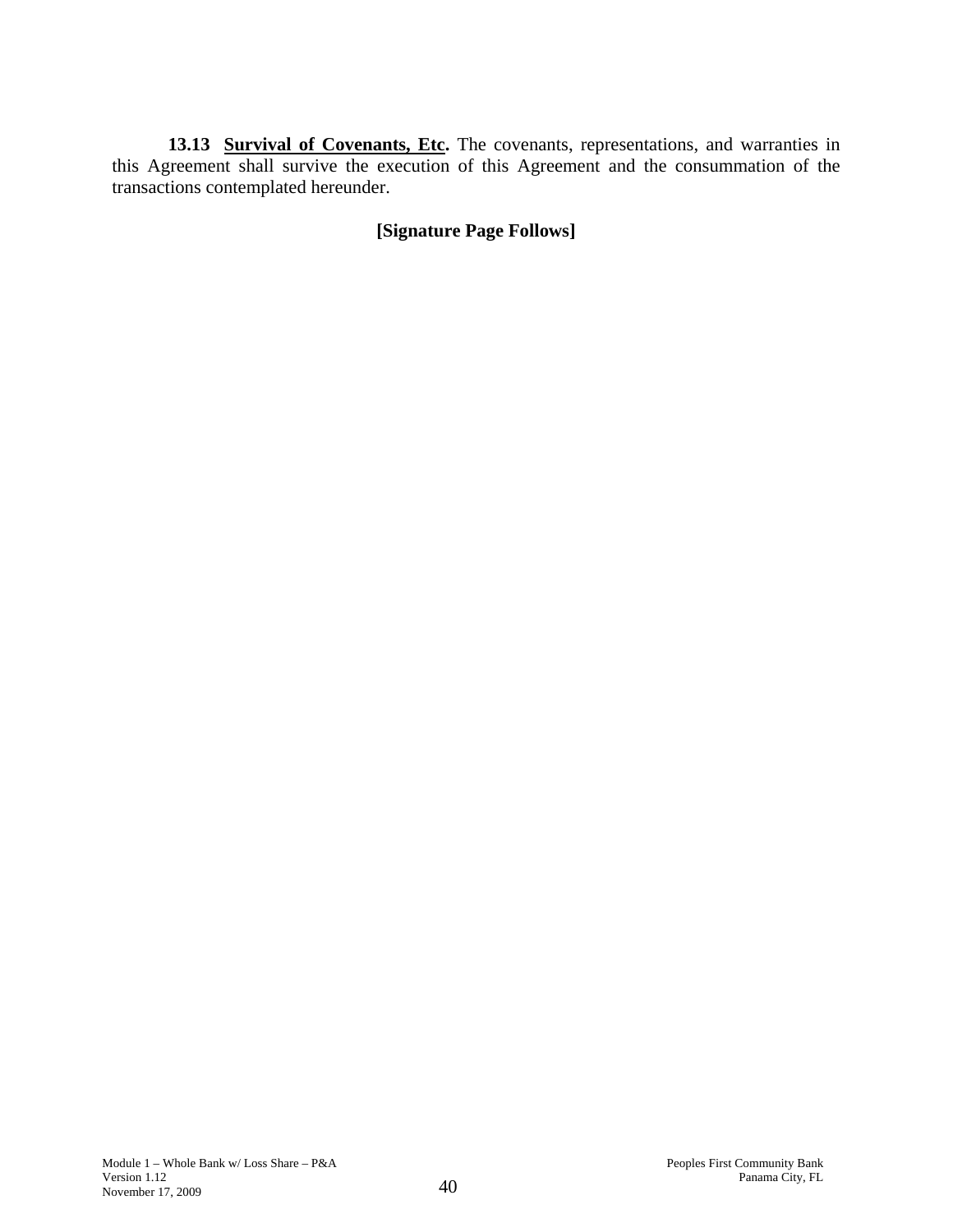**IN WITNESS WHEREOF,** the parties hereto have caused this Agreement to be executed by their duly authorized representatives as of the date first above written.

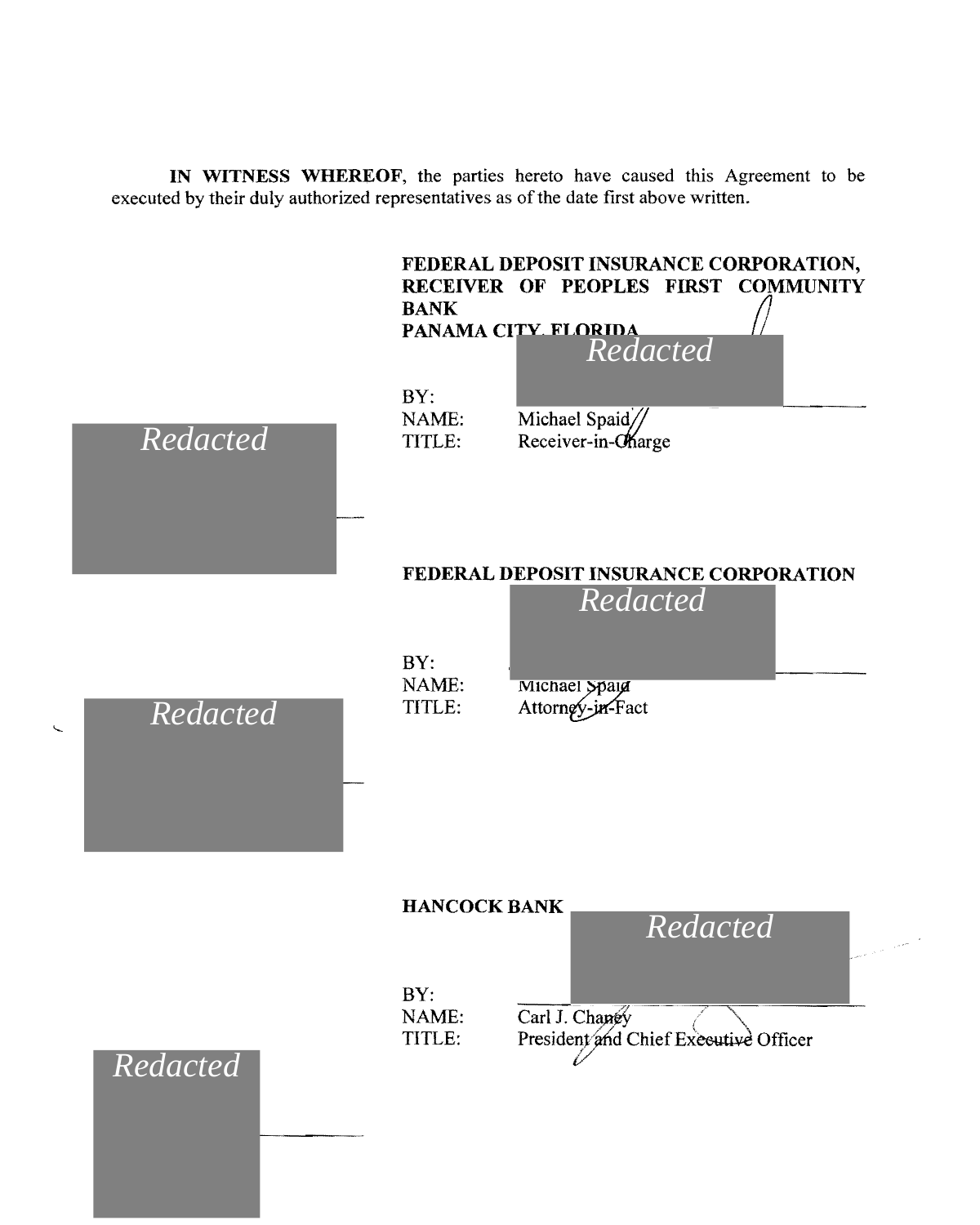**SCHEDULE 2.1 - Certain Liabilities Assumed by the Assuming Bank**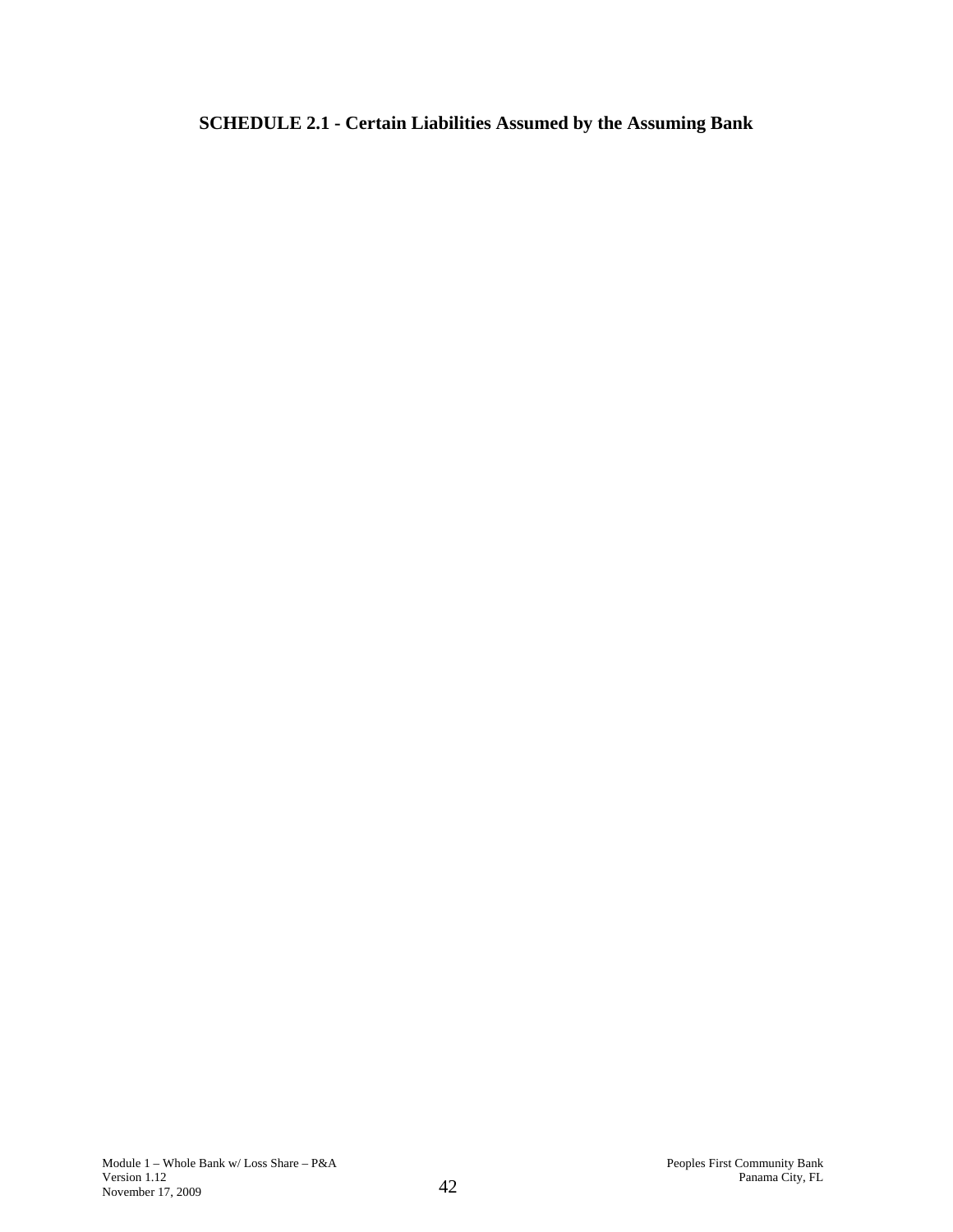### **SCHEDULE 2.1(a) – Excluded Deposit Accounts**

# **Accounts Excluded from P&A Transaction**

# **PEOPLES FIRST COMMUNITY BANK Panama City, Florida**

People First Community Bank has no deposits associated with the Depository Organization (DO) Cede & Co as Nominee for DTC. The DO accounts do not pass to the Assuming Bank and are excluded from the transaction as described in section 2.1 of the P&A Agreement. The attached Schedule 2.1.a DO Detail Report identifies the DO accounts as of September 30, 2009. This schedule will be updated post closing with data as of Bank Closing date.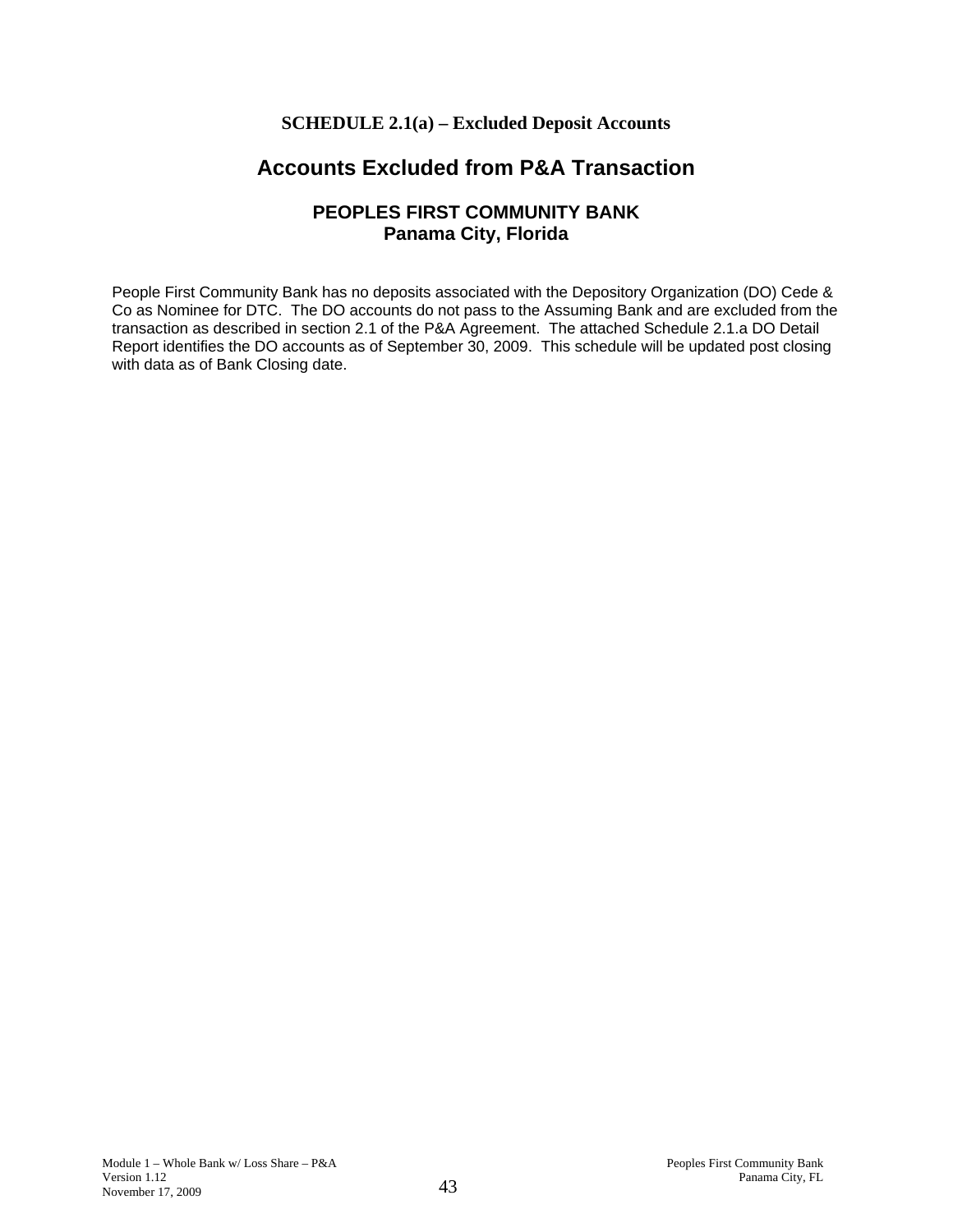### **SEE ATTACHED LIST**

THE LIST(S) ATTACHED TO THIS SCHEDULE (OR SUBSCHEDULE(S)) AND THE **INFORMATION THEREIN, IS AS OF THE DATE OF THE MOST RECENT PERTINENT DATA MADE AVAILABLE TO THE ASSUMING BANK AS PART OF THE INFORMATION PACKAGE. IT WILL BE ADJUSTED TO REFLECT THE COMPOSITION AND BOOK VALUE OF THE LOANS AND ASSETS AS OF THE DATE OF BANK CLOSING. THE LIST(S) MAY NOT INCLUDE ALL LOANS AND ASSETS (E.G., CHARGED OFF LOANS). THE LIST(S) MAY BE REPLACED WITH A MORE ACCURATE LIST POST CLOSING.**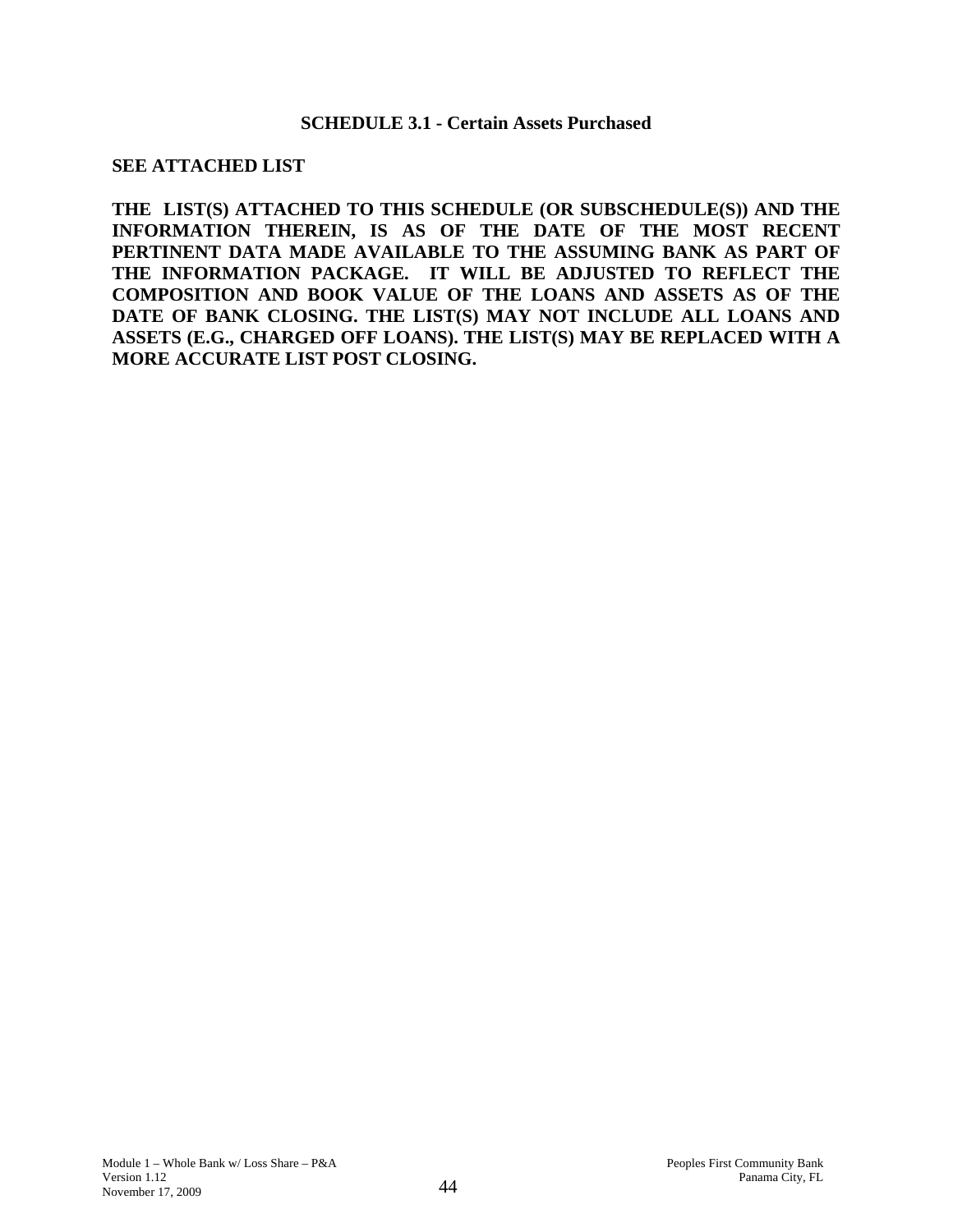# **SCHEDULE 3.2 - Purchase Price of Assets or assets**

| (a) | cash and receivables from depository<br>institutions, including cash items in the<br>process of collection, plus<br>interest thereon:                                                              | <b>Book Value</b>               |
|-----|----------------------------------------------------------------------------------------------------------------------------------------------------------------------------------------------------|---------------------------------|
| (b) | securities (exclusive of the capital stock of<br>Acquired Subsidiaries and FRB and FHLB<br>stock), plus interest thereon:                                                                          | As provided in Section $3.2(b)$ |
| (c) | federal<br>funds<br>sold<br>and<br>repurchase<br>if<br>agreements,<br>including interest<br>any,<br>thereon:                                                                                       | <b>Book Value</b>               |
| (d) | Loans:                                                                                                                                                                                             | <b>Book Value</b>               |
| (e) | credit card business, if any, including all<br>outstanding extensions<br>of credit and<br>offensive litigation, but excluding any class<br>action lawsuits related to the credit card<br>business: | <b>Book Value</b>               |
| (f) | Safe Deposit Boxes and related business,<br>safekeeping business and trust business, if<br>any:                                                                                                    | <b>Book Value</b>               |
| (g) | Records and other documents:                                                                                                                                                                       | <b>Book Value</b>               |
| (h) | <b>Other Real Estate</b>                                                                                                                                                                           | <b>Book Value</b>               |
| (i) | boats, motor vehicles, aircraft, trailers, fire<br>arms, repossessed collateral                                                                                                                    | <b>Book Value</b>               |
| (j) | capital stock of any Acquired Subsidiaries<br>and FRB and FHLB stock:                                                                                                                              | <b>Book Value</b>               |
| (k) | amounts owed to the Failed Bank by any                                                                                                                                                             | <b>Book Value</b>               |
| (1) | <b>Acquired Subsidiary:</b><br>assets securing Deposits of public money,<br>to the extent not otherwise purchased<br>hereunder:                                                                    | <b>Book Value</b>               |
| (m) | Overdrafts of customers:                                                                                                                                                                           | <b>Book Value</b>               |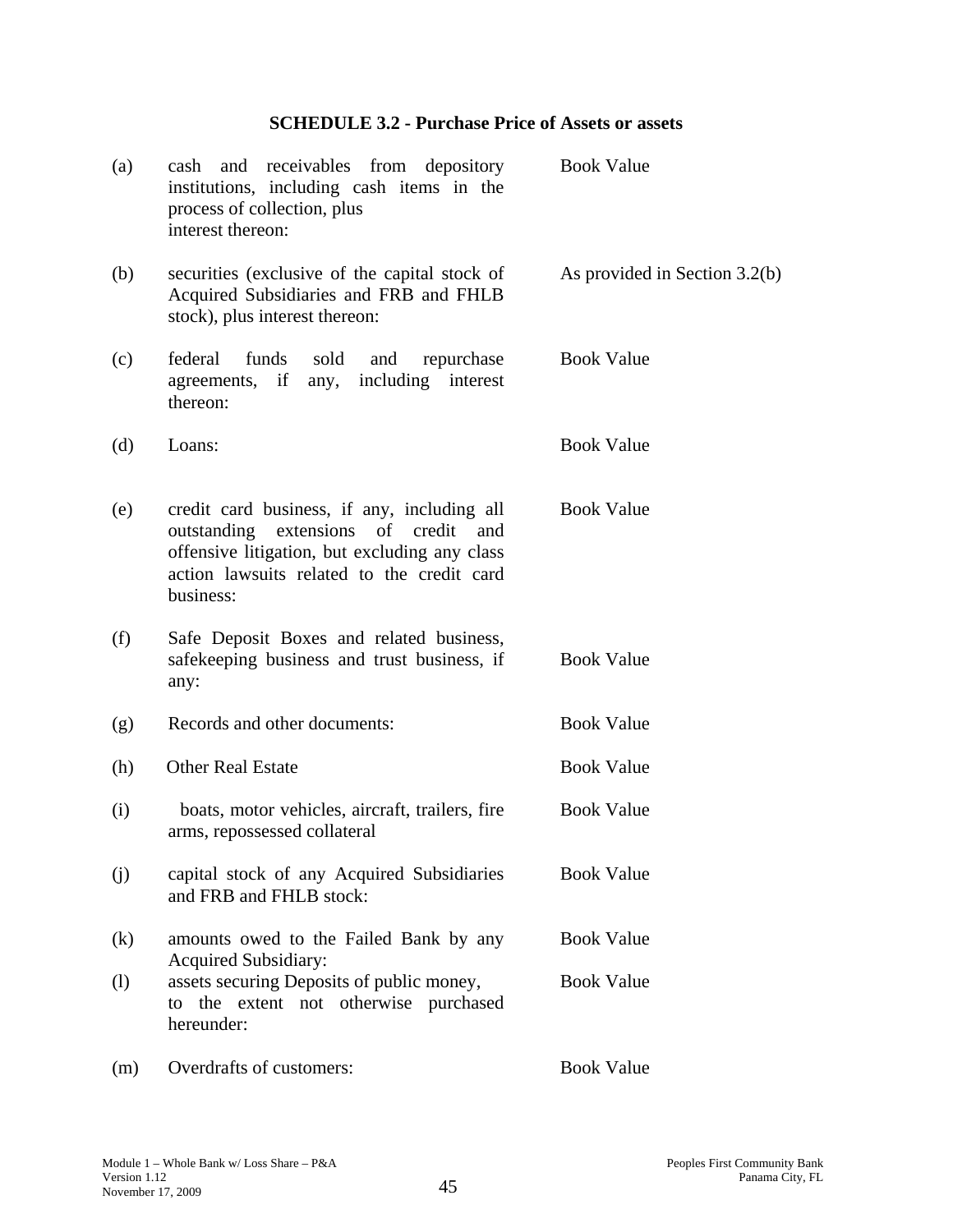(n) rights, if any, with respect to Qualified As provided in Section 3.2(c) Financial Contracts.

(o) rights of the Failed Bank to provide Book Value mortgage servicing for others and to have mortgage servicing provided to the Failed Bank by others and related contracts.

# **assets subject to an option to purchase:**

| (a) | <b>Bank Premises:</b>    | Fair Market Value |
|-----|--------------------------|-------------------|
| (b) | Furniture and Equipment: | Fair Market Value |
| (c) | Fixtures:                | Fair Market Value |
| (d) | Other Equipment:         | Fair Market Value |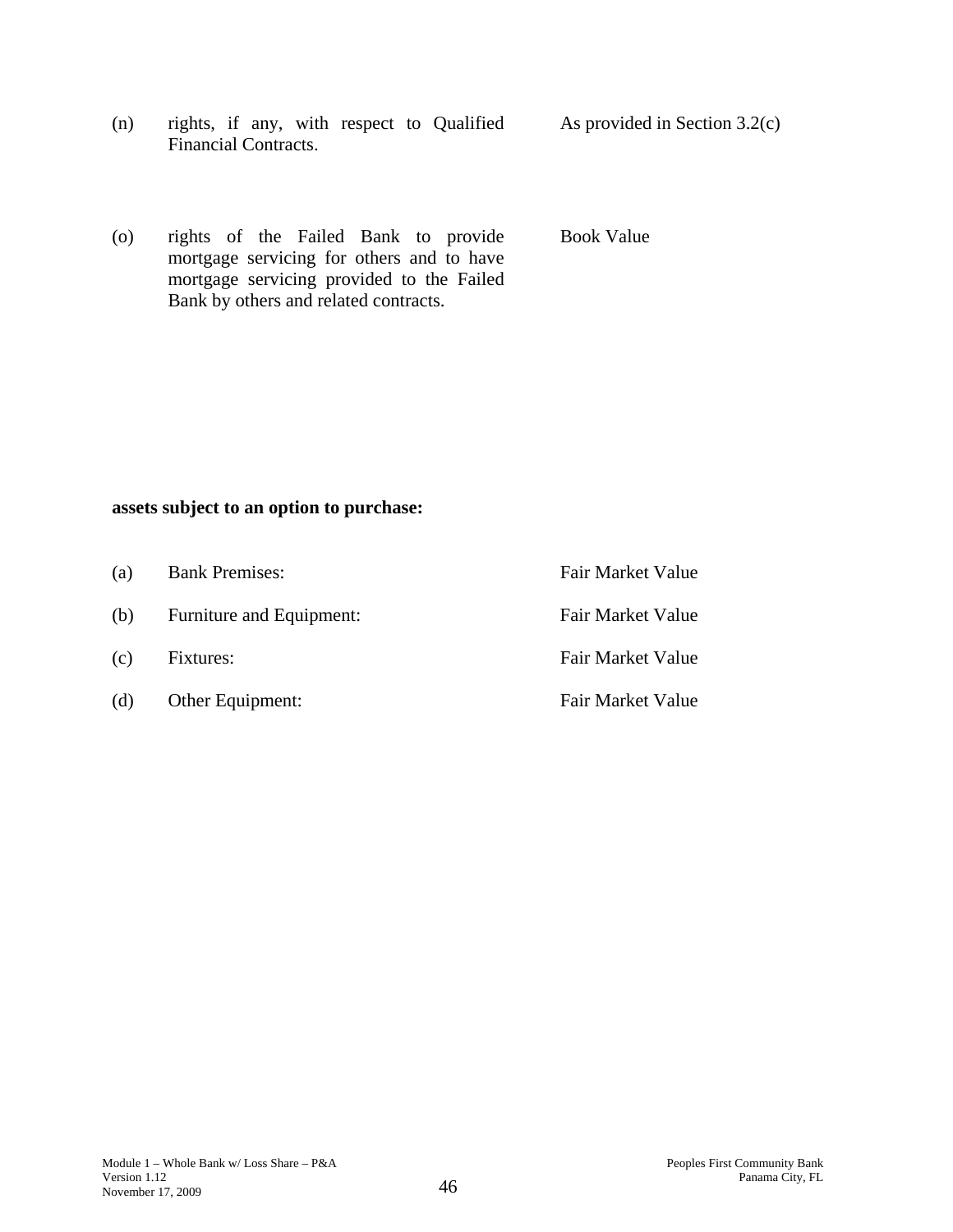# SCHEDULE 3.5(1) - Excluded Securities

# Peoples First Community Bank, Panama City FL

| <b>CUSIP</b> | 110000<br><b>DESCRIPTION</b> | <b>ORIGINAL</b><br><b>FACE VALUE</b> | <b>MARKET</b><br><b>VALUE</b> |
|--------------|------------------------------|--------------------------------------|-------------------------------|
|              |                              |                                      |                               |
|              |                              |                                      |                               |
|              |                              | A.L.                                 | Le Sigen                      |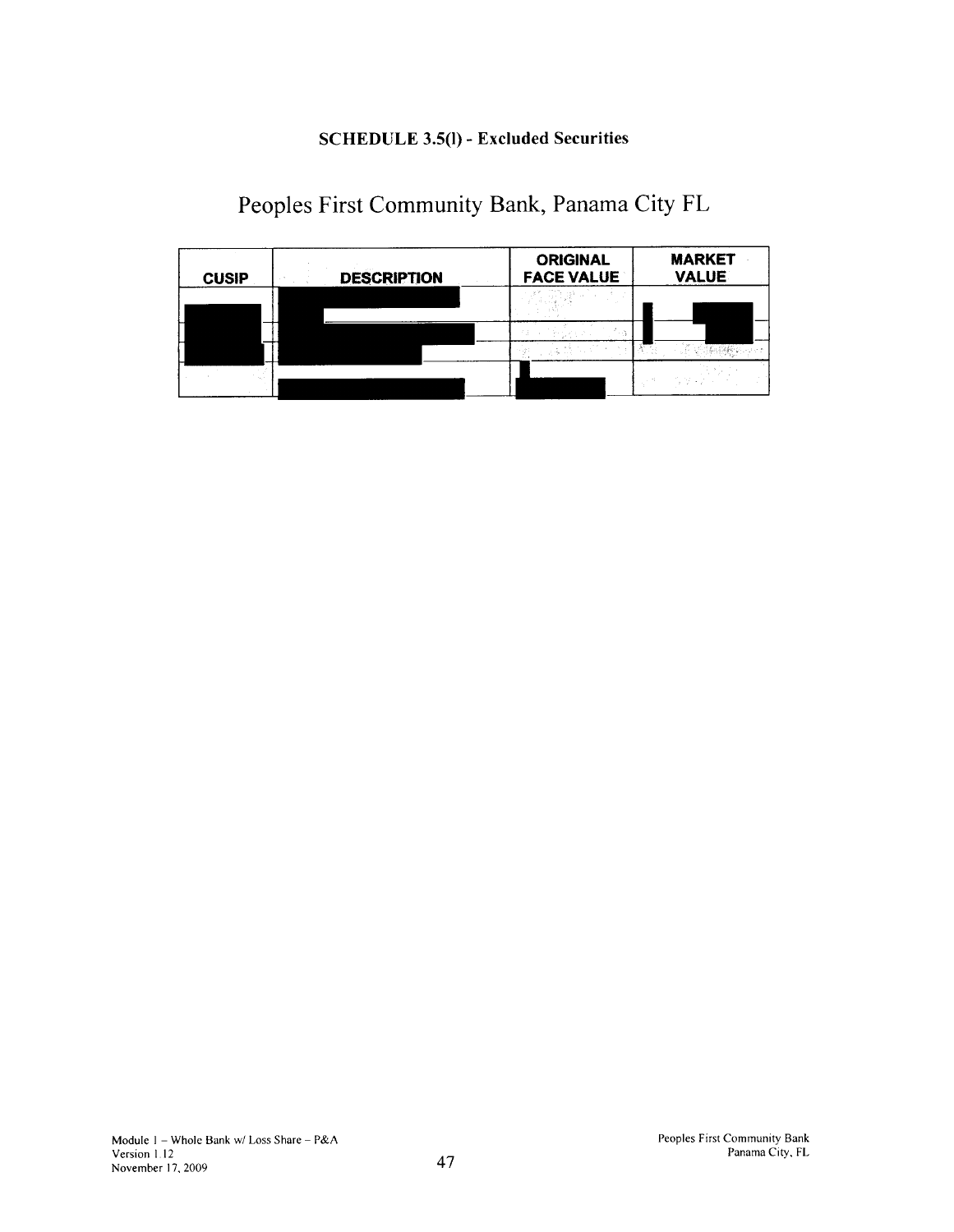# SCHEDULE 3.5(n) - Excluded Owned Real Estate

|                 | Peoples First Community Bank<br>REO Status as of: 11/30/2009 |             |                      |             |
|-----------------|--------------------------------------------------------------|-------------|----------------------|-------------|
|                 |                                                              |             |                      |             |
| <b>Property</b> | <b>Account</b>                                               | Date of     | <b>Balance as of</b> | <b>Type</b> |
| <b>Number</b>   | <b>Number</b>                                                | Foreclosure | 11/30/09             |             |
|                 |                                                              |             |                      |             |
|                 |                                                              |             |                      |             |
|                 |                                                              |             |                      |             |
|                 |                                                              |             |                      |             |
|                 |                                                              |             |                      |             |
|                 |                                                              |             |                      |             |
|                 |                                                              |             |                      |             |
|                 |                                                              |             |                      |             |
|                 |                                                              |             |                      |             |
|                 |                                                              |             |                      |             |
|                 |                                                              |             |                      |             |
|                 |                                                              |             |                      |             |
|                 |                                                              |             |                      |             |
|                 |                                                              |             |                      |             |
|                 |                                                              |             |                      |             |
|                 |                                                              |             |                      |             |
|                 |                                                              |             |                      |             |
|                 |                                                              |             |                      |             |
|                 |                                                              |             |                      |             |
|                 |                                                              |             |                      |             |
|                 |                                                              |             |                      |             |
|                 |                                                              |             |                      |             |
|                 |                                                              |             |                      |             |
|                 |                                                              |             |                      |             |
|                 |                                                              |             |                      |             |
|                 |                                                              |             |                      |             |
|                 |                                                              |             |                      |             |
|                 |                                                              |             |                      |             |
|                 |                                                              |             |                      |             |
|                 |                                                              |             |                      |             |
|                 |                                                              |             |                      |             |
|                 |                                                              |             |                      |             |
|                 |                                                              |             |                      |             |
|                 |                                                              |             |                      |             |
|                 |                                                              |             |                      |             |
|                 |                                                              |             |                      |             |
|                 |                                                              |             |                      |             |
|                 |                                                              |             |                      |             |
|                 |                                                              |             |                      |             |
|                 |                                                              |             |                      |             |
|                 |                                                              |             |                      |             |
|                 |                                                              |             |                      |             |
|                 |                                                              |             |                      |             |
|                 |                                                              |             |                      |             |
|                 |                                                              |             |                      |             |
|                 |                                                              |             |                      |             |

Module i - Whole Bank wi Loss Share - P&A Peoples First Community Bank Panama City, FL Version i 12 48 November i 7, 2009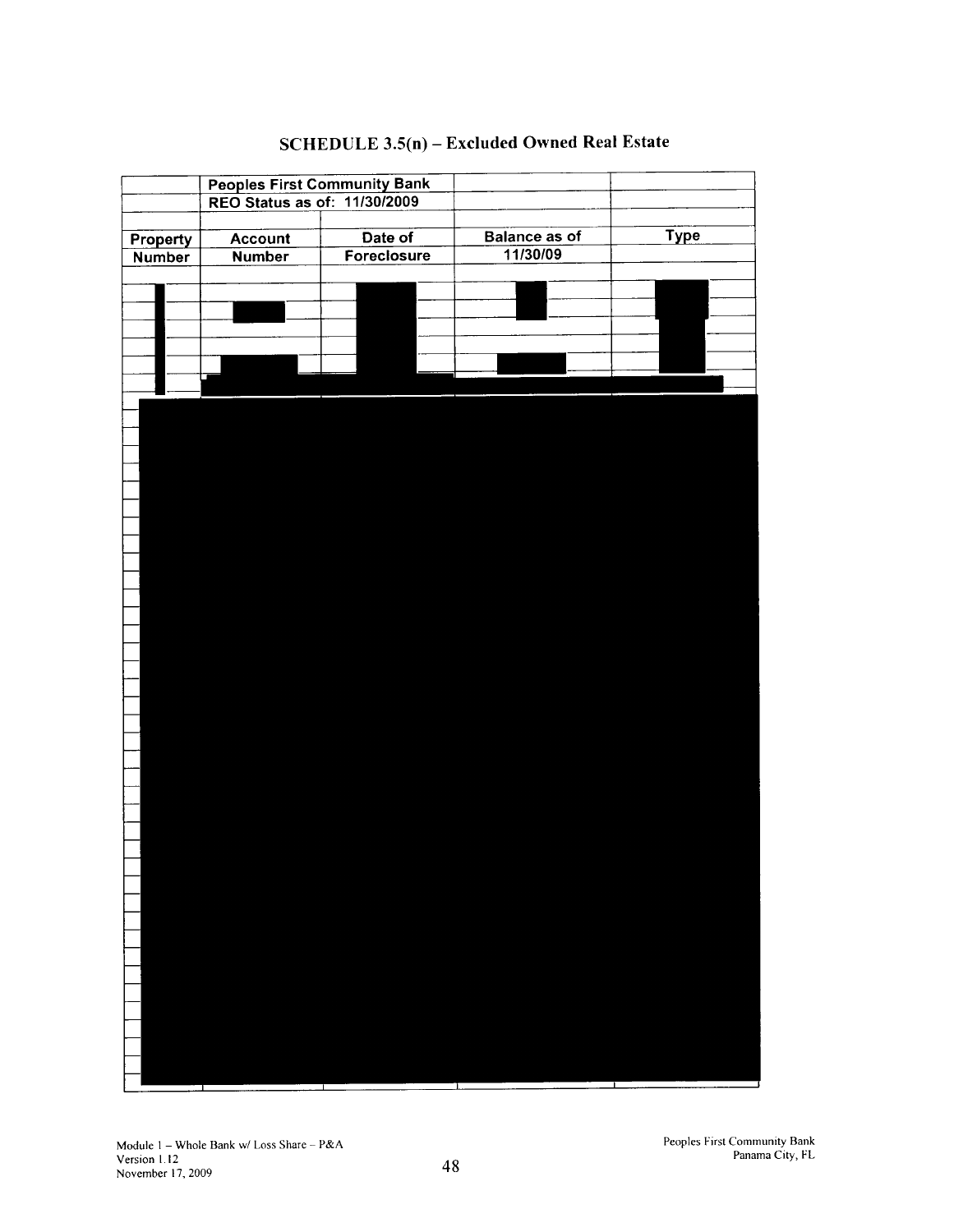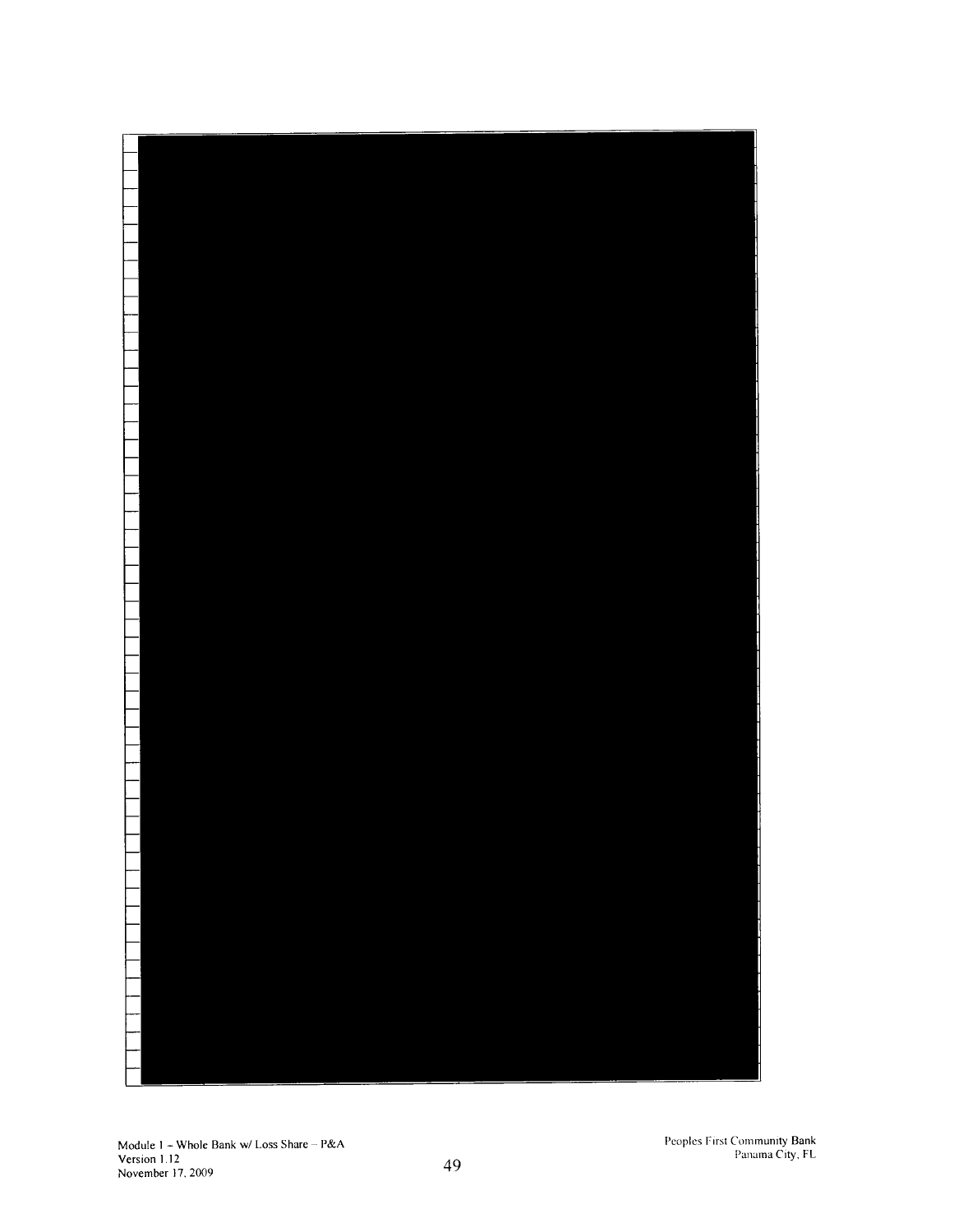

Module 1 – Whole Bank w/ Loss Share – P&A Peoples First Community Bank [Versi](#page-5-0)on I 12 Panama City, FL November 17, 2009  $\overline{O}$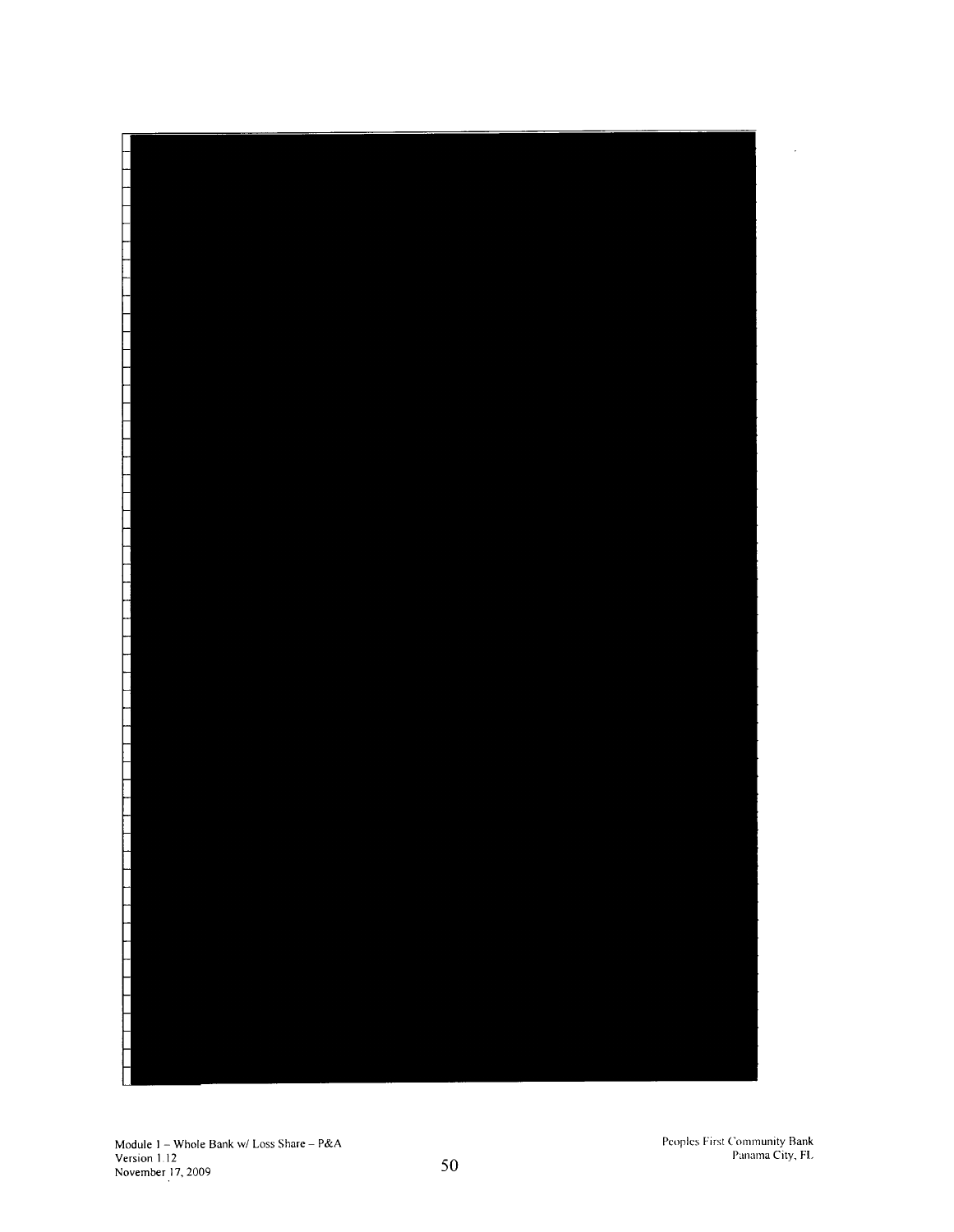

Module 1 – Whole Bank w/ Loss Share – P&A Peoples First Community Bank [Versi](#page-5-0)on I 12 Panama City, FL Version 1.12<br>November 17, 2009 51

 $\bar{z}$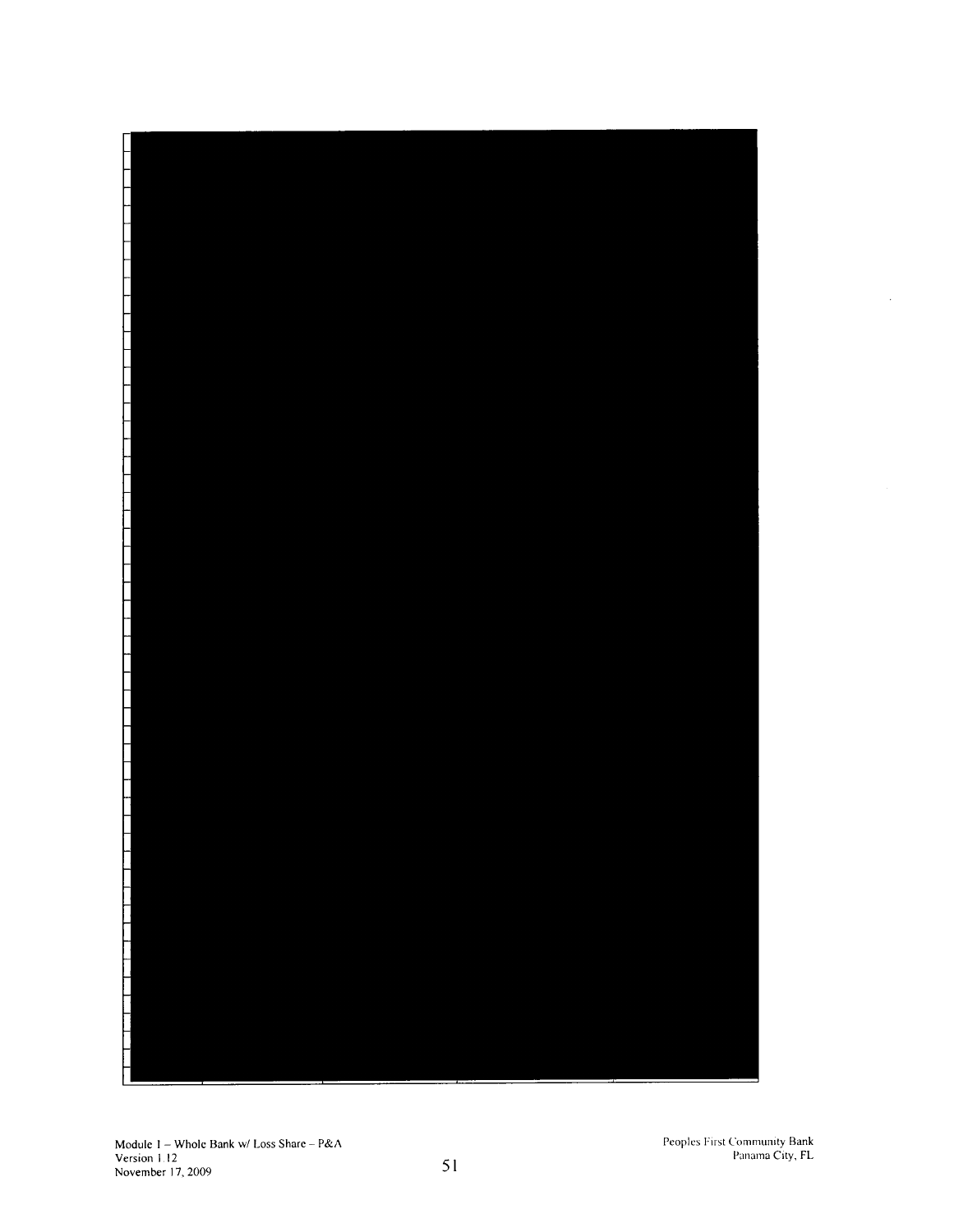

Module 1 - Whole Bank w/ Loss Share – P&A [Versio](#page-5-0)n 1.12<br>November 17, 2009 Version 1.12<br>November 17, 2009 52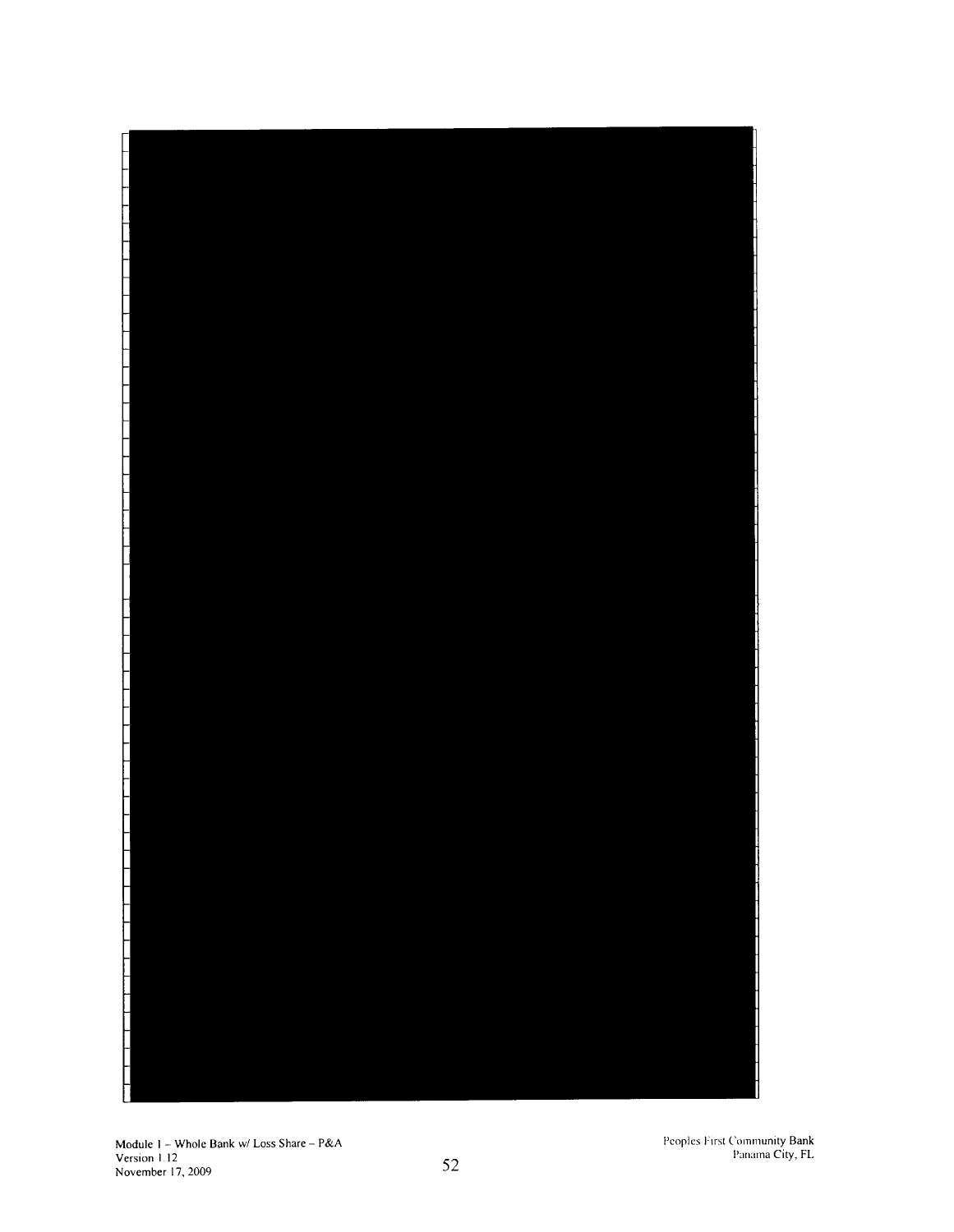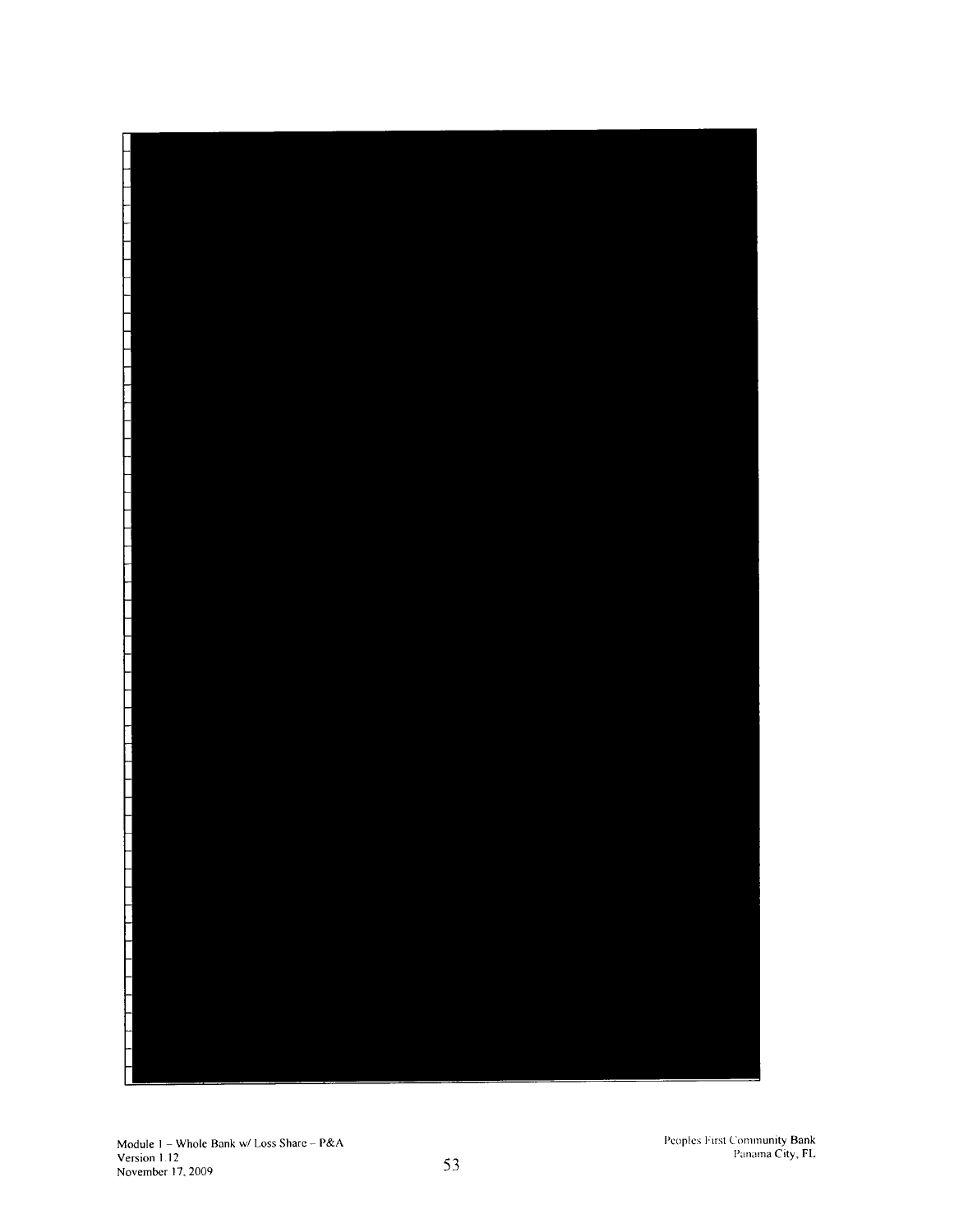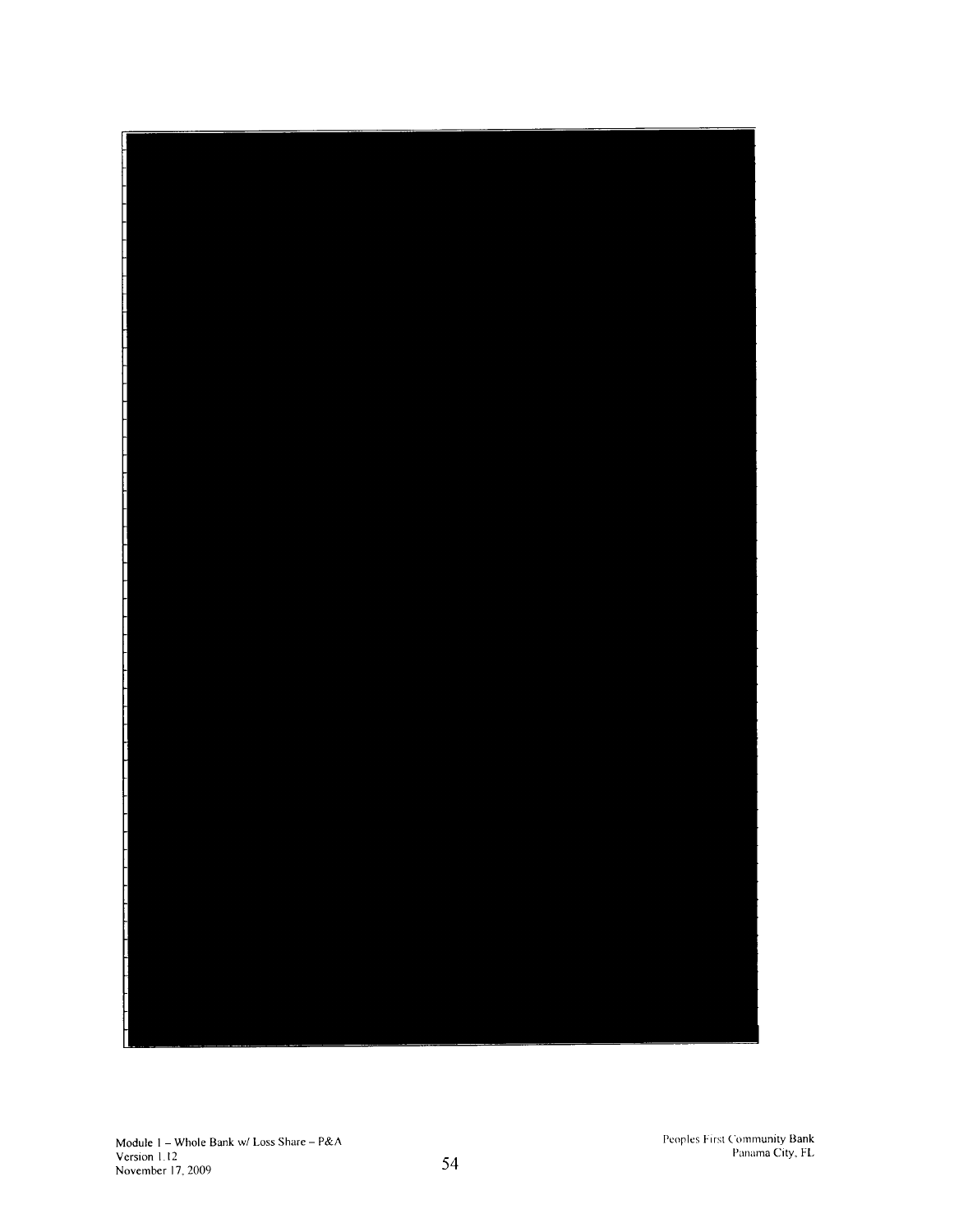# **SCHEDULE 4.15A**

# **LOANS SUBJECT TO LOSS SHARING UNDER THE SINGLE FAMILY SHARED-LOSS AGREEMENT**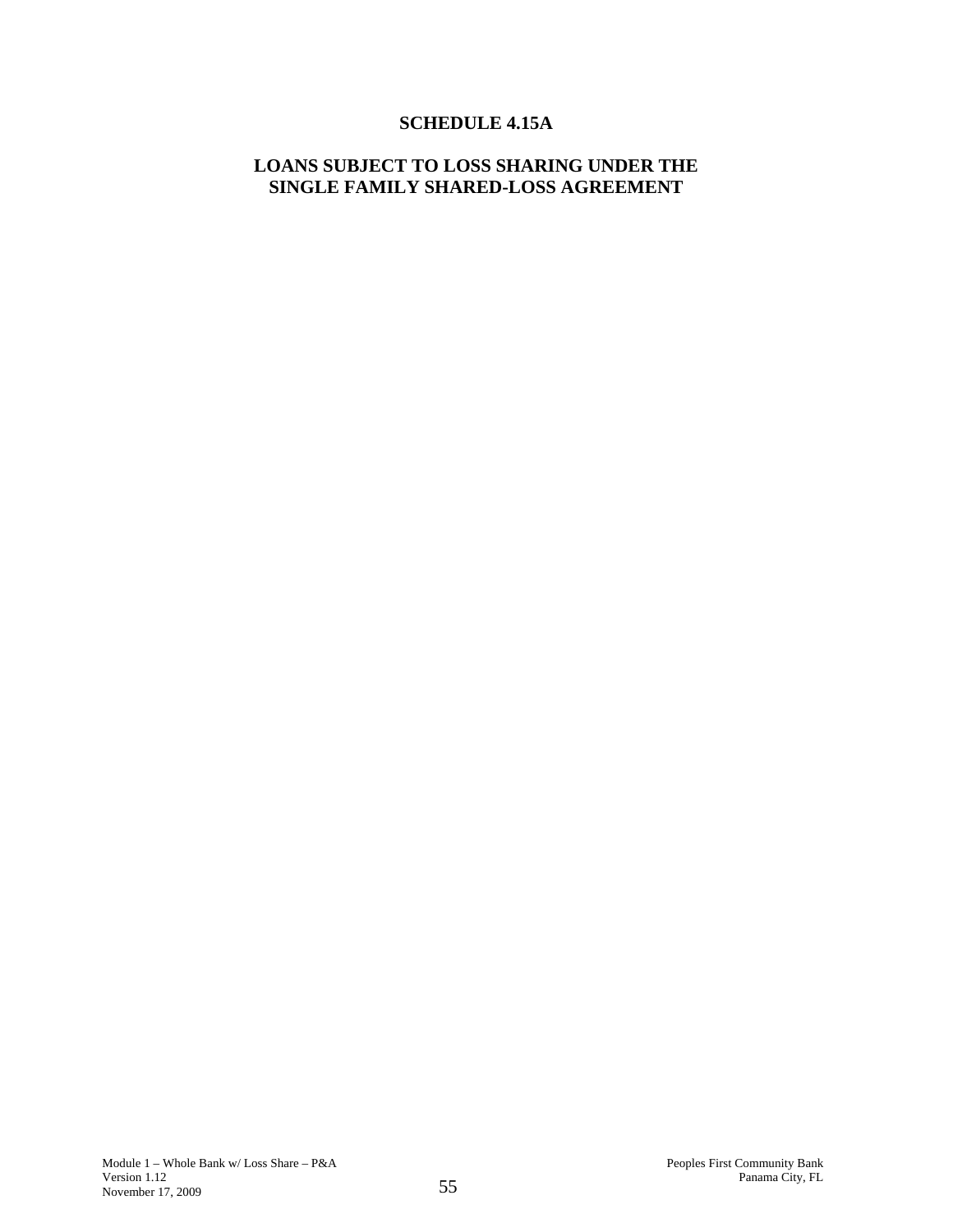### **SCHEDULE 4.15B**

### **LOANS SUBJECT TO LOSS SHARING UNDER THE COMMERCIAL AND OTHER ASSET SHARED-LOSS AGREEMENT**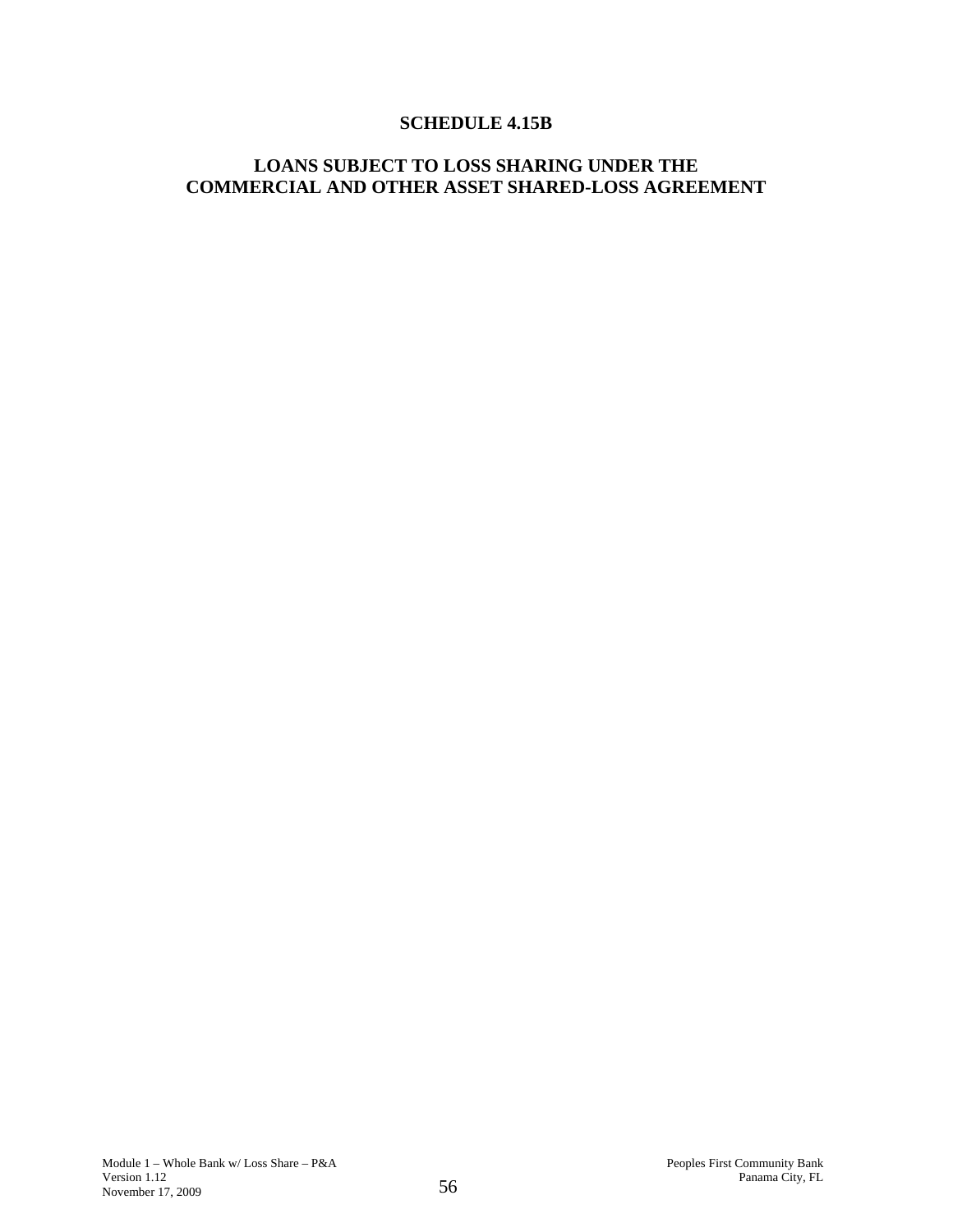# **Premium SCHEDULE 7 -Accounts Excluded from Calculation of Deposit Franchise Bid Premium Accounts Excluded from Calculation of Deposit Franchise Bid**

# **PEOPLES FIRST COMMUNITY BANK Panama City, Florida**

The accounts identified below will pass to the Assuming Bank (unless otherwise noted). When calculating the premium to be paid on Assumed Deposits in a P&A transaction, the FDIC will exclude the following categories of deposit accounts:

| <b>Category</b> | <b>Description</b>                                  | <b>Amount</b> |
|-----------------|-----------------------------------------------------|---------------|
|                 | <b>Non-DO Brokered Deposits</b>                     | \$None        |
|                 | <b>CDARS</b>                                        | \$None        |
| Ш               | <b>Market Place Deposits</b>                        | \$None        |
|                 | Total deposits excluded from Calculation of premium | <b>\$None</b> |
|                 |                                                     |               |

# **Category Description**

#### **I Brokered Deposits**

Brokered deposit accounts are accounts for which the "depositor of record" is an agent, nominee, or custodian who deposits funds for a principal or principals to whom "pass-through" deposit insurance coverage may be extended. The FDIC separates brokered deposit accounts into 2 categories: 1) Depository Organization (DO) Brokered Deposits and 2) Non-Depository Organization (Non-DO) Brokered Deposits. This distinction is made by the FDIC to facilitate our role as Receiver and Insurer. These terms will not appear on other "brokered deposit" reports generated by the institution.

Non-DO Brokered Deposits pass to the Assuming Bank, but are excluded from Assumed Deposits when the deposit premium is calculated. Please see the attached "Schedule 7 Non-DO Broker Deposit Detail Report" for a listing of these accounts. This list will be updated post closing with balances as of Bank Closing date.

DO Brokered Deposits (Cede & Co as Nominee for DTC), are typically excluded from Assumed Deposits in the P&A transaction. A list of these accounts is provided on "Schedule 2.1 DO Brokered Deposit Detail Report". If, however, the terms of a particular transaction are altered and the DO Brokered Deposits pass to the Assuming Bank, they will not be included in Assumed Deposits for purposes of calculating the deposit premium.

#### **II CDARS**

CDARS deposits pass to the Assuming Bank, but are excluded from Assumed Deposits when the deposit premium is calculated.

People First Community Bank did not participate in the CDARS program as of the date of the deposit download. If CDARS deposits are taken between the date of the deposit download and the Bank Closing Date, they will be identified post closing and made part of Schedule 7 to the P&A Agreement.

#### **III Market Place Deposits**

"Market Place Deposits" is a description given to deposits that may have been solicited via a money desk, internet subscription service (for example, Qwickrate), or similar programs.

People First Community Bank does have Qwickrate deposits however none existed as of the download date of September 30, 2009. The Qwickrate deposits are reported as time deposits in the Call Report. Peoples First Community Bank uses "Branch 4" on their system to identify both brokered and Qwickrate deposits. Please see the attached Schedule 7 – Qwickrate Deposit Detail Report for a listing of these accounts as of September 30, 2009. This list will be updated post closing with balances as of Bank Closing date as the bank just recently within last 10 days)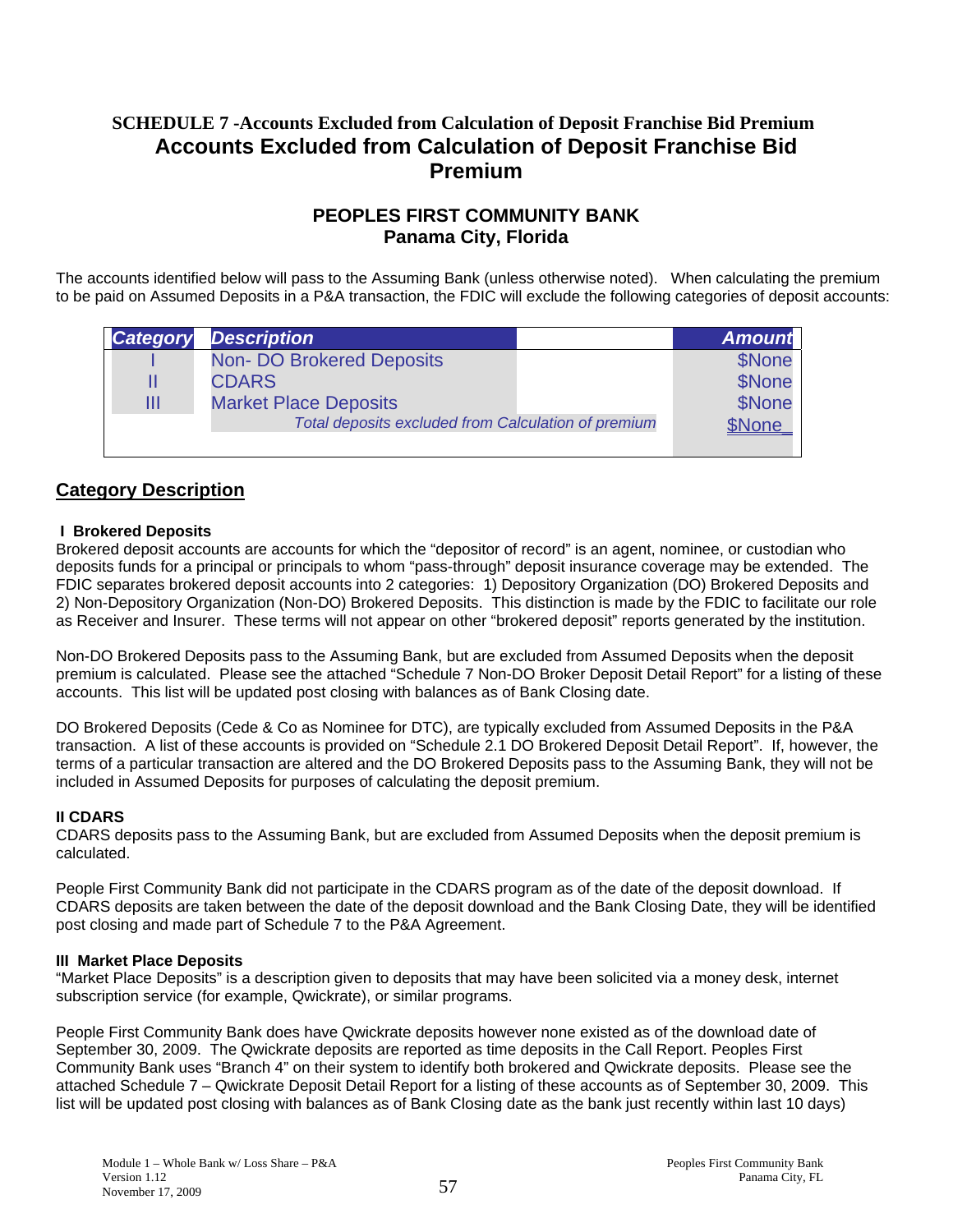started taking in Qwickrate deposits.

This schedule provides a snapshot of account categories and balances as of September 30, 2009, which is the date of the deposit download. The deposit franchise bid premium will be calculated using account categories and balances as of Bank Closing Date that are reflected in the general ledger or subsystem as described above. The final numbers for Schedule 7 will be provided post closing.

As of September 30, 2009 there were none.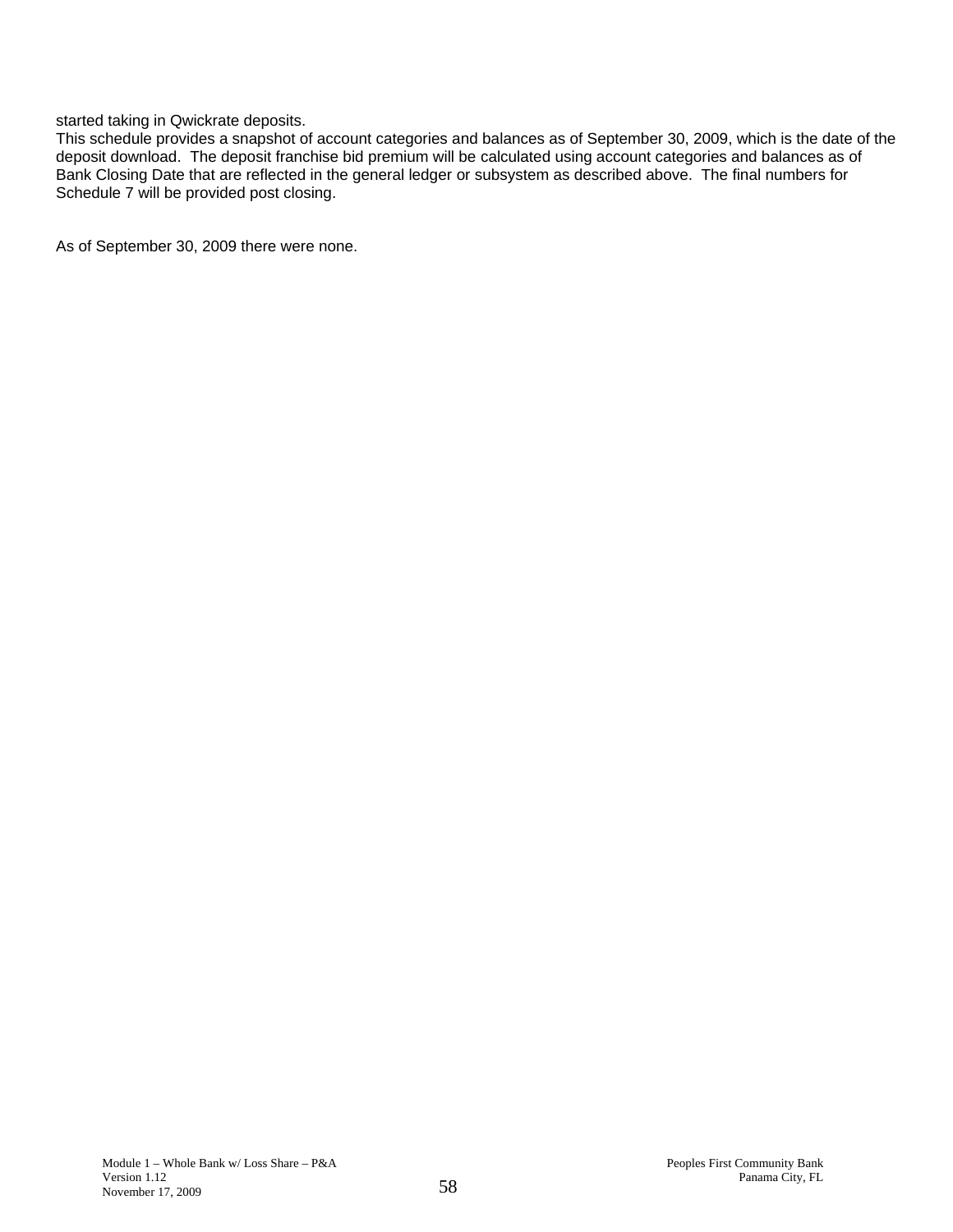### **EXHIBIT 2.3A FINAL NOTICE LETTER**

#### **FINAL LEGAL NOTICE**

Claiming Requirements for Deposits Under 12 U.S.C. 1822(e)

**[Date]** 

**[Name of Unclaimed Depositor] [Address of Unclaimed Depositor] [Anytown, USA]** 

Subject: **[XXXXX – Name of Bank City, State]** – In Receivership

Dear **[Sir/Madam]:** 

As you may know, on **[Date: Closing Date]**, the **[Name of Bank ("The Bank")]** was closed and the Federal Deposit Insurance Corporation ("FDIC") transferred **[The Bank's]** accounts to **[Name of Acquiring Institution].** 

According to federal law under 12 U.S.C., 1822(e), on **[Date: eighteen months from the Closing Date]**, **[Name of Acquiring Institution]** must transfer the funds in your account(s) back to the FDIC if you have not claimed your account(s) with **[Name of Acquiring Institution].** Based on the records recently supplied to us by **[Name of Acquiring Institution]**, your account(s) currently fall into this category.

This letter is your formal Legal Notice that you have until **[Date: eighteen months from the Closing Date]**, to claim or arrange to continue your account(s) with **[Name of Acquiring Institution].** There are several ways that you can claim your account(s) at **[Name of Acquiring Institution]**. It is only necessary for you to take any one of the following actions in order for your account(s) at **[Name of Acquiring Institution]** to be deemed claimed. In addition, if you have more than one account, your claim to one account will automatically claim all accounts:

 signature of an authorized signer on the account(s), name, and address. **[Name of Acquiring**  1. Write to **[Name of Acquiring Institution]** and notify them that you wish to keep your account(s) active with them. Please be sure to include the name of the account(s), the account number(s), the **Institution]** address is:

### **[123 Main Street**

# **Anytown, USA]**

- 2. Execute a new signature card on your account(s), enter into a new deposit agreement with **[Name of Acquiring Institution],** change the ownership on your account(s), or renegotiate the terms of your certificate of deposit account(s) (if any).
- 3. Provide **[Name of Acquiring Institution]** with a change of address form.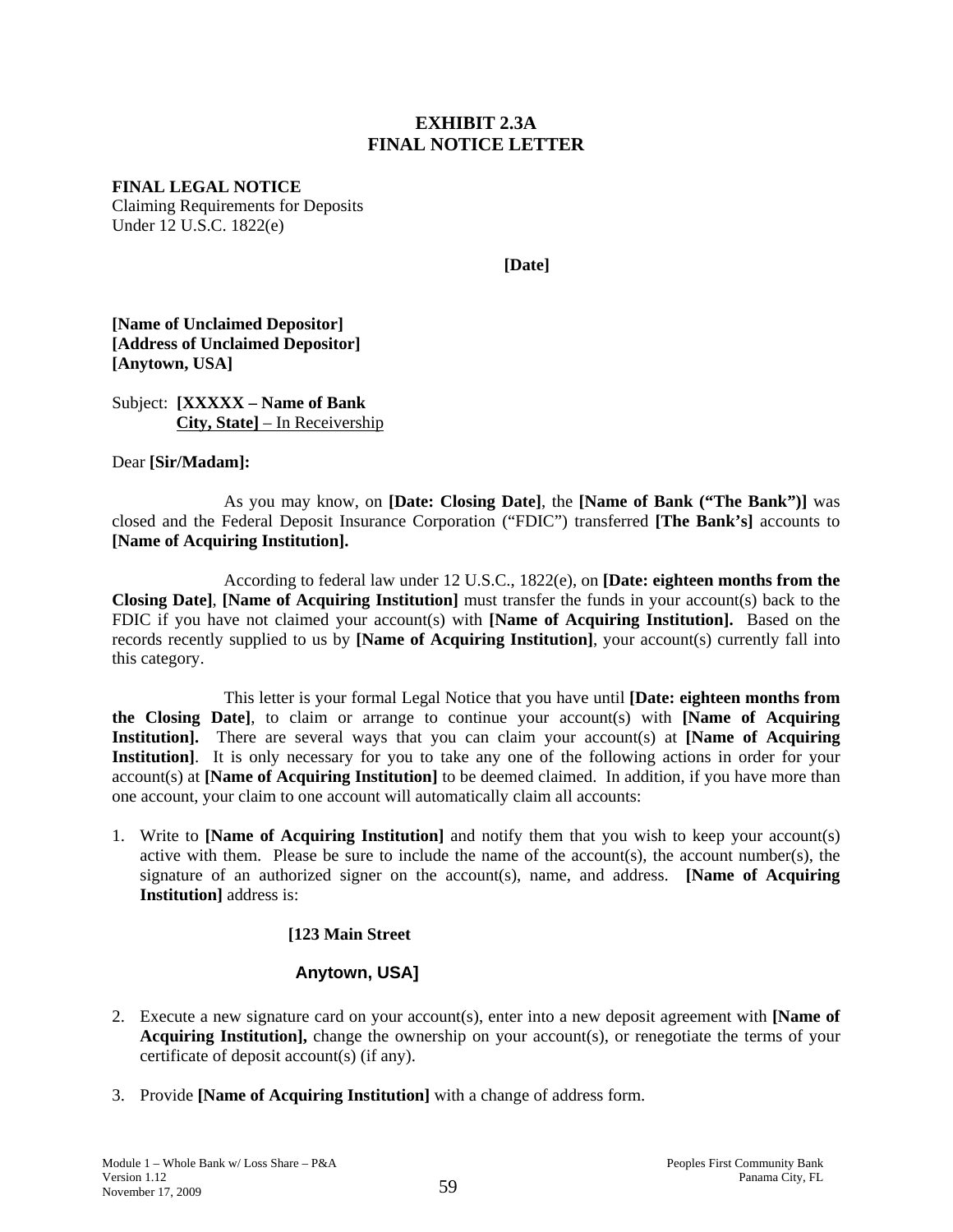4. Make a deposit to or withdrawal from your account(s). This includes writing a check on any account or having an automatic direct deposit credited to or an automatic withdrawal debited from an account.

If you do not want to continue your account(s) with **[Name of Acquiring Institution]** for any reason, you can withdraw your funds and close your account(s). Withdrawing funds from one or more of your account(s) satisfies the federal law claiming requirement. If you have time deposits, such as certificates of deposit, **[Name of Acquiring Institution]** can advise you how to withdraw them without being charged an interest penalty for early withdrawal.

If you do not claim ownership of your account(s) at **[Name of Acquiring Institution by Date: eighteen months from the Closing Date]** federal law requires **[Name of Acquiring Institution]**  to return your deposits to the FDIC, which will deliver them as unclaimed property to the State indicated in your address in the Failed Institution's records. If your address is outside of the United States, the FDIC will deliver the deposits to the State in which the Failed Institution had its main office. 12 U.S.C. § 1822(e). If the State accepts custody of your deposits, you will have 10 years from the date of delivery to claim your deposits from the State. After 10 years you will be permanently barred from claiming your deposits. However, if the State refuses to take custody of your deposits, you will be able to claim them from the FDIC until the receivership is terminated. If you have not claimed your insured deposits before the receivership is terminated, and a receivership may be terminated at any time, all of your rights in those deposits will be barred.

If you have any questions or concerns about these items, please contact **[Bank Employee]** at **[Name of Acquiring Institution]** by phone at **[(XXX) XXX-XXXX].** 

Sincerely,

**[Name of Claims Specialist] [Title]**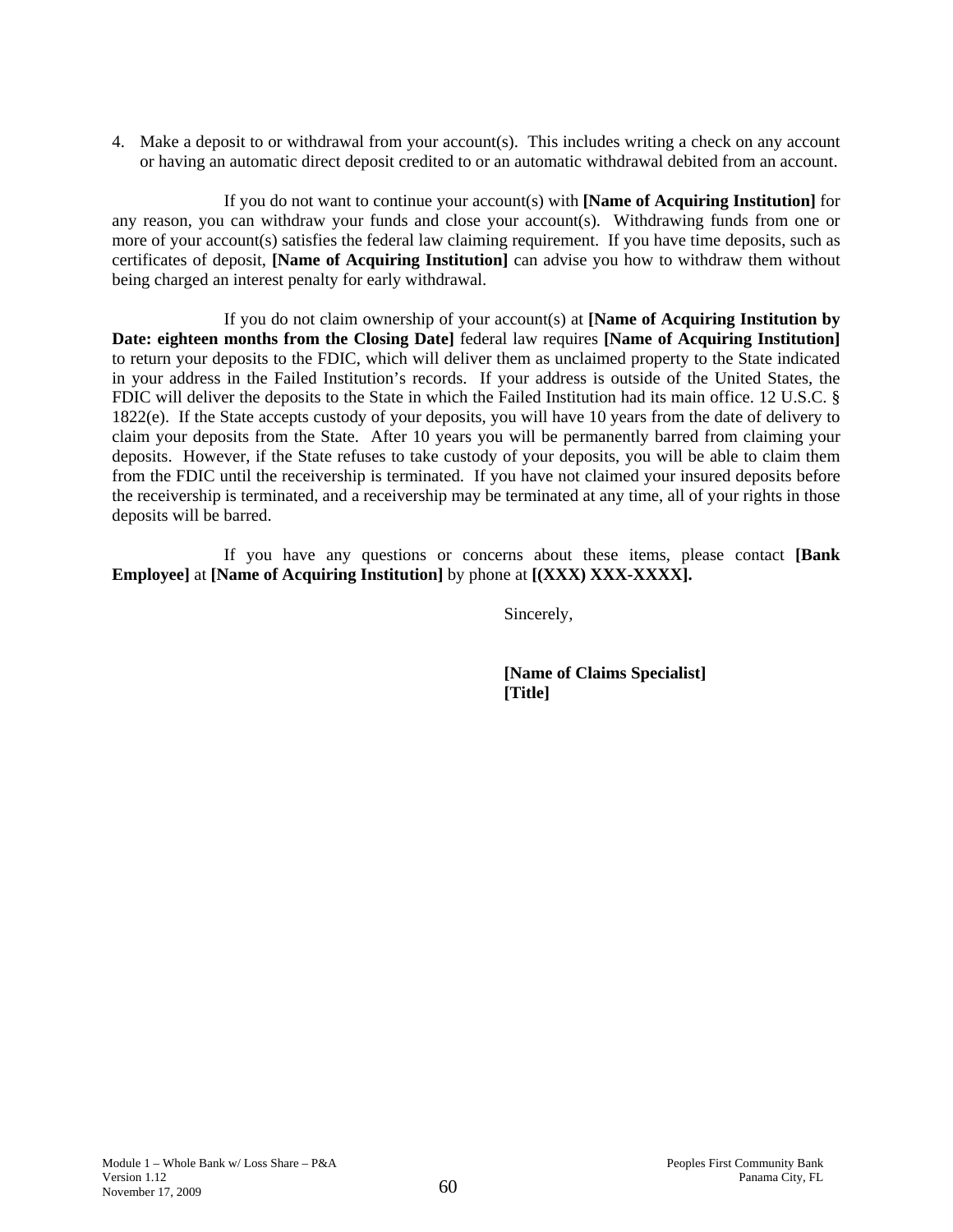# **EXHIBIT 2.3B AFFIDAVIT OF MAILING**

# **AFFIDAVIT OF MAILING**

*State of* 

*COUNTY OF* 

I am employed as a **[Title of Office]** by the **[Name of Acquiring Institution]**.

This will attest that on **[Date of mailing]**, I caused a true and correct copy of the Final Legal Notice, attached hereto, to owners of unclaimed deposits of **[Name of Failed Bank]**, City, State, to be prepared for deposit in the mail of the United States of America on behalf of the Federal Deposit Insurance Corporation. A list of depositors to whom the notice was mailed is attached. This notice was mailed to the depositor's last address as reflected on the books and records of the **[Name of Failed Bank]** as of the date of failure.

 $\overline{\phantom{a}}$  , and the contract of the contract of the contract of the contract of the contract of the contract of the contract of the contract of the contract of the contract of the contract of the contract of the contrac **[Name] [Title of Office] [Name of Acquiring Institution]** 

**Subscribed and sworn to before me this \_\_\_\_\_\_\_day of [Month, Year].** 

**\_\_\_\_\_\_\_\_\_\_\_\_\_\_\_\_\_\_\_\_\_\_ \_\_\_\_\_\_\_\_\_\_\_\_\_\_\_\_\_\_\_\_\_\_\_\_\_\_\_\_\_\_\_\_** 

**My commission expires:** 

 **[Name], Notary Public**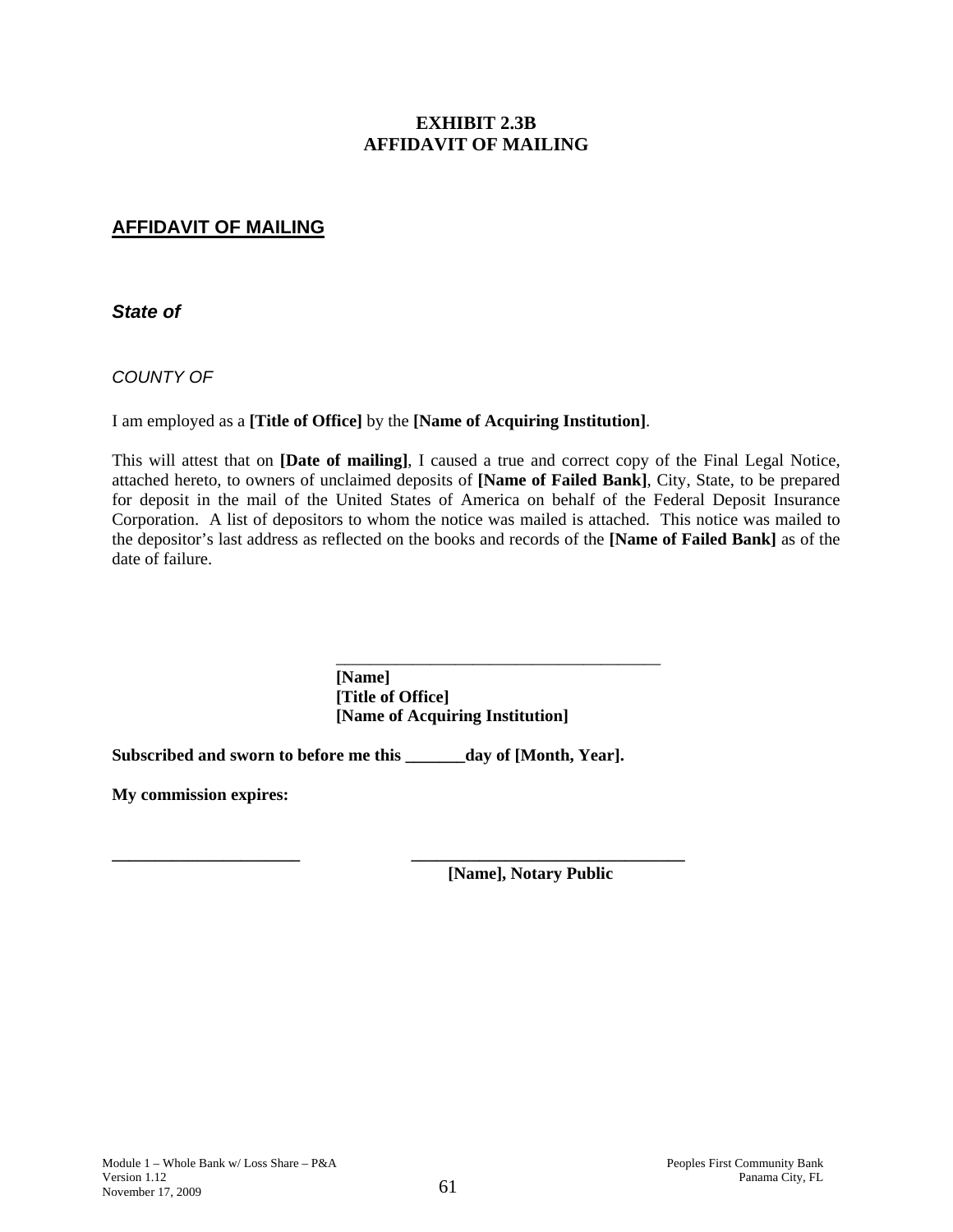# **EXHIBIT 3.2(c) -- VALUATION OF CERTAIN QUALIFIED FINANCIAL CONTRACTS**

### A. Scope

Interest Rate Contracts - All interest rate swaps, forward rate agreements, interest rate futures, caps, collars and floors, whether purchased or written.

Option Contracts - All put and call option contracts, whether purchased or written, on marketable securities, financial futures, foreign currencies, foreign exchange or foreign exchange futures contracts.

Foreign Exchange Contracts - All contracts for future purchase or sale of foreign currencies, foreign currency or cross currency swap contracts, or foreign exchange futures contracts.

#### B. Exclusions

All financial contracts used to hedge assets and liabilities that are acquired by the Assuming Bank but are not subject to adjustment from Book Value.

#### C. Adjustment

The difference between the Book Value and market value as of Bank Closing.

### D. Methodology

- 1. The price at which the Assuming Bank sells or disposes of Qualified Financial Contracts will be deemed to be the fair market value of such contracts, if such sale or disposition occurs at prevailing market rates within a predefined timetable as agreed upon by the Assuming Bank and the Receiver.
- 2. In valuing all other Qualified Financial Contracts, the following principles will apply:
	- (i) All known cash flows under swaps or forward exchange contracts shall be present valued to the swap zero coupon interest rate curve.
	- (ii) All valuations shall employ prices and interest rates based on the actual frequency of rate reset or payment.
	- (iii) Each tranche of amortizing contracts shall be separately valued. The total value of such amortizing contract shall be the sum of the values of its component tranches.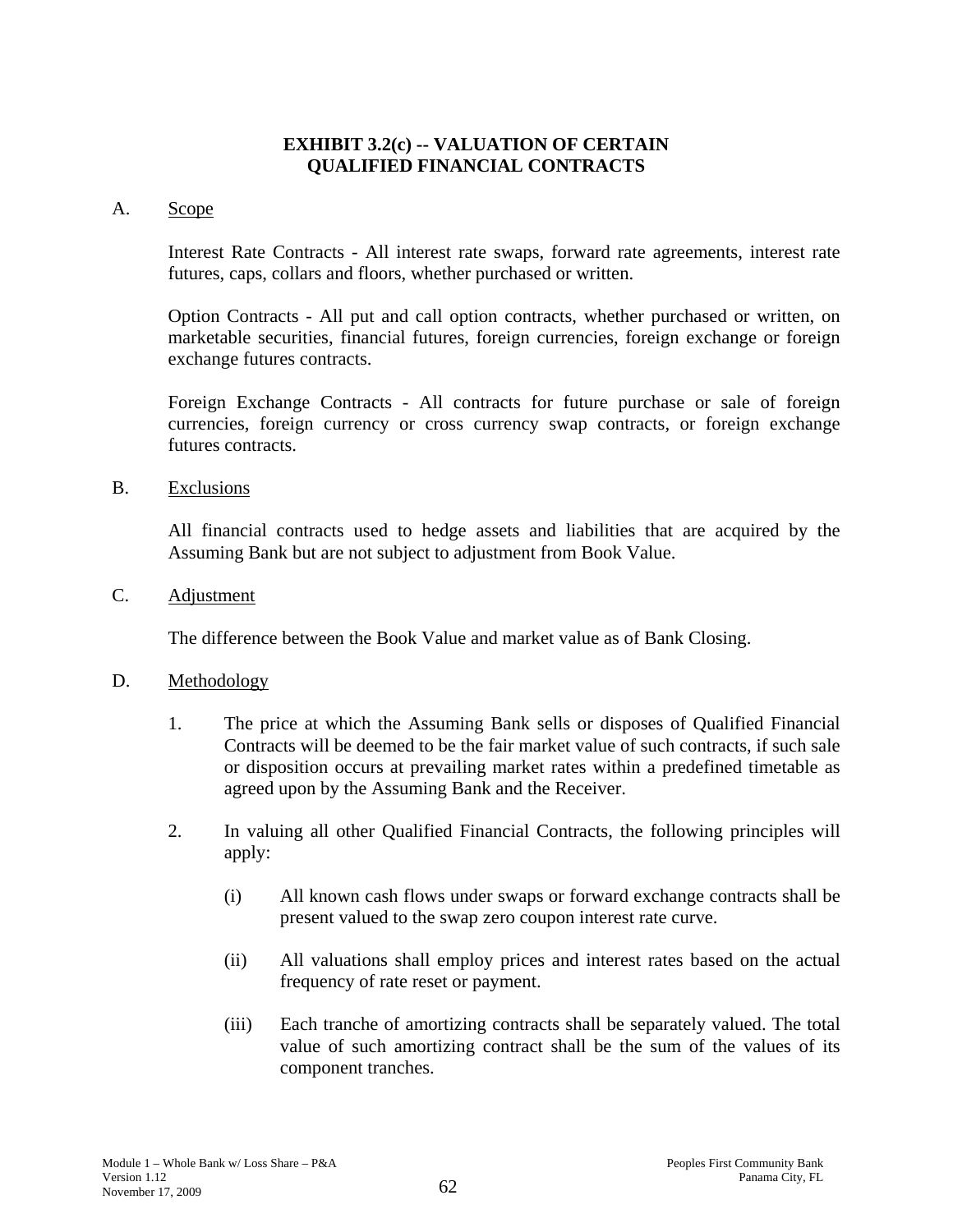- (iv) For regularly traded contracts, valuations shall be at the midpoint of the bid and ask prices quoted by customary sources (e.g., The Wall Street Journal, Telerate, Reuters or other similar source) or regularly traded exchanges.
- (v) For all other Qualified Financial Contracts where published market quotes are unavailable, the adjusted price shall be the average of the bid and ask price quotes from three (3) securities dealers acceptable to the Receiver and Assuming Bank as of Bank Closing. If quotes from securities dealers cannot be obtained, an appraiser acceptable to the Receiver and the Assuming Bank will perform a valuation based on modeling, correlation analysis, interpolation or other techniques, as appropriate.]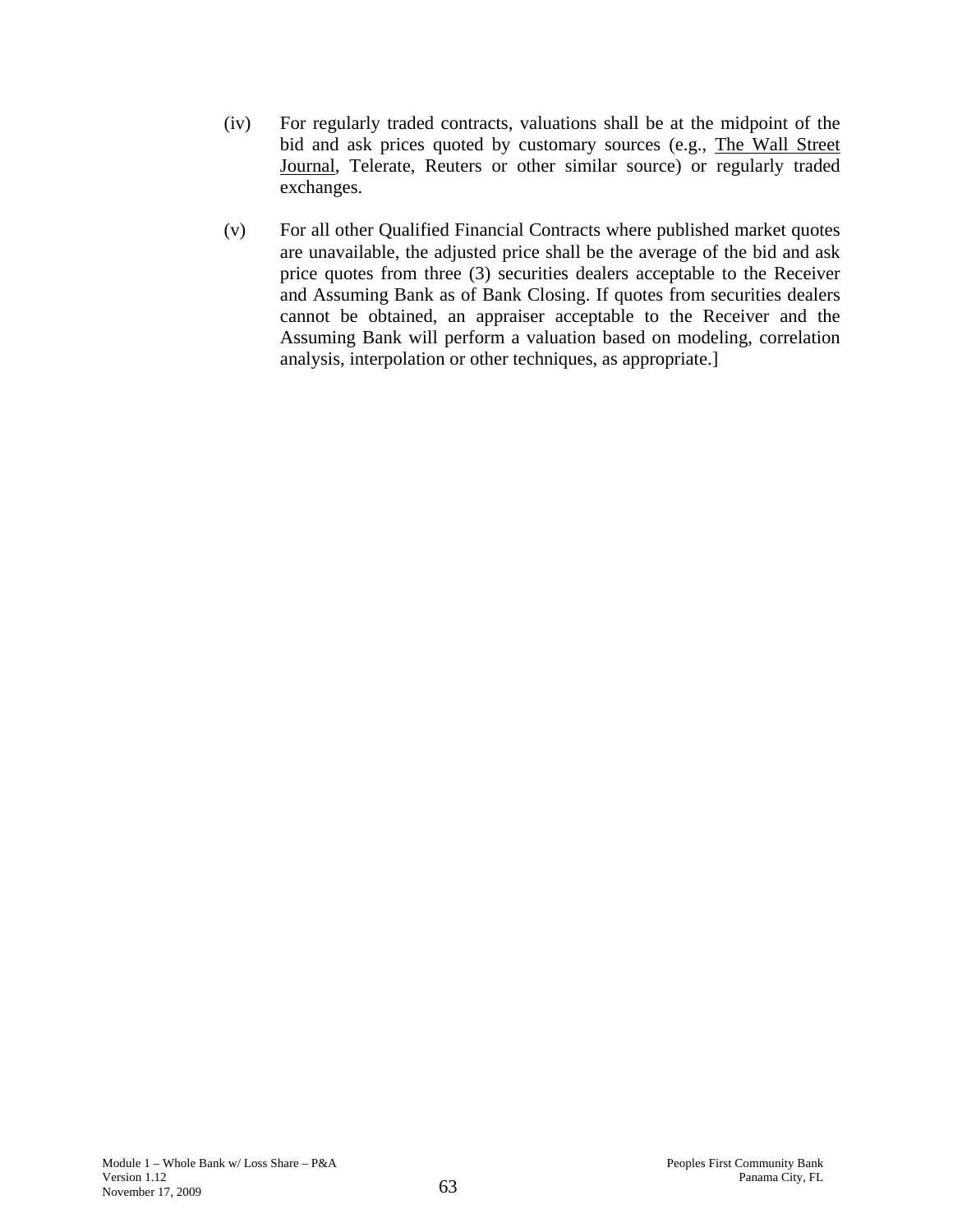### **EXHIBIT 4.13 INTERIM ASSET SERVICING ARRANGEMENT**

(a) With respect to each asset (or liability) designated from time to time by the Receiver to be serviced by the Assuming Bank pursuant to this Arrangement (such being designated as "Pool Assets"), during the term of this Arrangement, the Assuming Bank shall:

(i) Promptly apply payments received with respect to any Pool Assets;

(ii) Reverse and return insufficient funds checks;

(iii) Pay (A) participation payments to participants in Loans, as and when received; and (B) tax and insurance bills on Pool Assets as they come due, out of escrow funds maintained for purposes;

(iv) Maintain accurate records reflecting (A) the payment history of Pool Assets, with updated information received concerning changes in the address or identity of the obligors and (B) usage of data processing equipment and employee services with respect to servicing duties;

(v) Send billing statements to obligors on Pool Assets to the extent that such statements were sent by the Failed Bank;

(vi) Send notices to obligors who are in default on Loans (in the same manner as the Failed Bank);

(vii) Send to the Receiver, Attn: Managing Liquidator, at the address provided in Section 13.7 of the Agreement, via overnight delivery: (A) on a weekly basis, weekly reports for the Pool Assets, including, without limitation, reports reflecting collections and the trial balances, transaction journals and loan histories for Pool Assets having activity, together with copies of (1) checks received, (2) insufficient funds checks returned, (3) checks for payment to participants or for taxes and insurance, (4) pay-off requests, (5) notices to defaulted obligors, and (6) data processing and employee logs and (B) any other reports, copies or information as may be periodically or from time to time requested;

(viii) Remit on a weekly basis to the Receiver, Attn: Division of Finance, Cashier Unit, Operations, at the address in (vii), via wire transfer to the account designated by the Receiver, all payments received on Pool Assets managed by the Assuming Bank or at such time and place and in such manner as may be directed by the Receiver;

(ix) prepare and timely file all information reports with appropriate tax authorities, and, if required by the Receiver, prepare and file tax returns and pay taxes due on or before the due date, relating to the Pool Assets; and

(x) provide and furnish such other services, operations or functions as may be required with regard to Pool Assets, including, without limitation, as may be required with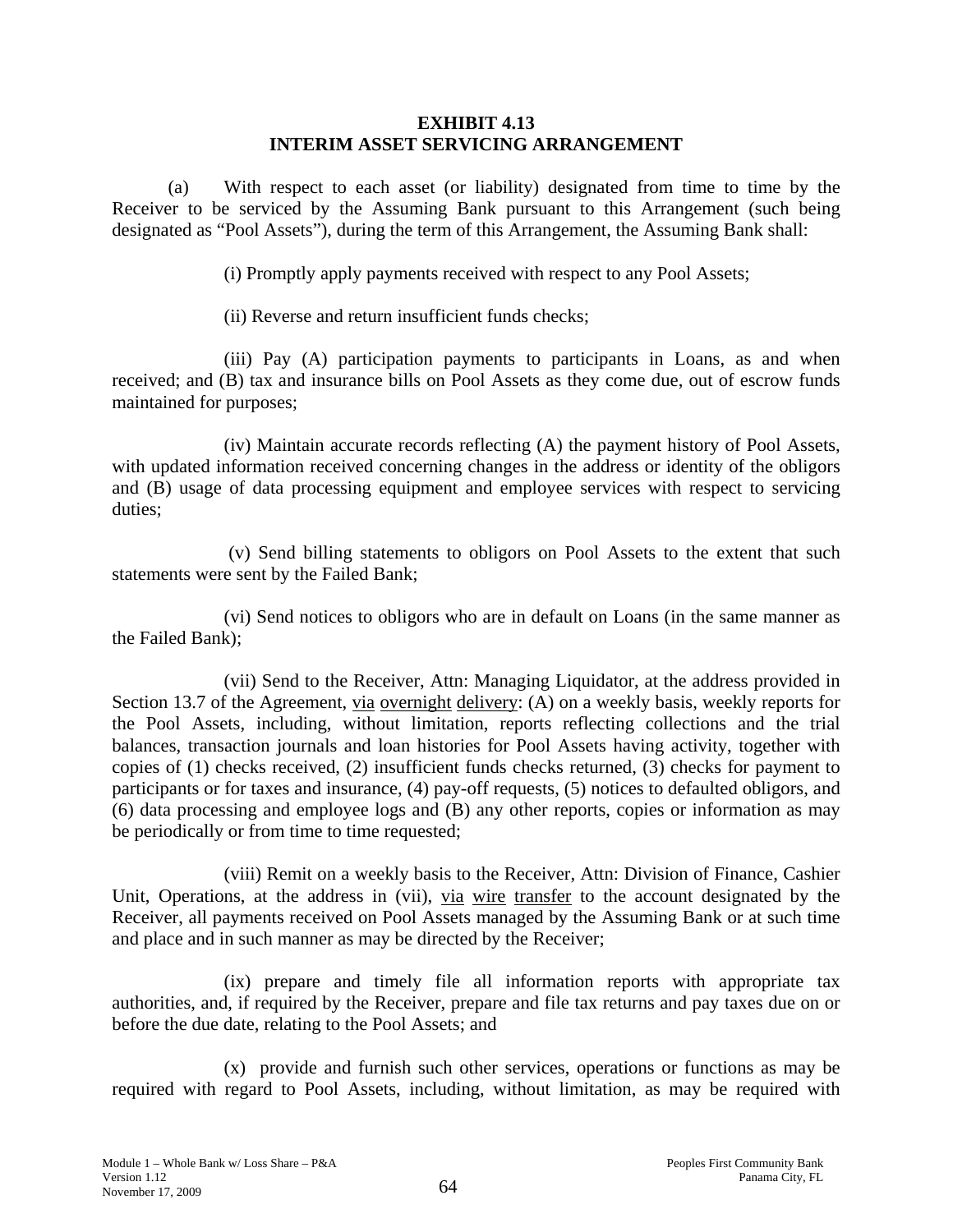regard to any business, enterprise or agreement which is a Pool Asset, all as may be required by the Receiver.

Notwithstanding anything to the contrary in this Section, the Assuming Bank shall not be required to initiate litigation or other collection proceedings against any obligor or any collateral with respect to any defaulted Loan. The Assuming Bank shall promptly notify the Receiver, at the address provided above in subparagraph (a)(vii), of any claims or legal actions regarding any Pool Asset.

(b) The Receiver agrees to reimburse the Assuming Bank for actual, reasonable and necessary expenses incurred in connection with the performance of duties pursuant to this Arrangement, including expenses of photocopying, postage and express mail, and data processing and employee services (based upon the number of hours spent performing servicing duties).

(c) The Assuming Bank shall provide the services described herein for an initial period of ninety (90) days after Bank Closing. At the option of the Receiver, exercisable by notice given not later than ten (10) days prior to the end of such initial period or a renewal period, the Assuming Bank shall continue to provide such services for such renewal period(s) as designated by the Receiver, up to the Settlement Date.

(d) At any time during the term of this Arrangement, the Receiver may, upon written notice to the Assuming Bank, remove one or more Pool Assets from the Pool, at which time the Assuming Bank's responsibility with respect thereto shall terminate.

(e) At the expiration of this Agreement or upon the termination of the Assuming Bank's responsibility with respect to any Pool Asset pursuant to paragraph (d) hereof, the Assuming Bank shall:

(i) deliver to the Receiver (or its designee) all of the Credit Documents and Pool Records relating to the Pool Assets; and

(ii) cooperate with the Receiver to facilitate the orderly transition of managing the Pool Assets to the Receiver (or its designee).

(f) At the request of the Receiver, the Assuming Bank shall perform such transitional services with regard to the Pool Assets as the Receiver may request. Transitional services may include, without limitation, assisting in any due diligence process deemed necessary by the Receiver and providing to the Receiver or its designee(s) (x) information and data regarding the Pool Assets, including, without limitation, system reports and data downloads sufficient to transfer the Pool Assets to another system or systems, and (y) access to employees of the Assuming Bank involved in the management of, or otherwise familiar with, the Pool Assets.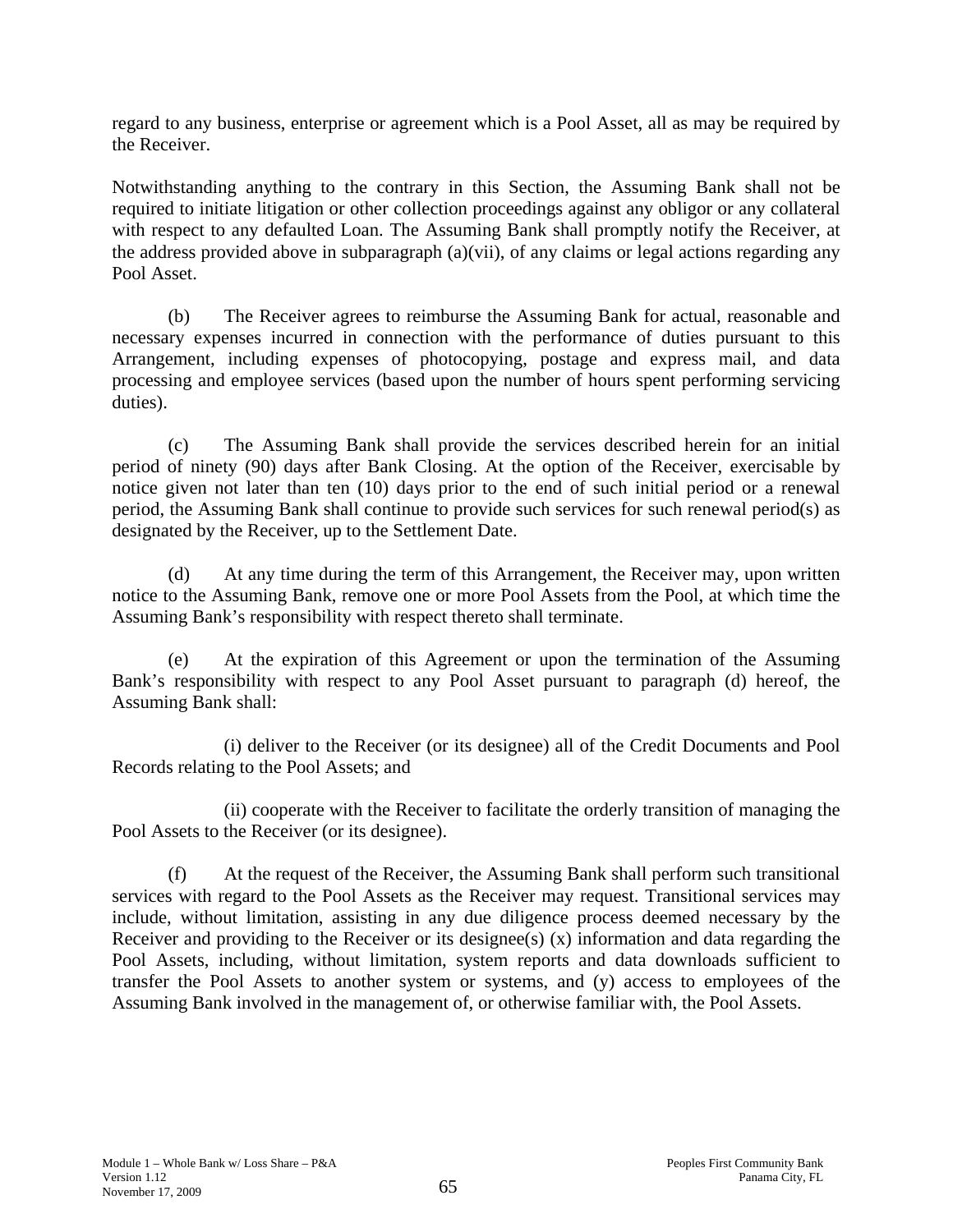### **EXHIBIT 4.15A**

#### **SINGLE FAMILY SHARED-LOSS AGREEMENT**

This agreement for the reimbursement of loss sharing on certain single family residential mortgage loans (the "Single Family Shared-Loss Agreement") shall apply when the Assuming Bank purchases Single Family Shared-Loss Loans as that term is defined herein. The terms hereof shall modify and supplement, as necessary, the terms of the Purchase and Assumption Agreement to which this Single Family Shared-Loss Agreement is attached as Exhibit 4.15A and incorporated therein. To the extent any inconsistencies may arise between the terms of the Purchase and Assumption Agreement and this Single Family Shared-Loss Agreement with respect to the subject matter of this Single Family Shared-Loss Agreement, the terms of this Single Family Shared-Loss Agreement shall control. References in this Single Family Shared-Loss Agreement to a particular Section shall be deemed to refer to a Section in this Single Family Shared-Loss Agreement, unless the context indicates that it is intended to be a reference to a Section of the Purchase and Assumption Agreement.

### **ARTICLE I -- DEFINITIONS**

The capitalized terms used in this Single Family Shared-Loss Agreement that are not defined in this Single Family Shared-Loss Agreement are defined in the Purchase and Assumption Agreement. In addition to the terms defined above, defined below are certain additional terms relating to loss-sharing, as used in this Single Family Shared-Loss Agreement.

"**Accounting Records**" means the subsidiary system of record on which the loan history and balance of each Single Family Shared-Loss Loan is maintained; individual loan files containing either an original or copies of documents that are customary and reasonable with respect to loan servicing, including management and disposition of Other Real Estate; the records documenting alternatives considered with respect to loans in default or for which a default is reasonably foreseeable; records of loss calculations and supporting documentation with respect to line items on the loss calculations; and, monthly delinquency reports and other performance reports customarily utilized by the Assuming Bank in management of loan portfolios.

"**Accrued Interest**" means, with respect to Single Family Shared-Loss Loans, the amount of earned and unpaid interest at the note rate specified in the applicable loan documents, limited to 90 days.

**"Affiliate"** shall have the meaning set forth in the Purchase and Assumption Agreement; provided, that, for purposes of this Single Family Shared-Loss Agreement, no Third Party Servicer shall be deemed to be an Affiliate of the Assuming Bank.

"**Commencement Date**" means the first calendar day following the Bank Closing.

**"Commercial Shared-Loss Agreement**" means the Commercial and Other Assets Shared-Loss Agreement attached to the Purchase and Assumption Agreement as Exhibit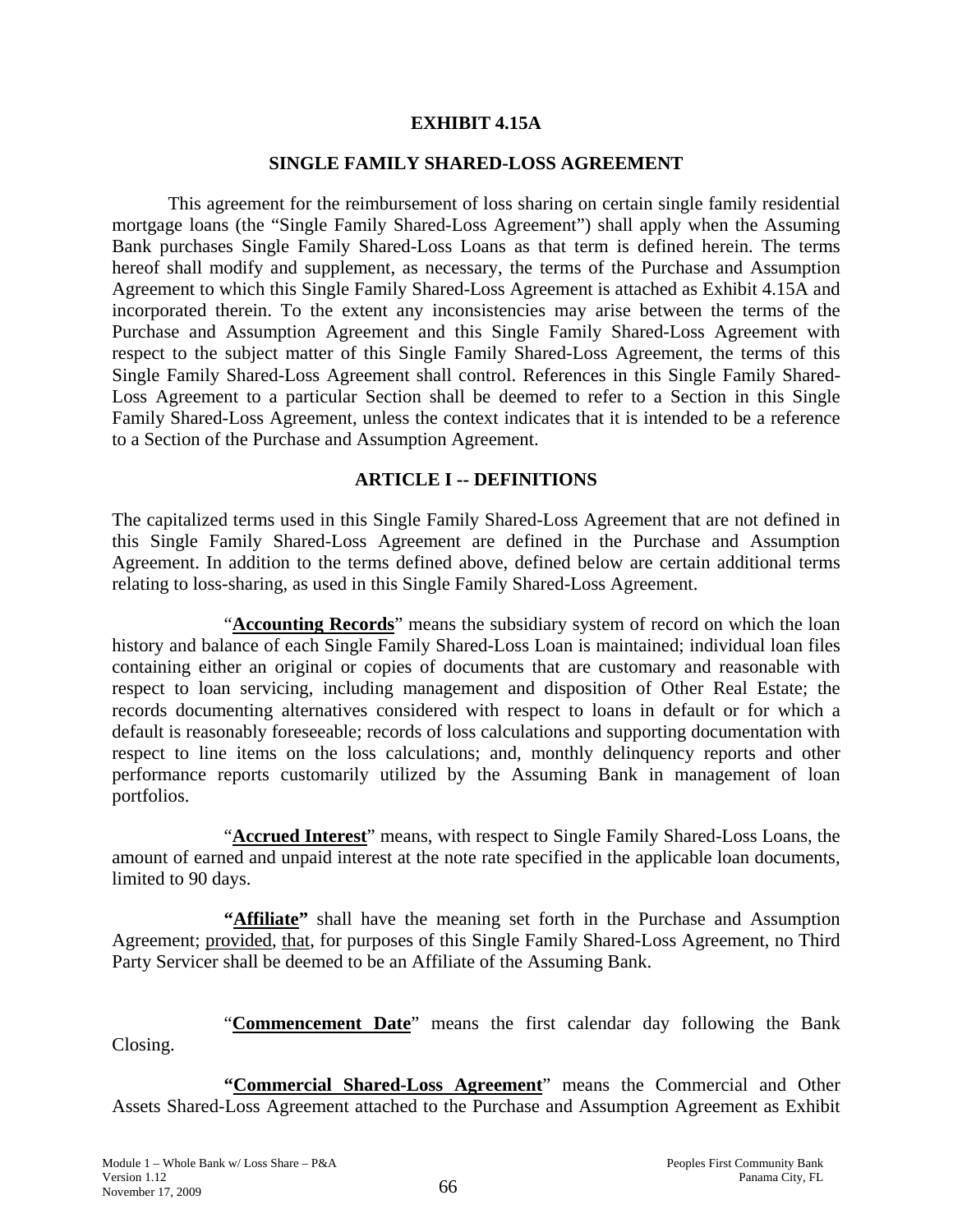4.15B.

"**Cumulative Loss Amount**" means the sum of the Monthly Loss Amounts less the sum of all Recovery Amounts.

"**Cumulative Servicing Amount**" means the sum of the Period Servicing Amounts for every consecutive twelve-month period prior to and ending on the True-Up Measurement Date in respect of each of the Shared-Loss Agreements during which the losssharing provisions of the applicable Shared-Loss Agreement is in effect.

"**Cumulative Shared-Loss Amount**" means the excess, if any, of the Cumulative Loss Amount over the First Loss Tranche.

"**Cumulative Shared-Loss Payments**" means (i) the aggregate of all of the payments made or payable to the Assuming Bank under the Shared-Loss Agreements minus (ii) the aggregate of all of the payments made or payable to the Receiver under the Shared-Loss Agreements.

"**Customary Servicing Procedures**" means procedures (including collection procedures) that the Assuming Bank (or, to the extent a Third Party Servicer is engaged, the Third Party Servicer) customarily employs and exercises in servicing and administering mortgage loans for its own accounts and the servicing procedures established by FNMA or FHLMC (as in effect from time to time), which are in accordance with accepted mortgage servicing practices of prudent lending institutions.

"**Deficient Valuation"** means the determination by a court in a bankruptcy proceeding that the value of the collateral is less than the amount of the loan in which case the loss will be the difference between the then unpaid principal balance (or the NPV of a modified loan that defaults) and the value of the collateral so established.

**"Examination Criteria"** means the loan classification criteria employed by, or any applicable regulations of, the Assuming Bank's Chartering Authority at the time such action is taken, as such criteria may be amended from time to time.

"**Home Equity Loans**" means loans or funded portions of lines of credit secured by mortgages on one-to four-family residences or stock of cooperative housing associations, where the Failed Bank did not have a first lien on the same property as collateral.

"**Final Shared-Loss Month**" means the calendar month in which the tenth anniversary of the Commencement Date occurs.

"**Final Shared-Loss Recovery Month**" means the calendar month in which the tenth anniversary of the Commencement Date occurs.

"**Foreclosure Loss**" means the loss realized when the Assuming Bank has completed the foreclosure on a Single Family Shared-Loss Loan and realized final recovery on the collateral through liquidation and recovery of all insurance proceeds. Each Foreclosure Loss shall be calculated in accordance with the form and methodology specified in Exhibit 2a or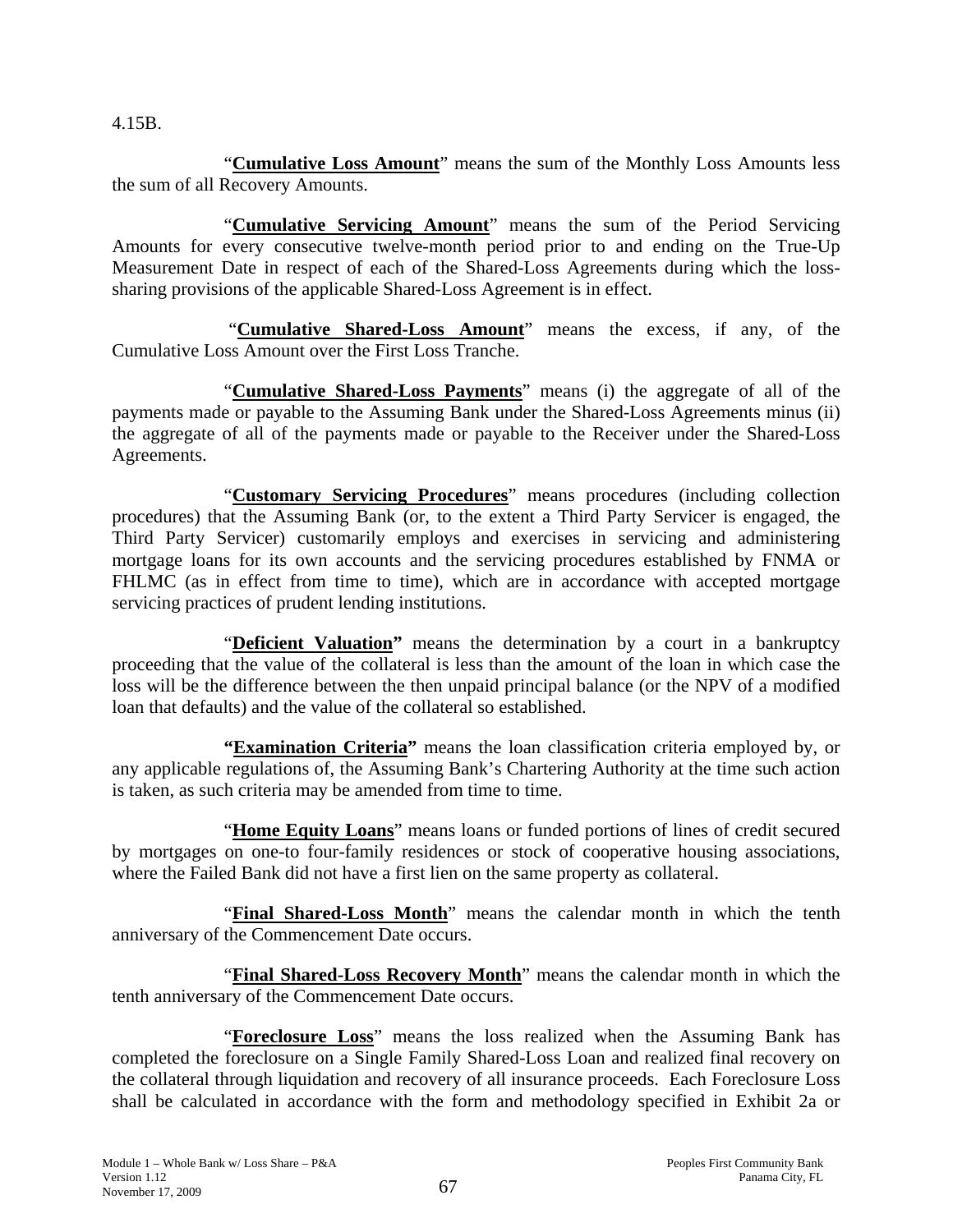Exhibit 2a(1).

"**Investor-Owned Residential Loans**" means Loans, excluding advances made pursuant to Home Equity Loans, that are secured by mortgages on one- to four family residences or stock of cooperative housing associations that are not owner-occupied. These loans can be treated as Restructured Loans on a commercially reasonable basis and can be a restructured under terms separate from the Exhibit 5 standards. Please refer to Exhibit 2b for guidance in Calculation of Loss for Restructured Loans.

"**Loss**" means a Foreclosure Loss, Restructuring Loss, Short Sale Loss, Portfolio Loss, Modification Default Loss or Deficient Valuation.

"**Loss Amount**" means the dollar amount of loss incurred and reported on the Monthly Certificate for a Single Family Shared-Loss Loan.

"**Modification Default Loss**" means the loss calculated in Exhibits 2a(1) and 2c(1) for single family loans modified under this part of the agreement that default and result in a foreclosure or short sale.

"**Modification Guidelines"** has the meaning provided in Section 2.1(a) of this Single Family Shared-Loss Agreement.

"**Monthly Certificate**" has the meaning provided in Section 2.1(b) of this Single Family Shared-Loss Agreement.

"Monthly Loss Amount" means the sum of all Foreclosure Losses, Restructuring Losses, Short Sale Losses, Portfolio Losses, Modification Default Losses and losses in connection with Deficient Valuations realized by the Assuming Bank for any Shared Loss Month.

"**Monthly Shared-Loss Amount**" means the change in the Cumulative Shared-Loss Amount from the beginning of each month to the end of each month.

"**Neutral Member**" has the meaning provided in Section 2. 1(f)(ii) of this Single Family Shared-Loss Agreement.

"**Period Servicing Amount**" means, for any twelve month period with respect to each of the Shared-Loss Agreements during which the loss-sharing provisions of the applicable Shared-Loss Agreement are in effect, the product of (i) the simple average of the principal amount of Shared-Loss Loans and Shared-Loss Assets (other than the Shared-Loss Securities) (in each case as defined in the Shared-Loss Agreements), as the case may be, at the beginning of such period and at the end of such period times (ii) one percent (1%).

"**Portfolio Loss**" means the loss realized on either (i) a portfolio sale of Single Family Shared-Loss Loans in accordance with the terms of Article IV or (ii) the sale of a loan with the consent of the Receiver as provided in Section 2.7.

"**Recovery Amount**" means, with respect to any period prior to the Termination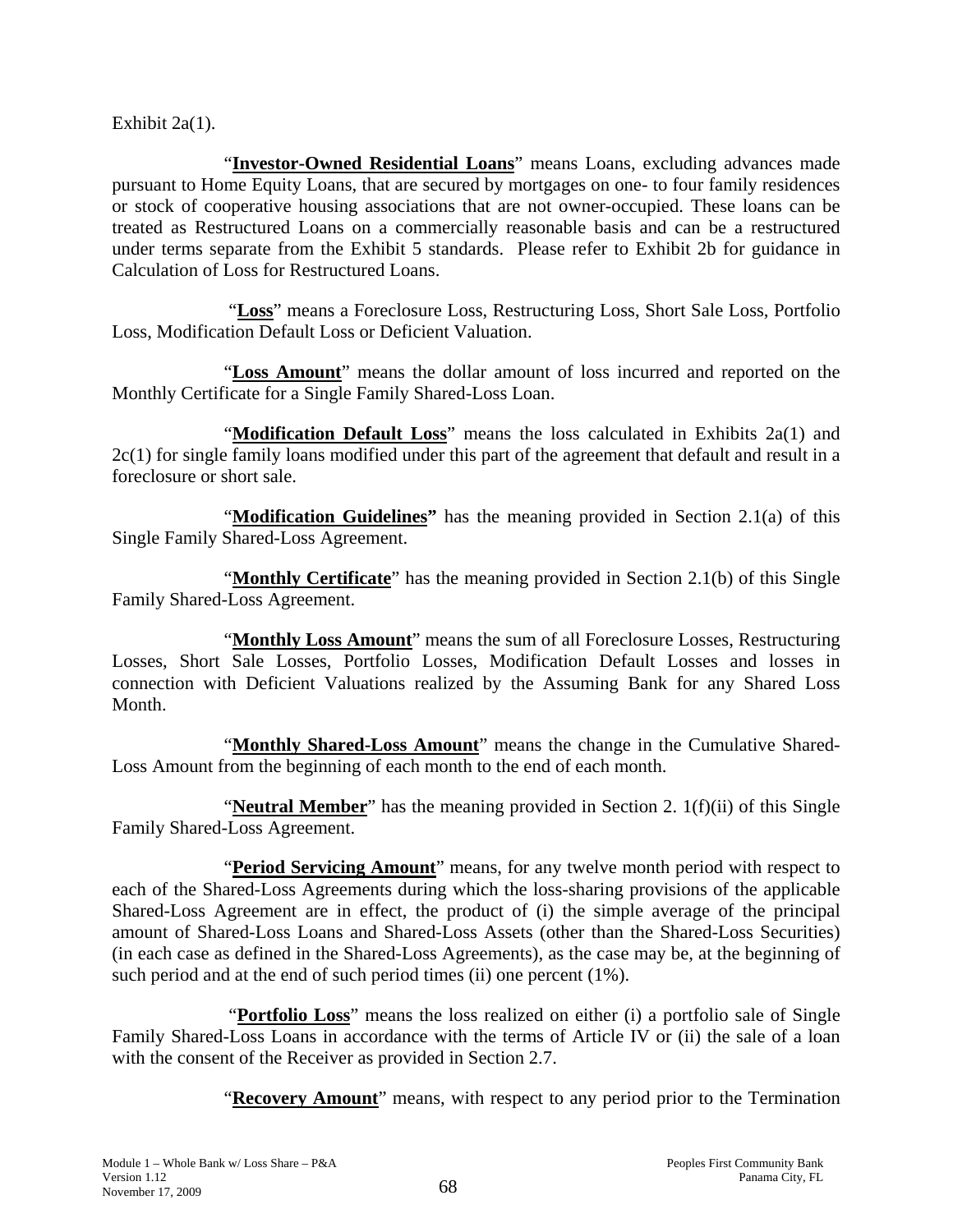Date, the amount of collected funds received by the Assuming Bank that (i) are applicable against a Foreclosure Loss which has previously been paid to the Assuming Bank by the Receiver or (ii) gains realized from a Section 4.1 sale of Single Family Shared-Loss Loans for which the Assuming Bank has previously received a Restructuring Loss payment from the Receiver (iii) or any incentive payments from national programs paid to an investor or borrower on loans that have been modified or otherwise treated (short sale or foreclosure) in accordance with Exhibit 5.

"**Restructuring Loss**" means the loss on a modified or restructured loan measured by the difference between (a) the principal, Accrued Interest, tax and insurance advances, third party or other fees due on a loan prior to the modification or restructuring, and (b) the net present value of estimated cash flows on the modified or restructured loan, discounted at the Then-Current Interest Rate. Each Restructuring Loss shall be calculated in accordance with the form and methodology attached as Exhibit 2b, as applicable.

"**Restructured Loan**" means a Single Family Shared-Loss Loan for which the Assuming Bank has received a Restructuring Loss payment from the Receiver. This applies to owner occupied and investor owned residences.

"**Servicing Officer**" has the meaning provided in Section 2.1(b) of this Single Family Shared-Loss Agreement.

"Shared Loss Payment Trigger" means when the sum of the Cumulative Loss Amount under this Single Family Shared-Loss Agreement and the Shared-Loss Amount under the Commercial and Other Assets Shared-Loss Agreement, exceeds the First Loss Tranche. If the First Loss Tranche is zero or a negative number, the Shared Loss Payment Trigger shall be deemed to have been reached upon Bank Closing.

"**Shared-Loss Month**" means each calendar month between the Commencement Date and the last day of the month in which the tenth anniversary of the Commencement Date occurs, provided that, the first Shared-Loss Month shall begin on the Commencement Date and end on the last day of that month.

"**Short-Sale Loss**" means the loss resulting from the Assuming Bank's agreement with the mortgagor to accept a payoff in an amount less than the balance due on the loan (including the costs of any cash incentives to borrower to agree to such sale or to maintain the property pending such sale), further provided, that each Short-Sale Loss shall be calculated in accordance with the form and methodology specified in Exhibit 2c or Exhibit 2c(1).

"**Single Family Shared-Loss Loans**" means the single family one-to-four residential mortgage loans (whether owned by the Assuming Bank or any Subsidiary) identified on Schedule 4.15A of the Purchase and Assumption Agreement.

"**Stated Threshold**" means total losses under the shared loss agreements in the amount of **\$385,000,000.00**.

"**Termination Date**" means the last day of the Final Shared-Loss Recovery Month.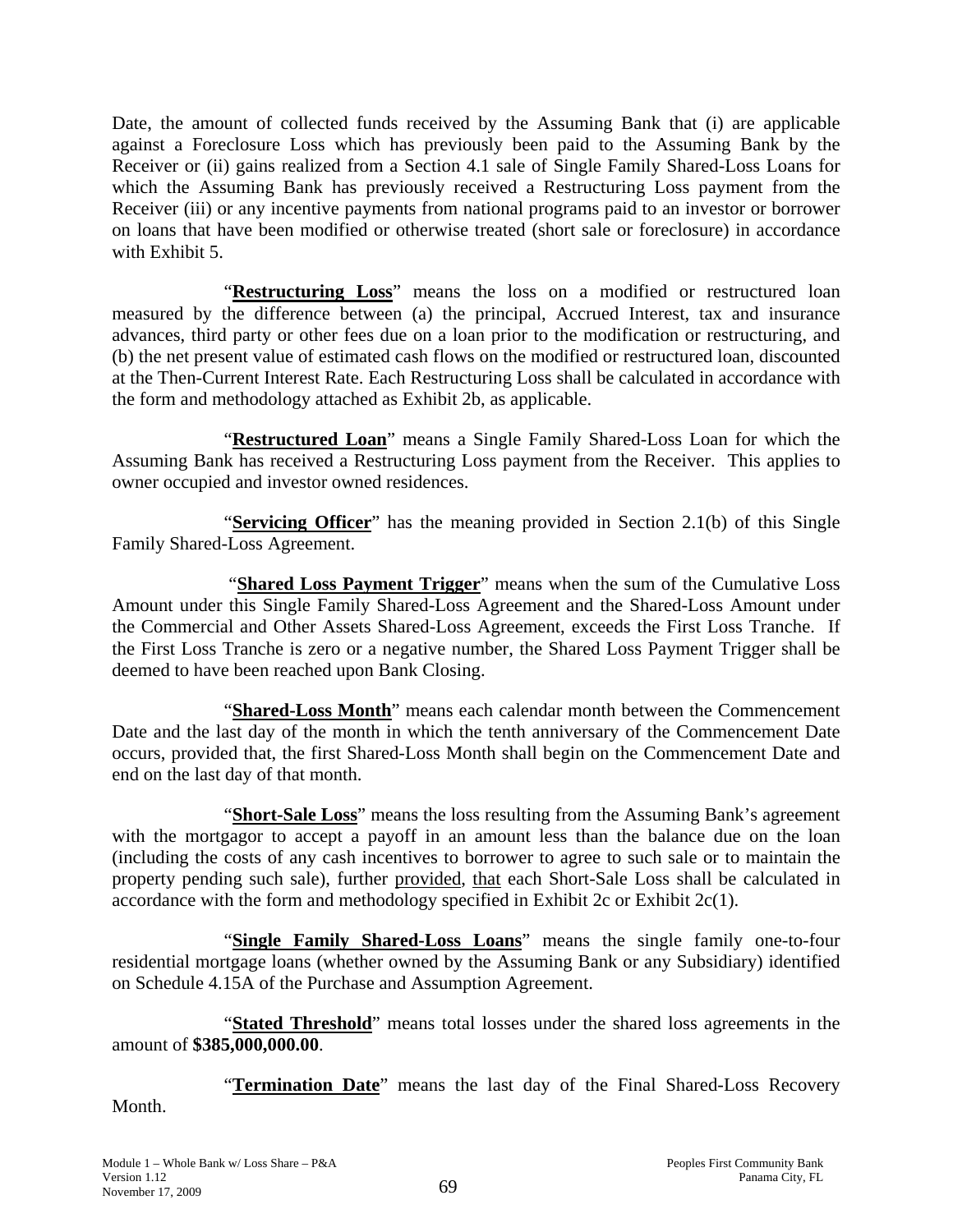"**Then-Current Interest Rate**" means the most recently published Freddie Mac survey rate for 30-year fixed-rate loans.

"**Third Party Servicer**" means any servicer appointed from time to time by the Assuming Bank or any Affiliate of the Assuming Bank to service the Shared-Loss Loans on behalf of the Assuming Bank, the identity of which shall be given to the Receiver prior to or concurrent with the appointment thereof.

## **ARTICLE II -- SHARED-LOSS ARRANGEMENT**

## **2.1 Shared-Loss Arrangement.**

(a) **Loss Mitigation and Consideration of Alternatives**. For each Single Family Shared-Loss Loan in default or for which a default is reasonably foreseeable, the Assuming Bank shall undertake reasonable and customary loss mitigation efforts, in accordance with any of the following programs selected by Assuming Bank in its sole discretion, Exhibit 5 (FDIC Mortgage Loan Modification Program), the United States Treasury's Home Affordable Modification Program Guidelines or any other modification program approved by the United States Treasury Department, the Corporation, the Board of Governors of the Federal Reserve System or any other governmental agency (it being understood that the Assuming Bank can select different programs for the various Single Family Shared-Loss Loans) (such program chosen, the "Modification Guidelines"). After selecting the applicable Modification Guideline for any such Single Family Shared-Loss Loan, the Assuming Bank shall document its consideration of foreclosure, loan restructuring under such Modification Guideline chosen, and short-sale (if short-sale is a viable option) alternatives and shall select the alternative the Assuming Bank believes, based on its estimated calculations, will result in the least Loss. Losses on Home Equity Loans shall be shared under the charge-off policies of the Assuming Bank's Examination Criteria as if they were Single Family Shared-Loss Loans with respect to the calculation of the Stated Threshold. Assuming Bank shall retain its calculations of the estimated loss under each alternative, such calculations to be provided to the Receiver upon request. For the avoidance of doubt and notwithstanding anything herein to the contrary, (i) the Assuming Bank is not required to modify or restructure any Single Family Shared-Loss Loan on more than one occasion and (ii) the Assuming Bank is not required to consider any alternatives with respect to any Shared-Loss Loan in the process of foreclosure as of the Bank Closing and shall be entitled to continue such foreclosure measures and recover the Foreclosure Loss as provided herein, and (iii) the Assuming Bank shall have a transition period of up to 90 days after Bank Closing to implement the Modification Guidelines, during which time, the Assuming Bank may submit claims under such guidelines as may be in place at the Failed Bank.

## (b) **Monthly Certificates**.

Not later than fifteen (15) days after the end of each Shared-Loss Month, beginning with the month in which the Commencement Date occurs and ending in the month in which the tenth anniversary of the Commencement Date occurs, the Assuming Bank shall deliver to the Receiver a certificate, signed by an officer of the Assuming Bank involved in, or responsible for, the administration and servicing of the Single Family Shared-Loss Loans whose name appears on a list of servicing officers furnished by the Assuming Bank to the Receiver, (a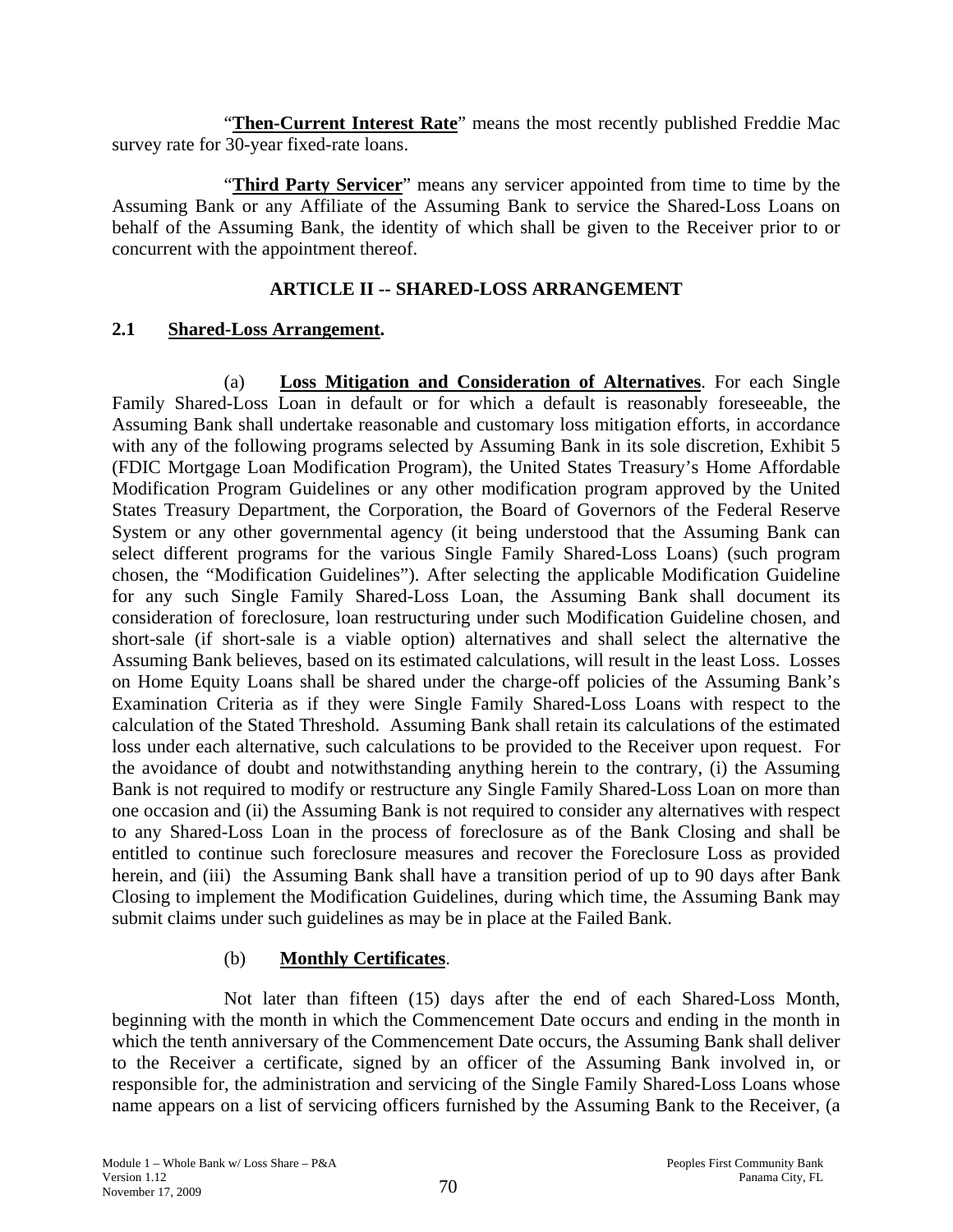"Servicing Officer") setting forth in such form and detail as the Receiver may reasonably specify (a "Monthly Certificate"):

 $(i)$  (A) a schedule substantially in the form of Exhibit 1 listing:

(i) each Single Family Shared-Loss Loan for which a Loss Amount (calculated in accordance with the applicable Exhibit) is being claimed, the related Loss Amount for each Single Family Shared-Loss Loan, and the total Monthly Loss Amount for all Single Family Shared-Loss Loans;

(ii) each Single Family Shared-Loss Loan for which a Recovery Amount was received, the Recovery Amount for each Single Family Shared-Loss Loan, and the total Recovery Amount for all Single Family Shared-Loss Loans;

(iii) the total Monthly Loss Amount for all Single Family Shared-Loss Loans minus the total monthly Recovery Amount for all Single Family Shared-Loss Loans;

(iv) the Cumulative Shared-Loss Amount as of the beginning and end of the month;

(v) the Monthly Shared Loss Amount;

(vi) the result obtained in (v) times 80%, or times 95% if the Stated Threshold has been reached, which in either case is the amount to be paid under Section 2.1(d) of this Single Family Shared-Loss Agreement by the Receiver to the Assuming Bank if the amount is a positive number, or by the Assuming Bank to the Receiver if the amount is a negative number;

- (ii) (B) for each of the Single Family Shared-Loss Loans for which a Loss is claimed for that Shared-Loss Month, a schedule showing the calculation of the Loss Amount using the form and methodology shown in Exhibit 2a, Exhibit 2b, or Exhibit 2c, as applicable.
- (iii) (C) For each of the Restructured Loans where a gain or loss is realized in a sale under Section 4.1 or 4.2, a schedule showing the calculation using the form and methodology shown in Exhibit 2d.
- (iv) (D) a portfolio performance and summary schedule substantially in the form shown in Exhibit 3.

(c) **Monthly Data Download**. Not later than fifteen (15) days after the end of each month, beginning with the month in which the Commencement Date occurs and ending with the Final Shared-Loss Recovery Month, Assuming Bank shall provide Receiver: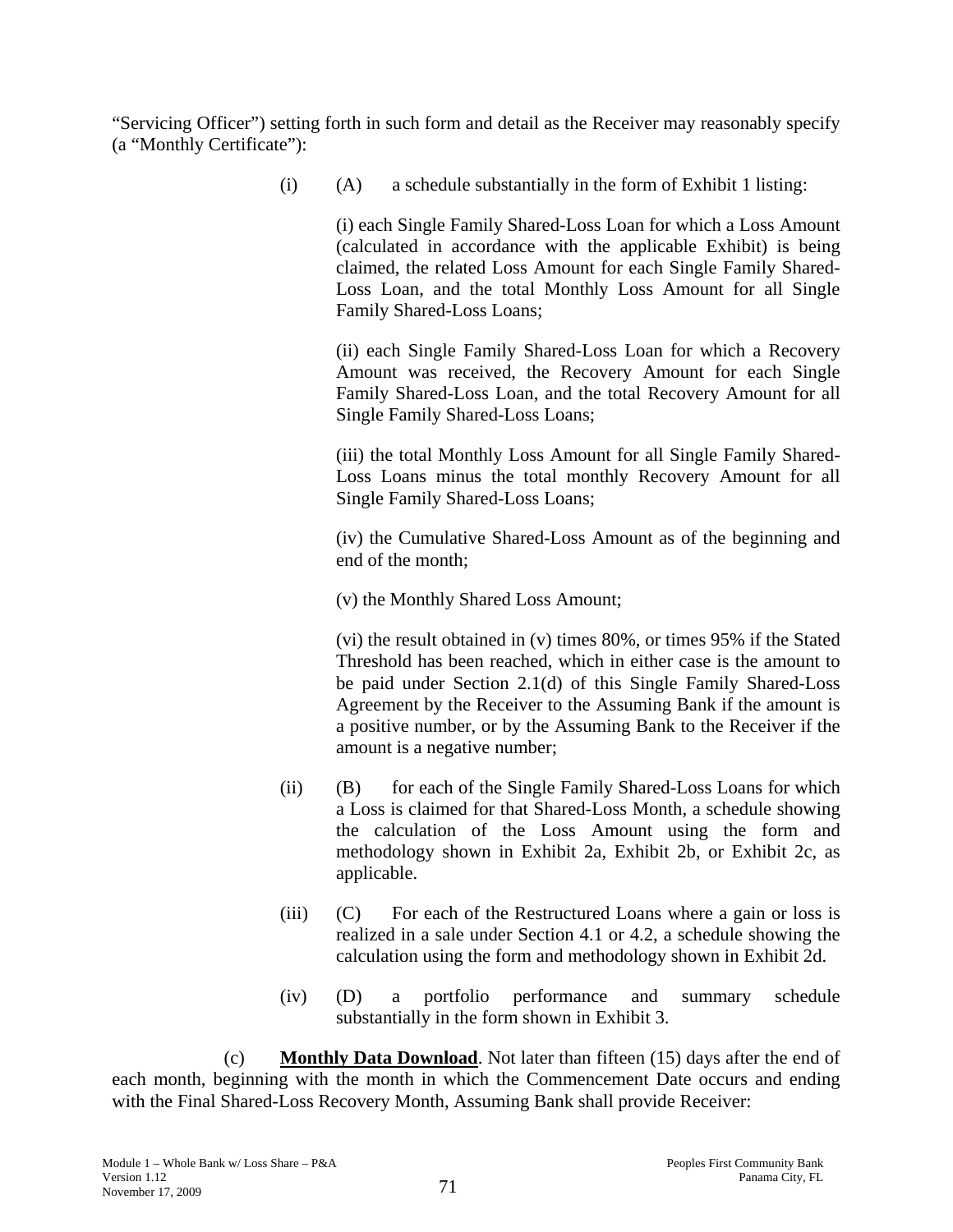- $(v)$  (i) the servicing file in machine-readable format including but not limited to the following fields for each outstanding Single Family Shared-Loss Loan, as applicable:
	- (A) Loan number
	- (B) FICO score
	- (C) Origination date
	- (D) Original principal amount
	- (E) Maturity date
	- (F) Paid-to date
	- (G) Last payment date
	- (H) Loan status (bankruptcy, in foreclosure, etc.)
	- (I) Delinquency counters
	- (J) Current principal balance
	- (K) Current escrow account balance
	- (L) Current Appraisal/BPO value
	- (M) Current Appraisal/BPO date
	- (N) Interest rate
	- (O) Monthly principal and interest payment amount
	- (P) Monthly escrow payment for taxes and insurance
	- (Q) Interest rate type (fixed or adjustable)
	- (R) If adjustable: index, margin, next interest rate reset date
	- (S) Payment/Interest rate cap and/or floor
	- (T) Underwriting type (Full doc, Alt Doc, No Doc)
	- (U) Lien type  $(1<sup>st</sup>, 2<sup>nd</sup>)$
	- (V) Amortization type (amortizing or I/O)
	- (W) Property address, including city, state, zip code
	- (X) A code indicating whether the Mortgaged Property is owner occupied
	- (Y) Property type (single-family detached, condominium, duplex, etc.)
- (vi) (ii) An Excel file for ORE held as a result of foreclosure on a Single Family Shared-Loss Loan listing:
	- (A) Foreclosure date
	- (B) Unpaid loan principal balance
	- (C) Appraised value or BPO value, as applicable
	- (D) Projected liquidation date

Notwithstanding the foregoing, the Assuming Bank shall not be required to provide any of the foregoing information to the extent it is unable to do so as a result of the Failed Bank's or Receiver's failure to provide information required to produce the information set forth in this Section 2.1(c); provided, that the Assuming Bank shall, consistent with Customary Servicing Procedures seek to produce any such missing information or improve any inaccurate information previously provided to it.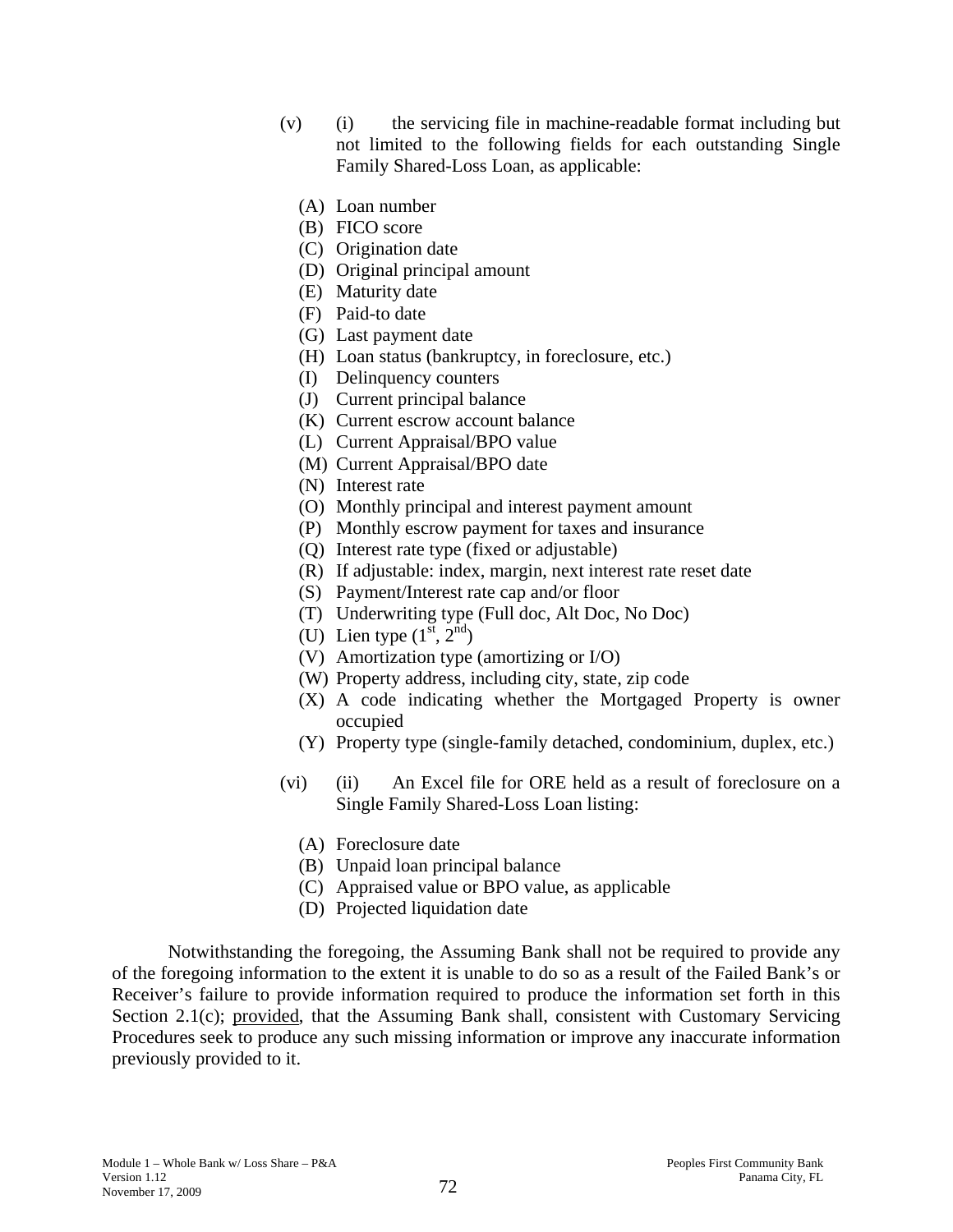## (d) **Payments With Respect to Shared-Loss Assets**.

(i) **Losses Under the Stated Threshold**. After the Shared Loss Payment Trigger is reached, not later than fifteen (15) days after the date on which the Receiver receives the Monthly Certificate, the Receiver shall pay to the Assuming Bank, in immediately available funds, an amount equal to eighty percent (80%) of the Monthly Shared-Loss Amount reported on the Monthly Certificate. If the total Monthly Shared-Loss Amount reported on the Monthly Certificate is a negative number, the Assuming Bank shall pay to the Receiver in immediately available funds eighty percent (80%) of that amount.

(ii) **Losses in Excess of the Stated Threshold**. In the event that the sum of the Cumulative Loss Amount under this Single Family Shared-Loss Agreement and the Stated Loss Amount under the Commercial Shared-Loss Agreement meets or exceeds the Stated Threshold, the loss/recovery sharing percentages set forth herein shall change from 80/20 to 95/5 and thereafter the Receiver shall pay to the Assuming Bank, in immediately available funds, an amount equal to ninety-five percent (95%) of the Monthly Shared-Loss Amount reported on the Monthly Certificate. If the Monthly Shared-Loss Amount reported on the Monthly Certificate is a negative number, the Assuming Bank shall pay to the Receiver in immediately available funds ninety-five percent (95%) of that amount.

(e) **Limitations on Shared-Loss Payment**. The Receiver shall not be required to make any payments pursuant to Section 2.1(d) with respect to any Foreclosure Loss, Restructuring Loss, Short Sale Loss or Portfolio Loss that the Receiver determines, based upon the criteria set forth in this Single Family Shared-Loss Agreement (including the analysis and documentation requirements of Section 2.1(a)) or Customary Servicing Procedures, should not have been effected by the Assuming Bank; provided, however, (x) the Receiver must provide notice to the Assuming Bank detailing the grounds for not making such payment, (y) the Receiver must provide the Assuming Bank with a reasonable opportunity to cure any such deficiency and (z) (1) to the extent curable, if cured, the Receiver shall make payment with respect to the properly effected Loss, and (2) to the extent not curable, notwithstanding the foregoing, the Receiver shall make a payment as to all Losses (or portion of Losses) that were effected which would have been payable as a Loss if the Assuming Bank had properly effected such Loss. In the event that the Receiver does not make any payment with respect to Losses claimed pursuant to Section 2.1(d), the Receiver and Assuming Bank shall, upon final resolution, make the necessary adjustments to the Monthly Shared-Loss Amount for that Monthly Certificate and the payment pursuant to Section 2.1(d) above shall be adjusted accordingly.

(f) **Payments by Wire-Transfer**. All payments under this Single Family Shared-Loss Agreement shall be made by wire-transfer in accordance with the wire-transfer instructions on Exhibit 4.

 (g) **Payment in the Event Losses Fail to Reach Expected Level**. On the date that is 45 days following the last day (such day, the "True-Up Measurement Date") of the calendar month in which the tenth anniversary of the calendar day following the Bank Closing occurs, the Assuming Bank shall pay to the Receiver fifty percent (50%) of the excess, if any, of (i) twenty percent (20%) of the Stated Threshold less (ii) the sum of (A) twenty-five percent (25%) of the asset premium (discount) plus (B) twenty-five percent (25%) of the Cumulative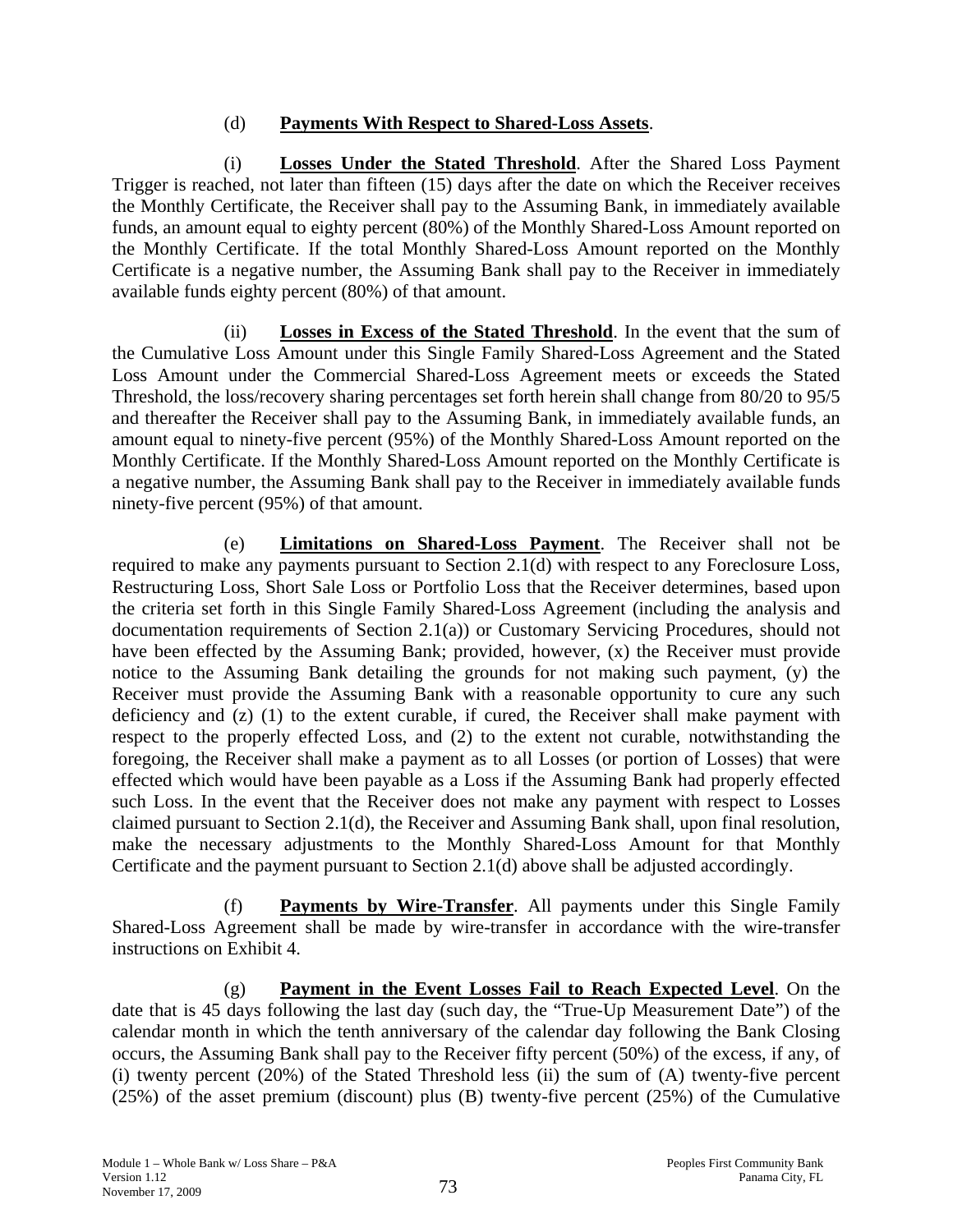Shared-Loss Payments plus (C) the Cumulative Servicing Amount. The Assuming Bank shall deliver to the Receiver not later than 30 days following the True-Up Measurement Date, a schedule, signed by an officer of the Assuming Bank, setting forth in reasonable detail the calculation of the Cumulative Shared-Loss Payments and the Cumulative Servicing Amount.

# **2.2 Auditor Report; Right to Audit.**

(a) Within ninety (90) days after the end of each fiscal year during which the Receiver makes any payment to the Assuming Bank under this Single Family Shared-Loss Agreement, the Assuming Bank shall deliver to the Corporation and to the Receiver a report signed by its independent public accountants stating that they have reviewed the terms of this Single Family Shared-Loss Agreement and that, in the course of their annual audit of the Assuming Bank's books and records, nothing has come to their attention suggesting that any computations required to be made by the Assuming Bank during such year pursuant to this Article II were not made by the Assuming Bank in accordance herewith. In the event that the Assuming Bank cannot comply with the preceding sentence, it shall promptly submit to the Receiver corrected computations together with a report signed by its independent public accountants stating that, after giving effect to such corrected computations, nothing has come to their attention suggesting that any computations required to be made by the Assuming Bank during such year pursuant to this Article II were not made by the Assuming Bank in accordance herewith. In such event, the Assuming Bank and the Receiver shall make all such accounting adjustments and payments as may be necessary to give effect to each correction reflected in such corrected computations, retroactive to the date on which the corresponding incorrect computation was made. It is the intention of this provision to align the timing of the audit required under this Single-Family Shared-Loss Agreement with the examination audit required pursuant to 12 CFR Section 363.

(b) The Receiver or the FDIC in its corporate capacity ("Corporation") may perform an audit or audits to determine the Assuming Bank's compliance with the provisions of this Single Family Shared-Loss Agreement, including this Article II, by providing not less than ten (10) Business Days' prior written notice. Assuming Bank shall provide access to pertinent records and proximate working space in Assuming Bank's facilities. The scope and duration of any such audit shall be within the reasonable discretion of the Receiver or the Corporation, but shall in no event be administered in a manner that unreasonably interferes with the operation of the Assuming Bank's business. The Receiver or the Corporation, as the case may be, shall bear the expense of any such audit. In the event that any corrections are necessary as a result of such an audit or audits, the Assuming Bank and the Receiver shall make such accounting adjustments and payments as may be necessary to give retroactive effect to such corrections.

**2.3 Withholdings**. Notwithstanding any other provision in this Article II, the Receiver, upon the direction of the Director (or designee) of the Federal Deposit Insurance Corporation's Division of Resolutions and Receiverships, may withhold payment for any amounts included in a Monthly Certificate delivered pursuant to Section 2.1, if in its good faith and reasonable judgment there is a reasonable basis under the requirements of this Single Family Shared-Loss Agreement for denying the eligibility of an item for which reimbursement or payment is sought under such Section. In such event, the Receiver shall provide a written notice to the Assuming Bank detailing the grounds for withholding such payment. At such time as the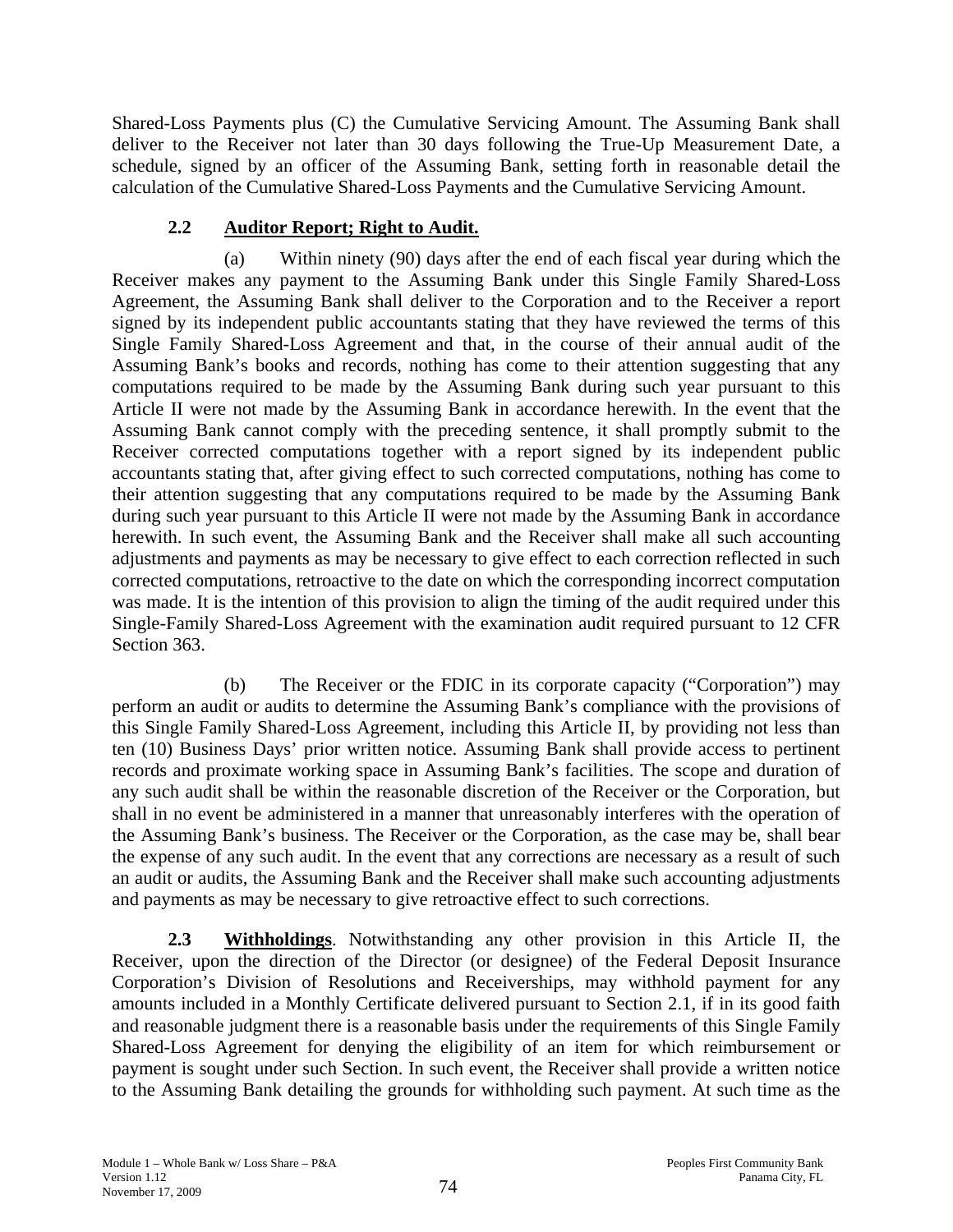Assuming Bank demonstrates to the satisfaction of the Receiver, in its reasonable judgment, that the grounds for such withholding of payment, or portion of payment, no longer exist or have been cured, then the Receiver shall pay the Assuming Bank the amount withheld which the Receiver determines is eligible for payment, within fifteen (15) Business Days.

**2.4 Books and Records**. The Assuming Bank shall at all times during the term of this Single Family Shared-Loss Agreement keep books and records sufficient to ensure and document compliance with the terms of this Single Family Shared-Loss Agreement, including but not limited to (a) documentation of alternatives considered with respect to defaulted loans or loans for which default is reasonably foreseeable, (b) documentation showing the calculation of loss for claims submitted to the Receiver, (c) retention of documents that support each line item on the loss claim forms, and (d) documentation with respect to the Recovery Amount on loans for which the Receiver has made a loss-share payment

**2.5 Information**. The Assuming Bank shall promptly provide to the Receiver such other information, including but not limited to, financial statements, computations, and bank policies and procedures, relating to the performance of the provisions of this Single Family Shared-Loss Agreement, as the Receiver may reasonably request from time to time.

**2.6 Tax Ruling**. The Assuming Bank shall not at any time, without the Receiver's prior written consent, seek a private letter ruling or other determination from the Internal Revenue Service or otherwise seek to qualify for any special tax treatment or benefits associated with any payments made by the Receiver pursuant to this Single Family Shared-Loss Agreement.

**2.7 Sale of Single Family Shared-Loss Loans**. The Receiver shall be relieved of its obligations with respect to a Single Family Shared-Loss Loan upon payment of a Foreclosure Loss amount or a Short Sale Loss amount with respect to such Single Family Shared-Loss Loan or upon the sale of a Single Family Shared-Loss Loan by Assuming Bank to a person or entity that is not an Affiliate; provided, however, that if the Receiver consents to the sale of any such Single Family Shared-Loss Loan, any loss on such sale shall be a Portfolio Loss. The Assuming Bank shall provide the Receiver with timely notice of any such sale. Notwithstanding the foregoing, a sale of the Single Family Shared-Loss Loan, for purposes of this Section 2.7, shall not be deemed to have occurred as the result of (i) any change in the ownership or control of Assuming Bank or the transfer of any or all of the Single Family Shared-Loss Loan(s) to any Affiliate of Assuming Bank, (ii) a merger by Assuming Bank with or into any other entity, or (iii) a sale by Assuming Bank of all or substantially all of its assets.

# **ARTICLE III - RULES REGARDING THE ADMINISTRATION OF SINGLE FAMILY SHARED-LOSS LOANS**

**3.1 Agreement with Respect to Administration**. The Assuming Bank shall (and shall cause any of its Affiliates to which the Assuming Bank transfers any Single Family Shared-Loss Loans to) manage, administer, and collect the Single Family Shared-Loss Loans while owned by the Assuming Bank or any Affiliate thereof during the term of this Single Family Shared-Loss Agreement in accordance with the rules set forth in this Article III. The Assuming Bank shall be responsible to the Receiver in the performance of its duties hereunder and shall provide to the Receiver such reports as the Receiver reasonably deems advisable, including but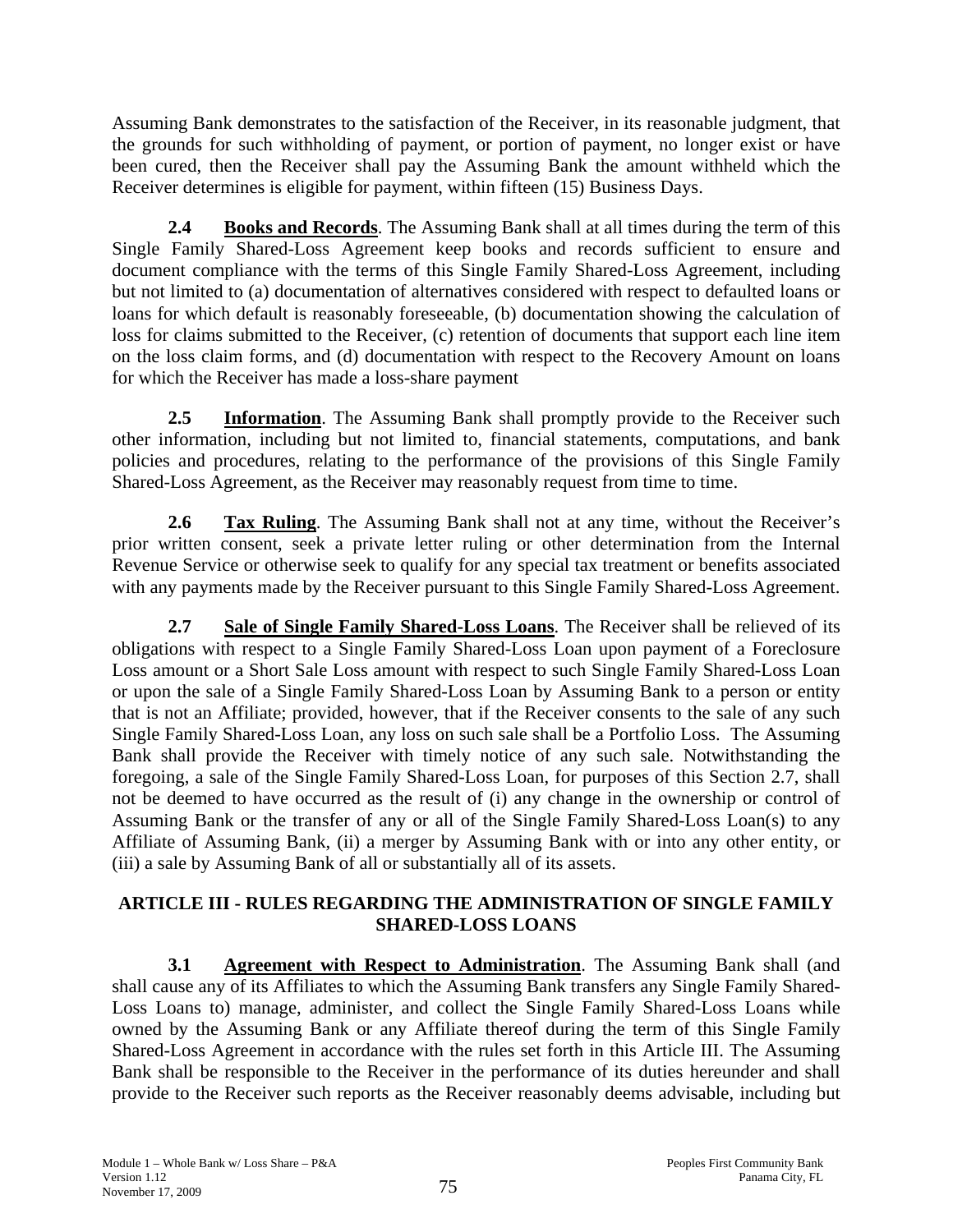not limited to the reports required by Sections 2.1, 2.2 and 3.3 hereof, and shall permit the Receiver to monitor the Assuming Bank's performance of its duties hereunder.

**3.2 Duties of the Assuming Bank**. (a) In performance of its duties under this Article III, the Assuming Bank shall:

(i) manage and administer each Single Family Shared-Loss Loan in accordance with Assuming Bank's usual and prudent business and banking practices and Customary Servicing Procedures;

(ii) exercise its best business judgment in managing, administering and collecting amounts owed on the Single Family Shared-Loss Loans;

(iii) use commercially reasonable efforts to maximize Recoveries with respect to Losses on Single Family Shared-Loss Loans without regard to the effect of maximizing collections on assets held by the Assuming Bank or any of its Affiliates that are not Single Family Shared-Loss Loans;

(iv) retain sufficient staff (in Assuming Bank's discretion) to perform its duties hereunder; and

(v) other than as provided in Section 2.1(a), comply with the terms of the Modification Guidelines for any Single Family Shared-Loss Loans meeting the requirements set forth therein. For the avoidance of doubt, the Assuming Bank may propose exceptions to Exhibit 5 (the FDIC Loan Modification Program) for a group of Loans with similar characteristics, with the objectives of (1) minimizing the loss to the Assuming Bank and the FDIC and (2) maximizing the opportunity for qualified homeowners to remain in their homes with affordable mortgage payments.

(b) Any transaction with or between any Affiliate of the Assuming Bank with respect to any Single Family Shared-Loss Loan including, without limitation, the execution of any contract pursuant to which any Affiliate of the Assuming Bank will manage, administer or collect any of the Single Family Shared-Loss Loans will be provided to FDIC for informational purposes and if such transaction is not entered into on an arm's length basis on commercially reasonable terms such transaction shall be subject to the prior written approval of the Receiver.

**3.3 Shared-Loss Asset Records and Reports**. The Assuming Bank shall establish and maintain such records as may be appropriate to account for the Single Family Shared-Loss Loans in such form and detail as the Receiver may reasonably require, and to enable the Assuming Bank to prepare and deliver to the Receiver such reports as the Receiver may from time to time request regarding the Single Family Shared-Loss Loans and the Monthly Certificates required by Section 2.1 of this Single Family Shared-Loss Agreement.

# **3.4 Related Loans**.

(a) Assuming Bank shall use its best efforts to determine which loans are "Related Loans", as hereinafter defined. The Assuming Bank shall not manage, administer or collect any "Related Loan" in any manner that would have the effect of increasing the amount of any collections with respect to the Related Loan to the detriment of the Single Family Shared-Loss Loan to which such loan is related. A "Related Loan" means any loan or extension of credit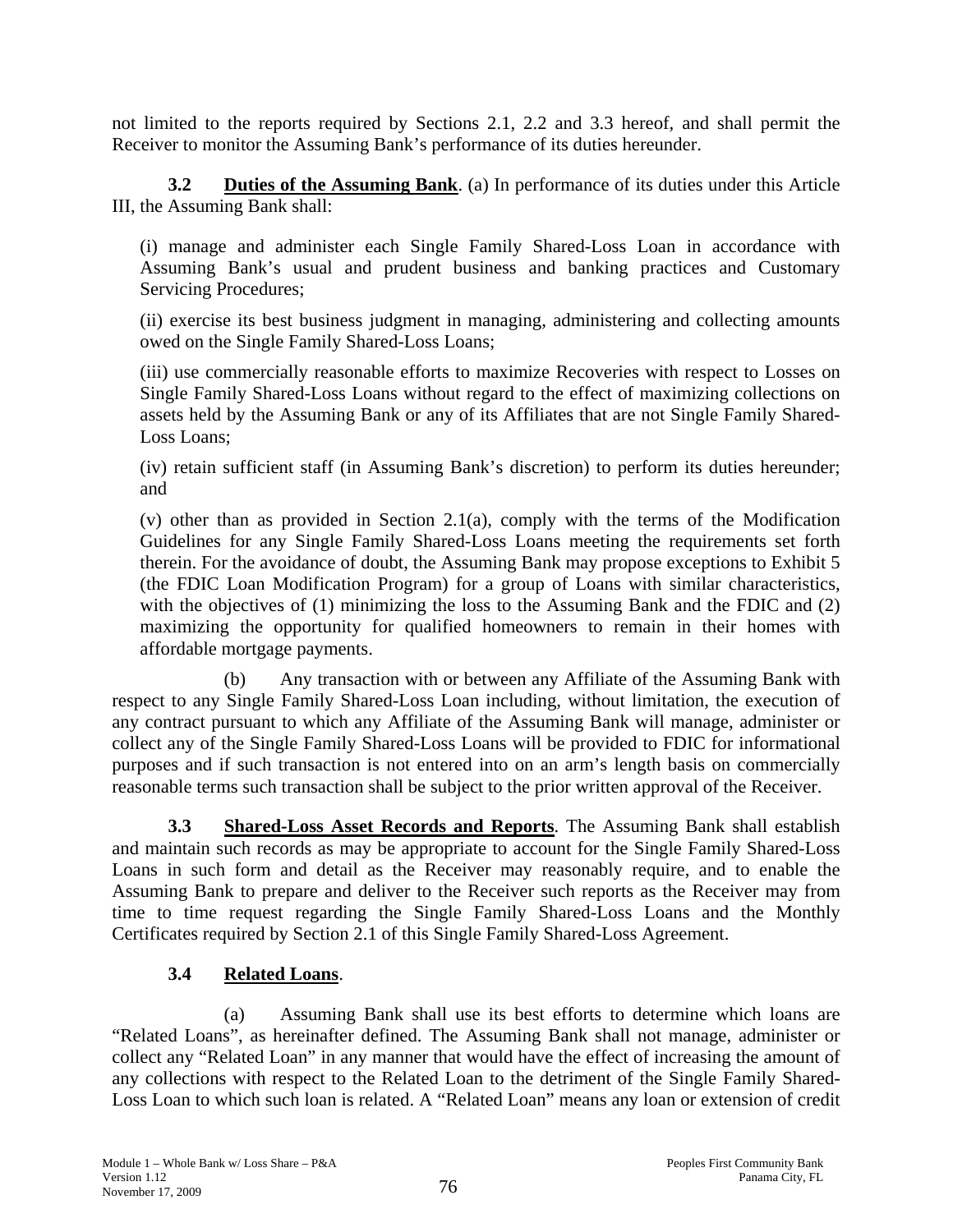held by the Assuming Bank at any time on or prior to the end of the Final Shared-Loss Month that is made to an Obligor of a Single Family Shared-Loss Loan.

(b) The Assuming Bank shall prepare and deliver to the Receiver with the Monthly Certificates for the calendar months ending June 30 and December 31, a schedule of all Related Loans on the Accounting Records of the Assuming Bank as of the end of each such semi-annual period.

**3.5 Legal Action; Utilization of Special Receivership Powers**. The Assuming Bank shall notify the Receiver in writing (such notice to be given in accordance with Article V below and to include all relevant details) prior to utilizing in any legal action any special legal power or right which the Assuming Bank derives as a result of having acquired an asset from the Receiver, and the Assuming Bank shall not utilize any such power unless the Receiver shall have consented in writing to the proposed usage. The Receiver shall have the right to direct such proposed usage by the Assuming Bank and the Assuming Bank shall comply in all respects with such direction. Upon request of the Receiver, the Assuming Bank will advise the Receiver as to the status of any such legal action. The Assuming Bank shall immediately notify the Receiver of any judgment in litigation involving any of the aforesaid special powers or rights.

**3.6 Third Party Servicer**. The Assuming Bank may perform any of its obligations and/or exercise any of its rights under this Single Family Shared-Loss Agreement through or by one or more Third Party Servicers, who may take actions and make expenditures as if any such Third Party Servicer was the Assuming Bank hereunder (and, for the avoidance of doubt, such expenses incurred by any such Third Party Servicer on behalf of the Assuming Bank shall be included in calculating Losses to the extent such expenses would be included in such calculation if the expenses were incurred by Assuming Bank); provided, however, that the use thereof by the Assuming Bank shall not release the Assuming Bank of any obligation or liability hereunder.

# **ARTICLE IV – PORTFOLIO SALE**

**4.1 Assuming Bank Portfolio Sales of Remaining Single Family Shared-Loss Loans**. The Assuming Bank shall have the right with the concurrence of the Receiver to liquidate for cash consideration, from time to time in one or more transactions, all or a portion of Single Family Shared-Loss Loans held by the Assuming Bank at any time prior to the Termination Date ("Portfolio Sales"). If the Assuming Bank exercises its option under this Section 4.1, it must give thirty (30) days notice in writing to the Receiver setting forth the details and schedule for the Portfolio Sale which shall be conducted by means of sealed bid sales to third parties, not including any of the Assuming Bank's affiliates, contractors, or any affiliates of the Assuming Bank's contractors. Sales of Restructured Loans shall be sold in a separate pool from Single Family Shared-Loss Loans not restructured. The Receiver's review of the Assuming Bank's proposed Portfolio Sale will be considered in a timely fashion and approval will not be unreasonably withheld, delayed or conditioned.

**4.2 Assuming Bank's Liquidation of Remaining Single Family Shared-Loss Loans**. In the event that the Assuming Bank does not conduct a Portfolio Sale pursuant to Section 4.1, the Receiver shall have the right, exercisable in its sole and absolute discretion, to require the Assuming Bank to liquidate for cash consideration, any Single Family Shared-Loss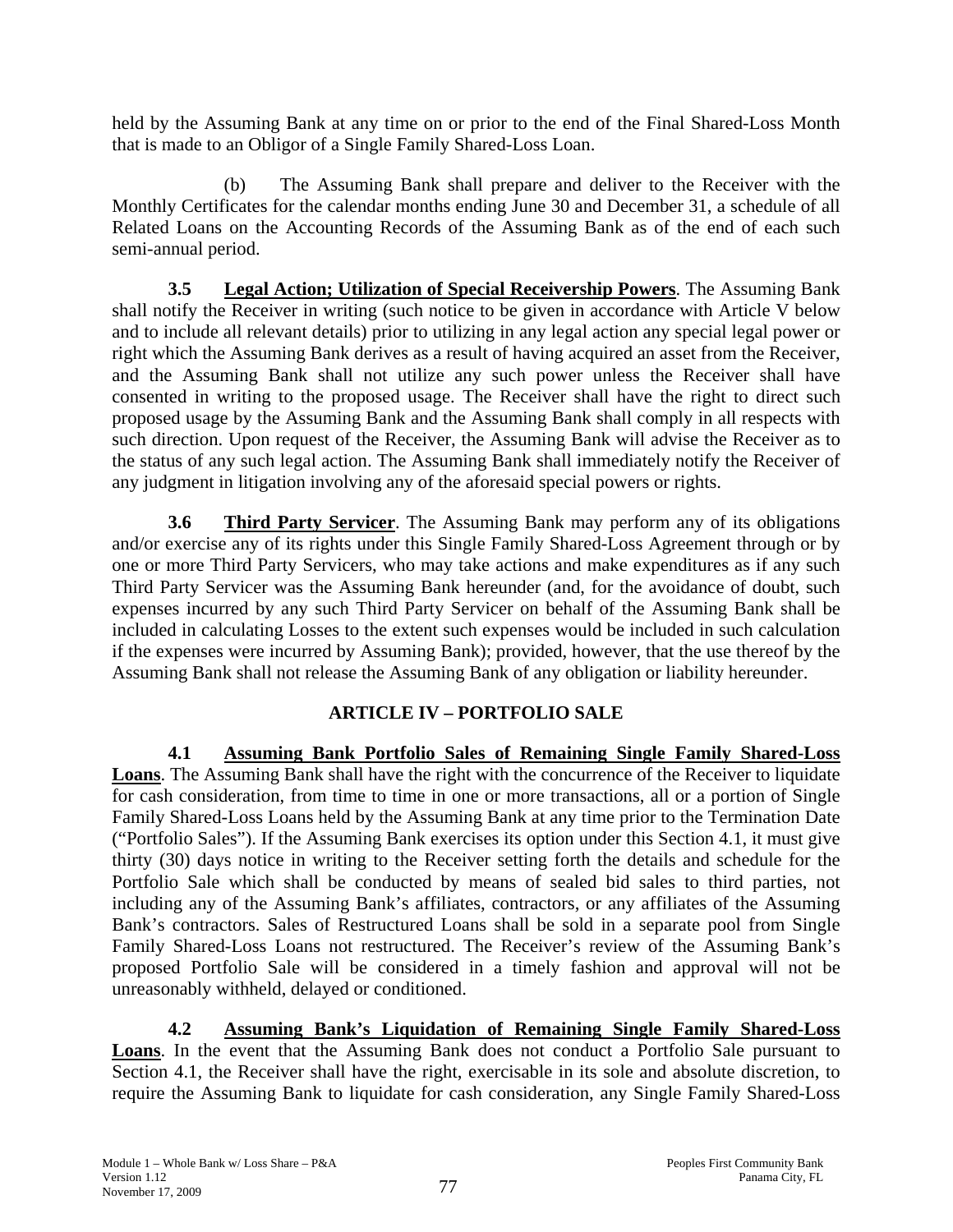Loans held by the Assuming Bank at any time after the date that is six months prior to the Termination Date. If the Receiver exercises its option under this Section 4.2, it must give notice in writing to the Assuming Bank, setting forth the time period within which the Assuming Bank shall be required to liquidate the Single Family Shared-Loss Loans. The Assuming Bank will comply with the Receiver's notice and must liquidate the Single Family Shared-Loss Loans as soon as reasonably practicable by means of sealed bid sales to third parties, not including any of the Assuming Bank's affiliates, contractors, or any affiliates of the Assuming Bank's contractors. The selection of any financial advisor or other third party broker or sales agent retained for the liquidation of the remaining Single Family Shared-Loss Loans pursuant to this Section shall be subject to the prior approval of the Receiver, such approval not to be unreasonably withheld, delayed or conditioned.

**4.3 Calculation of Sale Gain or Loss**. For Single Family Shared-Loss Loans that are not Restructured Loans gain or loss on the sales under Section 4.1 or Section 4.2 will be calculated as the sale price received by the Assuming Bank less the unpaid principal balance of the remaining Single Family Shared-Loss Loans. For any Restructured Loan included in the sale gain or loss on sale will be calculated as (a) the sale price received by the Assuming Bank less (b) the net present value of estimated cash flows on the Restructured Loan that was used in the calculation of the related Restructuring Loss plus (c) Loan principal payments collected by the Assuming Bank from the date the Loan was restructured to the date of sale. (See Exhibit 2d for example calculation).

## **ARTICLE V -- LOSS-SHARING NOTICES GIVEN TO RECEIVER AND PURCHASER**

All notices, demands and other communications hereunder shall be in writing and shall be delivered by hand, or overnight courier, receipt requested, addressed to the parties as follows:

| If to Receiver, to: | <b>Federal Deposit Insurance Corporation as Receiver</b><br>for Peoples First Community Bank<br>Division of Resolutions and Receiverships<br>550 17th Street, N.W.<br>Washington, D.C. 20429<br>Attention: Ralph Malami, Manager, Capital Markets |
|---------------------|---------------------------------------------------------------------------------------------------------------------------------------------------------------------------------------------------------------------------------------------------|
| with a copy to:     | <b>Federal Deposit Insurance Corporation</b><br>as Receiver for Peoples First Community Bank<br>Room E7056<br>3501 Fairfax Drive, Arlington, VA 2226<br>Attn: Special Issues Unit                                                                 |

With respect to a notice under Section 3.5 of this Single Family Shared-Loss Agreement, copies of such notice shall be sent to:

> Federal Deposit Insurance Corporation Legal Division 1601 Bryan St. Dallas, Texas 75201 Attention: Regional Counsel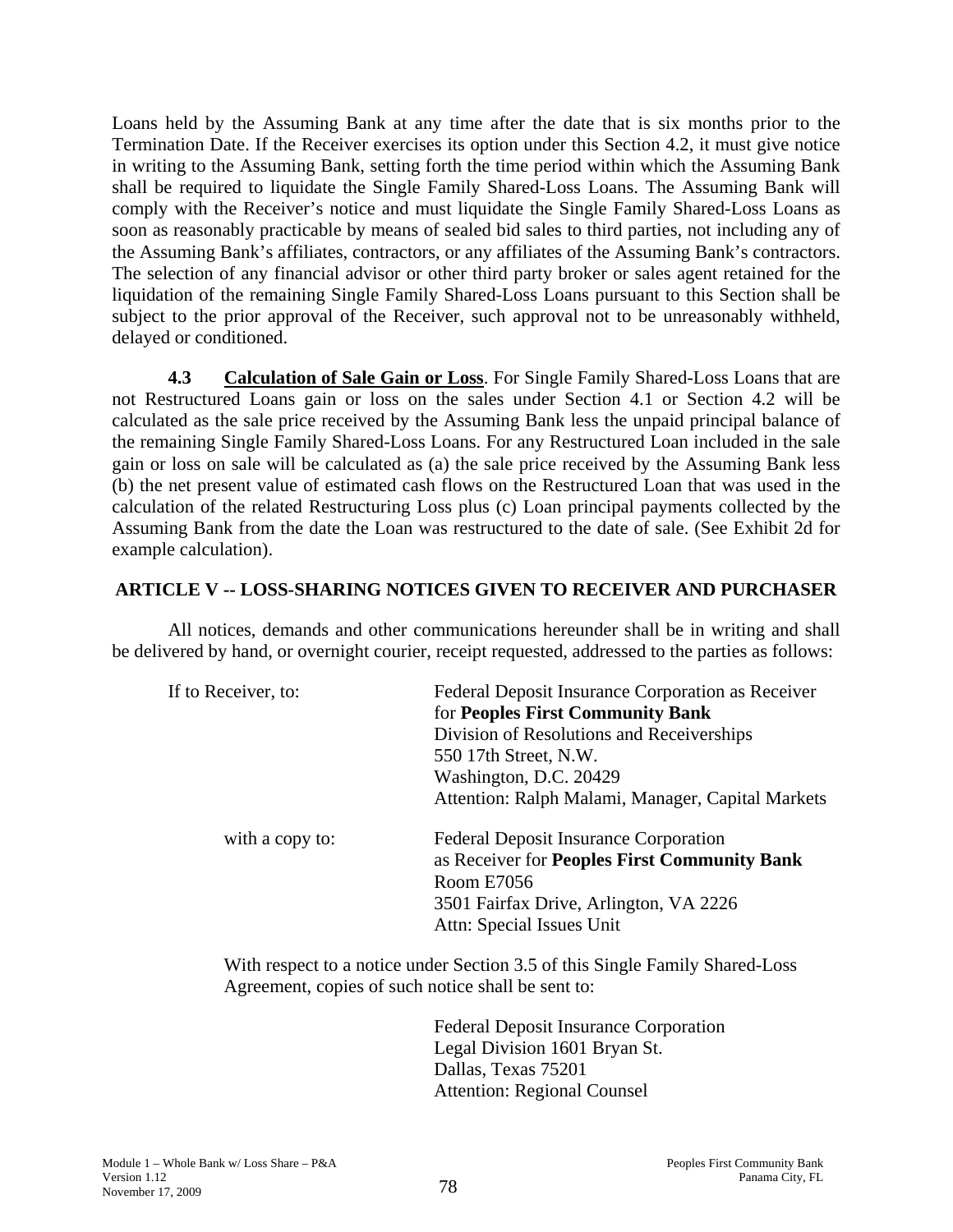If to Assuming Bank, to:

**Hancock Bank**  Attn: Mr. Carl J. Chaney, President and CEO One Hancock Plaza, 7<sup>th</sup> Floor Gulfport, Mississippi 39502  $(228)$  868 – 4627 (fax)

Such Persons and addresses may be changed from time to time by notice given pursuant to the provisions of this Article V. Any notice, demand or other communication delivered pursuant to the provisions of this Article V shall be deemed to have been given on the date actually received.

### **ARTICLE VI -- MISCELLANEOUS**

**6.1. Expenses**. Except as otherwise expressly provided herein, all costs and expenses incurred by or on behalf of a party hereto in connection with this Single Family Shared-Loss Agreement shall be borne by such party whether or not the transactions contemplated herein shall be consummated.

**6.2 Successors and Assigns; Specific Performance.** All terms and provisions of this Single Family Shared-Loss Agreement shall be binding upon and shall inure to the benefit of the parties hereto only; provided, however, that, Receiver may assign or otherwise transfer this Single Family Shared-Loss Agreement (in whole or in part) to the Federal Deposit Insurance Corporation in its corporate capacity without the consent of Assuming Bank. Notwithstanding anything to the contrary contained in this Single Family Shared-Loss Agreement, except as is expressly permitted in this Section 6.2, Assuming Bank may not assign or otherwise transfer this Single Family Shared-Loss Agreement (in whole or in part) without the prior written consent of the Receiver, which consent may be granted or withheld by the Receiver in its sole discretion, and any attempted assignment or transfer in violation of this provision shall be void *ab initio.*  For the avoidance of doubt, a merger or consolidation of the Assuming Bank with and into another financial institution, the sale of all or substantially all of the assets of the Assuming Bank to another financial institution constitutes the transfer of this Single Family Shared-Loss Agreement which requires the consent of the Receiver; and for a period of thirty-six (36) months after Bank Closing, a merger or consolidation shall also include the sale by any individual shareholder, or shareholders acting in concert, of more than 9% of the outstanding shares of the Assuming Bank, or of its holding company, or of any subsidiary holding Shared-Loss Assets, or the sale of shares by the Assuming Bank or its holding company or any subsidiary holding Shared-Loss Assets, in a public or private offering, that increases the number of shares outstanding by more than 9%, constitutes the transfer of this Single Family Shared-Loss Agreement which requires the consent of the Receiver. However, no Loss shall be recognized as a result of any accounting adjustments that are made due to any such merger, consolidation or sale consented to by the FDIC. The FDIC's consent shall not be required if the aggregate outstanding principal balance of Shared-Loss Assets is less than twenty percent (20%) of the initial aggregate balance of Shared-Loss Assets.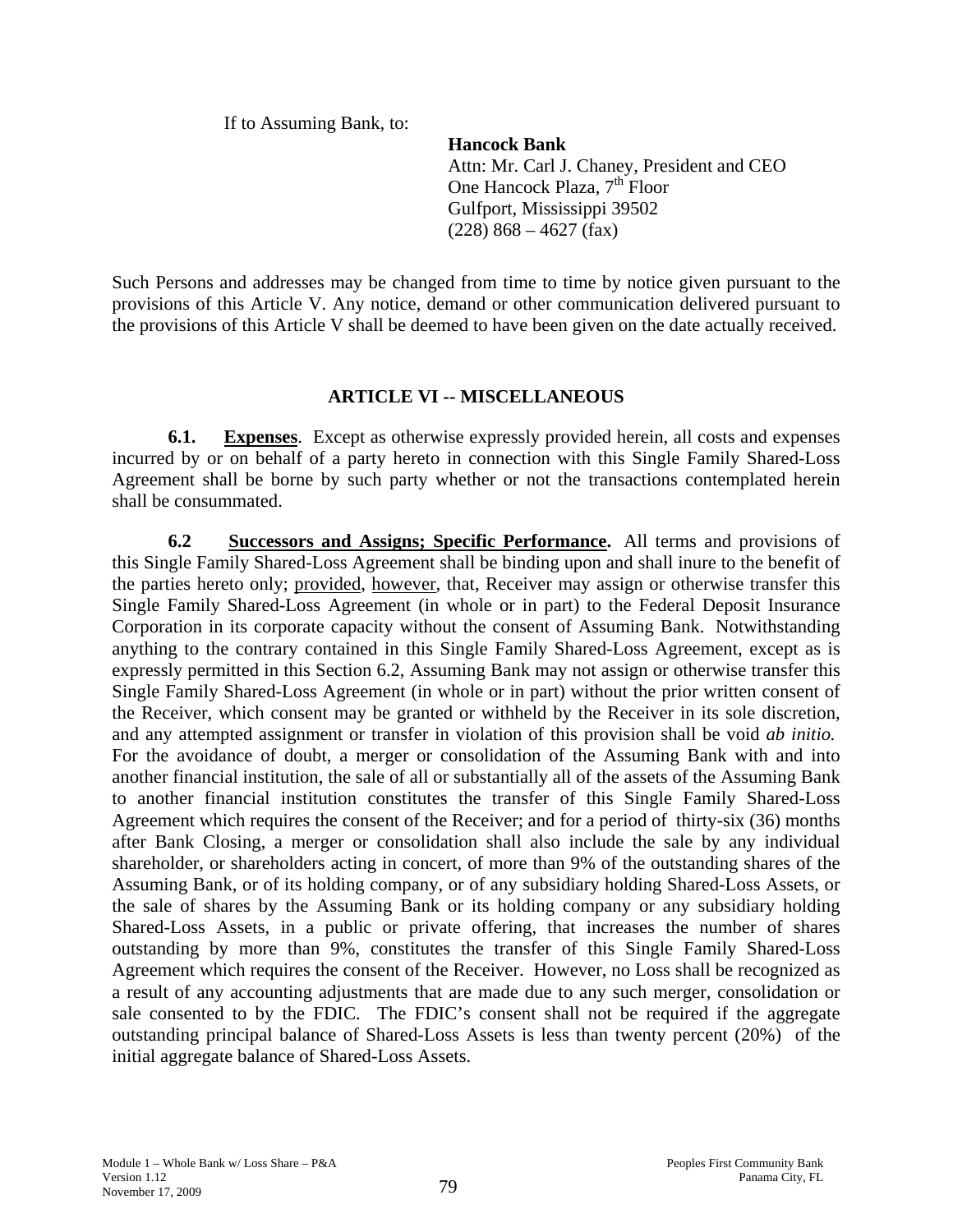**6.3** Governing Law. This Single Family Shared-Loss Agreement shall be construed in accordance with federal law, or, if there is no applicable federal law, the laws of the State of New York, without regard to any rule of conflict of law that would result in the application of the substantive law of any jurisdiction other than the State of New York.

**6.4 WAIVER OF JURY TRIAL**. EACH PARTY HERETO HEREBY IRREVOCABLY AND UNCONDITIONALLY WAIVES ALL RIGHT TO TRIAL BY JURY IN OR TO HAVE A JURY PARTICIPATE IN RESOLVING ANY DISPUTE, ACTION, PROCEEDING OR COUNTERCLAIM, WHETHER SOUNDING IN CONTRACT, TORT OR OTHERWISE, ARISING OUT OF OR RELATING TO OR IN CONNECTION WITH THIS SINGLE FAMILY SHARED-LOSS AGREEMENT OR ANY OF THE TRANSACTIONS CONTEMPLATED HEREBY.

**6.5 Captions**. All captions and headings contained in this Single Family Shared-Loss Agreement are for convenience of reference only and do not form a part of, and shall not affect the meaning or interpretation of, this Single Family Shared-Loss Agreement.

**6.6 Entire Agreement; Amendments**. This Single Family Shared-Loss Agreement, along with the Commercial Shared-Loss Agreement and the Purchase and Assumption Agreement, including the Exhibits and any other documents delivered pursuant hereto or thereto, embody the entire agreement of the parties with respect to the subject matter hereof, and supersede all prior representations, warranties, offers, acceptances, agreements and understandings, written or oral, relating to the subject matter herein. This Single Family Shared-Loss Agreement may be amended or modified or any provision thereof waived only by a written instrument signed by both parties or their respective duly authorized agents.

**6.7 Severability**. Whenever possible, each provision of this Single Family Shared-Loss Agreement shall be interpreted in such manner as to be effective and valid under applicable law, but if any provision of this Single Family Shared-Loss Agreement is held to be prohibited by or invalid, illegal or unenforceable under applicable law, such provision shall be construed and enforced as if it had been more narrowly drawn so as not to be prohibited, invalid, illegal or unenforceable, and the validity, legality and enforceability of the remainder of such provision and the remaining provisions of this Single Family Shared-Loss Agreement shall not in any way be affected or impaired thereby.

**6.8 No Third Party Beneficiary.** This Single Family Shared-Loss Agreement and the Exhibits hereto are for the sole and exclusive benefit of the parties hereto and their respective permitted successors and permitted assigns and there shall be no other third party beneficiaries, and nothing in this Single Family Shared-Loss Agreement or the Exhibits shall be construed to grant to any other Person any right, remedy or Claim under or in respect of this Single Family Shared-Loss Agreement or any provision hereof.

**6.9 Counterparts**. This Single Family Shared-Loss Agreement may be executed separately by Receiver and Assuming Bank in any number of counterparts, each of which when executed and delivered shall be an original, but such counterparts shall together constitute one and the same instrument.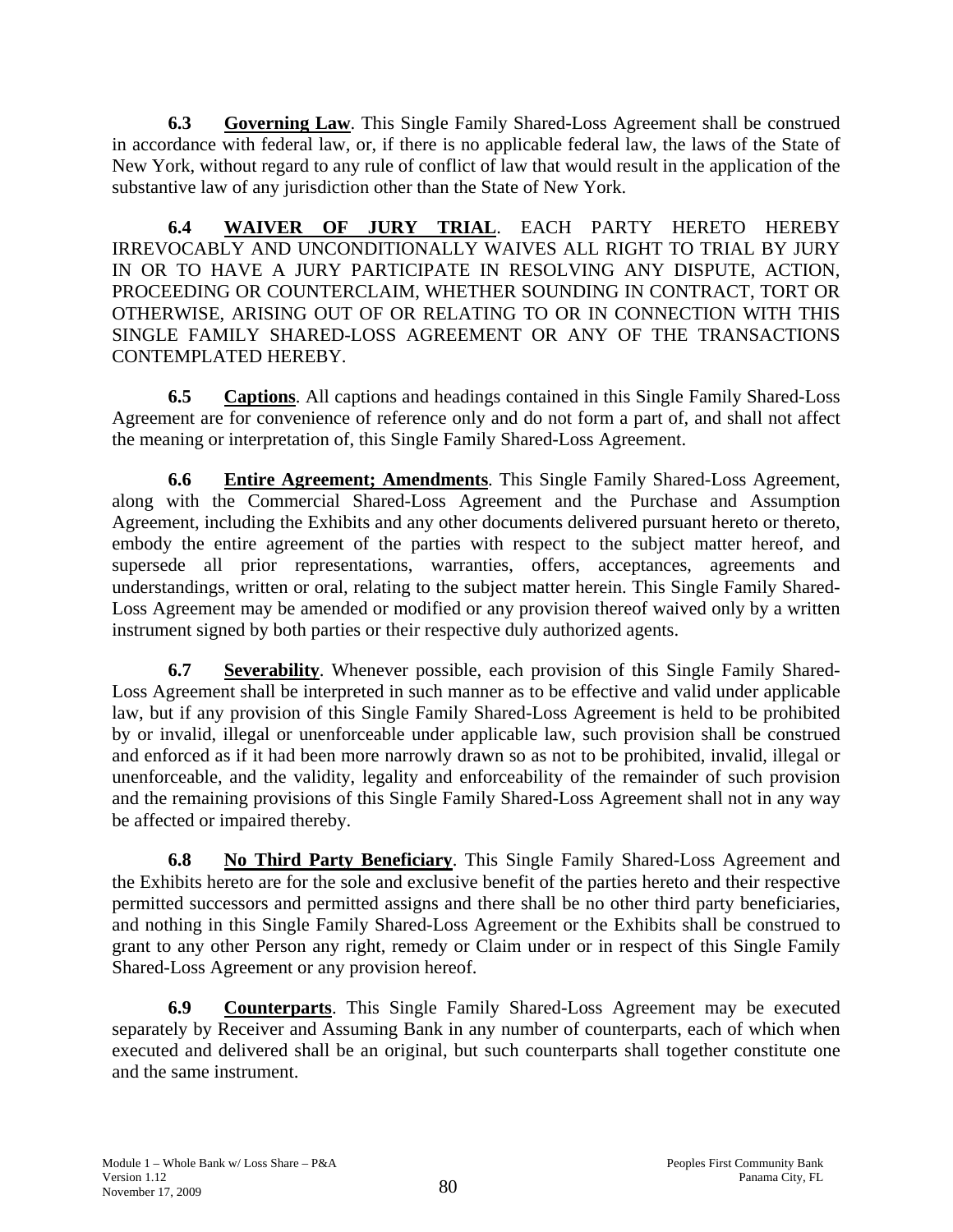**6.10 Consent**. Except as otherwise provided herein, when the consent of a party is required herein, such consent shall not be unreasonably withheld or delayed.

**6.11 Rights Cumulative**. Except as otherwise expressly provided herein, the rights of each of the parties under this Single Family Shared-Loss Agreement are cumulative, may be exercised as often as any party considers appropriate and are in addition to each such party's rights under the Purchase and Sale Agreement and any of the related agreements or under law. Except as otherwise expressly provided herein, any failure to exercise or any delay in exercising any of such rights, or any partial or defective exercise of such rights, shall not operate as a waiver or variation of that or any other such right.

### **ARTICLE VII DISPUTE RESOLUTION**

## **7.1 Dispute Resolution Procedures.**

(a) In the event a dispute arises about the interpretation, application, calculation of Loss, or calculation of payments or otherwise with respect to this Single Family Shared-Loss Agreement ("SF Shared-Loss Dispute Item"), then the Receiver and the Assuming Bank shall make every attempt in good faith to resolve such items within sixty (60) days following the receipt of a written description of the SF Shared-Loss Dispute Item, with notification of the possibility of taking the matter to arbitration (the date on which such 60-day period expires, or any extension of such period as the parties hereto may mutually agree to in writing, herein called the "Resolution Deadline Date"). If the Receiver and the Assuming Bank resolve all such items to their mutual satisfaction by the Resolution Deadline Date, then within thirty (30) days following such resolution, any payment arising out such resolution shall be made arising from the settlement of the SF Shared-Loss Dispute.

(b) If the Receiver and the Assuming Bank fail to resolve any outstanding SF Shared-Loss Dispute Items by the Resolution Deadline Date, then either party may notify the other of its intent to submit the SF Shared-Loss Dispute Item to arbitration pursuant to the provisions of this Article VII. Failure of either party to notify the other of its intent to submit any unresolved SF Shared-Loss Dispute Item to arbitration within thirty (30) days following the Resolution Deadline Date (the date on which such thirty (30) day period expires is herein called the "Arbitration Deadline Date") shall be deemed an acceptance of such SF Shared-Loss Dispute not submitted to arbitration, as well as a waiver of the submitting party's right to dispute such nonsubmitted SF Shared-Loss Dispute Item but not a waiver of any similar claim which may arise in the future.

(c) If a SF Shared-Loss Dispute Item is submitted to arbitration, it shall be governed by the rules of the American Arbitration Association (the "AAA"), except as otherwise provided herein. Either party may submit a matter for arbitration by delivering a notice, prior to the Arbitration Deadline Date, to the other party in writing setting forth:

> (i) A brief description of each SF Shared-Loss Dispute Item submitted for arbitration;

> (ii) A statement of the moving party's position with respect to each SF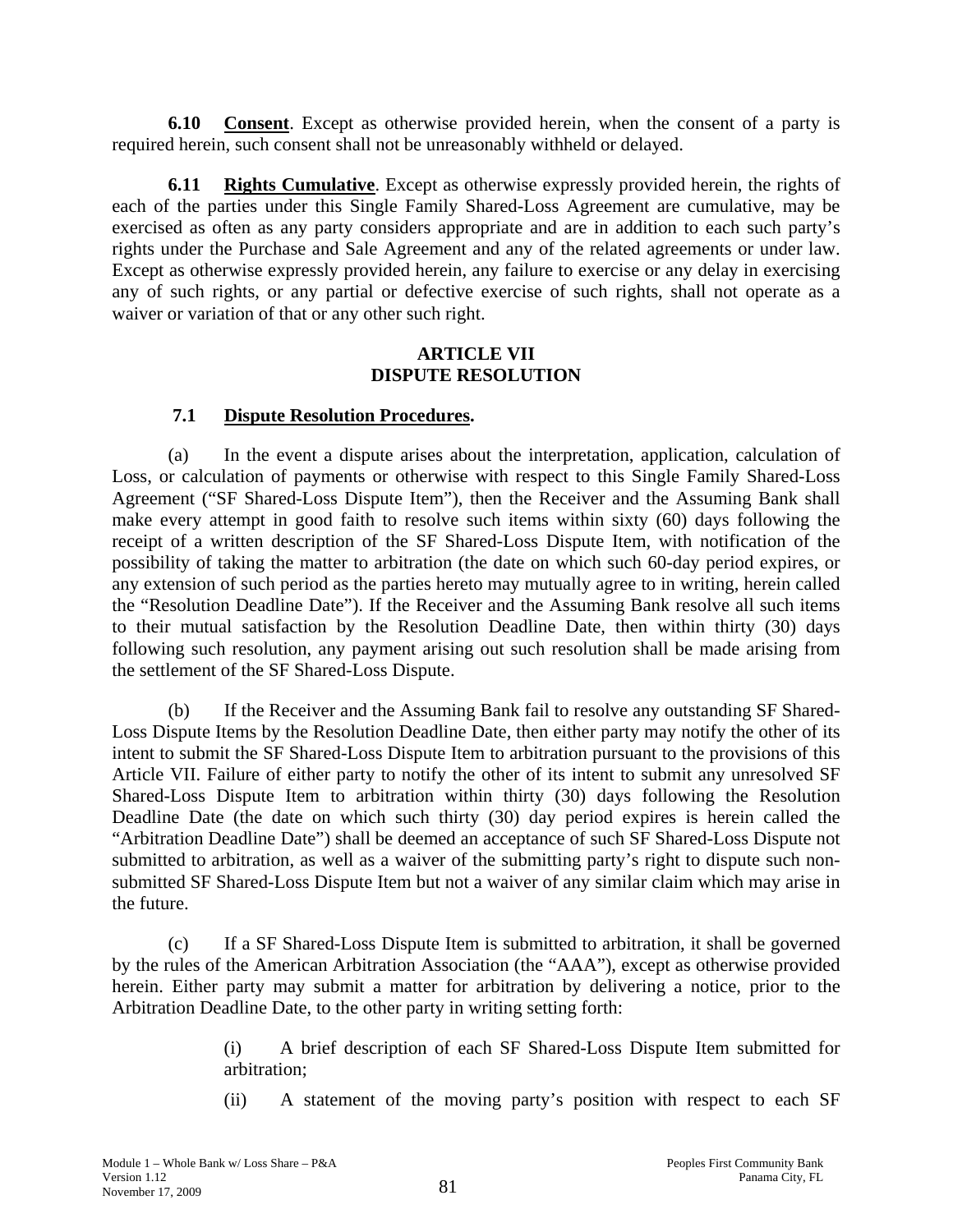Shared-Loss Dispute Item submitted for arbitration;

(iii) The value sought by the moving party, or other relief requested regarding each SF Shared-Loss Dispute Item submitted for arbitration, to the extent reasonably calculable; and

(iv) The name and address of the arbiter selected by the moving party (the "Moving Arbiter"), who shall be a neutral, as determined by the AAA.

Failure to adequately include any information above shall not be deemed to be a waiver of the parties right to arbitrate so long as after notification of such failure the moving party cures such failure as promptly as reasonably practicable.

(d) The non-moving party shall, within thirty (30) days following receipt of a notice of arbitration pursuant to this Section 7.1, deliver a notice to the moving party setting forth:

> (i) The name and address of the arbiter selected by the non-moving party (the "Respondent Arbiter"), who shall be a neutral, as determined by the AAA;

> (ii) A statement of the position of the respondent with respect to each Dispute Item; and

> (iii) The ultimate resolution sought by the respondent or other relief, if any, the respondent deems is due the moving party with respect to each SF Shared-Loss Dispute Item.

Failure to adequately include any information above shall not be deemed to be a waiver of the non-moving party's right to defend such arbitration so long as after notification of such failure the non-moving party cures such failure as promptly as reasonably practicable

(e) The Moving Arbiter and Respondent Arbiter shall select a third arbiter from a list furnished by the AAA. In accordance with the rules of the AAA, the three (3) arbiters shall constitute the arbitration panel for resolution of each SF Loss-Share Dispute Item. The concurrence of any two (2) arbiters shall be deemed to be the decision of the arbiters for all purposes hereunder. The arbitration shall proceed on such time schedule and in accordance with the Rules of Commercial Arbitration of the AAA then in effect, as modified by this Section 7.1. The arbitration proceedings shall take place at such location as the parties thereto may mutually agree, but if they cannot agree, then they will take place at the offices of the Corporation in Washington, DC, or Arlington, Virginia.

(f) The Receiver and Assuming Bank shall facilitate the resolution of each outstanding SF Shared-Loss Dispute Item by making available in a prompt and timely manner to one another and to the arbiters for examination and copying, as appropriate, all documents, books, and records under their respective control and that would be discoverable under the Federal Rules of Civil Procedure.

 $(g)$  The arbiters designated pursuant to subsections  $(c)$ ,  $(d)$  and  $(e)$  hereof shall select, with respect to each Dispute Item submitted to arbitration pursuant to this Section 7.1, either (i) the position and relief submitted by the Assuming Bank with respect to each SF Shared-Loss Dispute Item, or (ii) the position and relief submitted by the Receiver with respect to each SF Shared-Loss Dispute Item, in either case as set forth in its respective notice of arbitration. The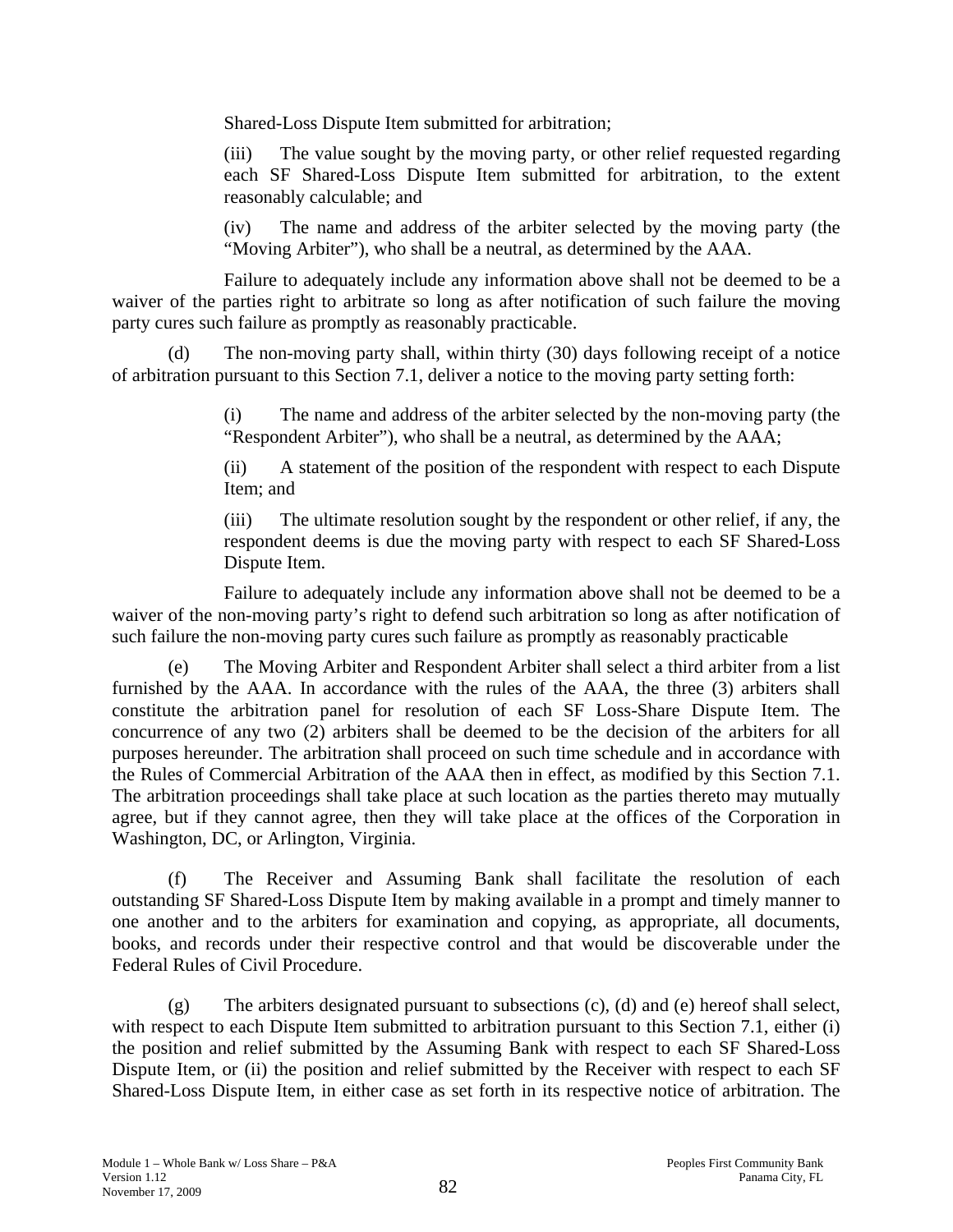arbiters shall have no authority to select a value for each Dispute Item other than the determination set forth in Section 7.1(c) and Section 7.1(d). The arbitration shall be final, binding and conclusive on the parties.

(h) Any amounts ultimately determined to be payable pursuant to such award shall bear interest at the Settlement Interest Rate from and including the date specified for the arbiters decisions specified in this Section 7.1, without regard to any extension of the finality of such award, to but not including the date paid. All payments required to be made under this Section 7.1 shall be made by wire transfer.

(i) For the avoidance of doubt, to the extent any notice of a SF Shared-Loss Dispute Item(s) is provided prior to the Termination Date, the terms of this Single Family Shared-Loss Agreement shall remain in effect with respect to the Single Family Shared-Loss Loans that are the subject of such SF Shared-Loss Dispute Item(s) until such time as any such dispute is finally resolved.

**7.2 Fees and Expenses of Arbiters.** The aggregate fees and expenses of the arbiters shall be borne equally by the parties. The parties shall pay the aggregate fees and expenses within thirty (30) days after receipt of the written decision of the arbiters (unless the arbiters agree in writing on some other payment schedule).

# **Exhibit 1**

# **Monthly Certificate**

# **SEE FOLLOWING PAGE**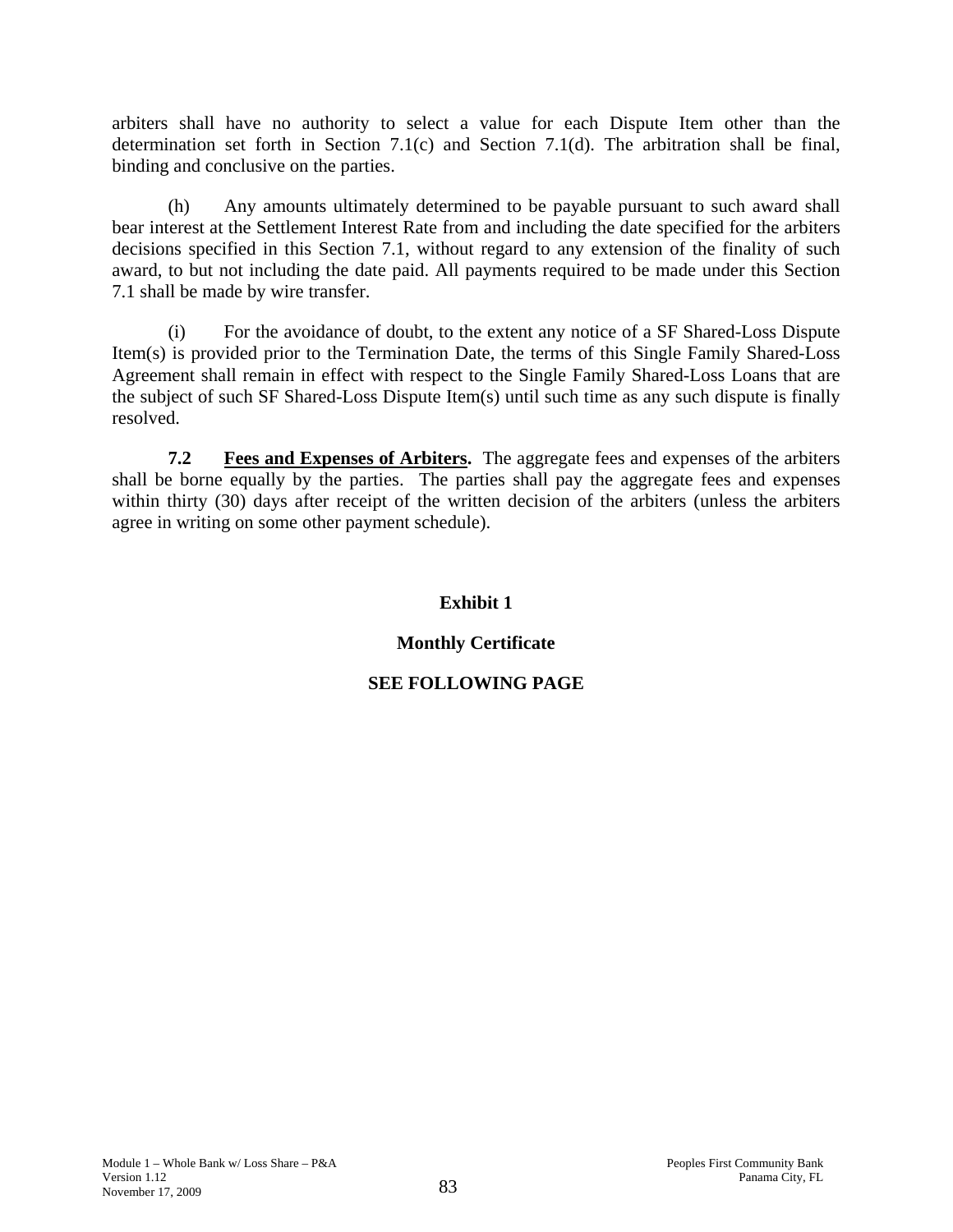| PART 1 - CURRENT MONTH NET LOSS        |                      |                 |                                   |                              |                             |
|----------------------------------------|----------------------|-----------------|-----------------------------------|------------------------------|-----------------------------|
|                                        |                      |                 |                                   |                              |                             |
|                                        |                      |                 | Specify loss type                 |                              |                             |
| <b>MONTH ENDED:</b>                    | [input report month] |                 | as Foreclosure,<br>or Short-Sale. |                              |                             |
|                                        |                      |                 |                                   |                              |                             |
| <b>Losses</b>                          |                      | Loss            |                                   |                              |                             |
| Loan No.                               | Loss Type            | Amount          |                                   |                              |                             |
|                                        |                      |                 |                                   |                              |                             |
|                                        |                      |                 |                                   |                              |                             |
|                                        |                      |                 |                                   |                              |                             |
|                                        |                      |                 |                                   | <b>Loss Amount</b>           | <b>Loss Month is</b>        |
|                                        |                      |                 |                                   | is the amount                | the reporting               |
| <b>TOTAL</b>                           |                      | XX              | A                                 | of Loss                      | month in                    |
|                                        |                      |                 |                                   | incurred and                 | which the<br>Loss was       |
|                                        |                      |                 |                                   | reported on<br>the loan in a | reported.                   |
| <b>Recoveries</b>                      |                      |                 |                                   |                              |                             |
|                                        |                      | Recovery        | ¥<br>Loss                         | Ŧ<br>Loss                    |                             |
| Loan No.                               |                      | Amount          | Amount                            | Month                        |                             |
|                                        |                      |                 |                                   |                              |                             |
|                                        |                      |                 |                                   |                              |                             |
|                                        |                      |                 |                                   |                              |                             |
|                                        |                      |                 |                                   |                              |                             |
|                                        |                      |                 |                                   |                              |                             |
|                                        |                      |                 |                                   |                              |                             |
|                                        |                      |                 |                                   |                              |                             |
| <b>TOTAL</b>                           |                      | XX              | B                                 |                              |                             |
|                                        |                      |                 |                                   |                              |                             |
| <b>Net</b><br>Losses                   |                      | XX              | $C = A - B$                       |                              |                             |
| (Recoveries)                           |                      |                 |                                   |                              |                             |
|                                        |                      |                 |                                   |                              |                             |
|                                        |                      |                 |                                   |                              | If Col. D minus Col. E is   |
| <b>PART 2 - FIRST LOSS TEST</b>        |                      |                 |                                   |                              | less than zero, enter zero. |
|                                        |                      |                 |                                   | Col. D - Col.                |                             |
|                                        |                      | Col. D          | Col. E                            | E                            |                             |
|                                        |                      | Cumulative      |                                   | Cumulative                   |                             |
|                                        |                      | Loss            | <b>First Loss</b>                 | Shared-Loss                  |                             |
|                                        |                      | Amount          | Tranche                           | Amount                       |                             |
|                                        |                      |                 |                                   |                              |                             |
| Balance, beginning of month            |                      | $\overline{XX}$ | XX                                | XX                           | $\overline{F}$              |
| Current month Net Losses (from Part 1) |                      | $\overline{XX}$ |                                   |                              |                             |
|                                        |                      |                 |                                   |                              |                             |
| Balance, end of month                  |                      | $\overline{XX}$ | XX                                | XX                           | G                           |
|                                        |                      |                 |                                   |                              |                             |
|                                        |                      |                 |                                   |                              |                             |
| <b>Shared Loss Amount</b>              |                      |                 |                                   | XX                           | $G - F$                     |
| Times Loss Share percentage            |                      |                 |                                   | 80%                          |                             |
|                                        |                      |                 |                                   |                              |                             |
| Amount due from (to) FDIC as Receiver  |                      |                 |                                   | <u>XX</u>                    |                             |
|                                        |                      |                 |                                   |                              |                             |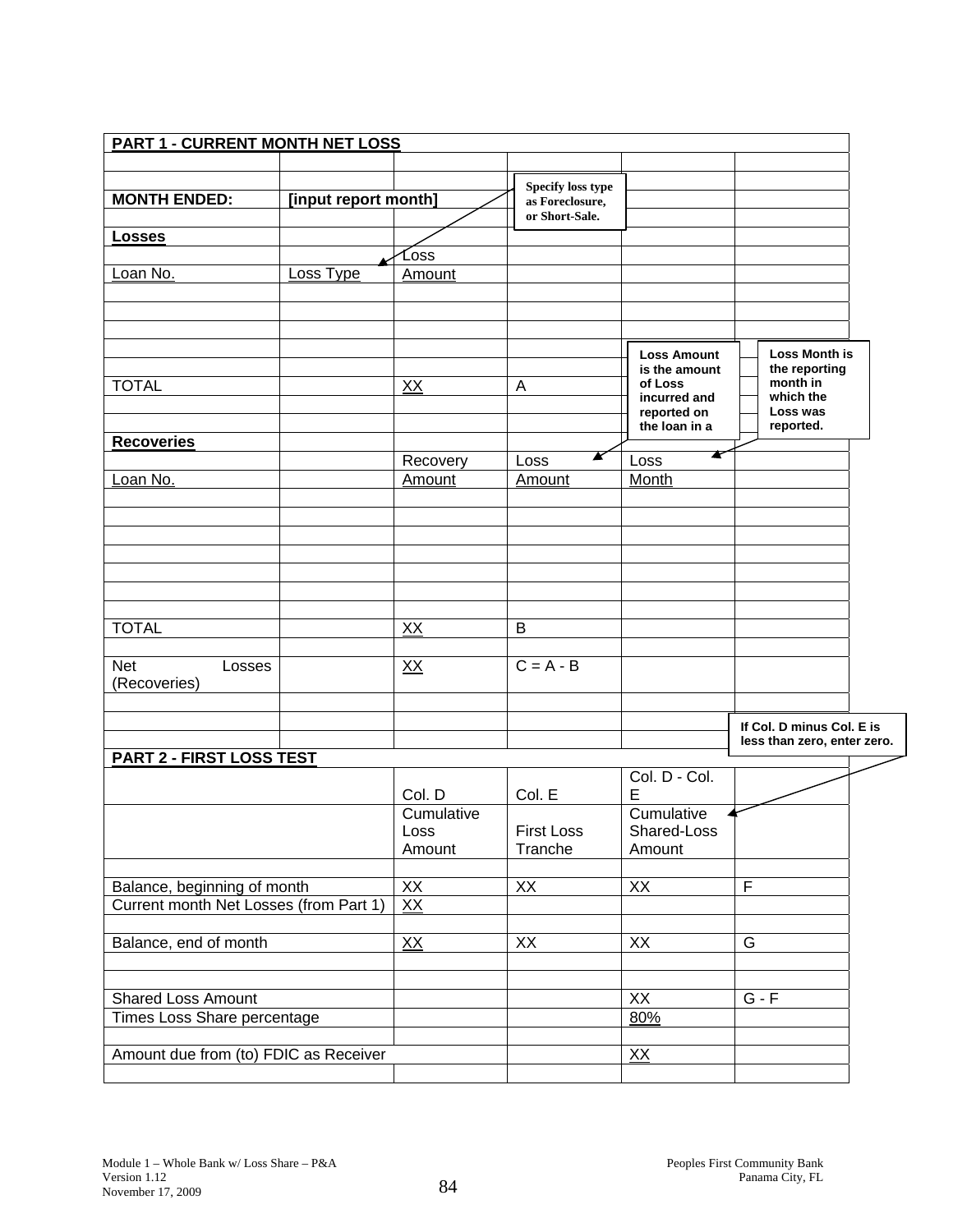| Pursuant to Section 2.1 of the Single Family Shared-Loss Agreement, the undersigned hereby certifies |              |
|------------------------------------------------------------------------------------------------------|--------------|
| the information on this Certificate is true, complete and correct.                                   |              |
| <b>OFFICER SIGNATURE</b>                                                                             |              |
| <b>OFFICER NAME:</b>                                                                                 | <b>TITLE</b> |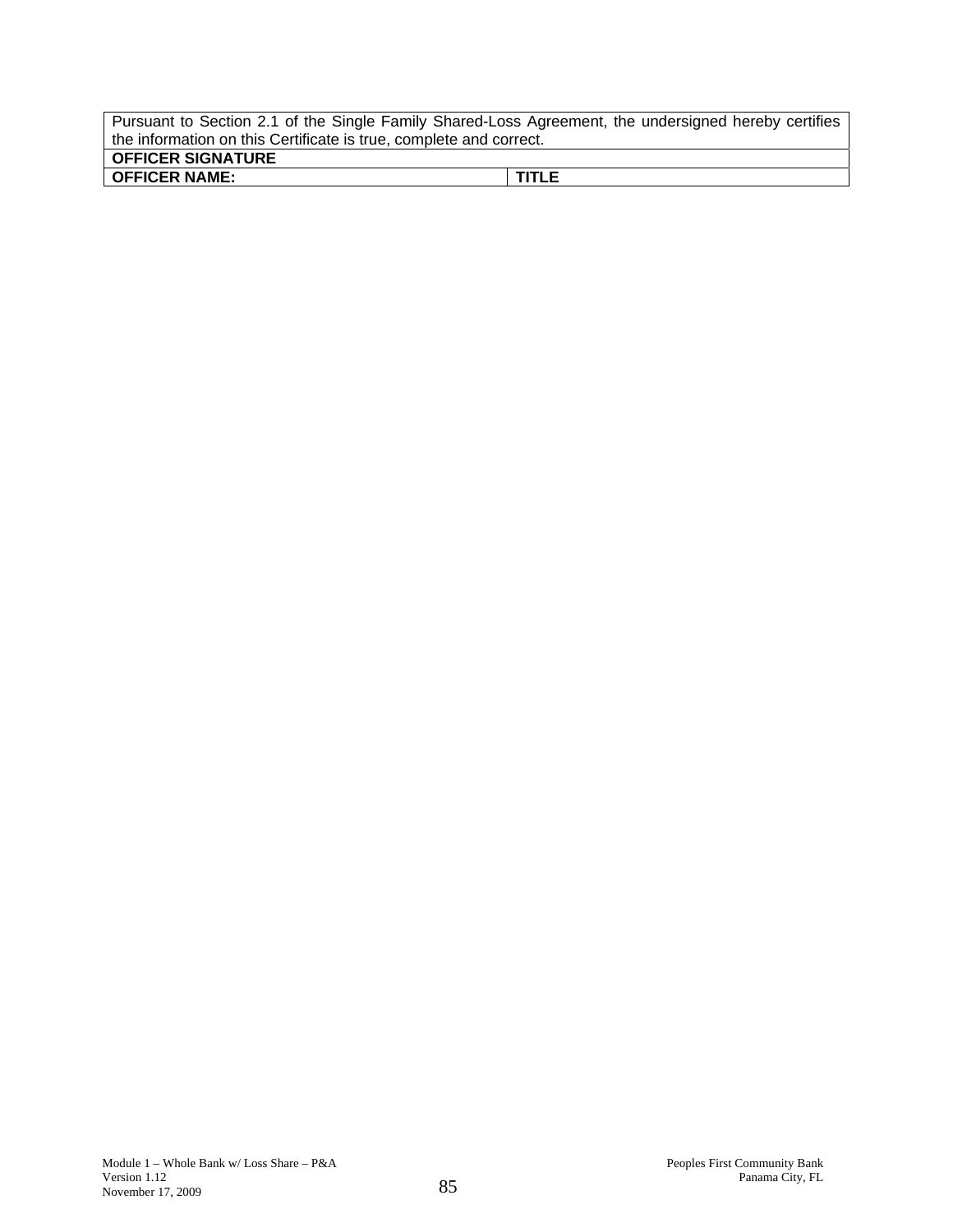### **Exhibit 2a**

This exhibit contains three versions of the loss share calculation for foreclosure, plus explanatory notes.

#### **Exhibit 2a(1) CALCULATION OF FORECLOSURE LOSS Foreclosure Occurred Prior to Loss Share Agreement**

|    | 1 Shared-Loss Month<br>2 Loan no:<br>3 REO #              | May-09<br>364574<br>621 |
|----|-----------------------------------------------------------|-------------------------|
|    | 4 Foreclosure date                                        | 12/18/08                |
|    | 5 Liquidation date                                        | 4/12/09                 |
|    | 6 Note Interest rate                                      | 8.100%                  |
|    | 7 Most recent BPO                                         | 228,000                 |
|    | 8 Most recent BPO date                                    | 1/21/09                 |
|    | <b>Foreclosure Loss calculation</b>                       |                         |
|    | 9 Book value at date of Loss Share agreement              | 244,900                 |
|    | Accrued interest, limited to 90 days or days from failure |                         |
|    | 10 to sale, whichever is less                             | 3,306                   |
|    | 11 Costs incurred after Loss Share agreement in place:    |                         |
| 12 | Attorney's fees                                           | 0                       |
|    | Foreclosure costs, including title search, filing fees,   |                         |
|    | 13 advertising, etc.                                      | 0                       |
| 14 | Property protection costs, maint. and repairs             | 6,500                   |
| 15 | Tax and insurance advances                                | 0                       |
|    | Other Advances                                            |                         |
| 16 | Appraisal/Broker's Price Opinion fees                     | 0                       |
| 17 | Inspections                                               | 0                       |
| 18 | Other                                                     | 0                       |
|    | 19 Gross balance recoverable by Purchaser                 | 254,706                 |
|    | <b>Cash Recoveries:</b>                                   |                         |
|    | 20 Net liquidation proceeds (from HUD-1 settl stmt)       | 219,400                 |
|    | 21 Hazard Insurance proceeds                              | 0                       |
|    | 22 Mortgage Insurance proceeds                            | 0                       |
|    | 23 T & I escrow account balances, if positive             | 0                       |
|    | 24 Other credits, if any (itemize)                        | 0                       |
| 25 | <b>Total Cash Recovery</b>                                | 219,400                 |
|    | 26 Loss Amount                                            | 35,306                  |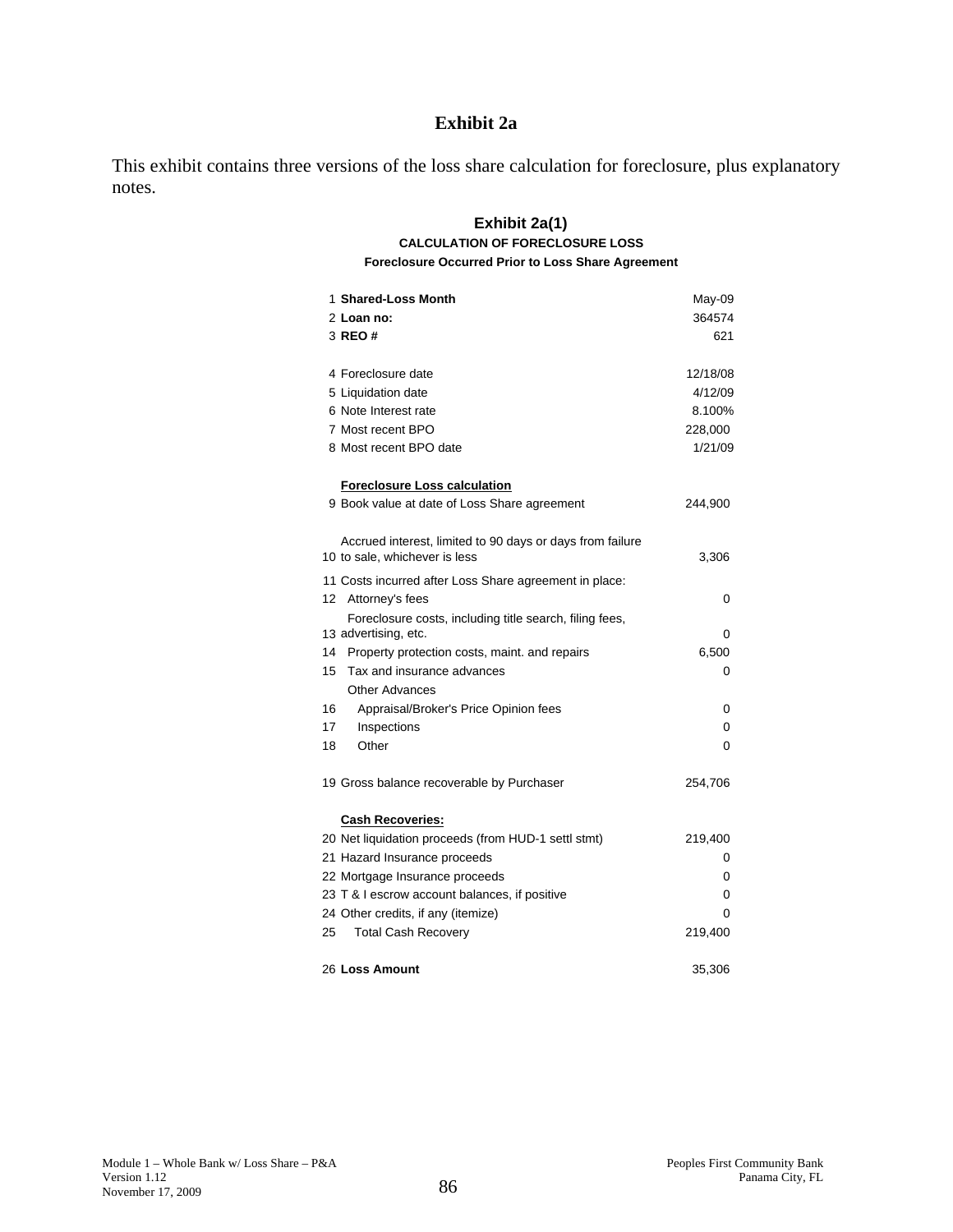#### **Exhibit 2a(2)**

#### **CALCULATION OF FORECLOSURE LOSS**

#### **No Preceeding Loan Mod under Loss Share**

| 1 Shared-Loss Month                                     | May-09  |
|---------------------------------------------------------|---------|
| 2 Loan no:                                              | 292334  |
| 3 REO #                                                 | 477     |
| 4 Interest paid-to-date                                 | 4/30/08 |
| 5 Foreclosure date                                      | 1/15/09 |
| 6 Liquidation date                                      | 4/12/09 |
| 7 Note Interest rate                                    | 8.000%  |
| 8 Owner occupied?                                       | Yes     |
| 9 If owner-occupied:                                    |         |
| Borrower current gross annual income<br>10              | 42,000  |
| 11<br>Estimated NPV of loan mod                         | 195,000 |
| 12 Most recent BPO                                      | 235,000 |
| 13 Most recent BPO date                                 | 1/21/09 |
| <b>Foreclosure Loss calculation</b>                     |         |
| 16 Loan Principal balance after last paid installment   | 300,000 |
| 17 Accrued interest, limited to 90 days                 | 6,000   |
| 18 Attorney's fees                                      | 0       |
| Foreclosure costs, including title search, filing fees, |         |
| 19 advertising, etc.                                    | 4,000   |
| 20 Property protection costs, maint. and repairs        | 5,500   |
| 21 Tax and insurance advances                           | 1,500   |
| <b>Other Advances</b>                                   |         |
| 22<br>Appraisal/Broker's Price Opinion fees             | 0       |
| 23<br>Inspections                                       | 50      |
| 24<br>Other                                             | 0       |
| 25 Gross balance recoverable by Purchaser               | 317,050 |
| <b>Cash Recoveries:</b>                                 |         |
| 26 Net liquidation proceeds (from HUD-1 settl stmt)     | 205,000 |
| 27 Hazard Insurance proceeds                            | 0       |
| 28 Mortgage Insurance proceeds                          | 0       |
| 29 T & I escrow account balances, if positive           | 0       |
| 30 Other credits, if any (itemize)                      | 0       |
| 31<br><b>Total Cash Recovery</b>                        | 205,000 |
| 32 Loss Amount                                          | 112,050 |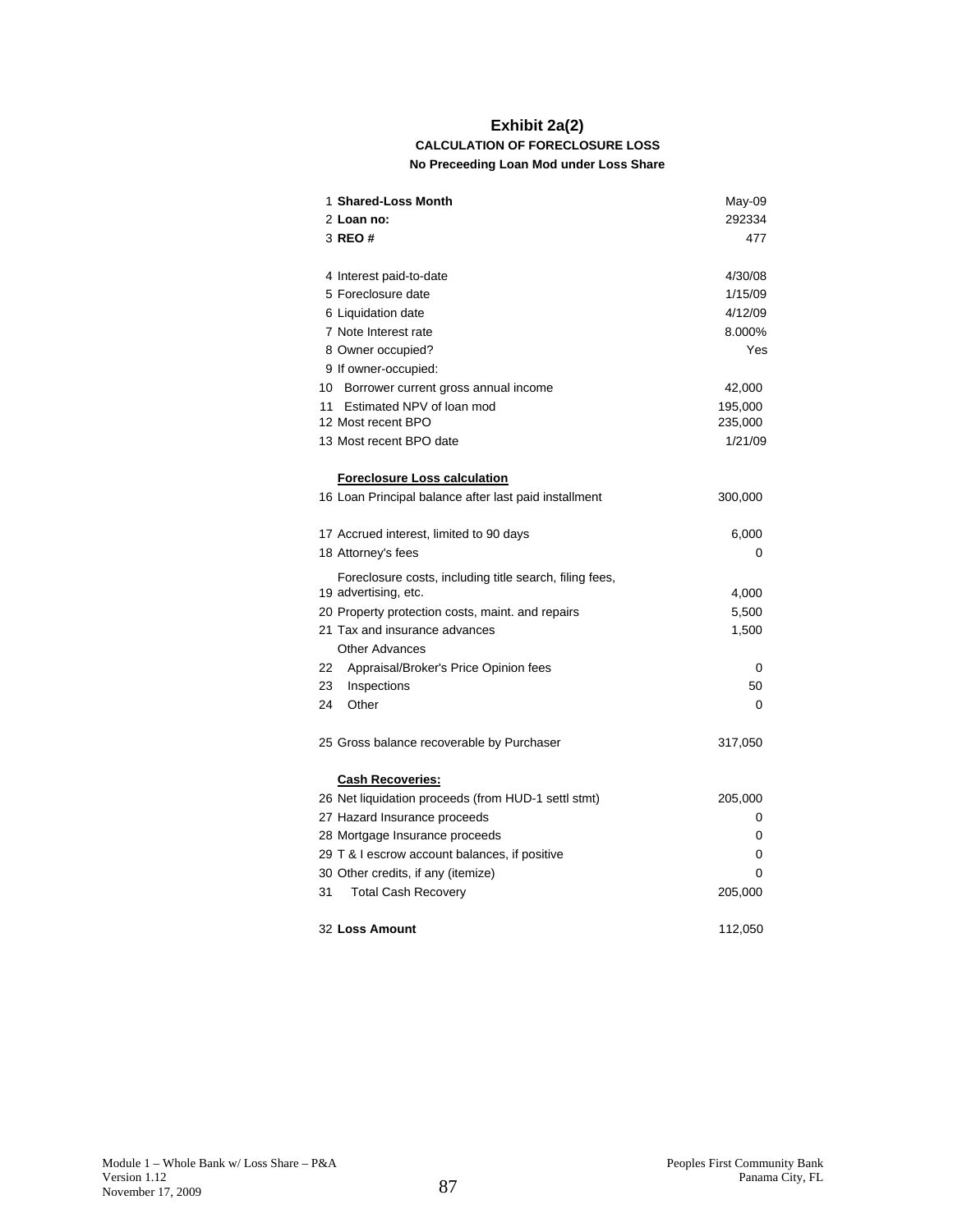## **Exhibit 2a(3)**

#### **CALCULATION OF FORECLOSURE LOSS Foreclosure after a Covered Loan Mod**

| 1 Shared-Loss Month                                                  | May-09  |
|----------------------------------------------------------------------|---------|
| 2 Loan no:                                                           | 138554  |
| 3 REO #                                                              | 843     |
|                                                                      |         |
| 4 Loan mod date                                                      | 1/17/08 |
| 5 Interest paid-to-date                                              | 4/30/08 |
| 6 Foreclosure date                                                   | 1/15/09 |
| 7 Liquidation date                                                   | 4/12/09 |
| 8 Note Interest rate                                                 | 4.000%  |
| 9 Most recent BPO                                                    | 210,000 |
| 10 Most recent BPO date                                              | 1/20/09 |
|                                                                      |         |
| <b>Foreclosure Loss calculation</b>                                  |         |
| 11 NPV of projected cash flows at loan mod                           | 285,000 |
| 12 Less: Principal payments between loan mod and deliquency          | 2,500   |
| 13 Plus:                                                             |         |
| Attorney's fees<br>14                                                | 0       |
| Foreclosure costs, including title search, filing fees, advertising, |         |
| 15 etc.                                                              | 4,000   |
| 16<br>Property protection costs, maint. and repairs                  | 7,000   |
| 17<br>Tax and insurance advances                                     | 2,000   |
| 18<br><b>Other Advances</b>                                          |         |
| 19 Appraisal/Broker's Price Opinion fees                             | 0       |
| 20<br>Inspections                                                    | 0       |
| 21<br>Other                                                          | 0       |
|                                                                      |         |
| 22 Gross balance recoverable by Purchaser                            | 295,500 |
|                                                                      |         |
| <b>Cash Recoveries:</b>                                              |         |
| 23 Net liquidation proceeds (from HUD-1 settl stmt)                  | 201,000 |
| 24 Hazard Insurance proceeds                                         | 0       |
| 25 Mortgage Insurance proceeds                                       | 0       |
| 26 T & I escrow account balances, if positive                        | 0       |
| 27 Other credits, if any (itemize)                                   | 0       |
| 28<br><b>Total Cash Recovery</b>                                     | 201,000 |
|                                                                      |         |
| 29 Loss Amount                                                       | 94,500  |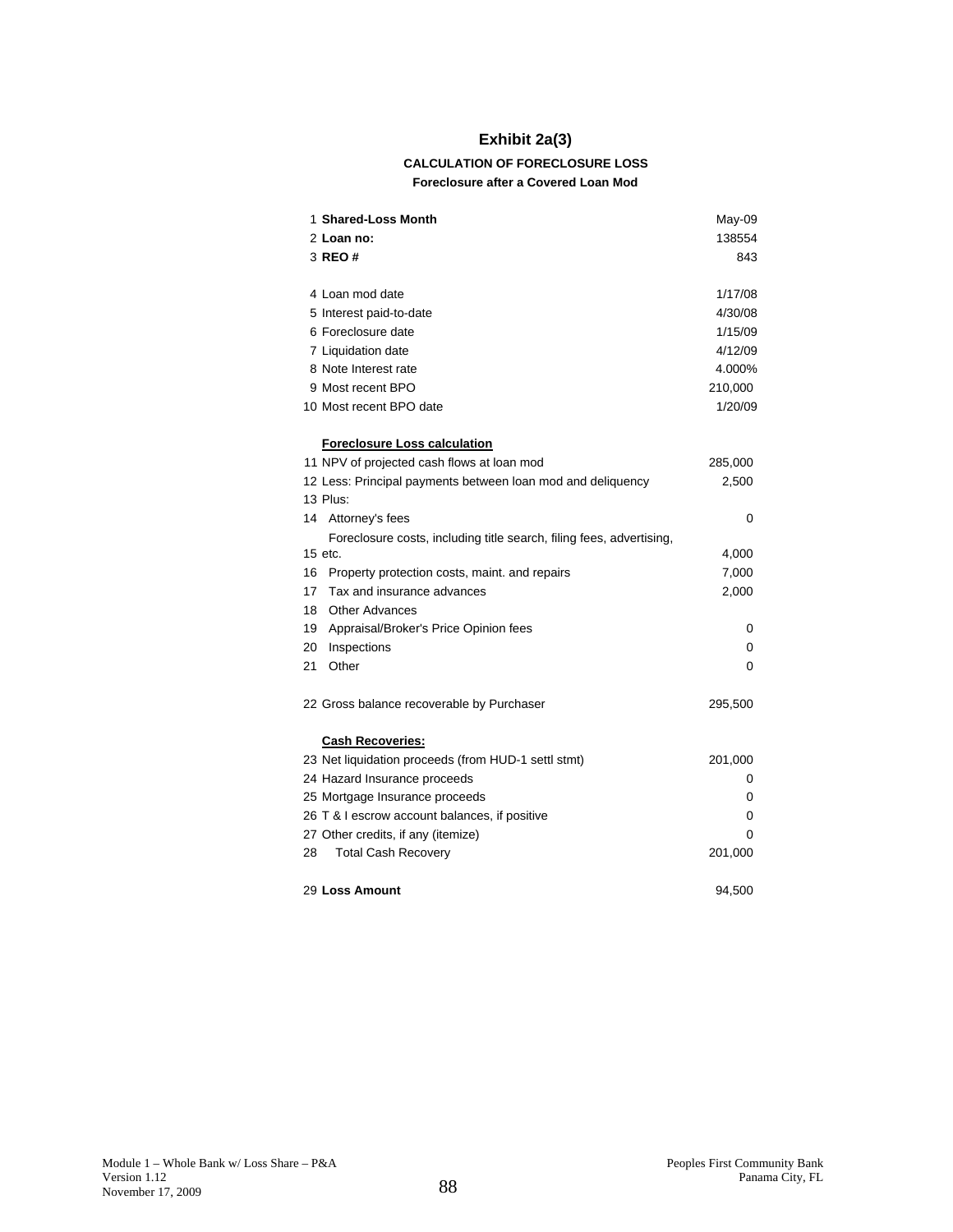## **Notes to Exhibit 2a (foreclosure)**

- 1. The data shown are for illustrative purpose. The figures will vary for actual restructurings.
- 2. The covered loss is the difference between the gross balance recoverable by Purchaser and the total cash recovery. There are three methods of calculation for covered losses from foreclosures, depending upon the circumstances. They are shown below:
	- a. If foreclosure occurred prior to the beginning of the Loss Share agreement, use Exhibit  $2a(1)$ . This version uses the book value of the REO as the starting point for the covered loss.
	- b. If foreclosure occurred after the Loss Share agreement was in place, and if the loan was not restructured when the Loss Share agreement was in place, use Exhibit 2a(2). This version uses the unpaid balance of the loan as of the last payment as the starting point for the covered loss.
	- c. If the loan was restructured when the Loss Share agreement was in place, and then foreclosure occurred, use Exhibit 2a(3). This version uses the Net Present Value (NPV) of the modified loan as the starting point for the covered loss.
- 3. For Exhibit  $2a(1)$ , the gross balance recoverable by the purchaser is calculated as the sum of lines  $9 - 18$ ; it is shown in line 19. For Exhibit 2a(2), the gross balance recoverable by the purchaser is calculated as the sum of lines  $16 - 24$ ; it is shown in line 25. For Exhibit 2a(3), the gross balance recoverable by the purchaser is calculated as line 11 minus line 12 plus lines  $13 - 21$ ; it is shown in line 22.
- 4. For Exhibit 2a(1), the total cash recovery is calculated as the sum of lines  $20 24$ ; it is shown in line 25. For Exhibit 2a(2), the total cash recovery is calculated as the sum of lines  $26 - 30$ ; it is shown in line 31. For Exhibit 2a(3), the total cash recovery is calculated as the sum of lines  $23 - 27$ ; it is shown in line 28.
- 5. Reasonable and customary third party attorney's fees and expenses incurred by or on behalf of Assuming Bank in connection with any enforcement procedures, or otherwise with respect to such loan, are reported under Attorney's fees.
- 6. Assuming Bank's (or Third Party Servicer's) reasonable and customary out-of-pocket costs paid to either a third party or an affiliate (if affiliate is pre-approved by the FDIC) for foreclosure, property protection and maintenance costs, repairs, assessments, taxes, insurance and similar items are treated as part of the gross recoverable balance, to the extent they are not paid from funds in the borrower's escrow account. Allowable costs are limited to amounts per Freddie Mac and Fannie Mae guidelines (as in effect from time to time), where applicable, provided that this limitation shall not apply to costs or expenses relating to environmental conditions.
- 7. Do not include late fees, prepayment penalties, or any similar lender fees or charges by the Failed Bank or Assuming Bank to the loan account, any allocation of Assuming Bank's servicing costs, or any allocations of Assuming Bank's general and administrative (G&A) or other operating costs.
- 8. If Exhibit  $2a(3)$  is used, then no accrued interest may be included as a covered loss. Otherwise, the amount of accrued interest that may be included as a covered loss is limited to the minimum of:
	- a. 90 days
	- b. The number of days that the loan is delinquent when the property was sold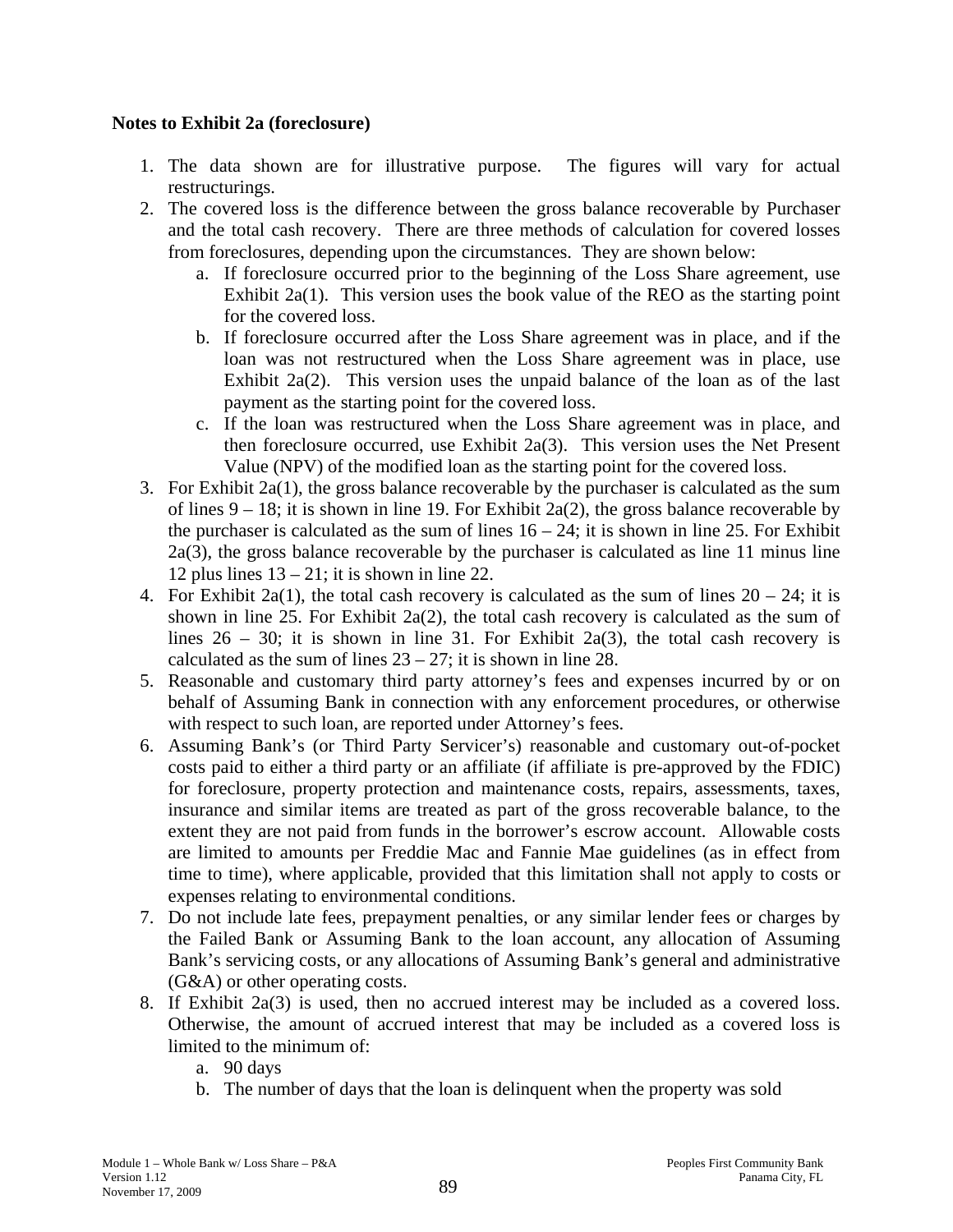c. The number of days between the resolution date and the date when the property was sold

To calculate accrued interest, apply the note interest rate that would have been in effect if the loan were performing to the principal balance after application of the last payment made by the borrower.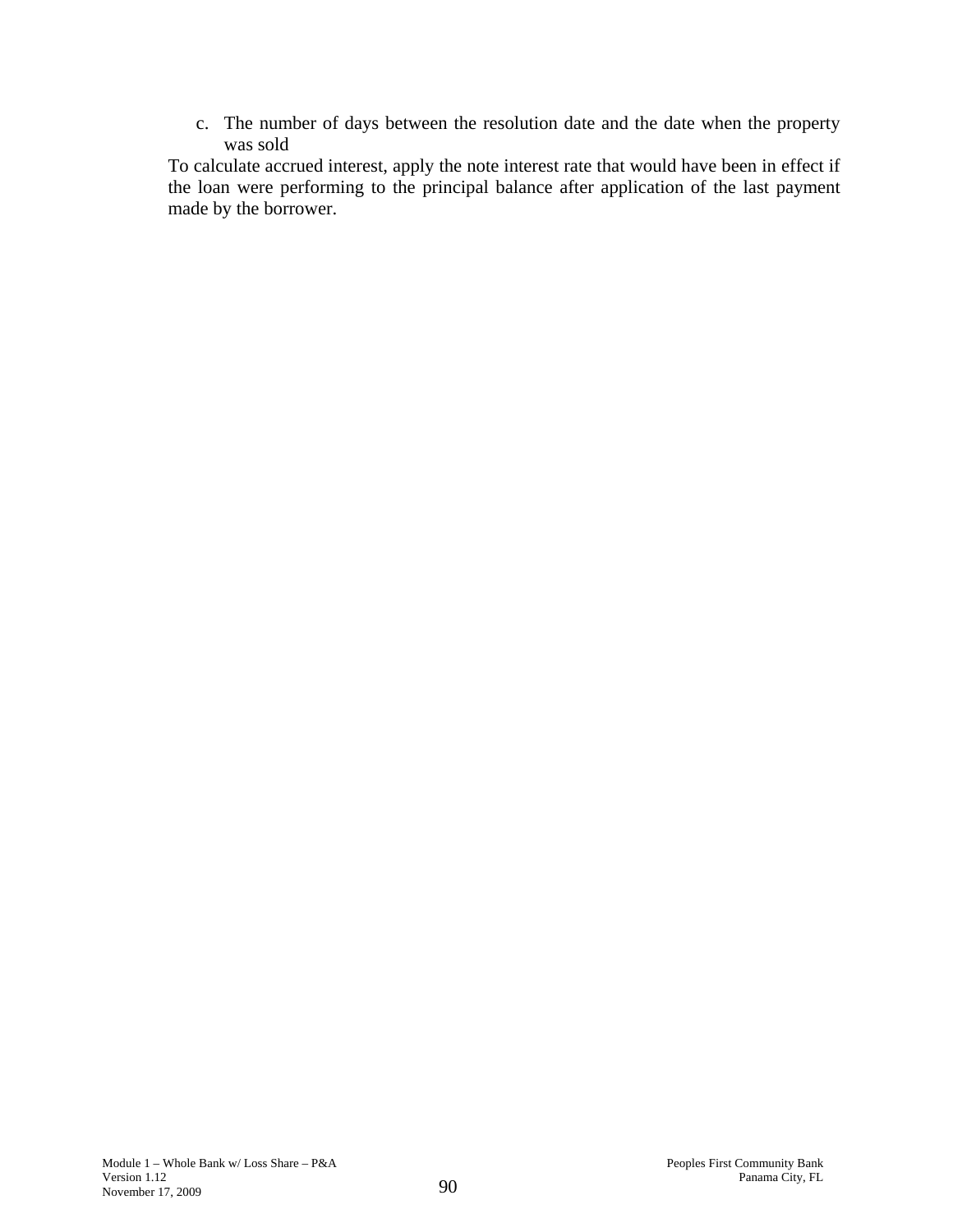# **Exhibit 2b**

This exhibit contains the loss share calculation for restructuring (loan mod), plus explanatory notes.

#### **Exhibit 2b CALCULATION OF RESTRUCTURING LOSS**

|                                                           | 1 Shared-Loss Month                                   | May-09                                                     |
|-----------------------------------------------------------|-------------------------------------------------------|------------------------------------------------------------|
|                                                           | 2 Loan no:                                            | 123456                                                     |
|                                                           | Loan before Restructuring                             |                                                            |
|                                                           | 3 Original loan amount                                | 500,000                                                    |
|                                                           | 4 Current unpaid principal balance                    | 450,000                                                    |
|                                                           | 5 Remaining term                                      | 298                                                        |
|                                                           | 6 Interest rate                                       | 7.500%                                                     |
|                                                           | 7 Interest Paid-To-Date                               | 2/29/08                                                    |
|                                                           | 8 Monthly payment - P&I                               | 3,333                                                      |
|                                                           | 9 Monthly payment - T&I                               | 1,000                                                      |
|                                                           | 10 Total monthly payment                              | 4,333                                                      |
|                                                           | 11 Loan type (fixed-rate, ARM, I/O, Option ARM, etc.) | <b>Option ARM</b>                                          |
|                                                           | 12 Borrower current annual income                     | 82,000                                                     |
|                                                           |                                                       |                                                            |
|                                                           | <b>Terms of Modified/Restructured Loan</b>            |                                                            |
|                                                           | 13 Closing date on modified/restructured loan         | 4/19/09                                                    |
|                                                           | 14 New Principal balance                              | 461,438                                                    |
|                                                           | 15 Remaining term                                     | 313                                                        |
|                                                           | 16 Interest rate                                      | 3.500%                                                     |
|                                                           | 17 Monthly payment - P&I                              | 1,346                                                      |
|                                                           | 18 Monthly payment - T&I                              | 800                                                        |
|                                                           | 19 Total monthly payment                              | 2,146                                                      |
|                                                           | 20 Loan type (fixed-rate, ARM, I/O, Option ARM, etc.) | IO Hybrid                                                  |
|                                                           | 21 Lien type (1st, 2nd)                               | 1st                                                        |
|                                                           | If adjustable:                                        |                                                            |
| 22                                                        | Initial interest rate                                 | 3.500%                                                     |
| 23                                                        | Term - initial interest rate                          | 60 Months                                                  |
|                                                           | 24 Initial payment amount                             | 2,146                                                      |
|                                                           | 25 Term-initial payment amount                        | 60 Months                                                  |
|                                                           | 26 Negative amortization?                             | No                                                         |
|                                                           | 27 Rate reset frequency after first adjustment        | 6 Months                                                   |
|                                                           | 28 Next reset date                                    | 5/1/14                                                     |
|                                                           | 29 Index                                              | <b>LIBOR</b>                                               |
|                                                           | 30 Margin                                             | 2.750%                                                     |
|                                                           | 31 Cap per adjustment                                 | 2.000%                                                     |
|                                                           | 32 Lifetime Cap                                       | 9.500%                                                     |
|                                                           | 33 Floor                                              | 2.750%                                                     |
|                                                           | 34 Front end DTI                                      | 31%                                                        |
|                                                           | 35 Back end DTI                                       | 45%                                                        |
|                                                           | <b>Restructuring Loss Calculation</b>                 |                                                            |
|                                                           | 36 Loan Principal balance before restructuring        | 450,000                                                    |
|                                                           | 37 Accrued interest, limited to 90 days               | 8,438                                                      |
|                                                           | 38 Tax and insurance advances                         | 3,000                                                      |
|                                                           | 39 3rd party fees due                                 |                                                            |
|                                                           | 40 Total loan balance due before restructuring        | 461,438                                                    |
|                                                           | Assumptions for NPV Calculation, Restructured Loan:   |                                                            |
|                                                           | 41 Discount rate for projected cash flows             | 5.530%                                                     |
|                                                           | 42 Loan prepayment in full                            | 120 Months                                                 |
|                                                           | 43 NPV of projected cash flows                        | 403,000                                                    |
|                                                           | 44 Loss Amount                                        | 58,438                                                     |
| Module 1 – Whole Bank w/ Loss Share – P&A<br>Varsion 1.12 |                                                       | Peoples First Community Bank<br>D <sub>onomo</sub> City EI |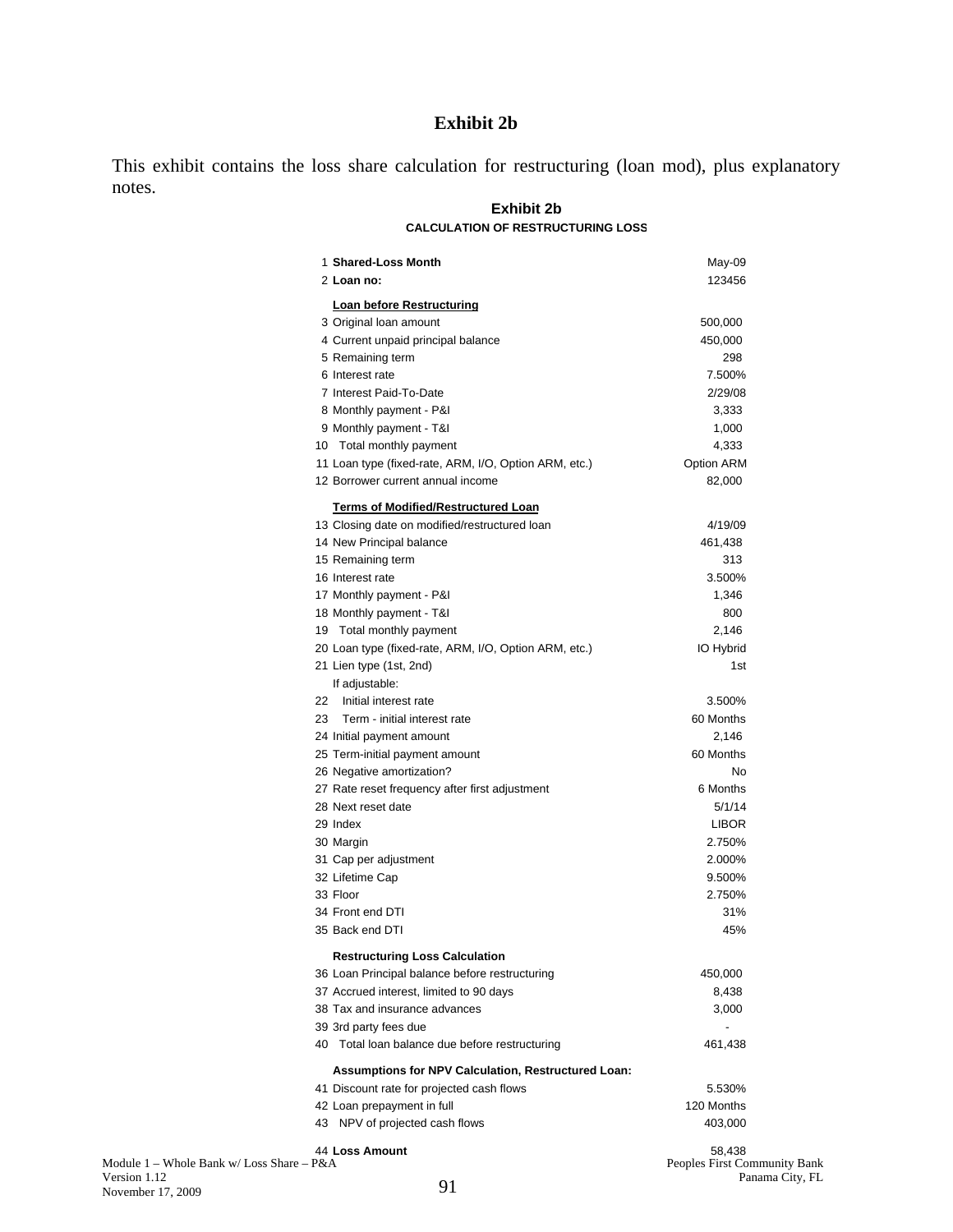## **Notes to Exhibit 2b (restructuring)**

- 1. The data shown are for illustrative purpose. The figures will vary for actual restructurings.
- 2. For purposes of loss sharing, losses on restructured loans are calculated as the difference between:
	- a. The principal, accrued interest, advances due on the loan, and allowable  $3<sup>rd</sup>$  party fees prior to restructuring (lines 36-39), and
	- b. The Net Present Value (NPV) of the estimated cash flows (line 43). The cash flows should assume no default or prepayment for 10 years, followed by prepayment in full at the end of 10 years (120 months).
- 3. For owner-occupied residential loans, the NPV is calculated using the most recently published Freddie Mac survey rate on 30-year fixed rate loans as of the restructure date.
- 4. For investor owned or non-owner occupied residential loans, the NPV is calculated using commercially reasonable rate on 30-year fixed rate loans as of the restructure date.
- 5. If the new loan is an adjustable-rate loan, interest rate resets and related cash flows should be projected based on the index rate in effect at the date of the loan restructuring. If the restructured loan otherwise provides for specific charges in monthly P&I payments over the term of the loan, those changes should be reflected in the projected cash flows. Assuming Bank must retain supporting schedule of projected cash flows as required by Section 2.1 of the Single Family Shared-Loss Agreement and provide it to the FDIC if requested for a sample audit.
- 6. Do not include late fees, prepayment penalties, or any similar lender fees or charges by the Failed Bank or Assuming Bank to the loan account, any allocation of Assuming Bank's servicing costs, or any allocations of Assuming Bank's general and administrative (G&A) or other operating costs.
- 7. The amount of accrued interest that may be added to the balance of the loan is limited to the minimum of:
	- a. 90 days
	- b. The number of days that the loan is delinquent at the time of restructuring
	- c. The number of days between the resolution date and the restructuring

To calculate accrued interest, apply the note interest rate that would have been in effect if the loan were performing to the principal balance after application of the last payment made by the borrower.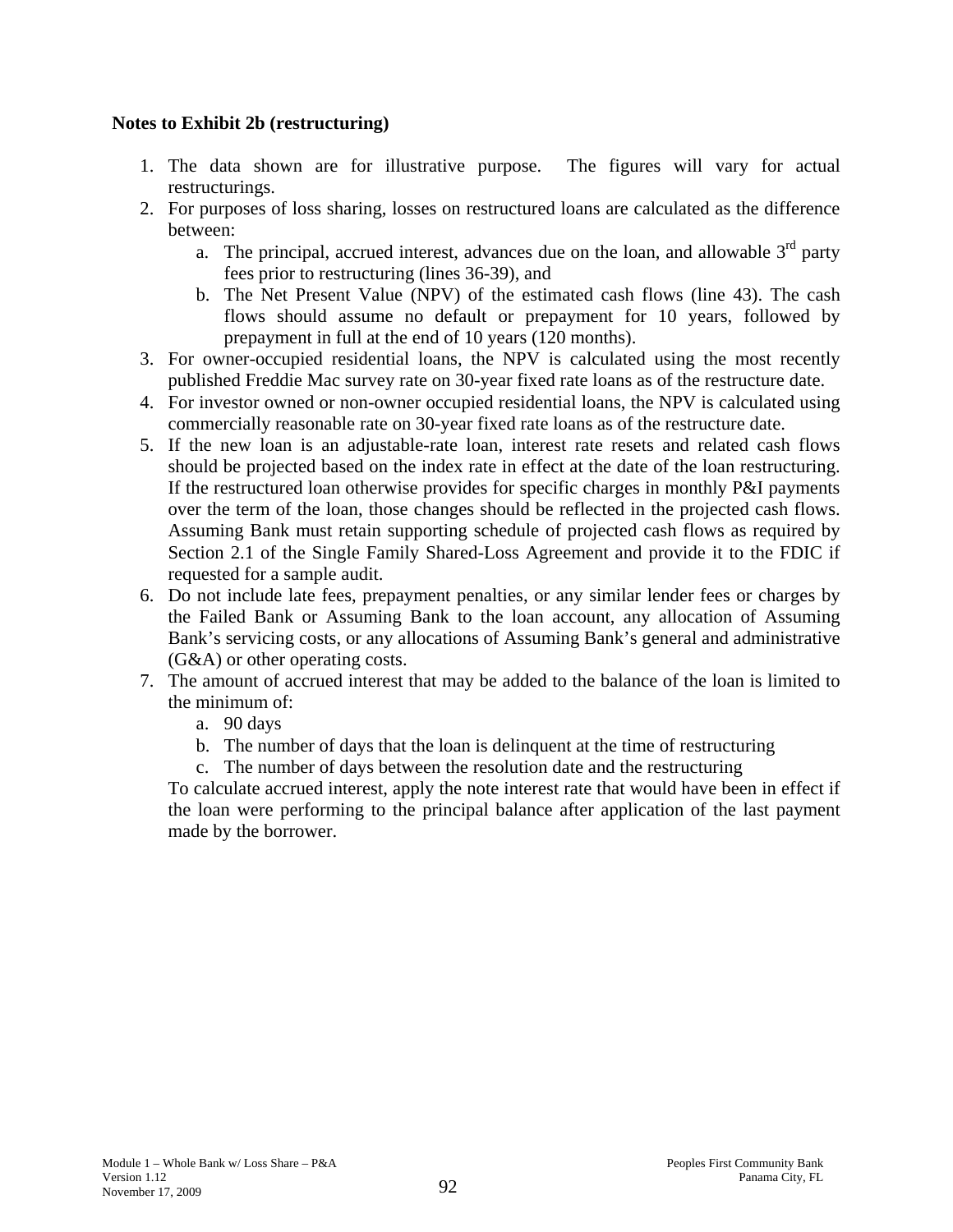### **Exhibit 2c**

This exhibit contains two versions of the loss share calculation for short sales, plus explanatory notes.

#### **Exhibit 2c(1) CALCULATION OF LOSS FOR SHORT SALE LOANS No Preceeding Loan Mod under Loss Share**

| 1 Shared-Loss Month:<br>2 Loan #<br>3 RO # | May-09<br>58776<br>542 |
|--------------------------------------------|------------------------|
| 4 Interest paid-to-date                    | 7/31/08                |
| 5 Short Payoff Date                        | 4/17/09                |
| 6 Note Interest rate                       | 7.750%                 |
| 7 Owner occupied?                          | Yes                    |
| If so:                                     |                        |
| Borrower current gross annual income<br>8  | 38,500                 |
| Estimated NPV of loan mod<br>9             | 200,000                |
| 10 Most recent BPO                         | 380,000                |
| 11 Most recent BPO date                    | 1/31/06                |
| <b>Short-Sale Loss calculation</b>         |                        |
| 12 Loan Principal balance                  | 375,000                |
| 13 Accrued interest, limited to 90 days    | 7,266                  |
| 14 Attorney's fees                         | 0                      |
| 15 Tax and insurance advances              | 0                      |
| 16 3rd party fees due                      | 2,800                  |
| 17 Incentive to borrower                   | 2,000                  |
| 18 Gross balance recoverable by Purchaser  | 387,066                |
| 19 Amount accepted in Short-Sale           | 255,000                |
| 20 Hazard Insurance                        | 0                      |
| 21 Mortgage Insurance                      | 0                      |
| 22 Total Cash Recovery                     | 255,000                |
| 23 Loss Amount                             | 132,066                |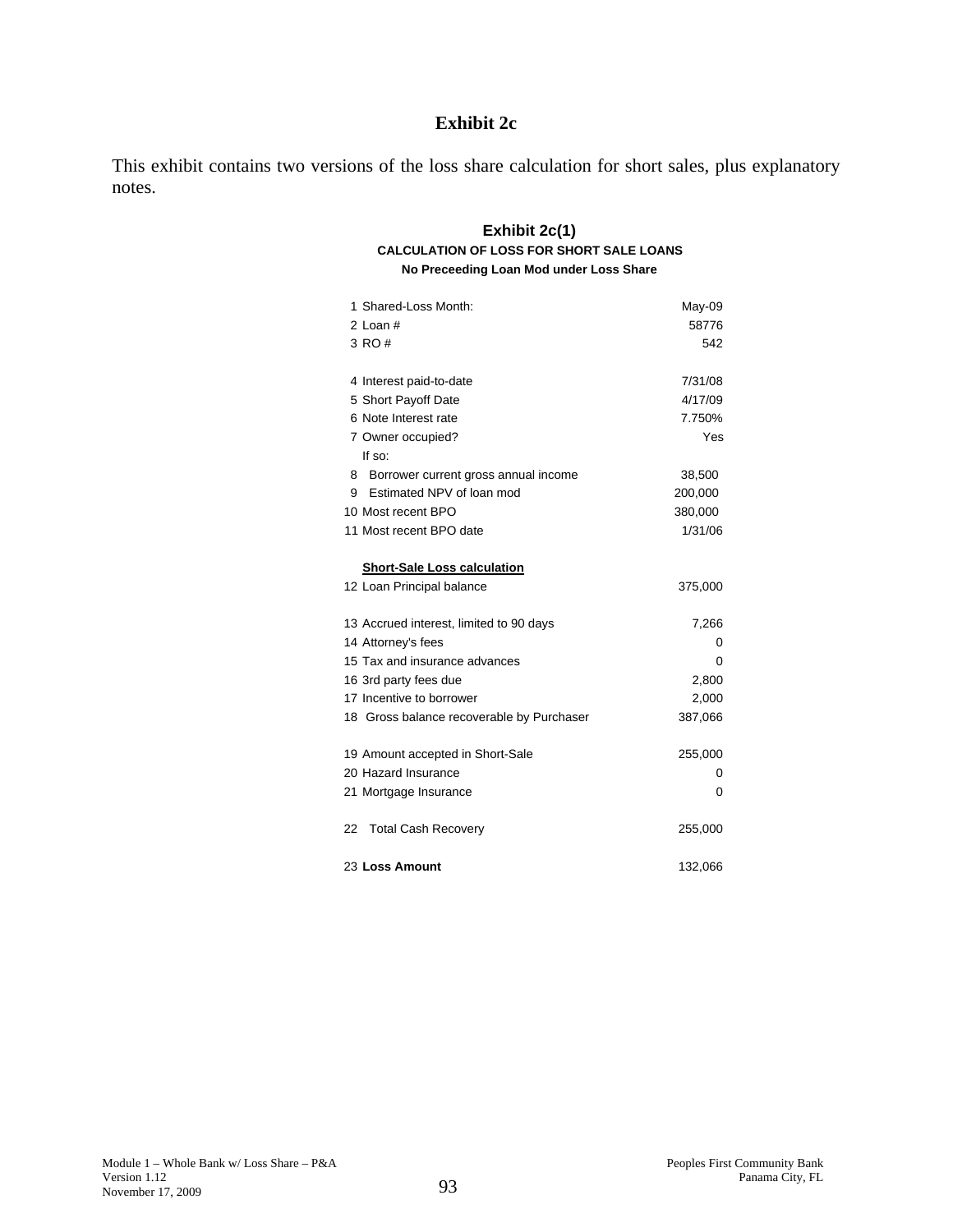#### **Exhibit 2c(2) CALCULATION OF LOSS FOR SHORT SALE LOANS Short Sale after a Covered Loan Mod**

| 1 Shared-Loss Month:                                        | May-09  |
|-------------------------------------------------------------|---------|
| 2 Loan $#$                                                  | 20076   |
| 3 REO #                                                     | 345     |
|                                                             |         |
| 4 Loan mod date                                             | 5/12/08 |
| 5 Interest paid-to-date                                     | 9/30/08 |
| 6 Short Payoff Date                                         | 4/2/09  |
| 7 Note Interest rate                                        | 7.500%  |
| 8 Most recent BPO                                           | 230,000 |
| 9 Most recent BPO date                                      | 1/21/09 |
|                                                             |         |
| <b>Short-Sale Loss calculation</b>                          |         |
| 11 NPV of projected cash flows at loan mod                  | 311,000 |
| 12 Less: Principal payments between loan mod and deliquency | 1,000   |
| Plus:                                                       |         |
| Attorney's fees<br>13                                       | 0       |
| Tax and insurance advances<br>14                            | 1,500   |
| 3rd party fees due<br>15                                    | 2,600   |
| 16<br>Incentive to borrower                                 | 3,500   |
| 17 Gross balance recoverable by Purchaser                   | 317,600 |
|                                                             |         |
| 18 Amount accepted in Short-Sale                            | 234,000 |
| 19 Hazard Insurance                                         | 0       |
| 20 Mortgage Insurance                                       | 0       |
|                                                             |         |
| <b>Total Cash Recovery</b><br>21                            | 234,000 |
|                                                             |         |
| 22 Loss Amount                                              | 83,600  |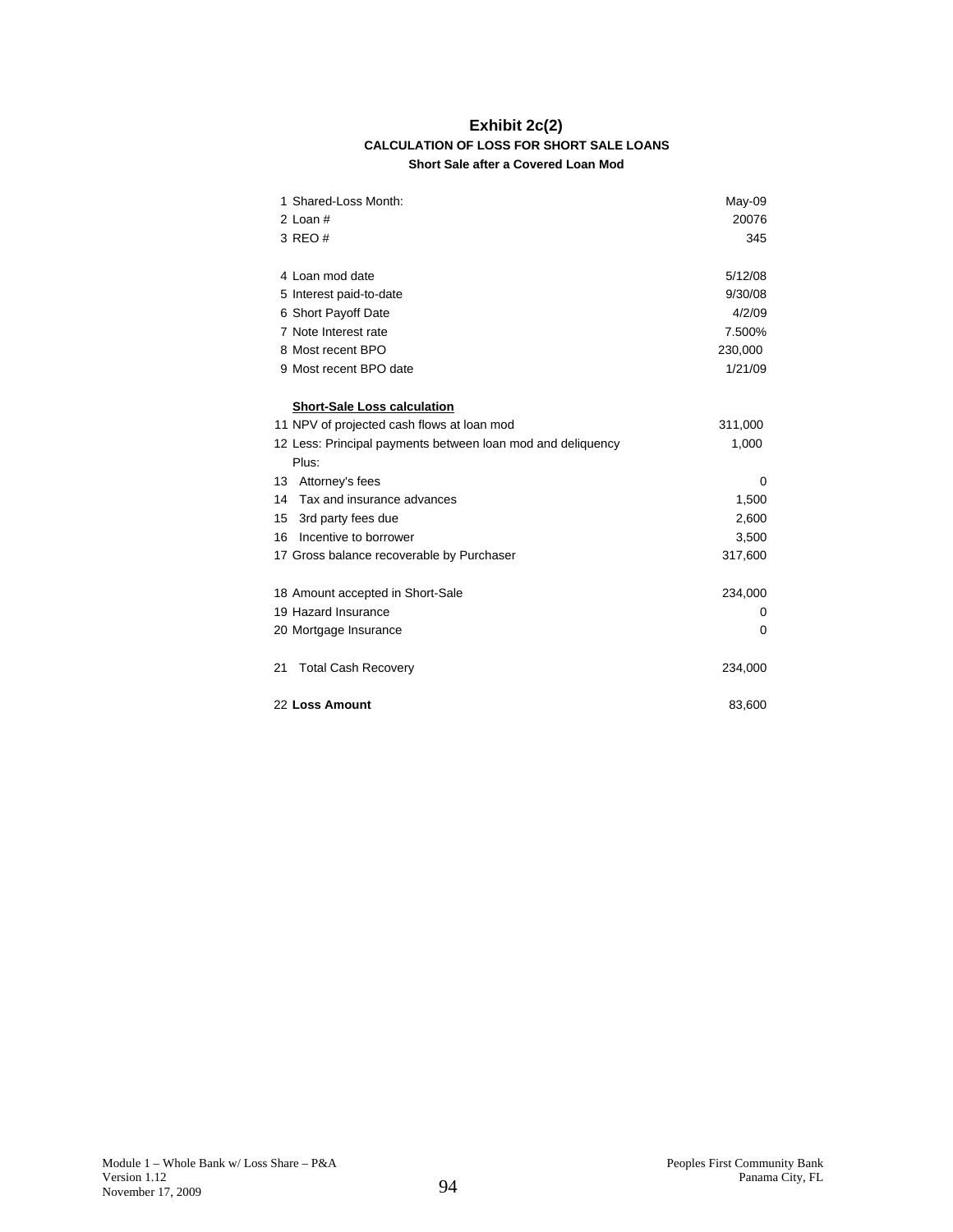## **Notes to Exhibit 2c (short sale)**

- 1. The data shown are for illustrative purpose. The figures will vary for actual short sales.
- 2. The covered loss is the difference between the gross balance recoverable by Purchaser and the total cash recovery. There are two methods of calculation for covered losses from short sales, depending upon the circumstances. They are shown below:
	- a. If the loan was restructured when the Loss Share agreement was in place, and then the short sale occurred, use Exhibit  $2c(2)$ . This version uses the Net Present Value (NPV) of the modified loan as the starting point for the covered loss.
	- b. Otherwise, use Exhibit  $2c(1)$ . This version uses the unpaid balance of the loan as of the last payment as the starting point for the covered loss.
- 3. For Exhibit  $2c(1)$ , the gross balance recoverable by the purchaser is calculated as the sum of lines  $12 - 17$ ; it is shown in line 18. For Exhibit 2a(2), the gross balance recoverable by the purchaser is calculated as line 11 minus line  $12$  plus lines  $13 - 16$ ; it is shown in line 17.
- 4. For Exhibit 2c(1), the total cash recovery is calculated as the sum of lines  $19 21$ ; it is shown in line 22. For Exhibit  $2c(2)$ , the total cash recovery is calculated as the sum of lines  $18 - 20$ ; it is shown in line 21.
- 5. Reasonable and customary third party attorney's fees and expenses incurred by or on behalf of Assuming Bank in connection with any enforcement procedures, or otherwise with respect to such loan, are reported under Attorney's fees.
- 6. Do not include late fees, prepayment penalties, or any similar lender fees or charges by the Failed Bank or Assuming Bank to the loan account, any allocation of Assuming Bank's servicing costs, or any allocations of Assuming Bank's general and administrative (G&A) or other operating costs.
- 7. If Exhibit  $2c(2)$  is used, then no accrued interest may be included as a covered loss. Otherwise, the amount of accrued interest that may be included as a covered loss is limited to the minimum of:
	- d.  $90 \text{ days}$
	- e. The number of days that the loan is delinquent when the property was sold
	- f. The number of days between the resolution date and the date when the property was sold

To calculate accrued interest, apply the note interest rate that would have been in effect if the loan were performing to the principal balance after application of the last payment made by the borrower.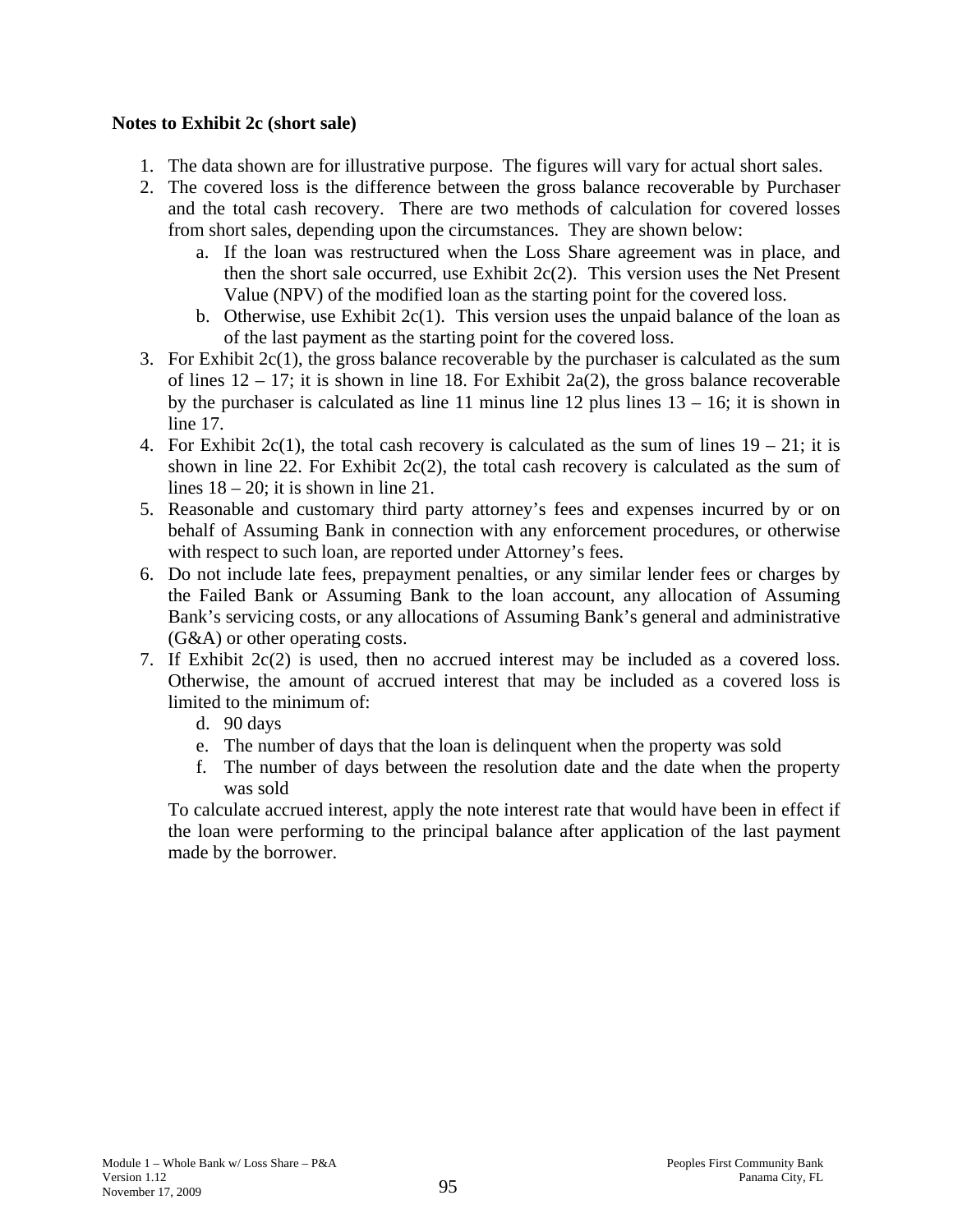# **Exhibit 2d**

| [input month]<br><b>Shared-Loss Month:</b>                                                                                                                |     |                    |             |  |
|-----------------------------------------------------------------------------------------------------------------------------------------------------------|-----|--------------------|-------------|--|
| Loan no.:                                                                                                                                                 |     |                    |             |  |
|                                                                                                                                                           |     |                    |             |  |
|                                                                                                                                                           |     |                    |             |  |
| <b>NOTE</b>                                                                                                                                               |     |                    |             |  |
| The calculation of recovery on a loan for which a Restructuring Loss has been paid will only apply if the                                                 |     |                    |             |  |
| loan is sold.                                                                                                                                             |     |                    |             |  |
|                                                                                                                                                           |     |                    |             |  |
| <b>EXAMPLE CALCULATION</b>                                                                                                                                |     |                    |             |  |
|                                                                                                                                                           |     |                    |             |  |
| <b>Restructuring Loss Information</b>                                                                                                                     |     |                    |             |  |
| Loan principal balance before restructuring                                                                                                               |     | \$200,000          | A           |  |
| NPV, restructured loan                                                                                                                                    |     | 165,000            | B           |  |
| Loss on restructured loan                                                                                                                                 |     | \$35,000           | $A - B$     |  |
| Times FDIC applicable loss share % (80% or 95%)                                                                                                           |     | 80%                |             |  |
| Loss share payment to purchaser                                                                                                                           |     | \$28,000           | $\mathbf C$ |  |
|                                                                                                                                                           |     |                    |             |  |
| Calculation - Recovery amount due to Receiver                                                                                                             |     |                    |             |  |
| Loan sales price                                                                                                                                          |     | \$190,000          |             |  |
| NPV of restructured loan at mod date                                                                                                                      |     | 165,000            |             |  |
| Gain - step 1                                                                                                                                             |     | 25,000             | D           |  |
| <b>PLUS</b>                                                                                                                                               |     |                    |             |  |
| Loan UPB after restructuring                                                                                                                              | (1) | 200,000<br>192,000 |             |  |
| Loan UPB at liquidation date<br>Gain - step 2 (principal collections after restructuring)                                                                 |     | 8,000              | Е           |  |
| Recovery amount                                                                                                                                           |     | 33,000             | $D + E$     |  |
| Times FDIC loss share %                                                                                                                                   |     | 80%                |             |  |
| <b>Recovery due to FDIC</b>                                                                                                                               |     | \$26,400           | F           |  |
|                                                                                                                                                           |     |                    |             |  |
| Net loss share paid to purchaser $(C - F)$                                                                                                                |     | \$<br>1,600        |             |  |
|                                                                                                                                                           |     |                    |             |  |
| <b>Proof Calculation</b>                                                                                                                                  | (2) |                    |             |  |
| Loan principal balance                                                                                                                                    |     | \$200,000          | G           |  |
|                                                                                                                                                           |     |                    |             |  |
| Principal collections on loan                                                                                                                             |     | 8,000              |             |  |
| Sales price for loan                                                                                                                                      |     | 190,000            |             |  |
| Total collections on loan                                                                                                                                 |     | 198,000            | H           |  |
| Net loss on loan                                                                                                                                          |     | \$<br>2,000        | $G - H$     |  |
| Times FDIC applicable loss share % (80% or 95%)                                                                                                           |     | 80%                |             |  |
| Loss share payment to purchaser                                                                                                                           |     | \$<br>1,600        |             |  |
|                                                                                                                                                           |     |                    |             |  |
|                                                                                                                                                           |     |                    |             |  |
| (1) This example assumes that the FDIC loan modification program as shown in Exhibit 5 is applied and                                                     |     |                    |             |  |
| the loan restructuring does not result in a reduction in the loan principal balance due from the                                                          |     |                    |             |  |
| borrower.                                                                                                                                                 |     |                    |             |  |
| (2) This proof calculation is provided to illustrate the concept and the Assuming Bank is not required to<br>provide this with its Recovery calculations. |     |                    |             |  |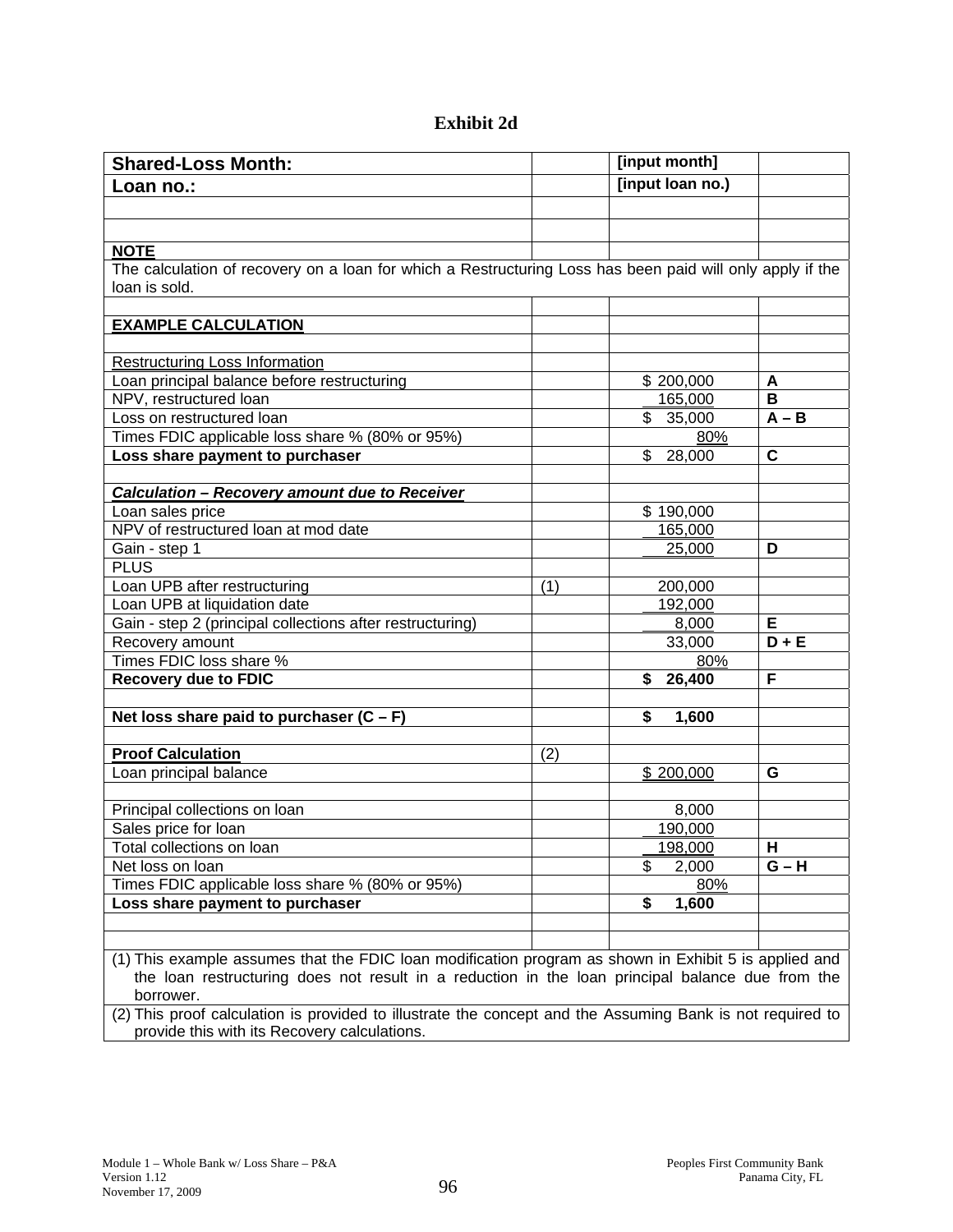| <b>SHARED-LOSS LOANS</b>                                |                      |               |                  |  |
|---------------------------------------------------------|----------------------|---------------|------------------|--|
| PORTFOLIO PERFORMANCE AND SUMMARY SCHEDULE              |                      |               |                  |  |
| <b>MONTH ENDED:</b>                                     | [input report month] |               |                  |  |
|                                                         |                      |               |                  |  |
|                                                         |                      |               |                  |  |
| <b>POOL SUMMARY</b>                                     |                      |               |                  |  |
|                                                         | $\#$                 | \$            |                  |  |
| Loans at Sale Date                                      | XX                   | XХ            |                  |  |
|                                                         |                      |               |                  |  |
| Loans as of this month-end                              | XX                   | XX            |                  |  |
|                                                         |                      |               |                  |  |
|                                                         |                      |               |                  |  |
| <b>STATED THRESHOLD TRACKING</b>                        | $\#$                 | $\frac{2}{2}$ |                  |  |
| <b>Stated Threshold amount</b>                          |                      |               | A                |  |
| Cumulative loss payments, prior month                   |                      |               |                  |  |
| Loss payment for current month                          |                      |               |                  |  |
| Cumulative loss payment, this month                     |                      |               |                  |  |
| Cumulative Commercial & Other Loans Net Charge-Offs     |                      |               |                  |  |
|                                                         |                      |               | B                |  |
| Remaining to Stated Threshold                           |                      |               | $A - B$          |  |
|                                                         |                      |               |                  |  |
|                                                         |                      |               | Percent of Total |  |
| <b>PORTFOLIO PERFORMANCE STATUS</b>                     | $\#$                 | \$            | $\#$             |  |
| Current                                                 |                      |               |                  |  |
| $30 - 59$ days past due                                 |                      |               |                  |  |
| $60 - 89$ days past due                                 |                      |               |                  |  |
| $90 - 119$ days past due                                |                      |               |                  |  |
| 120 and over days past due                              |                      |               |                  |  |
| In foreclosure                                          |                      |               |                  |  |
| <b>ORE</b>                                              |                      |               |                  |  |
| Total                                                   |                      |               |                  |  |
|                                                         |                      |               |                  |  |
| Memo Item:                                              |                      |               |                  |  |
| Loans in process of restructuring - total               |                      |               |                  |  |
| Loans in bankruptcy                                     |                      |               |                  |  |
|                                                         |                      |               |                  |  |
| Loans in process of restructuring by delinquency status |                      |               |                  |  |
| Current                                                 |                      |               |                  |  |
| 30 - 59 days past due                                   |                      |               |                  |  |
| 60 - 89 days past due                                   |                      |               |                  |  |
| 90 - 119 days past due                                  |                      |               |                  |  |
| 120 and over days past due In foreclosure               |                      |               |                  |  |
| Total                                                   |                      |               |                  |  |
|                                                         |                      |               |                  |  |

**Exhibit 3 Portfolio Performance and Summary Schedule**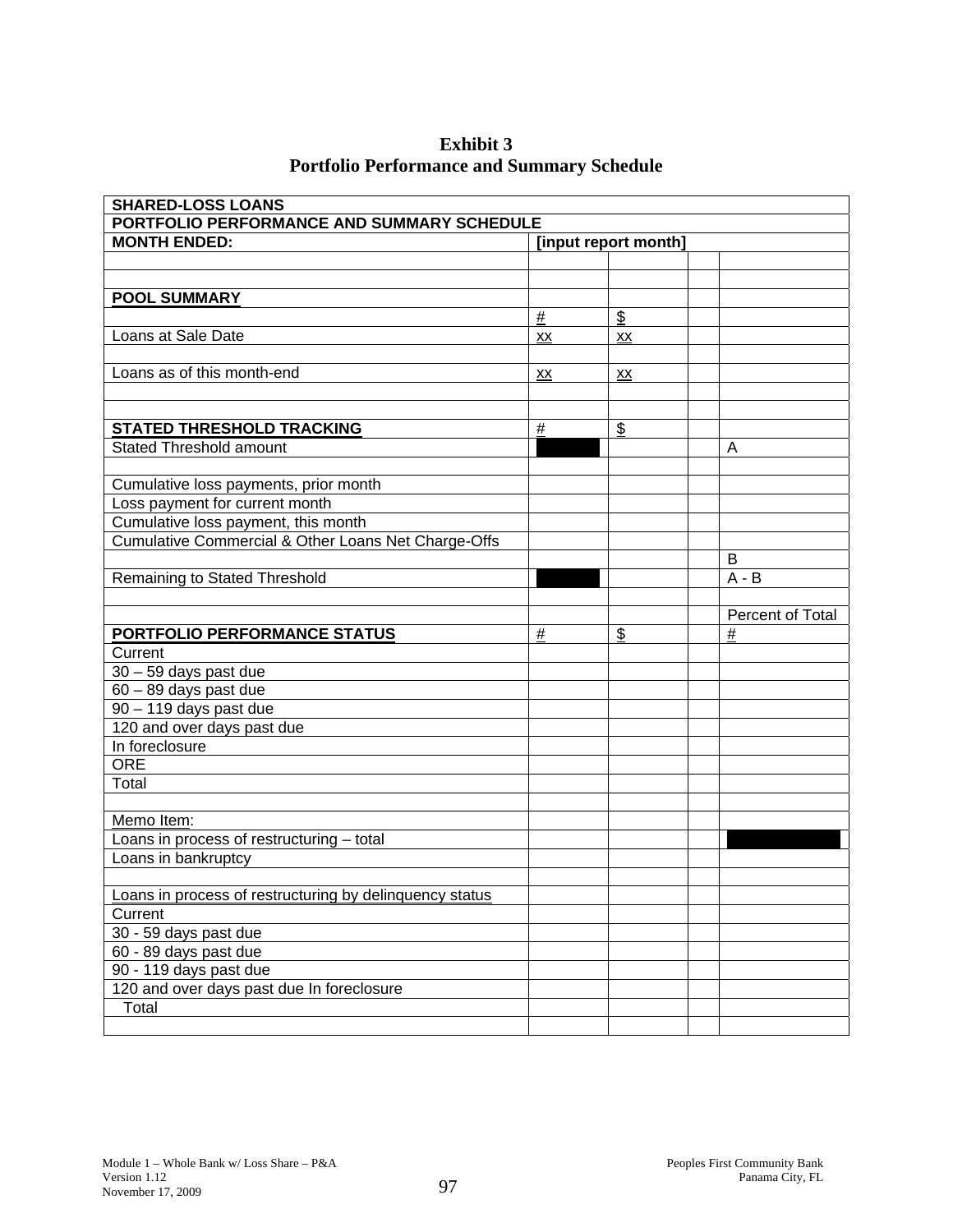| List of Loans Paid Off During Month    |                |  |  |
|----------------------------------------|----------------|--|--|
|                                        | Principal      |  |  |
| Loan $#$                               | <b>Balance</b> |  |  |
|                                        |                |  |  |
| <b>List of Loans Sold During Month</b> |                |  |  |
|                                        |                |  |  |
|                                        | Principal      |  |  |
| Loan $#$                               | Balance        |  |  |
|                                        |                |  |  |
|                                        |                |  |  |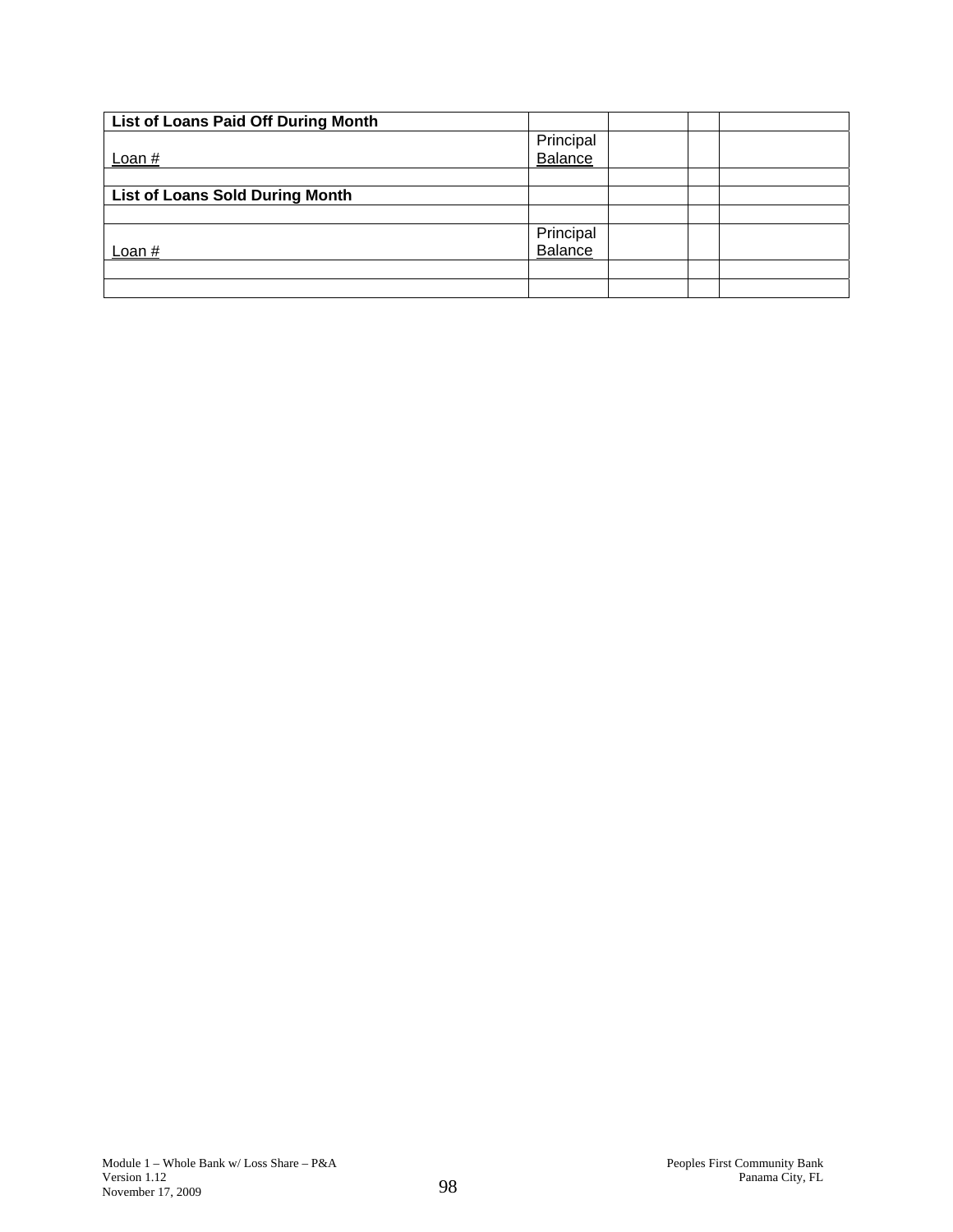## **Exhibit 4 Wire Transfer Instructions**

# **PURCHASER WIRING INSTRUCTIONS**

| <b>BANK RECEIVING WIRE</b>               |  |
|------------------------------------------|--|
|                                          |  |
| <b>9 DIGIT ABA ROUTING NUMBER</b>        |  |
|                                          |  |
| <b>ACCOUNT NUMBER</b>                    |  |
|                                          |  |
| <b>NAME OF ACCOUNT</b>                   |  |
|                                          |  |
| <b>ATTENTION TO WHOM</b>                 |  |
|                                          |  |
| <b>PURPOSE OF WIRE</b>                   |  |
| <b>FDIC RECEIVER WIRING INSTRUCTIONS</b> |  |
|                                          |  |
| <b>BANK RECEIVING WIRE</b>               |  |
|                                          |  |
| <b>SHORT NAME</b>                        |  |
|                                          |  |
| <b>ADDRESS OF BANK RECEIVING WIRE</b>    |  |
|                                          |  |
| <b>9 DIGIT ABA ROUTING NUMBER</b>        |  |
|                                          |  |
| <b>ACCOUNT NUMBER</b>                    |  |
|                                          |  |
| <b>NAME OF ACCOUNT</b>                   |  |
|                                          |  |
| <b>ATTENTION TO WHOM</b>                 |  |
|                                          |  |
| <b>PURPOSE OF WIRE</b>                   |  |
|                                          |  |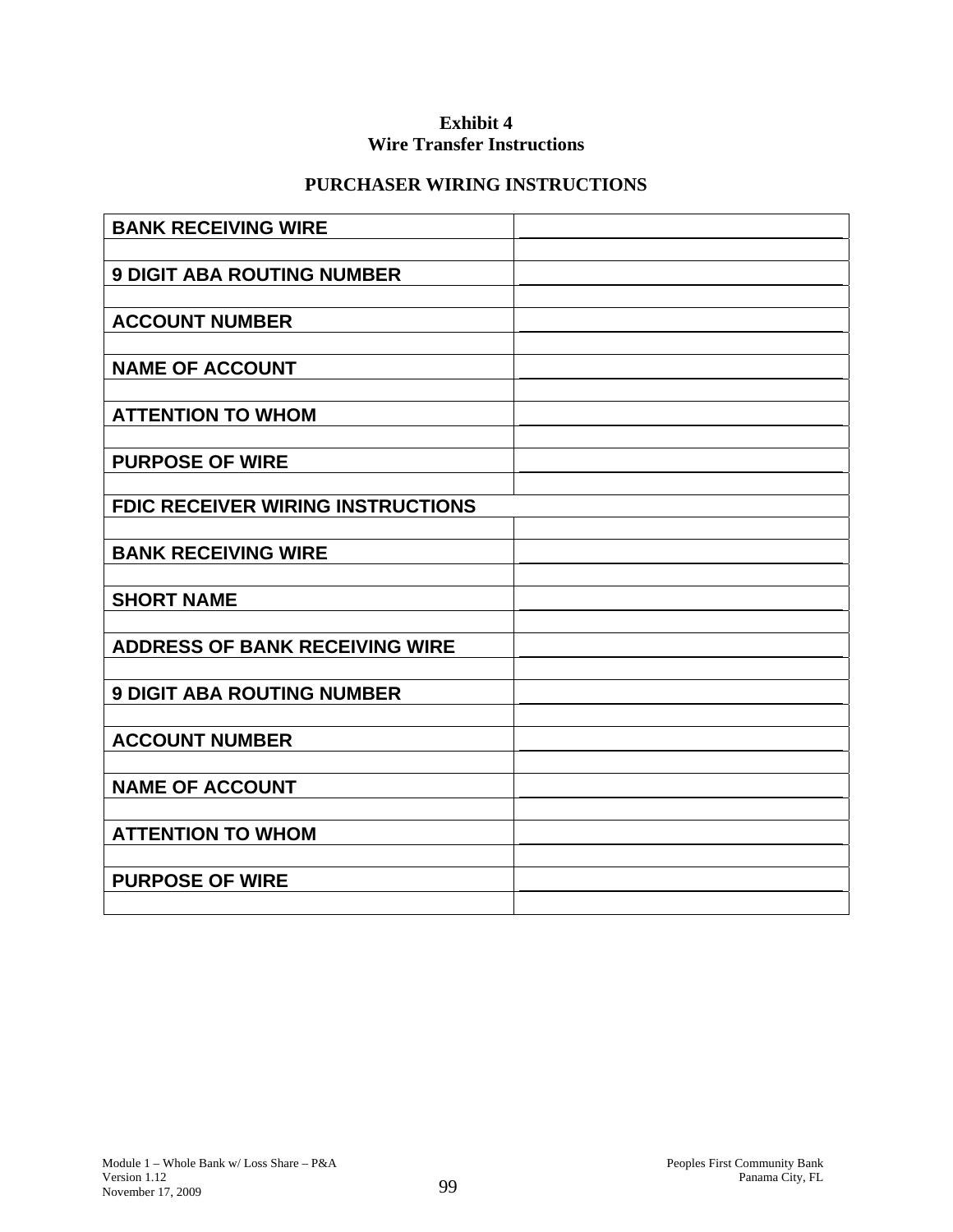## **EXHIBIT 5**

## **FDIC MORTGAGE LOAN MODIFICATION PROGRAM**

## **Objective**

The objective of this FDIC Mortgage Loan Modification Program ("Program") is to modify the terms of certain residential mortgage loans so as to improve affordability, increase the probability of performance, allow borrowers to remain in their homes and increase the value of the loans to the FDIC and assignees. The Program provides for the modification of Qualifying Loans (as defined below) by reducing the borrower's monthly housing debt to income ratio ("DTI Ratio") to no more than 31% at the time of the modification and eliminating adjustable interest rate and negative amortization features.

### Qualifying Mortgage Loans

In order for a mortgage loan to be a Qualifying Loan it must meet all of the following criteria, which must be confirmed by the lender:

- The collateral securing the mortgage loan is owner-occupied and the owner's primary residence; and
- The mortgagor has a first priority lien on the collateral; and
- Either the borrower is at least 60 days delinquent or a default is reasonably foreseeable.

### Modification Process

The lender shall undertake a review of its mortgage loan portfolio to identify Qualifying Loans. For each Qualifying Loan, the lender shall determine the net present value of the modified loan and, if it will exceed the net present value of the foreclosed collateral upon disposition, then the Qualifying Loan shall be modified so as to reduce the borrower's monthly DTI Ratio to no more than 31% at the time of the modification. To achieve this, the lender shall use a combination of interest rate reduction, term extension and principal forbearance, as necessary.

The borrower's monthly DTI Ratio shall be a percentage calculated by dividing the borrower's monthly income by the borrower's monthly housing payment (including principal, interest, taxes and insurance). For these purposes, (1) the borrower's monthly income shall be the amount of the borrower's (along with any co-borrowers') documented and verified gross monthly income, and (2) the borrower's monthly housing payment shall be the amount required to pay monthly principal and interest plus one-twelfth of the then current annual amount required to pay real property taxes and homeowner's insurance with respect to the collateral.

In order to calculate the monthly principal payment, the lender shall capitalize to the outstanding principal balance of the Qualifying Loan the amount of all delinquent interest, delinquent taxes, past due insurance premiums, third party fees and (without duplication) escrow advances (such amount, the "Capitalized Balance").

In order to achieve the goal of reducing the DTI Ratio to 31%, the lender shall take the following steps in the following order of priority with respect to each Qualifying Loan: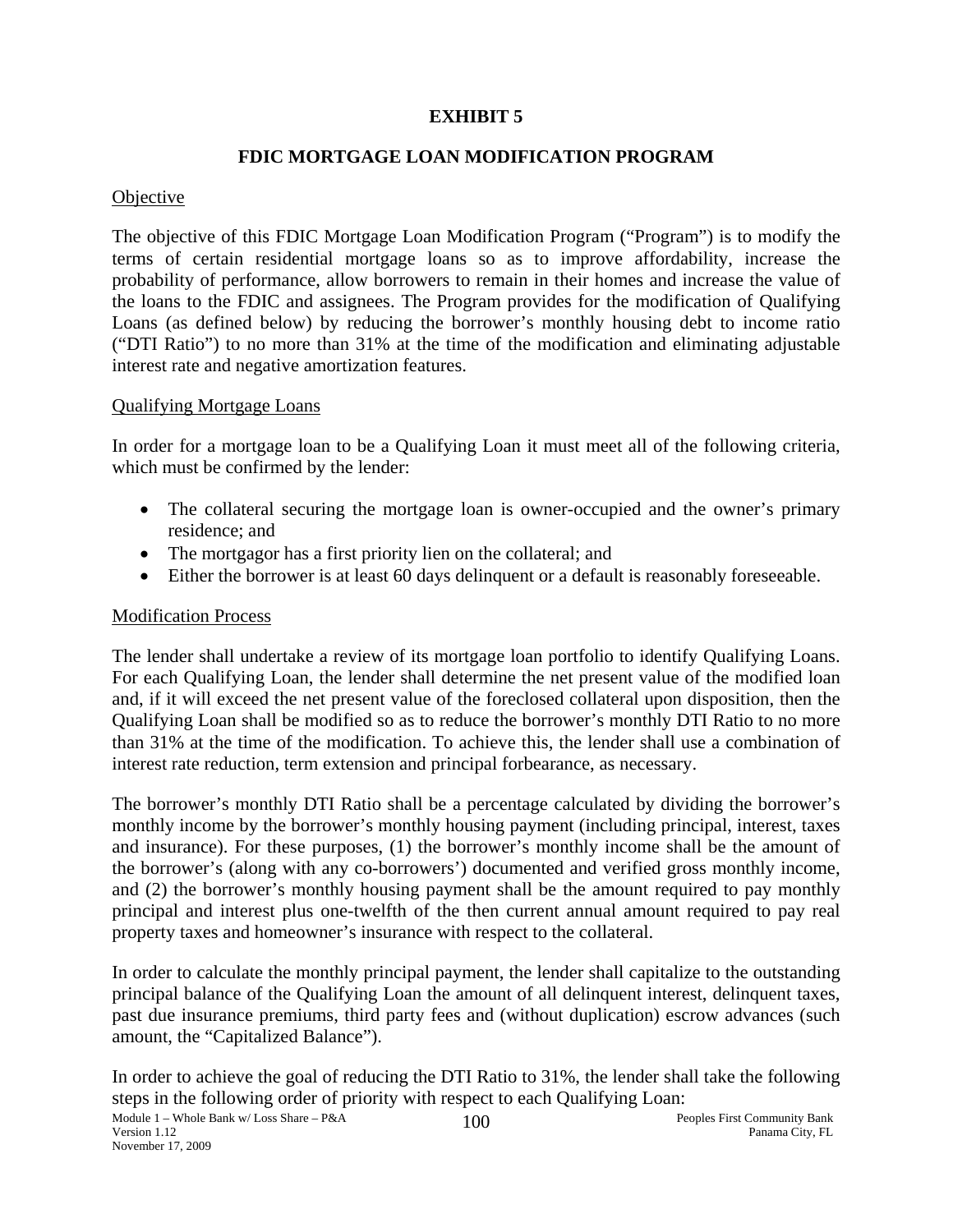- 1. Reduce the interest rate to the then current Freddie Mac Survey Rate for 30-year fixed rate mortgage loans, and adjust the term to 30 years.
- 2. If the DTI Ratio is still in excess of  $31\%$ , reduce the interest rate further, but no lower than 3%, until the DTI ratio of 31% is achieved.
- 3. If the DTI Ratio is still in excess of 31% after adjusting the interest rate to 3%, extend the remaining term of the loan by 10 years.
- 4. If the DTI Ratio is still in excess of 31%, calculate a new monthly payment (the "Adjusted Payment Amount") that will result in the borrower's monthly DTI Ratio not exceeding 31%. After calculating the Adjusted Payment Amount, the lender shall bifurcate the Capitalized Balance into two portions – the amortizing portion and the non-amortizing portion. The amortizing portion of the Capitalized Balance shall be the mortgage amount that will fully amortize over a 40-year term at an annual interest rate of 3% and monthly payments equal to the Adjusted Payment Amount. The nonamortizing portion of the Capitalized Balance shall be the difference between the Capitalized Balance and the amortizing portion of the Capitalized Balance. If the amortizing portion of the Capitalized Balance is less than 75% of the current estimated value of the collateral, then the lender may choose not to restructure the loan. If the lender chooses to restructure the loan, then the lender shall forbear on collecting the non-amortizing portion of the Capitalized Balance, and such amount shall be due and payable only upon the earlier of (i) maturity of the modified loan, (ii) a sale of the property or (iii) a pay-off or refinancing of the loan. No interest shall be charged on the non-amortizing portion of the Capitalized Balance, but repayment shall be secured by a first lien on the collateral.

# Special Note:

The net present value calculation used to determine whether a loan should be modified based on the modification process above is distinct and different from the net present value calculation used to determine the covered loss if the loan is modified. Please refer only to the net present value calculation described in this exhibit for the modification process, with its separate assumptions, when determining whether to provide a modification to a borrower. Separate assumptions may include, without limitation, Assuming Bank's determination of a probability of default without modification, a probability of default with modification, home price forecasts, prepayment speeds, and event timing. These assumptions are applied to different projected cash flows over the term of the loan, such as the projected cash flow of the loan performing or defaulting without modification and the projected cash flow of the loan performing or defaulting with modification.

change, the net present value calculation for determining the covered loss remains constant.<br>Module 1 – Whole Bank w/ Loss Share – P&A Peoples First Community Bank Peoples First Community Bank 101 Panama City, FL By contrast, the net present value for determining the covered loss is based on a 10 year period. While the assumptions in the net present value calculation used in the modification process may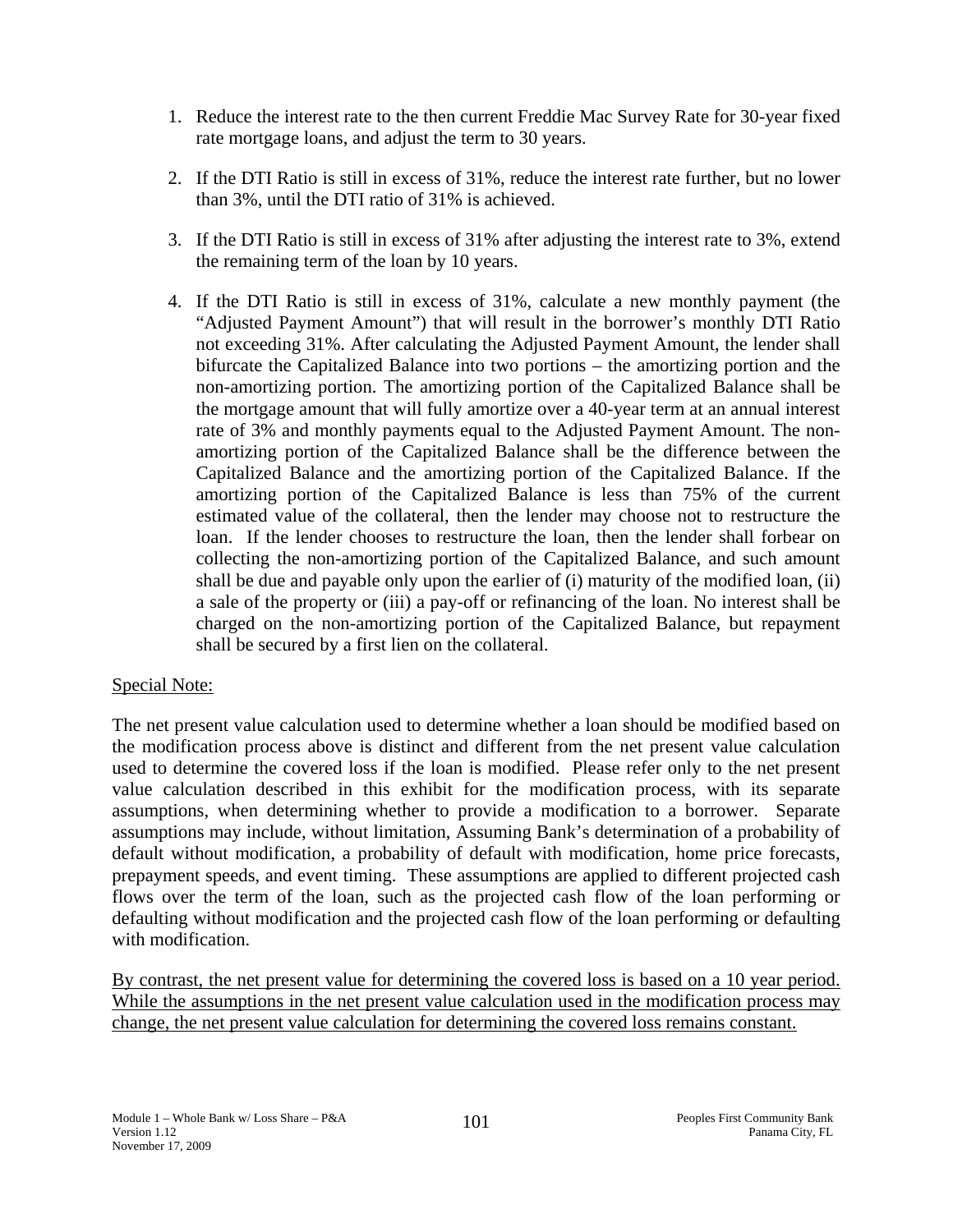### **EXHIBIT 4.15B**

#### **COMMERCIAL AND OTHER ASSETS SHARED-LOSS AGREEMENT**

This agreement for reimbursement of loss sharing expenses on certain loans and other assets (the "Commercial Shared-Loss Agreement") shall apply when the Assuming Bank purchases Shared-Loss Assets as that term is defined herein. The terms hereof shall modify and supplement, as necessary, the terms of the Purchase and Assumption Agreement to which this Commercial Shared-Loss Agreement is attached as Exhibit 4.15B and incorporated therein. To the extent any inconsistencies may arise between the terms of the Purchase and Assumption Agreement and this Commercial Shared-Loss Agreement with respect to the subject matter of this Commercial Shared-Loss Agreement, the terms of this Commercial Shared-Loss Agreement shall control. References in this Commercial Shared-Loss Agreement to a particular Section shall be deemed to refer to a Section in this Commercial Shared-Loss Agreement unless the context indicates that a Section of the Purchase and Assumption Agreement is intended.

#### **ARTICLE I -- DEFINITIONS**

Capitalized terms used in this Commercial Shared-Loss Agreement that are not defined in this Commercial Shared-Loss Agreement are defined in the Purchase and Assumption Agreement In addition to the terms defined above, defined below are certain additional terms relating to loss-sharing, as used in this Commercial Shared-Loss Agreement.

"AAA" means the American Arbitration Association as provided in Section 2.1(f)(iii) of this Commercial Shared-Loss Agreement.

**"Accrued Interest"** means, with respect to any Shared-Loss Loan, Permitted Advance or Shared-Loss Loan Commitment Advance at any time, the amount of earned and unpaid interest, taxes, credit life and/or disability insurance premiums (if any) payable by the Obligor accrued on or with respect to such Shared-Loss Loan, Permitted Advance or Shared-Loss Loan Commitment Advance, all as reflected on the Accounting Records of the Failed Bank or the Assuming Bank (as applicable); provided, that Accrued Interest shall not include any amount that accrues on or with respect to any Shared-Loss Loan, Permitted Advance or Shared-Loss Loan Commitment Advance after that Asset has been placed on non-accrual or nonperforming status by either the Failed Bank or the Assuming Bank (as applicable).

"**Additional ORE**" means Shared-Loss Loans that become Other Real Estate after Bank Closing Date.

"**Affiliate**" shall have the meaning set forth in the Purchase and Assumption Agreement; provided, that, for purposes of this Commercial Shared-Loss Agreement, no Third Party Servicer shall be deemed to be an Affiliate of the Assuming Bank.

**Examplicable Anniversary of the Commencement Date**" means the fifth (5th) anniversary of the Commencement Date.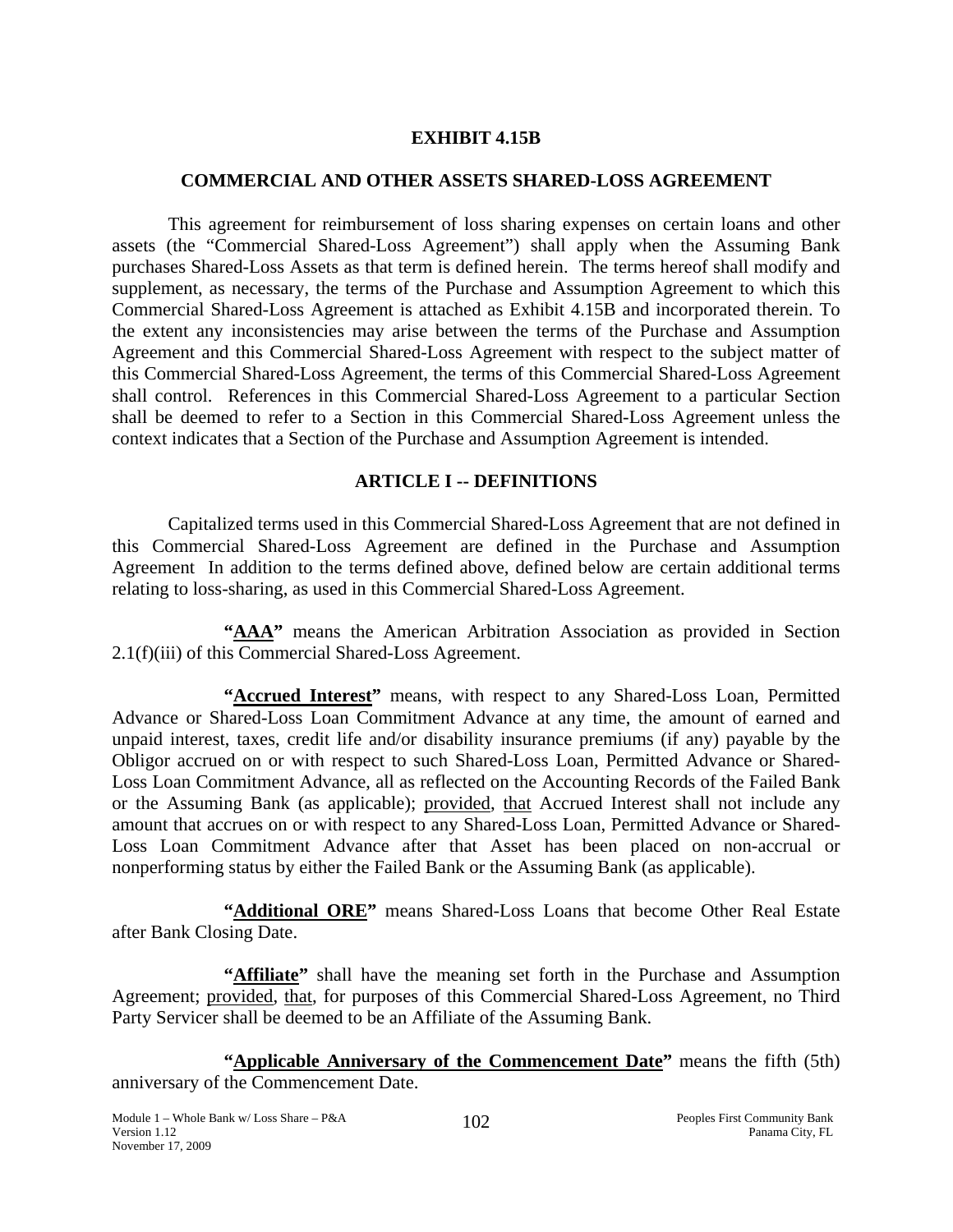"Calendar Quarter" means a quarterly period (a) for the first such period, beginning on the Commencement Date and ending on the last calendar day of either March, June, September or December, whichever is the first to occur after the Commencement Date, and (b) for quarterly periods thereafter, beginning on the first calendar day of the calendar month immediately after the month that ended the prior period and ending on the last calendar day of each successive three-calendar-month period thereafter (i.e., each March, June, September and December, starting in the applicable order depending on the ending date of first such period) of any year.

**"Capitalized Expenditures"** means those expenditures that (i) would be capitalized under generally accepted accounting principles, and (ii) are incurred with respect to Shared-Loss Loans, Other Real Estate, Additional ORE or Subsidiary ORE. Capitalized Expenditures shall not include expenses related to environmental conditions including, but not limited to, remediation, storage or disposal of any hazardous or toxic substances or any pollutant or contaminant.

**"Charge-Offs"** means, with respect to any Shared-Loss Assets for any period, an amount equal to the aggregate amount of loans or portions of loans classified as "Loss" under the Examination Criteria, including (a) charge-offs of (i) the principal amount of such assets net of unearned interest (including write-downs associated with Other Real Estate, Additional ORE, Subsidiary ORE or loan modification(s)) (ii) Accrued Interest, and (iii) Capitalized Expenditures plus (b) Pre-Charge-Off Expenses incurred on the respective Shared-Loss Loans, all as effected by the Assuming Bank during such period and reflected on the Accounting Records of the Assuming Bank; provided, that: (i) the aggregate amount of Accrued Interest (including any reversals thereof) for the period after Bank Closing that shall be included in determining the amount of Charge-Offs for any Shared-Loss Loan shall not exceed ninety (90) days' Accrued Interest; (ii) no Charge-Off shall be taken with respect to any anticipated expenditure by the Assuming Bank until such expenditure is actually incurred; (iii) any financial statement adjustments made in connection with the purchase of any Assets pursuant to this Purchase and Assumption Agreement or any future purchase, merger, consolidation or other acquisition of the Assuming Bank shall not constitute "Charge-Offs"; and (iv) except for Portfolio Sales or any other sales or dispositions consented to by the Receiver, losses incurred on the sale or other disposition of Shared-Loss Assets to any Person (other than the sale or other disposition of Other Real Estate, Additional ORE or Subsidiary ORE to a Person other than an Affiliate of the Assuming Bank which is conducted in a commercially reasonable and prudent manner) shall not constitute Charge-Offs.

**"Commencement Date"** means the first calendar day following Bank Closing.

**"Consumer Loans"** means Loans to individuals for household, family and other personal expenditures (including United States and/or State-guaranteed student loans and extensions of credit pursuant to a credit card plan or debit card plan).

**"Cumulative Servicing Amount"** means the sum of the Period Servicing Amounts for every consecutive twelve-month period prior to and ending on the True-Up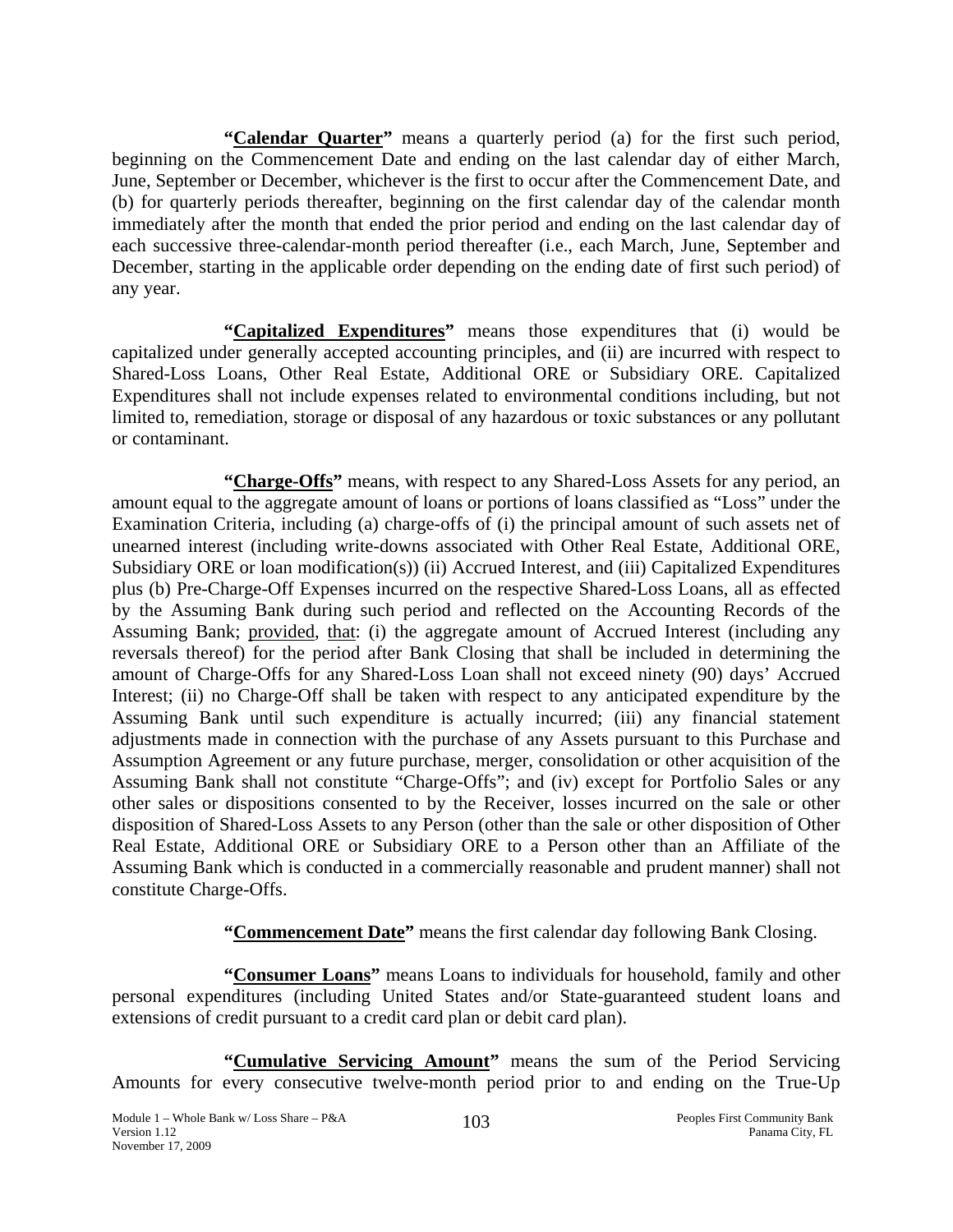Measurement Date in respect of each of the Shared-Loss Agreements during which the losssharing provisions of the applicable Shared-Loss Agreement is in effect.

**"Cumulative Shared-Loss Payments"** means (i) the aggregate of all of the payments made or payable to the Assuming Bank under the Shared-Loss Agreements minus (ii) the aggregate of all of the payments made or payable to the Receiver under the Shared-Loss Agreements.

**"Environmental Assessment"** means an assessment of the presence, storage or release of any hazardous or toxic substance, pollutant or contaminant with respect to the collateral securing a Shared-Loss Loan that has been fully or partially charged off.

**"Examination Criteria"** means the loan classification criteria employed by, or any applicable regulations of, the Assuming Bank's Chartering Authority at the time such action is taken, as such criteria may be amended from time to time.

**"Failed Bank Charge-Offs/Write-Downs"** means, with respect to any Shared-Loss Asset, an amount equal to the aggregate amount of reversals or charge-offs of Accrued Interest and charge-offs and write-downs of principal effected by the Failed Bank with respect to that Shared-Loss Asset as reflected on the Accounting Records of the Failed Bank.

**"Fair Value"** means the value of a Shared Loss MTM Asset as stated on the books and records of the Failed Bank as of Bank Closing, inclusive of all adjustments.

**"FDIC Party"** has the meaning provided in Section 2.1(f)(ii) of this Commercial Shared-Loss Agreement.

**"Net Charge-Offs"** means, with respect to any period, an amount equal to the aggregate amount of Charge-Offs for such period less the amount of Recoveries for such period.

 Commercial Shared-Loss Agreement. "Neutral Member" has the meaning provided in Section 2.1(f)(ii) of this

**"New Shared-Loss Loans"** means loans that would otherwise be subject to loss sharing under this Commercial Shared-Loss Agreement that were originated after **September 30, 2009** and before Bank Closing.

**"Notice of Dispute"** has the meaning provided in Section 2.1(f)(iii) of this Commercial Shared-Loss Agreement.

**"ORE Subsidiary"** means any Subsidiary of the Assuming Bank that engages solely in holding, servicing, managing or liquidating interests of a type described in clause (A) of the definition of "Other Real Estate," which interests have arisen from the collection or settlement of a Shared-Loss Loan.

**"Other Real Estate"** means all of the following (including any of the following fully or partially charged off the books and records of the Failed Bank or the Assuming Bank) Module 1 – Whole Bank w/ Loss Share – P&A 104 Peoples First Community Bank 104 Peoples First Community Bank Peoples First Community Bank 104 Peoples First Community Bank Panama City, FL November 17, 2009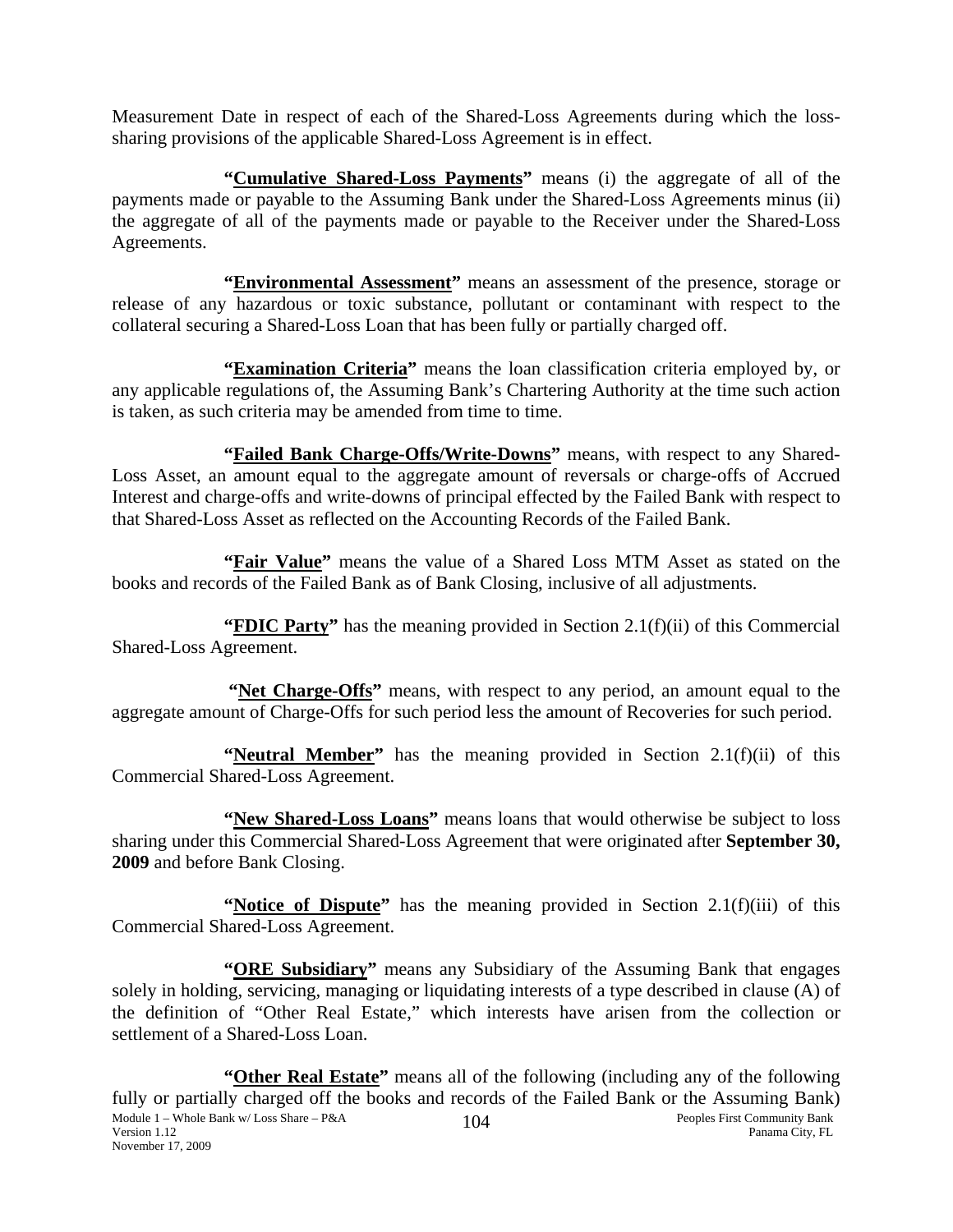that (i) are owned by the Failed Bank as of Bank Closing and are purchased pursuant to the Purchase and Assumption Agreement or (ii) have arisen subsequent to Bank Closing from the collection or settlement by the Assuming Bank of a Shared-Loss Loan:

(A) all interests in real estate (other than Bank Premises and Fixtures), including but not limited to mineral rights, leasehold rights, condominium and cooperative interests, air rights and development rights; and

(B) all other assets (whether real or personal property) acquired by foreclosure or in full or partial satisfaction of judgments or indebtedness.

**"Period Servicing Amount"** means, for any twelve month period with respect to each of the Shared-Loss Agreements during which the loss-sharing provisions of the applicable Shared-Loss Agreement are in effect, the product of (i) the simple average of the principal amount of Shared-Loss Loans and Shared-Loss Assets (other than the Shared-Loss Securities) (in each case as defined in the Shared-Loss Agreements), as the case may be, at the beginning of such period and at the end of such period times (ii) one percent (1%).

**"Permitted Advance"** means an advance of funds by the Assuming Bank with respect to a Shared-Loss Loan, or the making of a legally binding commitment by the Assuming Bank to advance funds with respect to a Shared-Loss Loan, that (i) in the case of such an advance, is actually made, and, in the case of such a commitment, is made and all of the proceeds thereof actually advanced, within one (1) year after the Commencement Date, (ii) does not cause the sum of (A) the book value of such Shared-Loss Loan as reflected on the Accounting Records of the Assuming Bank after any such advance has been made by the Assuming Bank plus (B) the unfunded amount of any such commitment made by the Assuming Bank related thereto, to exceed 110% of the Book Value of such Shared-Loss Loan, (iii) is not made with respect to a Shared-Loss Loan with respect to which (A) there exists a related Shared-Loss Loan Commitment or (B) the Assuming Bank has taken a Charge-Off and (iv) is made in good faith, is supported at the time it is made by documentation in the Credit Files and conforms to and is in accordance with the applicable requirements set forth in Article III of this Commercial Shared-Loss Agreement and with the then effective written internal credit policy guidelines of the Assuming Bank; provided, that the limitations in subparagraphs (i), (ii) and (iii) of this definition shall not apply to any such action (other than to an advance or commitment related to the remediation, storage or final disposal of any hazardous or toxic substance, pollutant or contaminant) that is taken by Assuming Bank in its reasonable discretion to preserve or secure the value of the collateral for such Shared-Loss Loan.

"Permitted Amendment" means, with respect to any Shared-Loss Loan Commitment or Shared-Loss Loan, any amendment, modification, renewal or extension thereof, or any waiver of any term, right, or remedy thereunder, made by the Assuming Bank in good faith and otherwise in accordance with the applicable requirements set forth in Article III of this Commercial Shared-Loss Agreement and the then effective written internal credit policy guidelines of the Assuming Bank; provided, that:

(i) with respect to a Shared-Loss Loan Commitment or a Shared-Loss Loan that is not a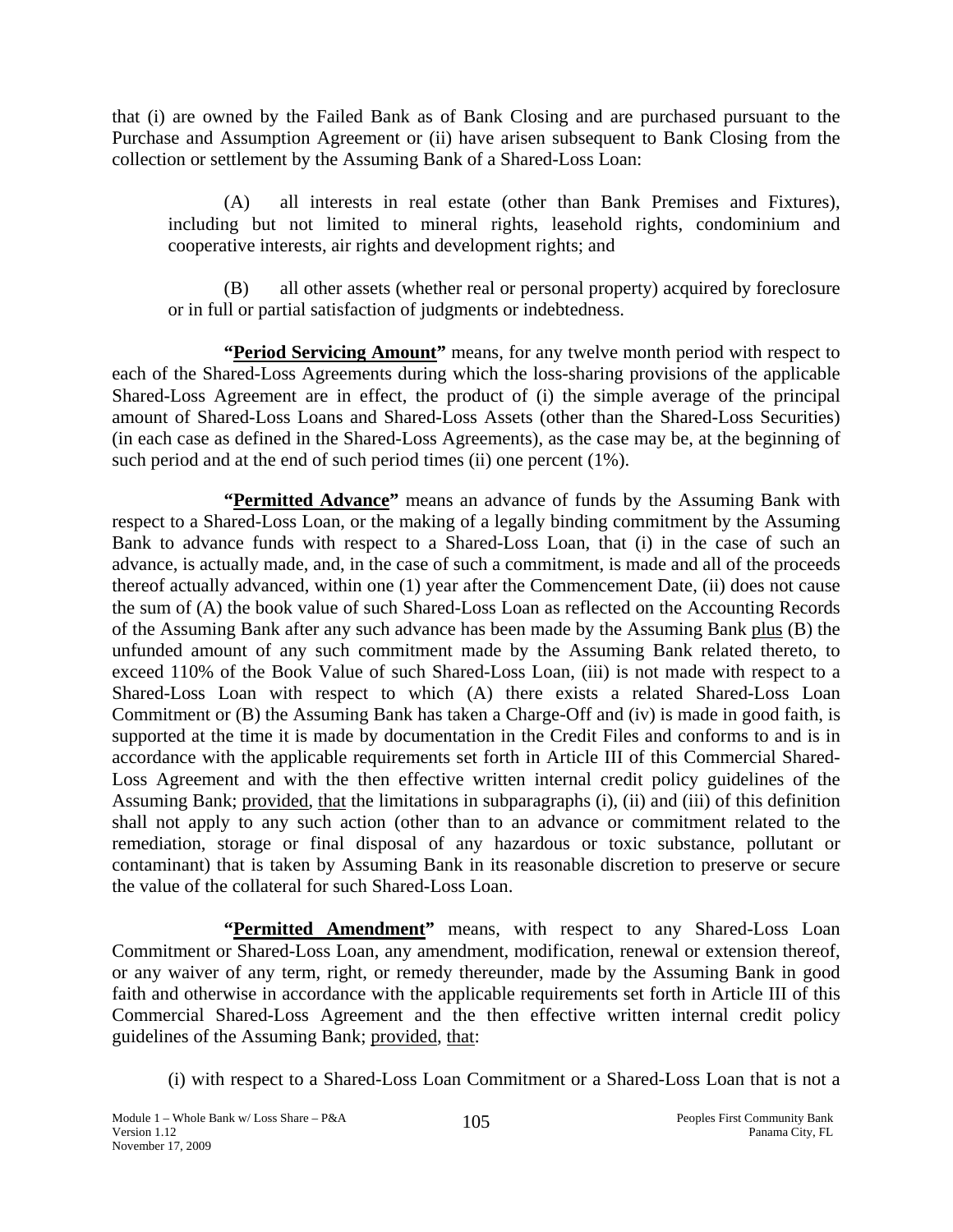revolving line of credit, no such amendment, modification, renewal, extension, or waiver, except as allowed under the definition of Permitted Advance, shall operate to increase the amount of principal (A) then remaining available to be advanced by the Assuming Bank under the Shared-Loss Loan Commitment or (B) then outstanding under the Shared-Loss Loan;

(ii) with respect to a Shared-Loss Loan Commitment or a Shared-Loss Loan that is a revolving line of credit, no such amendment, modification, renewal, extension, or waiver, except as allowed under the definition of Permitted Advance, shall operate to increase the maximum amount of principal authorized as of Bank Closing to be outstanding at any one time under the underlying revolving line of credit relationship with the debtor (regardless of the extent to which such revolving line of credit may have been funded as of Bank Closing or may subsequently have been funded and/or repaid); and

(iii) no such amendment, modification, renewal, extension or waiver shall extend the term of such Shared-Loss Loan Commitment or Shared-Loss Loan beyond the end of the final Shared-Loss Quarter unless the term of such Shared-Loss Loan Commitment or Shared-Loss Loan as existed on Bank Closing was beyond the end of the final Shared-Loss Quarter, in which event no such amendment, modification, renewal, extension or waiver shall extend such term beyond the term as existed as of Bank Closing.

"**Pre-Charge-Off Expenses"** means those expenses incurred in the usual and prudent management of a Shared-Loss Loan that would qualify as a Reimbursable Expense or Recovery Expense if incurred after a Charge-Off of the related Shared-Loss Asset had occurred.

**"Quarterly Certificate"** has the meaning provided in Section 2.1(a)(i) of this Commercial Shared-Loss Agreement.

**"Recoveries"** (I)(A) In addition to any sums to be applied as Recoveries pursuant to subparagraph (II) below, "Recoveries" means, with respect to any period, the sum of (without duplication):

**Shared-Loss Quarter; plus** (i) the amount of collections during such period by the Assuming Bank on Charge-Offs of Shared-Loss Assets effected by the Assuming Bank prior to the end of the final

(ii) the amount of collections during such period by the Assuming Bank on Failed Bank Charge-Offs/Write-Downs; plus

(iii) the amount of gain on any sale or other disposition during such period by the Assuming Bank of Shared Loss Loans, Other Real Estate, Additional ORE or Subsidiary ORE (provided, that the amount of any such gain included in Recoveries shall not exceed the aggregate amount of the related Failed Bank Charge-Offs/Write-Downs and Charge-Offs taken and any related Reimbursable Expenses and Recovery Expenses); plus

(iv) the amount of collections during such period by the Assuming Bank of any Reimbursable Expenses or Recovery Expenses; plus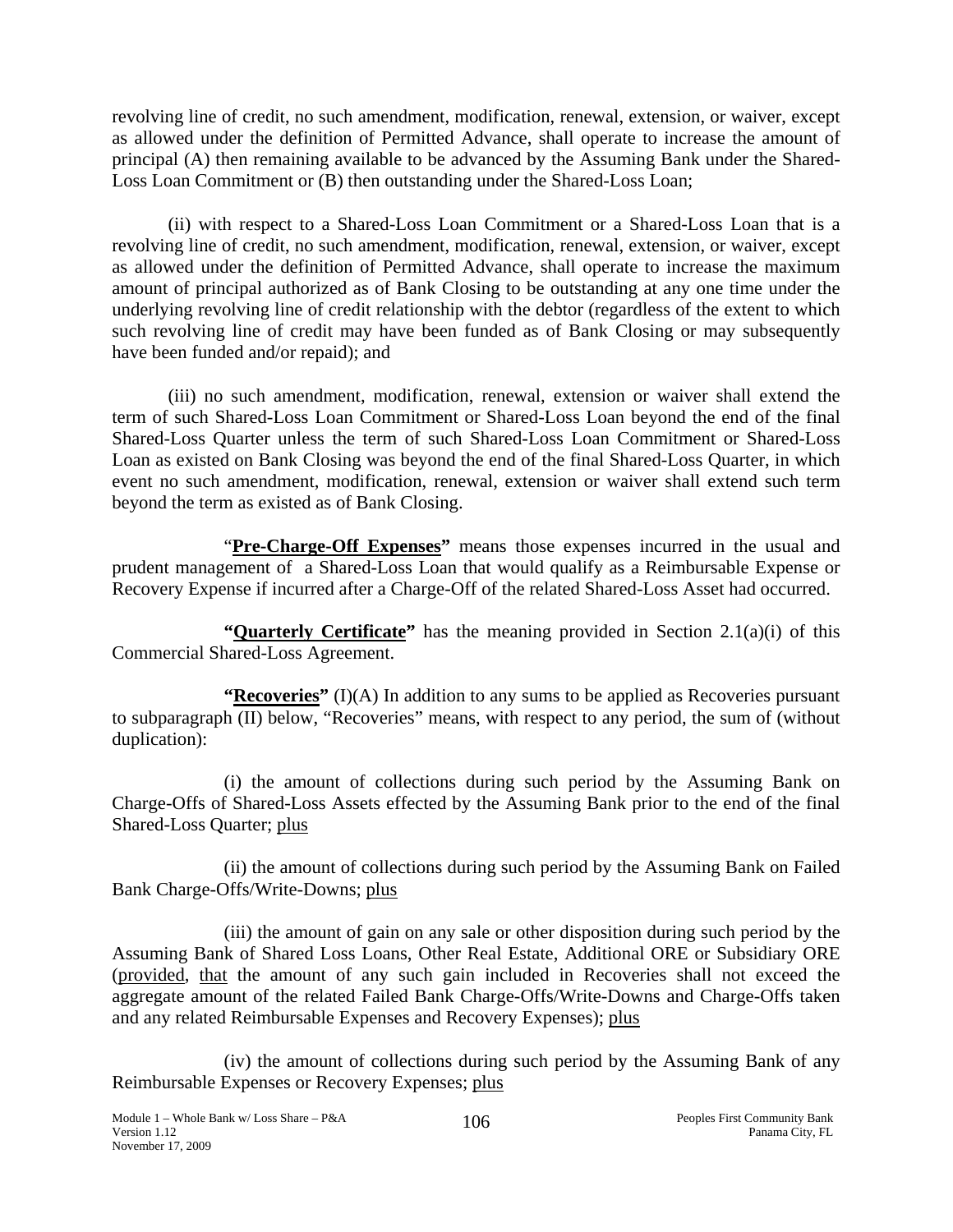(v) the amount of any fee or other consideration received by the Assuming Bank during or prior to such period in connection with any amendment, modification, renewal, extension, refinance, restructure, commitment or other similar action taken by the Assuming Bank with respect to a Shared-Loss Asset with respect to which there exists a Failed Bank Charge-Off/Write-Down or a Shared-Loss Loan as to which a Charge-Off has been effected by the Assuming Bank during or prior to such period (provided, that the amount of any such fee or other consideration included in Recoveries shall not exceed the aggregate amount of the related Failed Bank Charge-Offs/Write-Downs and Charge-Offs taken and any related Reimbursable Expenses and Recovery Expenses).

(I)(B) For the purpose of determining the amounts to be applied as Recoveries pursuant to subparagraph (I)(A) above, the Assuming Bank shall apply amounts received on the Assets that are not otherwise applied to reduce the book value of principal of a Shared-Loss Loan (or, in the case of Other Real Estate, Additional ORE, Subsidiary ORE and Capitalized Expenditures, that are not otherwise applied to reduce the book value thereof) in the following order: first to Charge-Offs and Failed Bank Charge-Offs/Write Downs; then to Reimbursable Expenses and Recovery Expenses; then to interest income; and then to other expenses incurred by the Assuming Bank.

(II) If there occurs an amendment, modification, renewal, extension, refinance, restructure, commitment, sale or other similar action with respect to a Shared-Loss Loan as to which there exists a Failed Bank Charge-Off/Write Down or as to which a Charge-Off has been effected by the Assuming Bank during or prior to such period, and if, as a result of such occurrence, the Assuming Bank recognizes any interest income for financial accounting purposes on that Shared-Loss Loan, then "Recoveries" shall also include the portion of the total amount of any such interest income recognized by the Assuming Bank which is derived by multiplying:

(A) the total amount of any such interest income recognized by the Assuming Bank during such period with respect to that Shared-Loss Loan as described above, by

(B) a fraction, the numerator of which is the aggregate principal amount (excluding reversals or charge-offs of Accrued Interest) of all such Failed Bank Charge-Offs/Write-Downs and Charge-Offs effected by the Assuming Bank with respect to that Shared-Loss Loan plus the principal amount of that Shared-Loss Loan that has not yet been chargedoff but has been placed on nonaccrual status, all of which occurred at any time prior to or during the period in which the interest income referred to in subparagraph (II)(A) immediately above was recognized, and the denominator of which is the total amount of principal indebtedness (including all such prior Failed Bank Charge-Offs/Write-Downs and Charge-Offs as described above) due from the Obligor on that Shared-Loss Loan as of the end of such period;

provided, however, that the amount of any interest income included as Recoveries for a particular Shared-Loss Loan shall not exceed the aggregate amount of (a) Failed Bank Charge-Offs/Write-Downs, (b) Charge-Offs effected by the Assuming Bank during or prior to the period in which the amount of Recoveries is being determined, plus (c) any Reimbursable Expenses and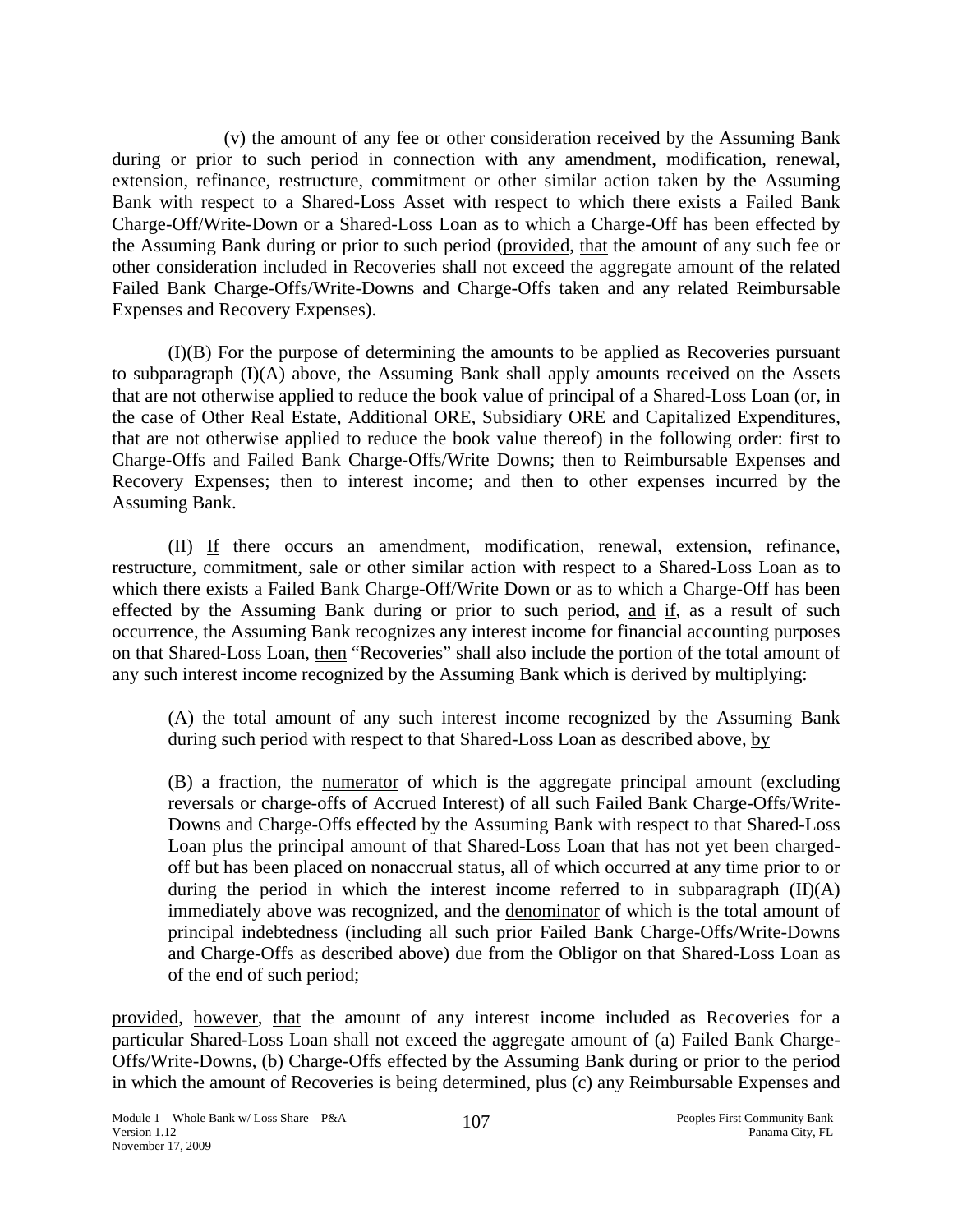Recovery Expenses paid to the Assuming Bank pursuant to this Commercial Shared-Loss Agreement during or prior to the period in which the amount of Recoveries is being determined, all with respect to that particular Shared-Loss Loan; and, provided, further, that any collections on any such Shared-Loss Loan that are not applied to reduce book value of principal or recognized as interest income shall be applied pursuant to subparagraph (I) above.

(III) Notwithstanding subparagraphs (I) and (II) above, the term "Recoveries" shall not include: (a) any amounts paid to the Assuming Bank by the Receiver pursuant to Section 2.1 of this Commercial Shared-Loss Agreement, (b) amounts received with respect to Charge-Offs effected by the Assuming Bank after the final Shared-Loss Quarter, (c) after the final Shared-Loss Quarter, income received by the Assuming Bank from the operation of, and any gains recognized by the Assuming Bank on the disposition of, Other Real Estate, Additional ORE or Subsidiary ORE (such income and gains being hereinafter together referred to as "ORE Income"), except to the extent that aggregate ORE Income exceeds the aggregate expenses paid to third parties by or on behalf of the Assuming Bank after the final Shared-Loss Quarter to manage, operate and maintain Other Real Estate, Additional ORE or Subsidiary ORE (such expenses being hereinafter referred to as "ORE Expenses"). In determining the extent aggregate ORE Income exceeds aggregate ORE Expenses for any Recovery Quarter as set forth immediately above in subparagraph (c), the Assuming Bank will subtract (i) ORE Expenses paid to third parties during such Recovery Quarter (provided, that, in the case of the final Recovery Quarter only, the Assuming Bank will subtract ORE Expenses paid to third parties from the beginning of the final Recovery Quarter up to the date the Assuming Bank is required to deliver the final Quarterly Certificate pursuant to this Commercial Shared-Loss Agreement) from (ii) ORE Income received during such Recovery Quarter, to calculate net ORE income ("Net ORE Income") for that Recovery Quarter. If the amount of Net ORE Income so calculated for a Recovery Quarter is positive, such amount shall be reported as Recoveries on the Quarterly Certificate for such Recovery Quarter. If the amount of Net ORE Income so calculated for a Recovery Quarter is negative ("Net ORE Loss Carryforward"), such amount shall be added to any ORE Expenses paid to third parties in the next succeeding Recovery Quarter, which sum shall then be subtracted from ORE Income for that next succeeding Recovery Quarter, for the purpose of determining the amount of Net ORE Income (or, if applicable, Net ORE Loss Carryforward) for that next succeeding Recovery Quarter. If, as of the end of the final Recovery Quarter, a Net ORE Loss Carryforward exists, then the amount of the Net ORE Loss Carryforward that does not exceed the aggregate amount of Net ORE Income reported as Recoveries on Quarterly Certificates for all Recovery Quarters may be included as a Recovery Expense on the Quarterly Certificate for the final Recovery Quarter.

**"Recovery Amount"** has the meaning provided in Section 2.1(b)(ii) of this Commercial Shared-Loss Agreement.

**"Recovery Expenses"** means, for any Recovery Quarter, the amount of actual, reasonable and necessary out-of-pocket expenses (other than Capitalized Expenditures) paid to third parties (other than Affiliates of the Assuming Bank) by or on behalf of the Assuming Bank, as limited by Sections 3.2(c) and (d) of Article III to this Commercial Shared-Loss Agreement, to recover amounts owed with respect to (i) any Shared-Loss Asset as to which a Charge-Off was effected prior to the end of the final Shared-Loss Quarter (provided that such amounts were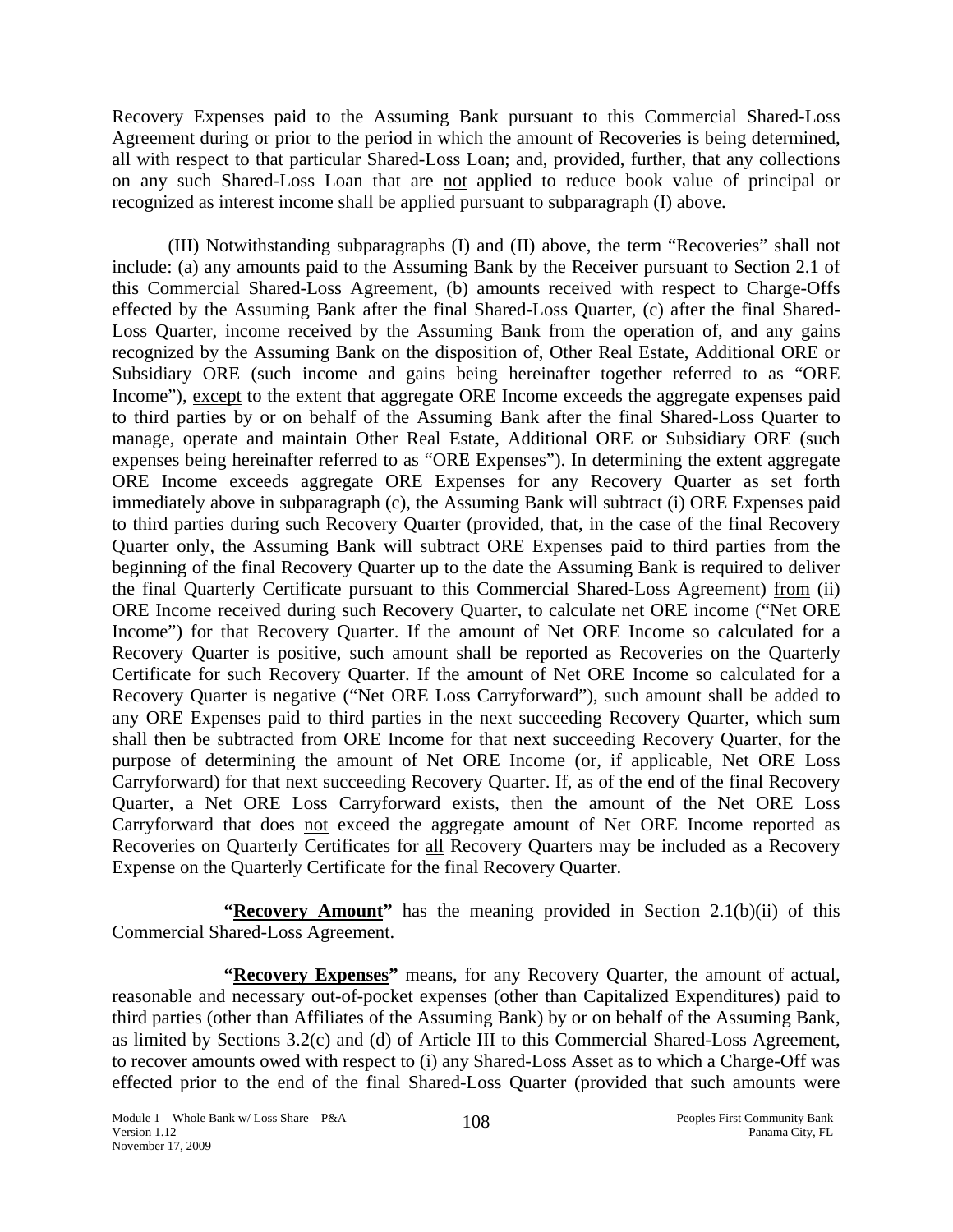incurred no earlier than the date the first Charge-Off on such Shared-Loss Asset could have been reflected on the Accounting Records of the Assuming Bank), and (ii) Failed Bank Charge-Offs/Write-Downs (including, in each case, all costs and expenses related to an Environmental Assessment and any other costs or expenses related to any environmental conditions with respect to the Shared-Loss Assets (it being understood that any remediation expenses for any such pollutant or contaminant are not recoverable if in excess of \$200,000 per Shared-Loss Asset, without the Assuming Bank having obtained the prior consent of the Receiver for such expenses); provided, that, so long as income with respect to a Shared-Loss Loan is being prorated pursuant to the arithmetical formula in subsection (II) of the definition of "Recoveries", the term "Recovery Expenses" shall not include that portion of any such expenses paid during such Recovery Quarter to recover any amounts owed on that Shared-Loss Loan that is derived by:

subtracting (1) the product derived by multiplying:

(A) the total amount of any such expenses paid by or on behalf of the Assuming Bank during such Recovery Quarter with respect to that Shared-Loss Loan, by

(B) a fraction, the numerator of which is the aggregate principal amount (excluding reversals or charge-offs of Accrued Interest) of all such Failed Bank Charge-Offs/Write-Downs and Charge-Offs effected by the Assuming Bank with respect to that Shared-Loss Loan plus the principal amount of that Shared-Loss Loan that has not yet been charged-off but has been placed on nonaccrual status, all of which occurred at any time prior to or during the period in which the interest income referred to in subparagraph (II)(A) of the definition of "Recoveries" was recognized, and the denominator of which is the total amount of principal indebtedness (including all such prior Failed Bank Charge-Offs/Write-Downs and Charge-Offs as described above) due from the Obligor on that Shared-Loss Loan as of the end of such period;

from (2) the total amount of any such expenses paid during that Recovery Quarter with respect to that Shared-Loss Loan.

**"Recovery Quarter"** has the meaning provided in Section 2.1(a)(ii) of this Commercial Shared-Loss Agreement.

**"Reimbursable Expenses"** means, for any Shared-Loss Quarter, the amount of actual, reasonable and necessary out-of-pocket expenses (other than Capitalized Expenditures), paid to third parties (other than Affiliates of the Assuming Bank) by or on behalf of the Assuming Bank, as limited by Sections 3.2(c) and (d) of Article III of this Commercial Shared-Loss Agreement, to:

(i) recover amounts owed with respect to any Shared-Loss Asset as to which a Charge-Off has been effected prior to the end of the final Shared-Loss Quarter (provided that such amounts were incurred no earlier than the date the first Charge-Off on such Shared-Loss Asset could have been reflected on the Accounting Records of the Assuming Bank) and recover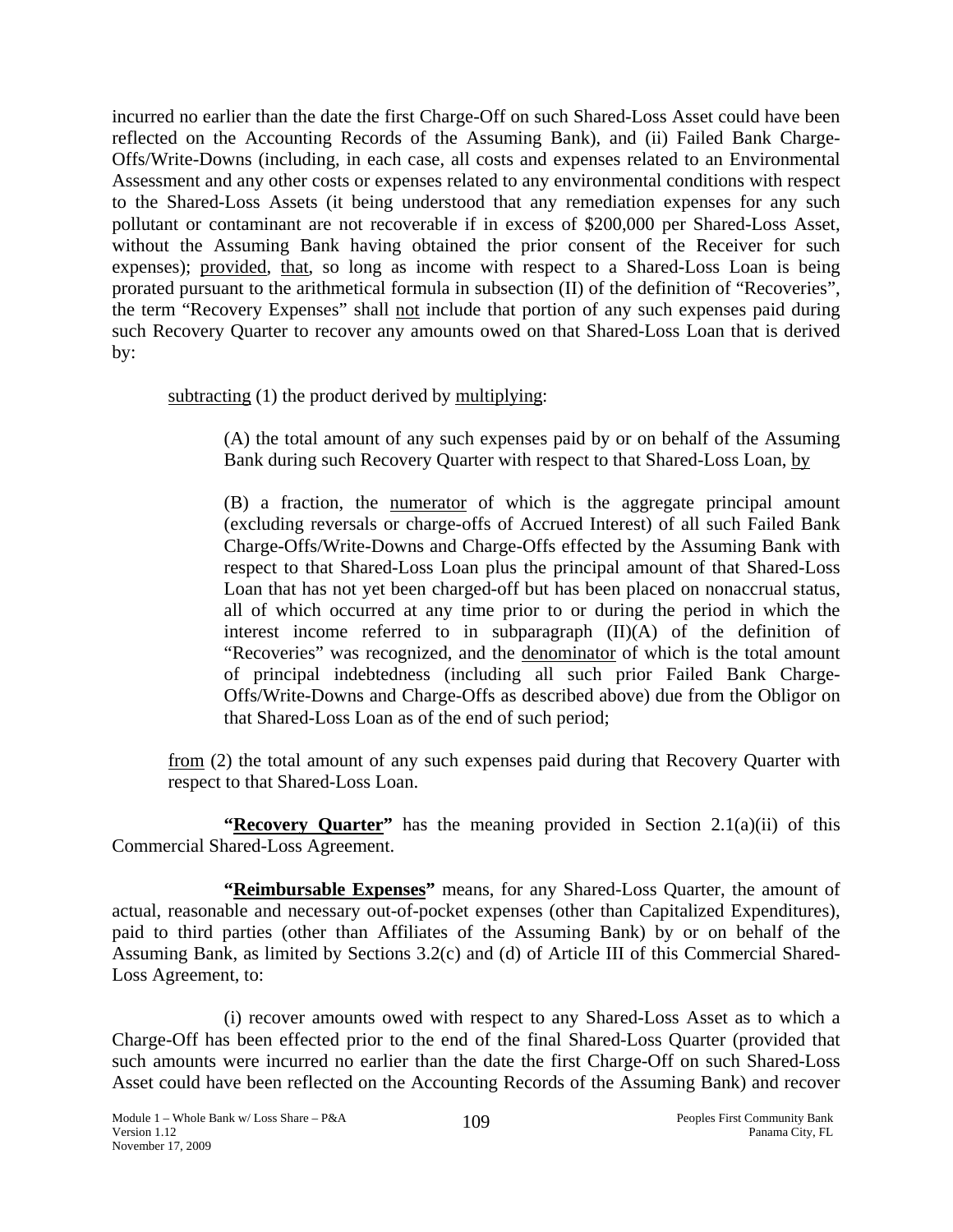amounts owed with respect to Failed Bank Charge-Offs/Write-Downs (including, in each case, all costs and expenses related to an Environmental Assessment and any other costs or expenses related to any environmental conditions with respect to the Shared-Loss Assets (it being understood that any such remediation expenses for any such pollutant or contaminant are not recoverable if in excess of \$200,000 per Shared-Loss Asset, without the Assuming Bank having obtained the prior consent of the Receiver for such expenses); provided, that, so long as income with respect to a Shared-Loss Loan is being pro-rated pursuant to the arithmetical formula in subsection (II) of the definition of "Recoveries", the term "Reimbursable Expenses" shall not include that portion of any such expenses paid during such Shared-Loss Quarter to recover any amounts owed on that Shared-Loss Loan that is derived by:

subtracting (1) the product derived by multiplying:

(A) the total amount of any such expenses paid by or on behalf of the Assuming Bank during such Shared-Loss Quarter with respect to that Shared-Loss Loan, by

(B) a fraction, the numerator of which is the aggregate principal amount (excluding reversals or charge-offs of Accrued Interest) of all such Failed Bank Charge-Offs/Write-Downs and Charge-Offs effected by the Assuming Bank with respect to that Shared-Loss Loan plus the principal amount of that Shared-Loss Loan that has not yet been charged-off but has been placed on nonaccrual status, all of which occurred at any time prior to or during the period in which the interest income referred to in subparagraph (II)(A) of the definition of "Recoveries" was recognized, and the denominator of which is the total amount of principal indebtedness (including all such prior Failed Bank Charge-Offs/Write-Downs and Charge-Offs as described above) due from the Obligor on that Shared-Loss Loan as of the end of such period;

from (2) the total amount of any such expenses paid during that Shared-Loss Quarter with respect to that Shared-Loss Loan; and

(ii) manage, operate or maintain Other Real Estate, Additional ORE or Subsidiary ORE less the amount of any income received by the Assuming Bank during such Shared-Loss Quarter with respect to such Other Real Estate, Additional ORE or Subsidiary ORE (which resulting amount under this clause (ii) may be negative).

**"Review Board"** has the meaning provided in Section 2.1(f)(i) of this Commercial Shared-Loss Agreement.

**"Shared-Loss Amount"** has the meaning provided in Section 2.1(b)(i) of this Commercial Shared-Loss Agreement.

**"Shared-Loss Asset Repurchase Price"** means, with respect to any Shared-Loss Asset, the principal amount thereof plus any other fees or penalties due from an Obligor (including, subject to the limitations discussed below, the amount of any Accrued Interest) stated on the Accounting Records of the Assuming Bank, as of the date as of which the Shared-Loss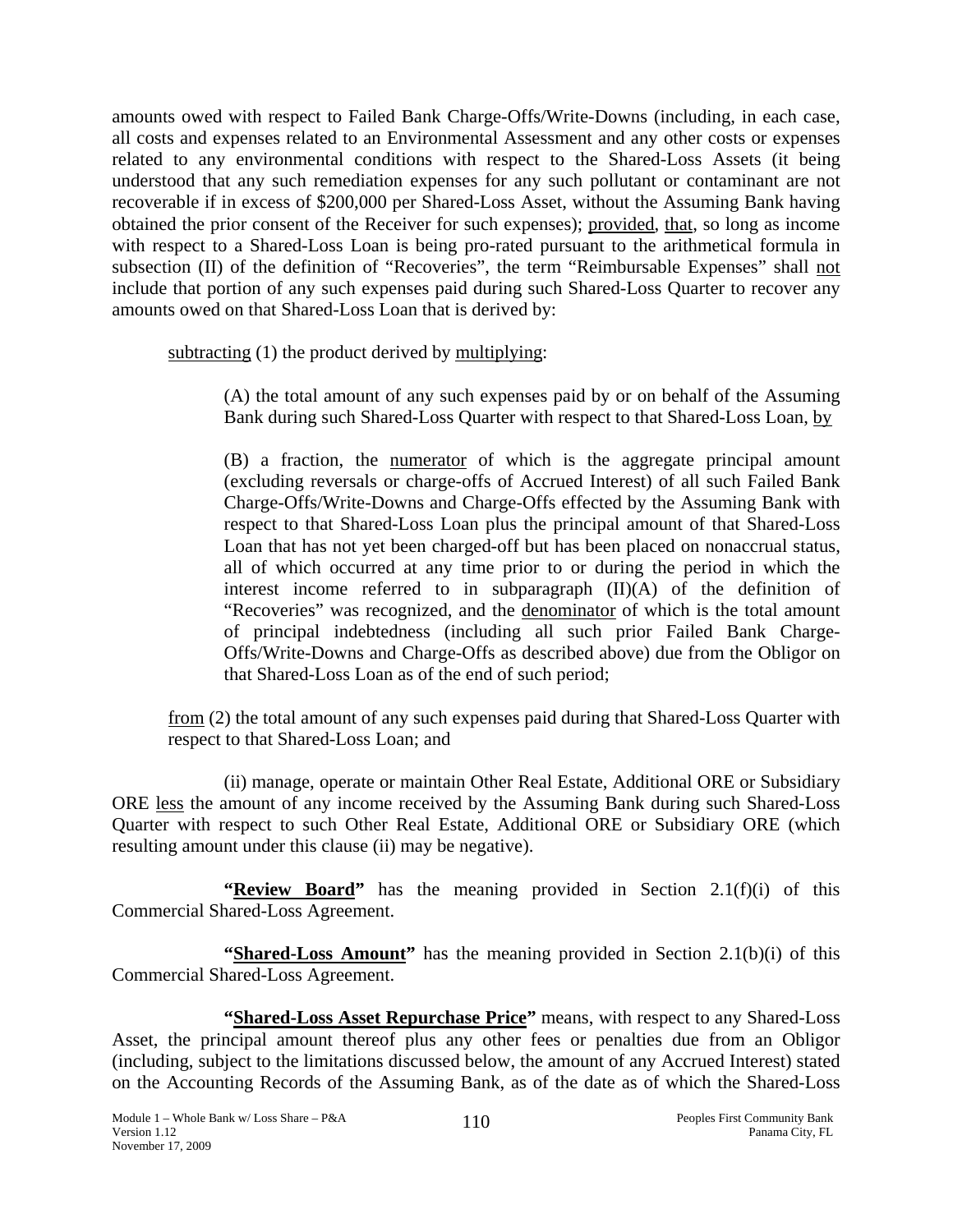Asset Repurchase Price is being determined (regardless, in the case of a Shared-Loss Loan, of the Legal Balance thereof) plus all Reimbursable Expenses and Recovery Expenses incurred up to and through the date of consummation of purchase of such Shared-Loss Asset; provided, that (i) in the case of a Shared-Loss Loan there shall be excluded from such amount the amount of any Accrued Interest accrued on or with respect to such Shared-Loss Loan prior to the ninety (90)-day period ending on the day prior to the purchase date determined pursuant to Sections  $2.1(e)(i)$  or  $2.1(e)(iii)$  of this Commercial Shared-Loss Agreement, except to the extent such Accrued Interest was included in the Book Value of such Shared-Loss Loan, and (ii) any collections on a Shared-Loss Loan received by the Assuming Bank after the purchase date applicable to such Shared-Loss Loan shall be applied (without duplication) to reduce the Shared-Loss Asset Repurchase Price of such Shared-Loss Loan on a dollar-for-dollar basis. For purposes of determining the amount of unpaid interest which accrued during a given period with respect to a variable-rate Shared-Loss Loan, all collections of interest shall be deemed to be applied to unpaid interest in the chronological order in which such interest accrued.

**"Shared-Loss Assets"** means Shared-Loss Loans, Other Real Estate purchased by the Assuming Bank, Additional ORE, Subsidiary ORE and Capitalized Expenditures, but does not include Shared Loss MTM Assets.

#### "Shared-Loss Loan Commitment" means:

(i) any Commitment to make a further extension of credit or to make a further advance with respect to an existing Shared-Loss Loan; and

(ii) any Shared-Loss Loan Commitment (described in subparagraph (i) immediately preceding) with respect to which the Assuming Bank has made a Permitted Amendment.

"Shared-Loss Loan Commitment Advance" means an advance pursuant to a Shared-Loss Loan Commitment with respect to which the Assuming Bank has not made a Permitted Advance.

#### **"Shared-Loss Loans"** means:

(i)(A) Loans purchased by the Assuming Bank pursuant to the Purchase and Assumption Agreement set forth on Exhibit 4.15(b) to the Purchase and Assumption Agreement, (B) New Shared-Loss Loans purchased by the Assuming Bank pursuant to the Purchase and Assumption Agreement, (C) Permitted Advances and (D) Shared-Loss Loan Commitment Advances, if any; provided, that Shared-Loss Loans shall not include Loans, New Shared-Loss Loans, Permitted Advances and Shared-Loss Loan Commitment Advances with respect to which an Acquired Subsidiary, or a constituent Subsidiary thereof, is an Obligor; (E) Loans owned by any Subsidiary which are not Shared-Loss Loans under the Single Family Shared-Loss Agreement; and (F) Consumer Loans; and

(ii) any Shared-Loss Loans (described in subparagraph (i) immediately preceding) with respect to which the Assuming Bank has made a Permitted Amendment.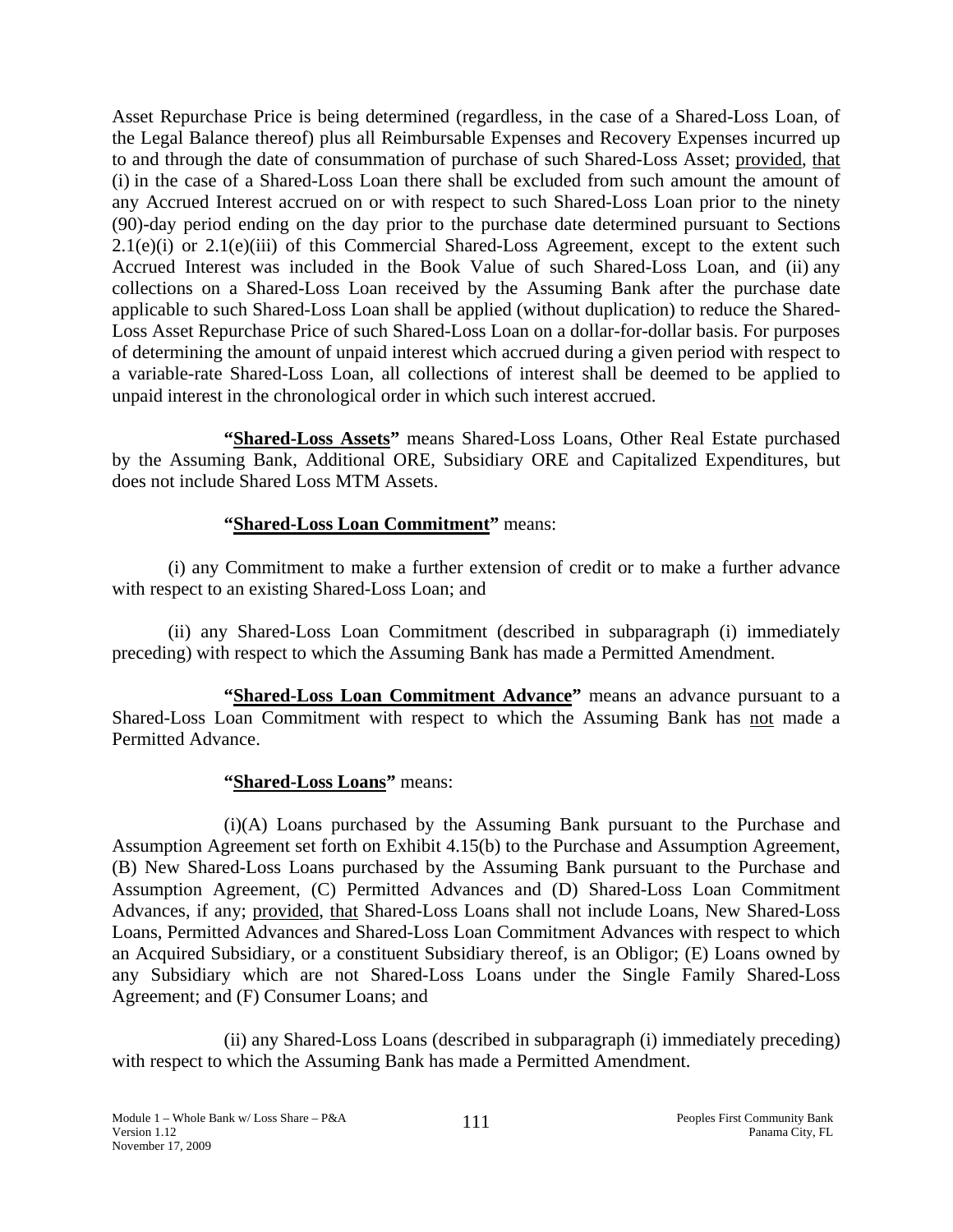"**Shared-Loss MTM Assets"** means those securities and other assets listed on Exhibit  $4.15(C)$ .

"Shared-Loss Payment Trigger" means when the sum of the Cumulative Loss Amount under the Single Family Shared-Loss Agreement and the cumulative Net Charge-Offs under this Commercial Shared-Loss Agreement, exceeds the First Loss Tranche. If the First Loss Tranche is zero or a negative number, the Shared-Loss Payment Trigger shall be deemed to have been reached upon Bank Closing.

**"Shared-Loss Quarter"** has the meaning provided in Section 2.1(a)(i) of this Commercial Shared-Loss Agreement.

**"Stated Threshold"** means total losses under the shared loss agreements in the amount of **\$385,000,000.00**.

**"Subsidiary ORE"** means all assets owned by ORE Subsidiaries that would constitute Additional ORE if such assets were on the books of the Assuming Bank.

**"Termination Date"** means the eighth (8th) anniversary of the Commencement

Date.

**"Third Party Servicer"** means any servicer appointed from time to time by the Assuming Bank or any Affiliate of the Assuming Bank to service the Shared-Loss Assets on behalf of the Assuming bank, the identity of which shall be given to the Receiver prior to or concurrent with the appointment thereof.

## **ARTICLE II** -- **SHARED-LOSS ARRANGEMENT**

## **2.1 Shared-Loss Arrangement.**

**(a) Quarterly Certificates.** (i) Not later than thirty (30) days after the end of each Calendar Quarter from and including the initial Calendar Quarter to and including the Calendar Quarter in which the Applicable Anniversary of the Commencement Date falls (each of such Calendar Quarters being referred to herein as a "Shared-Loss Quarter"), the Assuming Bank shall deliver to the Receiver a certificate, signed by the Assuming Bank's chief executive officer and its chief financial officer, setting forth in such form and detail as the Receiver may specify (a "Quarterly Certificate"):

> (A) the amount of Charge-Offs, the amount of Recoveries and the amount of Net Charge-Offs (which amount may be negative) during such Shared-Loss Quarter with respect to the Shared-Loss Assets (and for Recoveries, with respect to the Assets for which a charge-off was effected by the Failed Bank prior to Bank Closing); and

> (B) the aggregate amount of Reimbursable Expenses (which amount may be negative) during such Shared-Loss Quarter; and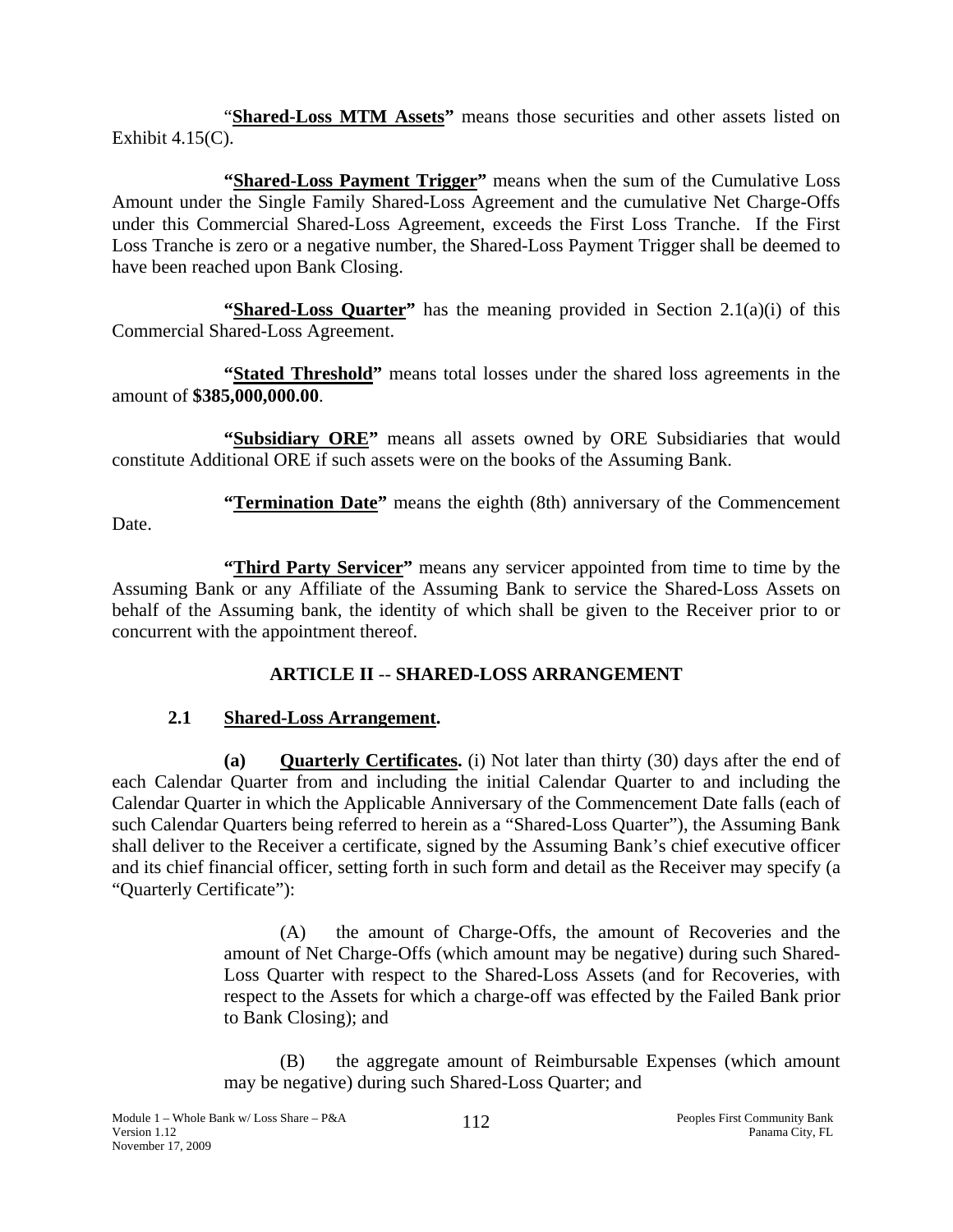(C) net realized loss on the Shared Loss MTM Assets determined pursuant to FAS 115, expressed as a positive number (MTM Net Realized Loss), or net realized gain on the Shared Loss MTM assets, expressed as a negative number (MTM Net Realized Gain); and

(D) any other than temporary impairment of the Shared Loss MTM Assets, determined pursuant to FAS 115, expressed as a positive number ("OTTI Loss") or reversals of OTTI Loss, expressed as a negative number (for the avoidance of doubt, normal and customary unrealized mark-to-market changes by reason of the application of fair value accounting do not qualify for loss sharing payments).

(ii) Not later than thirty (30) days after the end of each Calendar Quarter from and including the first Calendar Quarter following the final Shared-Loss Quarter to and including the Calendar Quarter in which the Termination Date falls (each of such Calendar Quarters being referred to herein as a "Recovery Quarter"), the Assuming Bank shall deliver to the Receiver a Quarterly Certificate setting forth, in such form and detail as the Receiver may specify

> (A) the amount of Recoveries and Recovery Expenses during such Recovery Quarter. On the Quarterly Certificate for the first Recovery Quarter only, the Assuming Bank may report as a separate item, in such form and detail as the Receiver may specify, the aggregate amount of any Reimbursable Expenses that: (a) were incurred prior to or during the final Shared-Loss Quarter, and (b) had not been included in any Quarterly Certificate for any Shared-Loss Quarter because they had not been actually paid by or on behalf of the Assuming Bank (in accordance with the terms of this Commercial Shared-Loss Agreement) during any Shared-Loss Quarter and (c) were actually paid by or on behalf of the Assuming Bank (in accordance with the terms of this Commercial Shared-Loss Agreement) during the first Recovery Quarter; and

(B) net realized gain on the Shared Loss MTM Assets.

## **(b) Payments With Respect to Shared-Loss Assets.**

(i) For purposes of this Section 2.1(b), the Assuming Bank shall initially record the Shared-Loss Assets on its Accounting Records at Book Value, and initially record the Shared Loss MTM Assets on its Accounting Records at Fair Value, and adjust such amounts as such values may change after the Bank Closing. If the amount of all Net Charge-Offs during any Shared-Loss Quarter plus Reimbursable Expenses, plus MTM Net Realized Gain or MTM Net Realized Loss, plus OTTI Loss during such Shared-Loss Quarter (the "Shared-Loss Amount") is positive, then, except as provided in Sections 2.1(c) and (e) below, and subject to the provisions of Section 2.1(b)(vi) below, not later than fifteen (15) days after the date on which the Receiver receives the Quarterly Certificate with respect to such Shared-Loss Quarter, the Receiver shall pay to the Assuming Bank an amount equal to eighty percent (80%) of the Shared-Loss Amount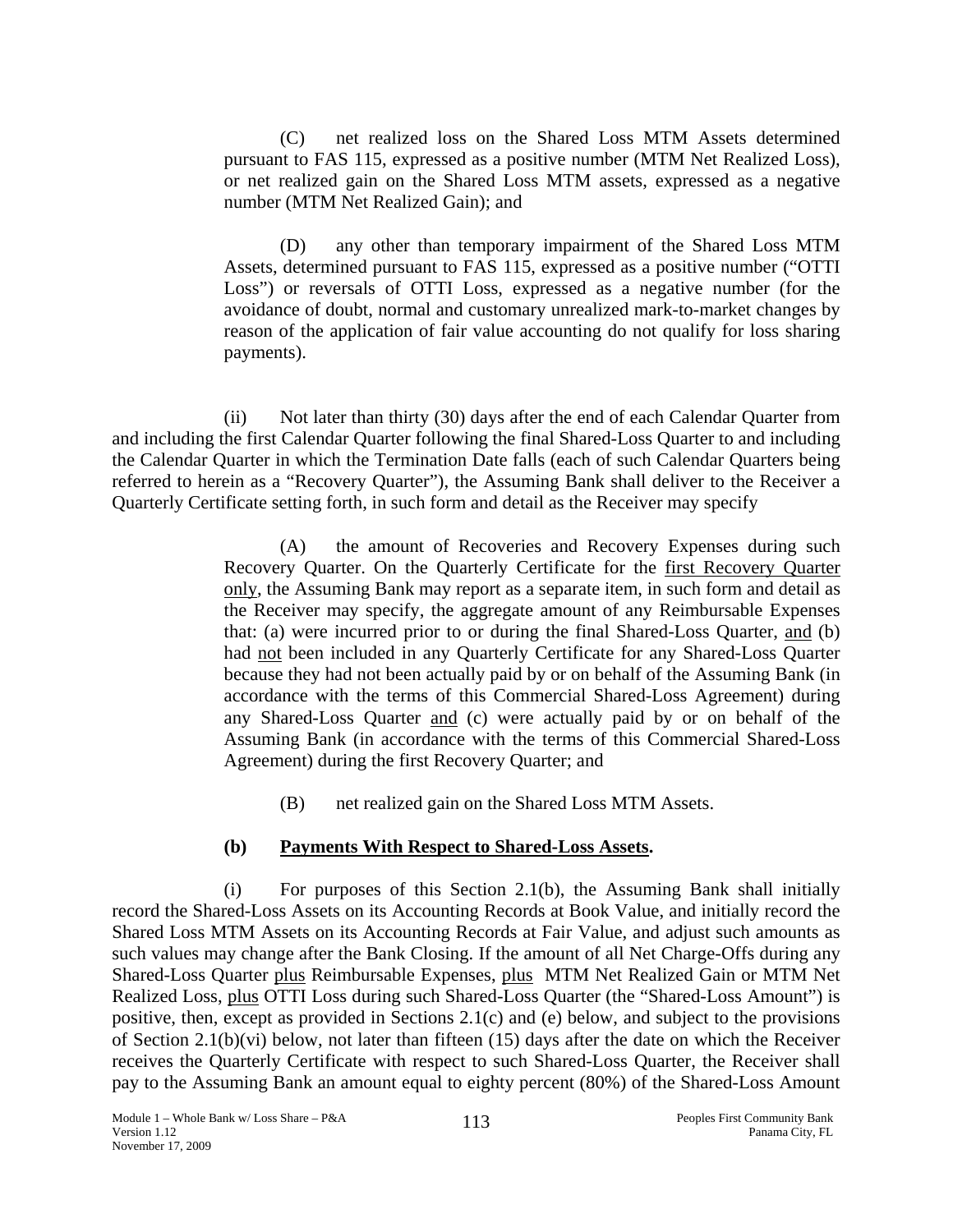for such Shared-Loss Quarter. If the Shared-Loss Amount during any Shared-Loss Quarter is negative, the Assuming Bank shall pay to the Receiver an amount equal to eighty percent (80%) of the Shared-Loss Amount for such Shared-Loss Quarter, which payment shall be delivered to the Receiver together with the Quarterly Certificate for such Shared-Loss Quarter. When the cumulative Shared-Loss Amounts for all Shared-Loss Quarters plus the Cumulative Loss Amount under the Single Family Shared-Loss Agreement equals or exceeds the Stated Threshold, the Receiver shall pay to the Assuming Bank an amount equal to ninety-five percent ((95%) of the Shared-Loss Amount for each Shared-Loss Quarter, until such time as the cumulative Shared-Loss Amount for all Shared-Loss Quarters is less than the Stated Threshold, when the percentage shall revert back to eighty percent (80%).

(ii) If the amount of gross Recoveries during any Recovery Quarter less Recovery Expenses during such Recovery Quarter plus net realized gains or reversals of OTTI Loss on Shared Loss MTM Assets (the "Recovery Amount") is positive, then, simultaneously with its delivery of the Quarterly Certificate with respect to such Recovery Quarter, the Assuming Bank shall pay to the Receiver an amount equal to eighty percent (80%) of the Recovery Amount for such Recovery Quarter. If the Recovery Amount is negative, then such negative amount shall be subtracted from the amount of gross Recoveries during the next succeeding Recovery Quarter in determining the Recovery Amount in such next succeeding Recovery Quarter; provided, that this Section 2.1(b)(ii) shall operate successively in the event that the Recovery Amount (after giving effect to this Section 2.1(b)(ii)) in such next succeeding Recovery Quarter is negative. The Assuming Bank shall specify, in the Quarterly Certificate for the final Recovery Quarter, the aggregate amount for all Recovery Quarters only, as of the end of, and including, the final Recovery Quarter of (A) Recoveries plus net realized gains or reversals of OTTI Loss on Shared Loss MTM Assets ("Aggregate Recovery Period Recoveries"), (B) Recovery Expenses ("Aggregate Recovery Expenses"), and (C) only those Recovery Expenses that have been actually "offset" against Aggregate Recovery Period Recoveries (including those so "offset" in that final Recovery Quarter) ("Aggregate Offset Recovery Expenses"); as used in this sentence, the term "offset" means the amount that has been applied to reduce gross Recoveries in any Recovery Quarter pursuant to the methodology set forth in this Section 2.1(b)(ii). If, at the end of the final Recovery Quarter the amount of Aggregate Recovery Expenses exceeds the amount of Aggregate Recovery Period Recoveries, the Receiver shall have no obligation to pay to the Assuming Bank all or any portion of such excess. Subsequent to the Assuming Bank's calculation of the Recovery Amount (if any) for the final Recovery Quarter, the Assuming Bank shall also show on the Quarterly Certificate for the final Recovery Quarter the results of the following three mathematical calculations: (i) Aggregate Recovery Period Recoveries minus Aggregate Offset Recovery Expenses; (ii) Aggregate Recovery Expenses minus Aggregate Offset Recovery Expenses; and (iii) the lesser of the two amounts calculated in (i) and (ii) immediately above ("Additional Recovery Expenses") multiplied by 80% (the amount so calculated in (iii) being defined as the "Additional Recovery Expense Amount"). If the Additional Recovery Expense Amount is greater than zero, then the Assuming Bank may request in the Quarterly Certificate for the final Recovery Quarter that the Receiver reimburse the Assuming Bank the amount of the Additional Recovery Expense Amount and the Receiver shall pay to the Assuming Bank the Additional Recovery Expense Amount within fifteen (15) days after the date on which the Receiver receives that Quarterly Certificate. On the Quarterly Certificate for the final Recovery Quarter only, the Assuming Bank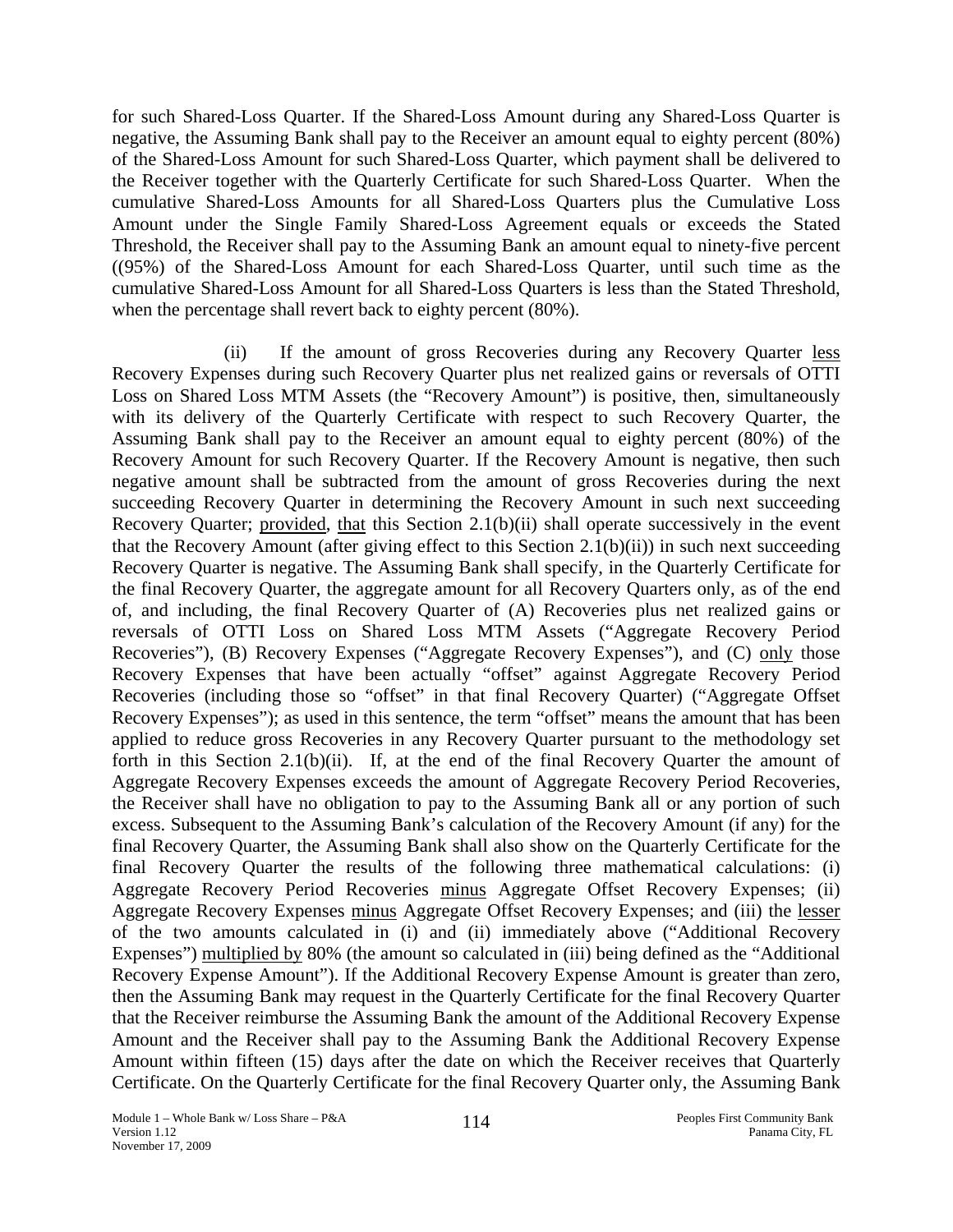may include, in addition to any Recovery Expenses for that Recovery Quarter that were paid by or on behalf of the Assuming Bank in that Recovery Quarter, those Recovery Expenses that: (a) were incurred prior to or during the final Recovery Quarter, and (b) had not been included in any Quarterly Certificate for any Recovery Quarter because they had not been actually paid by or on behalf of the Assuming Bank (in accordance with the terms of this Commercial Shared-Loss Agreement) during any Recovery Quarter, and (c) were actually paid by or on behalf of the Assuming Bank (in accordance with the terms of this Commercial Shared-Loss Agreement) prior to the date the Assuming Bank is required to deliver that final Quarterly Certificate to the Receiver under the terms of Section 2.1(a)(ii).

(iii) With respect to each Shared-Loss Quarter and Recovery Quarter, collections by or on behalf of the Assuming Bank on any charge-off effected by the Failed Bank prior to Bank Closing on an Asset other than a Shared-Loss Asset or Shared-Loss MTM Assets shall be reported as Recoveries under this Section 2.1 only to the extent such collections exceed the Book Value of such Asset, if any. For any Shared-Loss Quarter or Recovery Quarter in which collections by or on behalf of the Assuming Bank on such Asset are applied to both Book Value and to a charge-off effected by the Failed Bank prior to Bank Closing, the amount of expenditures incurred by or on behalf of the Assuming Bank attributable to the collection of any such Asset, that shall be considered a Reimbursable Expense or a Recovery Expense under this Section 2.1 will be limited to a proportion of such expenditures which is equal to the proportion derived by dividing (A) the amount of collections on such Asset applied to a charge-off effected by the Failed Bank prior to Bank Closing, by (B) the total collections on such Assets.

(iv) If the Assuming Bank has duly specified an amount of Reimbursable Expenses on the Quarterly Certificate for the first Recovery Quarter as described above in the last sentence of Section 2.1(a)(ii), then, not later than fifteen  $(15)$  days after the date on which the Receiver receives that Quarterly Certificate, the Receiver shall pay to the Assuming Bank an amount equal to eighty percent (80%) (or, if the Cumulative Loss Amount under the Single Family Shared-Loss Agreement plus the cumulative Shared-Loss Amount for all Shared-Loss Quarters equals or exceeds the Stated Threshold, ninety-five percent (95%)) of the amount of such Reimbursable Expenses.

(v) If the First Loss Tranche as determined under the Purchase and Assumption Agreement is a positive number, Receiver has no obligation to make payment for any Shared Loss Quarters until the Shared-Loss Payment Trigger is satisfied.

(vi) Payments from the Receiver with respect to this Commercial Shared-Loss Agreement are administrative expenses of the Receiver. To the extent the Receiver needs funds for shared-loss payments respect to this Commercial Shared-Loss Agreement, the Receiver shall request funds under the Master Loan and Security Agreement, as amended ("MLSA"), from FDIC in its corporate capacity. The Receiver will not agree to any amendment of the MLSA that would prevent the Receiver from drawing on the MLSA to fund shared-loss payments.

**(c) Limitation on Shared-Loss Payment.** The Receiver shall not be required to make any payments pursuant to this Section 2.1 with respect to any Charge-Off of a Shared-Loss Asset that the Receiver or the Corporation determines, based upon the Examination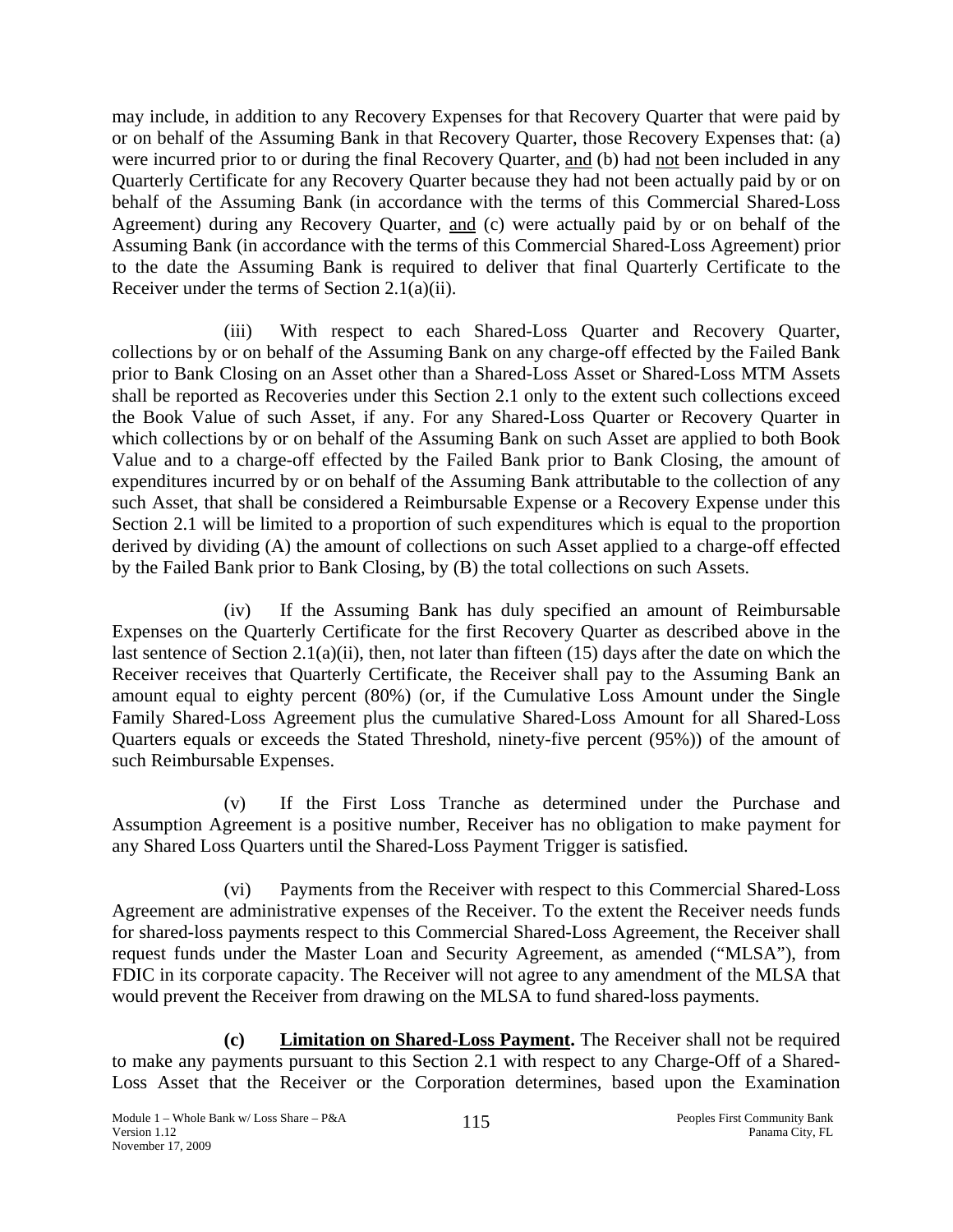Criteria, should not have been effected by the Assuming Bank; provided, (x) the Receiver must provide notice to the Assuming Bank detailing the grounds for not making such payment, (y) the Receiver must provide the Assuming Bank with a reasonable opportunity to cure any such deficiency and  $(z)$  (1) to the extent curable, if cured, the Receiver shall make payment with respect to any properly effected Charge-Off and (2) to the extent not curable, the Receiver shall make a payment as to all Charge-Offs (or portion of Charge-Offs) that were effected which would have been payable as a Charge-Off if the Assuming Bank had properly effected such Charge-Off. In the event that the Receiver does not make any payments with respect to any Charge-Off of a Shared-Loss Asset pursuant to this Section 2.1 or determines that a payment was improperly made, the Assuming Bank and the Receiver shall, upon final resolution, make such accounting adjustments and payments as may be necessary to give retroactive effect to such corrections.

Loan to the detriment of such Shared-Loss Asset to which such loan is related; provided, that **(d) Sale of, or Additional Advances or Amendments with Respect to, Shared-Loss Loans and Administration of Related Loans.** No Shared-Loss Loan shall be treated as a Shared-Loss Asset pursuant to this Section 2.1 (i) if the Assuming Bank sells or otherwise transfers such Shared-Loss Loan or any interest therein (whether with or without recourse) to any Person, (ii) after the Assuming Bank makes any additional advance, commitment or increase in the amount of a commitment with respect to such Shared-Loss Loan that does not constitute a Permitted Advance or a Shared-Loss Loan Commitment Advance, (iii) after the Assuming Bank makes any amendment, modification, renewal or extension to such Shared-Loss Loan that does not constitute a Permitted Amendment, or (iv) after the Assuming Bank has managed, administered or collected any "Related Loan" (as such term is defined in Section 3.4 of Article III of this Commercial Shared-Loss Agreement) in any manner which would have the effect of increasing the amount of any collections with respect to the Related any such Shared-Loss Loan that has been the subject of Charge-Offs prior to the taking of any action described in clause (i), (ii), (iii) or (iv) of this Section 2.1(d) by the Assuming Bank shall be treated as a Shared-Loss Asset pursuant to this Section 2.1 solely for the purpose of treatment of Recoveries on such Charge-Offs until such time as the amount of Recoveries with respect to such Shared-Loss Asset equals such Charge-Offs.

## **(e) Option to Purchase.**

(i) In the event that the Assuming Bank determines that there is a substantial likelihood that continued efforts to collect a Shared-Loss Asset or an Asset for which a chargeoff was effected by the Failed Bank with, in either case, a Legal Balance of \$500,000 or more on the Accounting Records of the Assuming Bank will result in an expenditure, after Bank Closing, of funds by on behalf of the Assuming Bank to a third party for a specified purpose (the expenditure of which, in its best judgment, will maximize collections), which do not constitute Reimbursable Expenses or Recovery Expenses, and such expenses will exceed ten percent (10%) of the then book value thereof as reflected on the Accounting Records of the Assuming Bank, the Assuming Bank shall (i) promptly so notify the Receiver and (ii) request that such expenditure be treated as a Reimbursable Expense or Recovery Expense for purposes of this Section 2.1. (Where the Assuming Bank determines that there is a substantial likelihood that the previously mentioned situation exists with respect to continued efforts to collect a Shared-Loss Asset or an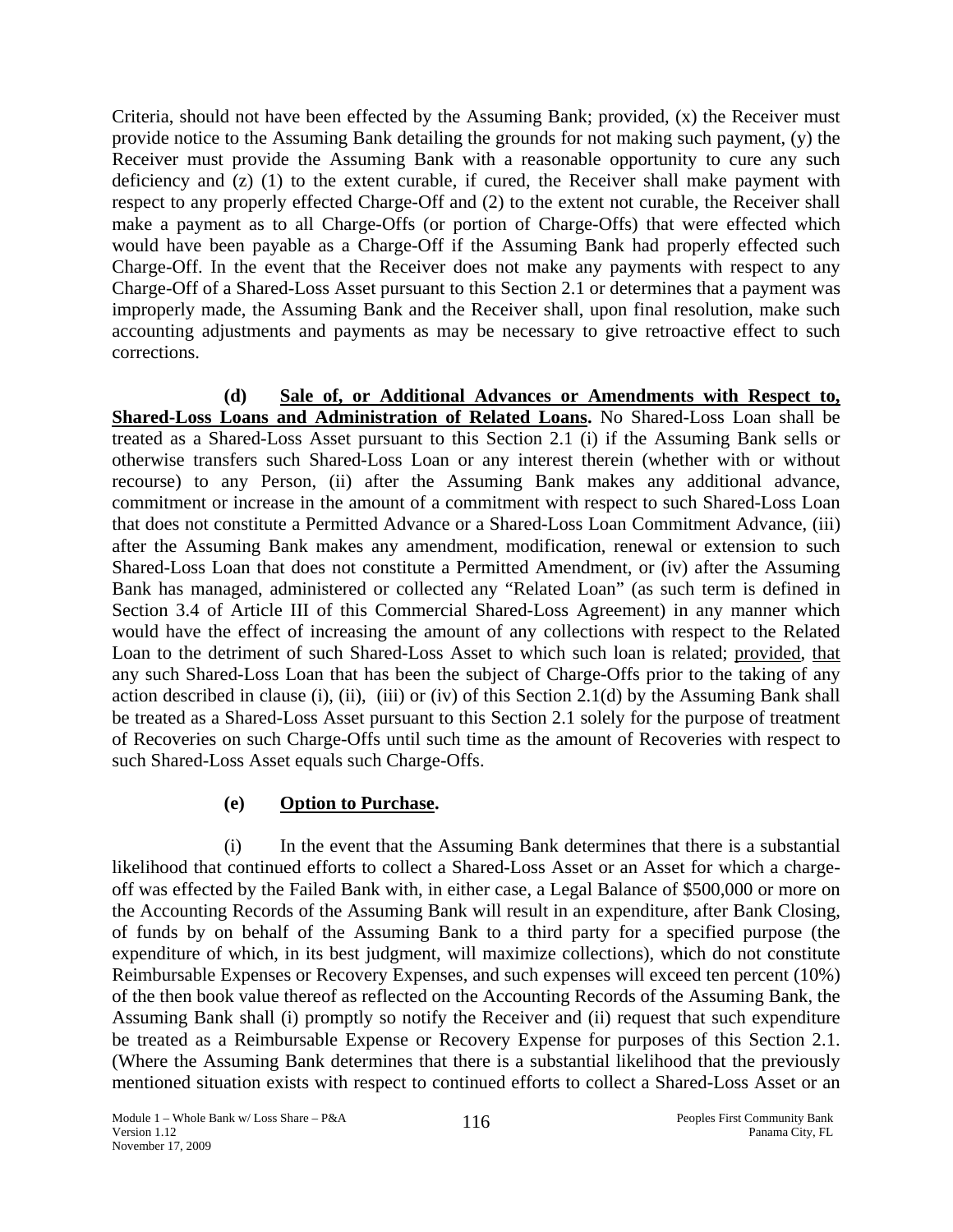Asset for which a charge-off was effected by the Failed Bank with, in either case, a Legal Balance of less than \$1,000,000 on the Accounting Records of the Assuming Bank, the Assuming Bank may so notify the Receiver and request that such expenditure be treated as a Reimbursable Expense or Recovery Expense.) Within thirty (30) days after its receipt of such a notice, the Receiver will advise the Assuming Bank of its consent or denial, that such expenditures shall be treated as a Reimbursable Expense or Recovery Expense, as the case may be. Notwithstanding the failure of the Receiver to give its consent with respect to such expenditures, the Assuming Bank shall continue to administer such Shared-Loss Asset in accordance with Section 2.2, except that the Assuming Bank shall not be required to make such expenditures. At any time after its receipt of such a notice and on or prior to the Termination Date the Receiver shall have the right to purchase such Shared-Loss Asset or Asset as provided in Section 2.1(e)(iii), notwithstanding any consent by the Receiver with respect to such expenditure.

(ii) During the period prior to the Termination Date, the Assuming Bank shall notify the Receiver within fifteen (15) days after any of the following becomes fully or partially charged-off:

> (A) a Shared-Loss Loan having a Legal Balance (or, in the case of more than one (1) Shared-Loss Loan made to the same Obligor, a combined Legal Balance) of \$500,000 or more in circumstances in which the legal claim against the relevant Obligor survives; or

> (B) a Shared-Loss Loan to a director, an "executive officer" as defined in 12 C.F.R. 215.2(d), a "principal shareholder" as defined in 12 C.F.R. 215.2(l), or an Affiliate of the Assuming Bank.

(iii) If the Receiver determines in its discretion that the Assuming Bank is not diligently pursuing collection efforts with respect to any Shared-Loss Asset which has been fully or partially charged-off or written-down (including any Shared-Loss Asset which is identified or required to be identified in a notice pursuant to Section  $2.1(e)(ii)$  or any Asset for which there exists a Failed Bank Charge-Off/Write-Down, the Receiver may at its option, exercisable at any time on or prior to the Termination Date, require the Assuming Bank to assign, transfer and convey such Shared-Loss Asset or Asset to and for the sole benefit of the Receiver for a price equal to the Shared-Loss Asset Repurchase Price thereof less the Related Liability Amount with respect to any Related Liabilities related to such Shared-Loss Asset or Asset.

(iv) Not later than ten (10) days after the date upon which the Assuming Bank receives notice of the Receiver's intention to purchase or require the assignment of any Shared-Loss Asset or Asset pursuant to Section 2.1(e)(i) or (iii), the Assuming Bank shall transfer to the Receiver such Shared-Loss Asset or Asset and any Credit Files relating thereto and shall take all such other actions as may be necessary and appropriate to adequately effect the transfer of such Shared-Loss Asset or Asset from the Assuming Bank to the Receiver. Not later than fifteen (15) days after the date upon which the Receiver receives such Shared-Loss Asset or Asset and any Credit Files relating thereto, the Receiver shall pay to the Assuming Bank an amount equal to the Shared-Loss Asset Repurchase Price of such Shared-Loss Asset or Asset less the Related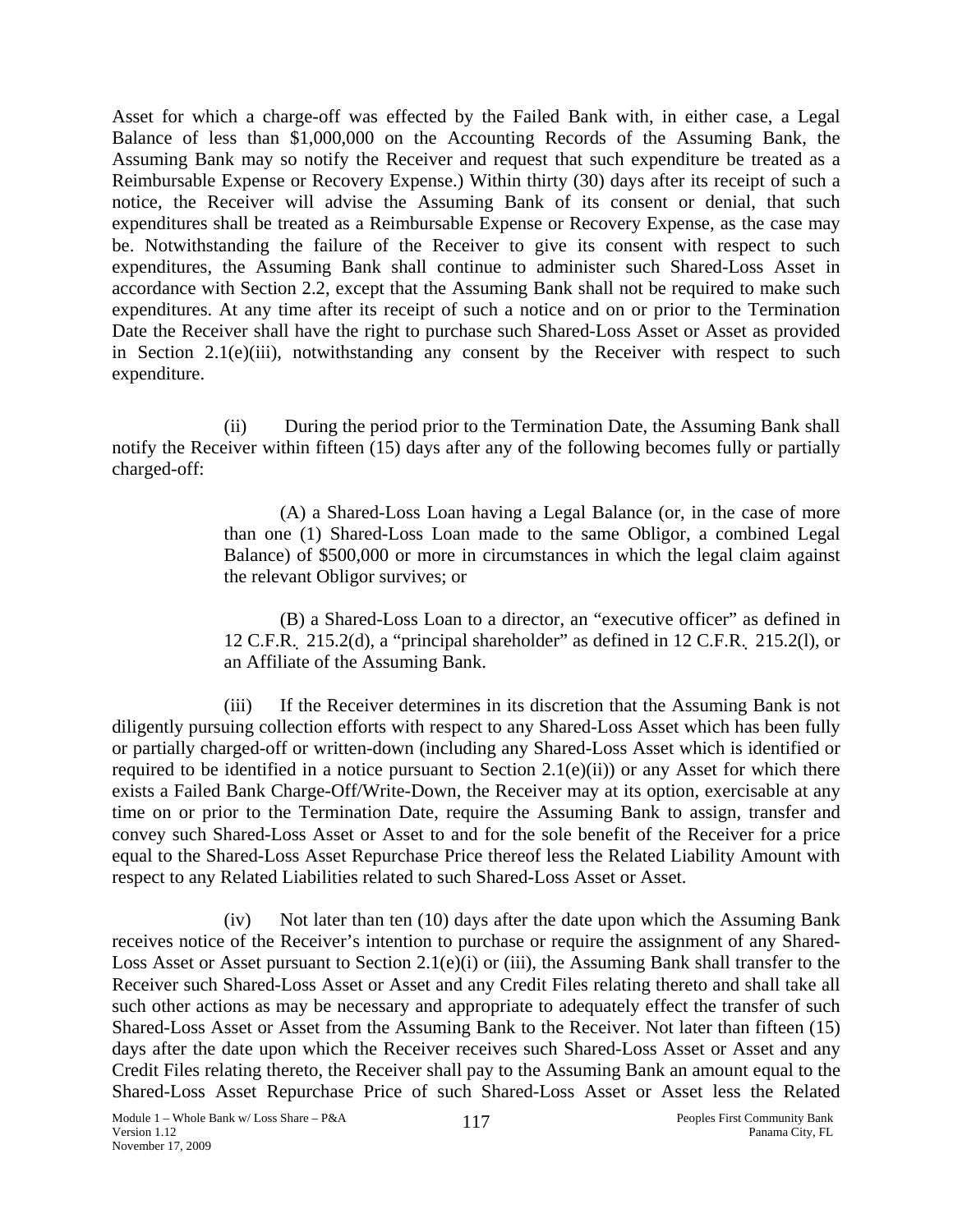Liability Amount.

(v) The Receiver shall assume all Related Liabilities with respect to any Shared-Loss Asset or Asset set forth in the notice described in Section 2.1(e)(iv).

## **(f) Dispute Resolution.**

(i) (A) Any dispute as to whether a Charge-Off of a Shared-Loss Asset was made in accordance with Examination Criteria shall be resolved by the Assuming Bank's Chartering Authority. (B) With respect to any other dispute arising under the terms of this Commercial Shared-Loss Agreement which the parties hereto cannot resolve after having negotiated such matter, in good faith, for a thirty (30) day period, other than a dispute the Corporation is not permitted to submit to arbitration under the Administrative Dispute Resolution Act of 1996 ("ADRA"), as amended, such other dispute shall be resolved by determination of a review board (a "Review Board") established pursuant to Section 2.1(f). Any Review Board under this Section 2.1(f) shall follow the provisions of the Federal Arbitration Act and shall follow the provisions of the ADRA. (C) Any determination by the Assuming Bank's Chartering Authority or by a Review Board shall be conclusive and binding on the parties hereto and not subject to further dispute, and judgment may be entered on said determination in accordance with applicable arbitration law in any court having jurisdiction thereof.

(ii) A Review Board shall consist of three (3) members, each of whom shall have such expertise as the Corporation and the Assuming Bank agree is relevant. As appropriate, the Receiver or the Corporation (the "FDIC Party") will select one member, one member will be selected by the Assuming Bank and the third member (the "Neutral Member") will be selected by the other two members. The member of the Review Board selected by a party may be removed at any time by such party upon two (2) days' written notice to the other party of the selection of a replacement member. The Neutral Member may be removed by unanimous action of the members appointed by the FDIC Party and the Assuming Bank after two (2) days' prior written notice to the FDIC Party and the Assuming Bank of the selection of a replacement Neutral Member. In addition, if a Neutral Member fails for any reason to serve or continue to serve on the Review Board, the other remaining members shall so notify the parties to the dispute and the Neutral Member in writing that such Neutral Member will be replaced, and the Neutral Member shall thereafter be replaced by the unanimous action of the other remaining members within twenty (20) business days of that notification.

(iii) No dispute may be submitted to a Review Board by any of the parties to this Commercial Shared-Loss Agreement unless such party has provided to the other party a written notice of dispute ("Notice of Dispute"). During the forty-five (45)-day period following the providing of a Notice of Dispute, the parties to the dispute will make every effort in good faith to resolve the dispute by mutual agreement. As part of these good faith efforts, the parties should consider the use of less formal dispute resolution techniques, as judged appropriate by each party in its sole discretion. Such techniques may include, but are not limited to, mediation, settlement conference, and early neutral evaluation. If the parties have not agreed to a resolution of the dispute by the end of such forty-five (45)-day period, then, subject to the discretion of the Corporation and the written consent of the Assuming Bank as set forth in Section  $2.1(f)(i)(B)$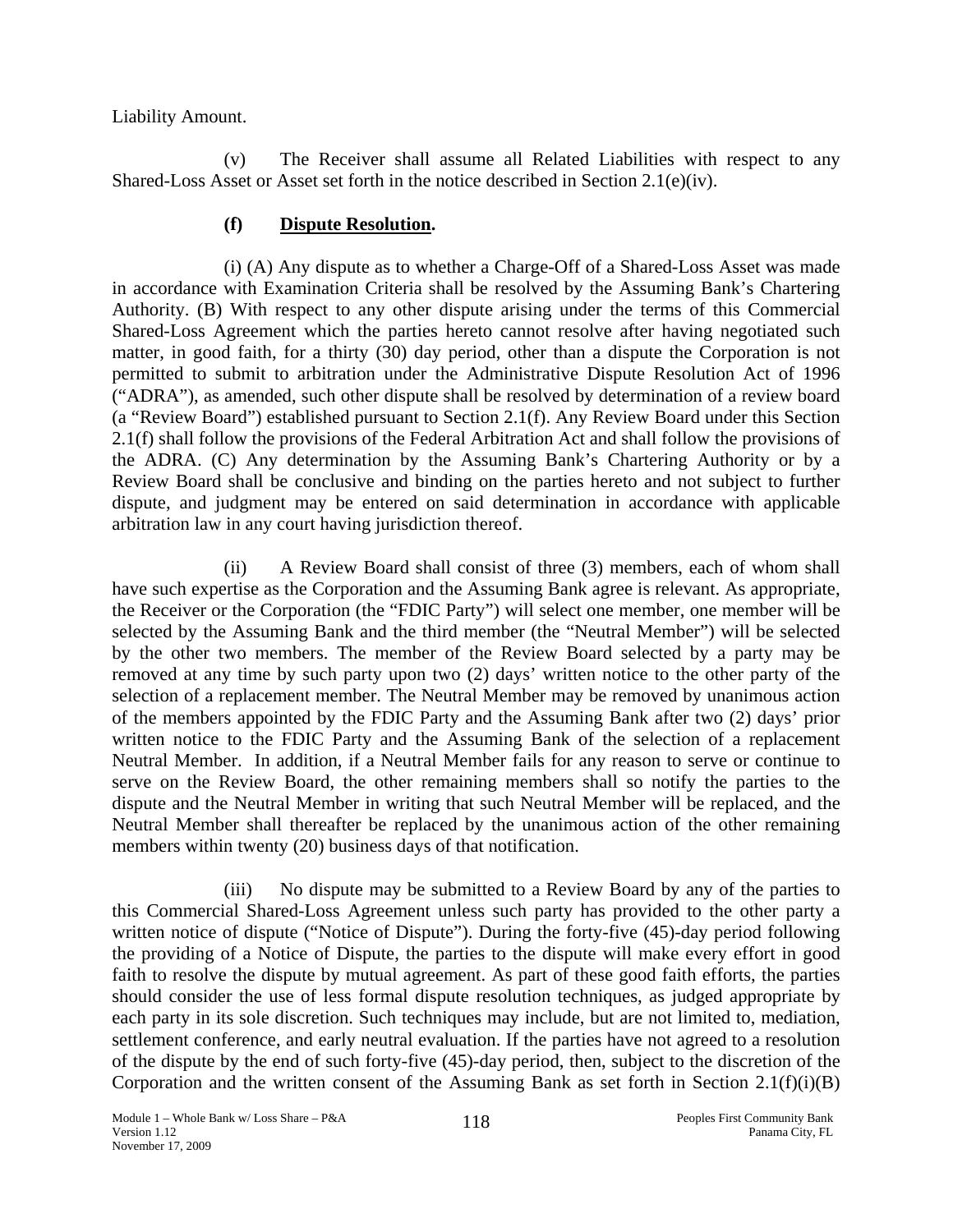above, on the first day following the end of such period, the FDIC Party and the Assuming Bank shall notify each other of its selection of its member of the Review Board and such members shall be instructed to promptly select the Neutral Member of the Review Board. If the members appointed by the FDIC Party and the Assuming Bank are unable to promptly agree upon the initial selection of the Neutral Member, or a timely replacement Neutral Member as set forth in Section 2.1(f)(ii) above, the two appointed members shall apply to the American Arbitration Association ("AAA"), and such Neutral Member shall be appointed in accordance with the Commercial Arbitration Rules of the AAA.

(iv) The resolution of a dispute pursuant to this Section 2.1(f) shall be governed by the Commercial Arbitration Rules of the AAA to the extent that such rules are not inconsistent with this Section 2.1(f). The Review Board may modify the procedures set forth in such rules from time to time with the prior approval of the FDIC Party and the Assuming Bank.

(v) Within fifteen (15) days after the last to occur of the final written submissions of both parties, the presentation of witnesses, if any, and oral presentations, if any, the Review Board shall adopt the position of one of the parties and shall present to the parties a written award regarding the dispute. The determination of any two (2) members of a Review Board will constitute the determination of such Review Board.

(vi) The FDIC Party and the Assuming Bank will each pay the fees and expenses of the member of the Review Board selected by it. The FDIC Party and Assuming Bank will share equally the fees and expenses of the Neutral Member. No such fees or expenses incurred by or on behalf of the Assuming Bank shall be subject to reimbursement by the FDIC Party under this Commercial Shared-Loss Agreement or otherwise.

(vii) Each party will bear all costs and expenses incurred by it in connection with the submission of any dispute to a Review Board. No such costs or expenses incurred by or on behalf of the Assuming Bank shall be subject to reimbursement by the FDIC Party under this Commercial Shared-Loss Agreement or otherwise. The Review Board shall have no authority to award costs or expenses incurred by either party to these proceedings.

(viii) Any dispute resolution proceeding held pursuant to this Section 2.1(f) shall not be public. In addition, each party and each member of any Review Board shall strictly maintain the confidentiality of all issues, disputes, arguments, positions and interpretations of any such proceeding, as well as all information, attachments, enclosures, exhibits, summaries, compilations, studies, analyses, notes, documents, statements, schedules and other similar items associated therewith, except as the parties agree in writing or such disclosure is required pursuant to law, rule or regulation. Pursuant to ADRA, dispute resolution communications may not be disclosed either by the parties or by any member of the Review board unless:

(1) all parties to the dispute resolution proceeding agree in writing;

- (2) the communication has already been made public;
- (3) the communication is required by statute, rule or regulation to be made public;

or

(4) a court determines that such testimony or disclosure is necessary to prevent a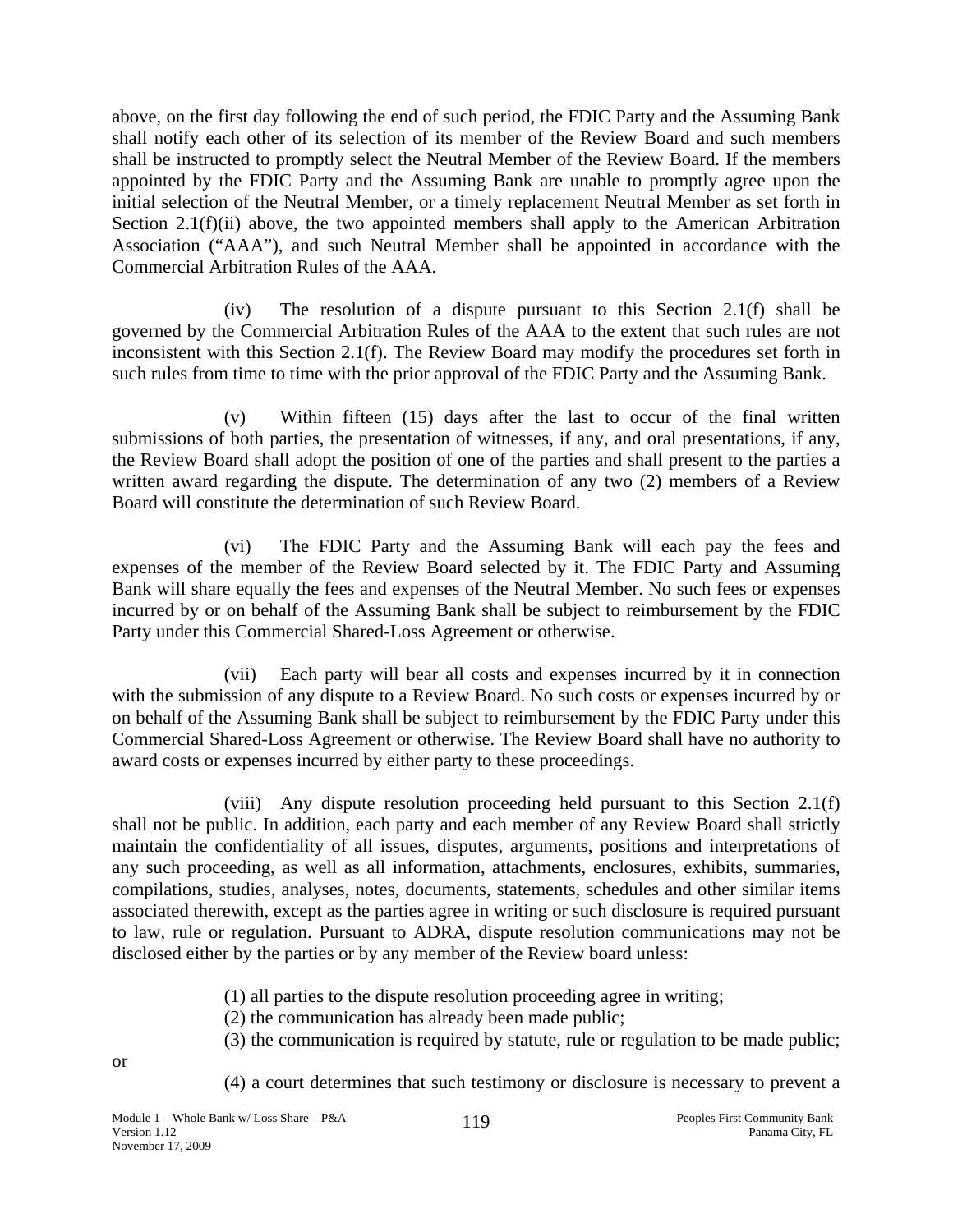manifest injustice, help establish a violation of the law or prevent harm to the public health or safety, or of sufficient magnitude in the particular case to outweigh the integrity of dispute resolution proceedings in general by reducing the confidence of parties in future cases that their communications will remain confidential.

(ix) Any dispute resolution proceeding pursuant to this Section 2.1(f) (whether as a matter of good faith negotiations, by resort to a Review Board, or otherwise) is a compromise negotiation for purposes of the Federal Rules of Evidence and state rules of evidence. The parties agree that all proceedings, including any statement made or document prepared by any party, attorney or other participants are privileged and shall not be disclosed in any subsequent proceeding or document or construed for any purpose as an admission against interest. Any document submitted and any statements made during any dispute resolution proceeding are for settlement purposes only. The parties further agree not to subpoena any of the members of the Review Board or any documents submitted to the Review Board. In no event will the Neutral Member voluntarily testify on behalf of any party.

(x) No decision, interpretation, determination, analysis, statement, award or other pronouncement of any Review Board shall constitute precedent as regards any subsequent proceeding (whether or not such proceeding involves dispute resolution under this Commercial Shared-Loss Agreement) nor shall any Review Board be bound to follow any decision, interpretation, determination, analysis, statement, award or other pronouncement rendered by any previous Review Board or any other previous dispute resolution panel which may have convened in connection with a transaction involving other failed financial institutions or Federal assistance transactions.

(xi) The parties may extend any period of time in this Section 2.1(f) by mutual agreement. Notwithstanding anything above to the contrary, no dispute shall be submitted to a Review Board until each member of the Review Board, and any substitute member, if applicable, agrees to be bound by the provisions of this Section 2.1(f) as applicable to members of a Review Board. Prior to the commencement of the Review Board proceedings, or, in the case of a substitute Neutral Member, prior to the re-commencement of such proceedings subsequent to that substitution, the Neutral Member shall provide a written oath of impartiality.

(xii) For the avoidance of doubt, and notwithstanding anything herein to the contrary, in the event any notice of dispute is provided to a party under this Section 2.1(g) prior to the Termination Date, the terms of this Commercial Shared-Loss Agreement shall remain in effect with respect to any such items set forth in such notice until such time as any such dispute with respect to such item is finally resolved.

 (g) **Payment in the Event Losses Fail to Reach Expected Level**. On the date that is 45 days following the last day (such day, the "True-Up Measurement Date") of the calendar month in which the tenth anniversary of the calendar day following the Bank Closing occurs, the Assuming Bank shall pay to the Receiver fifty percent (50%) of the excess, if any, of (i) twenty percent (20%) of the Stated Threshold less (ii) the sum of (A) twenty-five percent (25%) of the asset premium (discount) plus (B) twenty-five percent (25%) of the Cumulative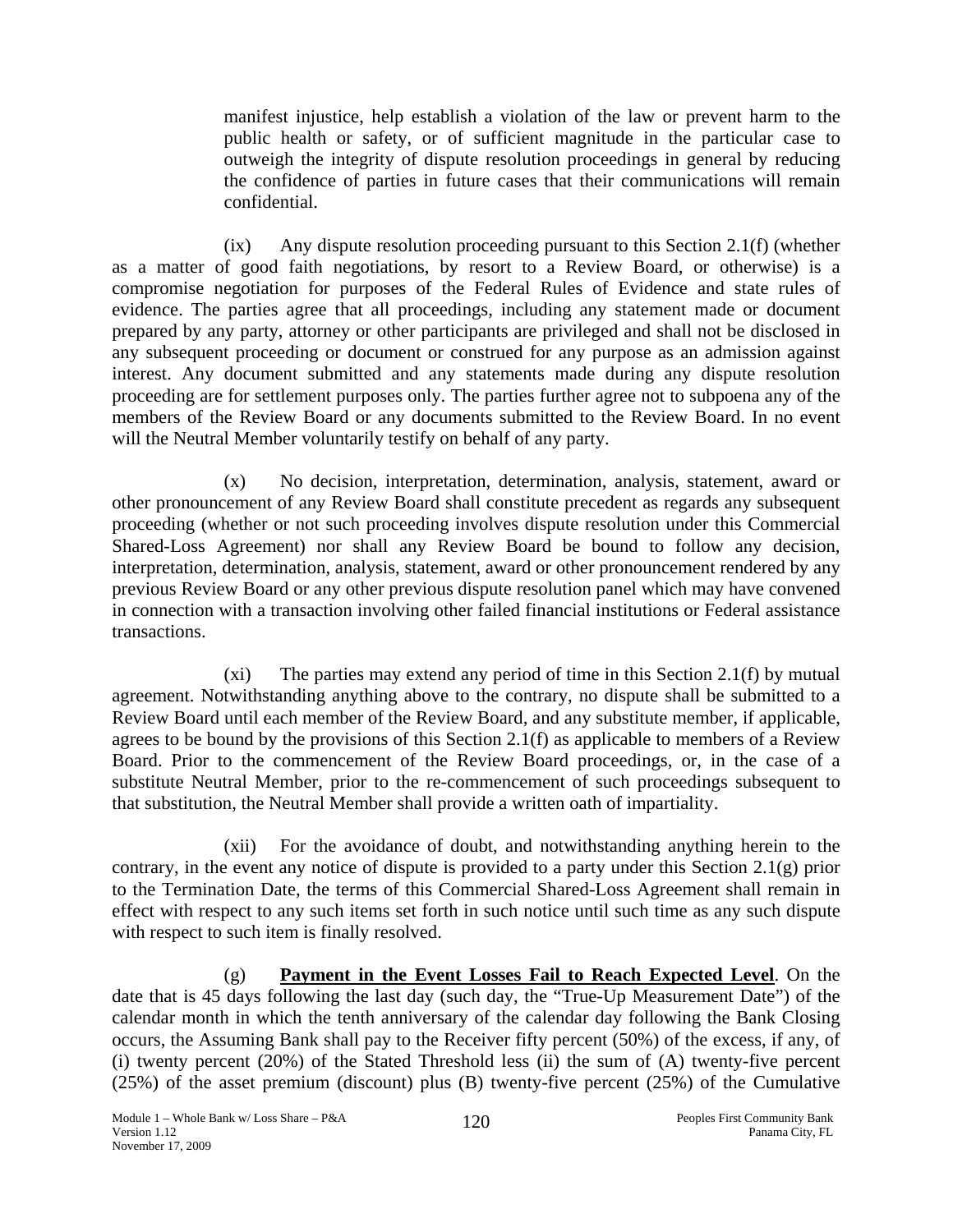Shared-Loss Payments plus (C) the Cumulative Servicing Amount. The Assuming Bank shall deliver to the Receiver not later than 30 days following the True-Up Measurement Date, a schedule, signed by an officer of the Assuming Bank, setting forth in reasonable detail the calculation of the Cumulative Shared-Loss Payments and the Cumulative Servicing Amount.

**2.2 Administration of Shared-Loss Assets.** The Assuming Bank shall at all times prior to the Termination Date comply with the Rules Regarding the Administration of Shared-Loss Assets as set forth in Article III of this Commercial Shared-Loss Agreement.

## **2.3 Auditor Report; Right to Audit.**

(a) Within ninety (90) days after the end of each fiscal year from and including the fiscal year during which Bank Closing falls to and including the calendar year during which the Termination Date falls, the Assuming Bank shall deliver to the Corporation and to the Receiver a report signed by its independent public accountants stating that they have reviewed the terms of this Commercial Shared-Loss Agreement and that, in the course of their annual audit of the Assuming Bank's books and records, nothing has come to their attention suggesting that any computations required to be made by the Assuming Bank during such year by this Article II were not made by the Assuming Bank in accordance herewith. In the event that the Assuming Bank cannot comply with the preceding sentence, it shall promptly submit to the Receiver corrected computations together with a report signed by its independent public accountants stating that, after giving effect to such corrected computations, nothing has come to their attention suggesting that any computations required to be made by the Assuming Bank during such year by this Article II were not made by the Assuming Bank in accordance herewith. In such event, the Assuming Bank and the Receiver shall make all such accounting adjustments and payments as may be necessary to give effect to each correction reflected in such corrected computations, retroactive to the date on which the corresponding incorrect computation was made. It is the intention of this provision to align the timing of the audit required under this Commercial Shared-Loss Agreement with the examination audit required pursuant to 12 CFR Section 363.

(b) The Assuming Bank shall perform on an annual basis an internal audit of its compliance with the provisions of this Article II and shall provide the Receiver and the Corporation with copies of the internal audit reports and access to internal audit workpapers related to such internal audit.

(c) The Receiver or the Corporation may perform an audit to determine the Assuming Bank's compliance with the provisions of this Commercial Shared-Loss Agreement, including this Article II, at any time by providing not less than ten (10) Business Days prior written notice. The scope and duration of any such audit shall be within the discretion of the Receiver or the Corporation, as the case may be, but shall in no event be administered in a manner that unreasonably interferes with the operation of the Assuming Bank's business. The Receiver or the Corporation, as the case may be, shall bear the expense of any such audit. In the event that any corrections are necessary as a result of such an audit, the Assuming Bank and the Receiver shall make such accounting adjustments and payments as may be necessary to give retroactive effect to such corrections.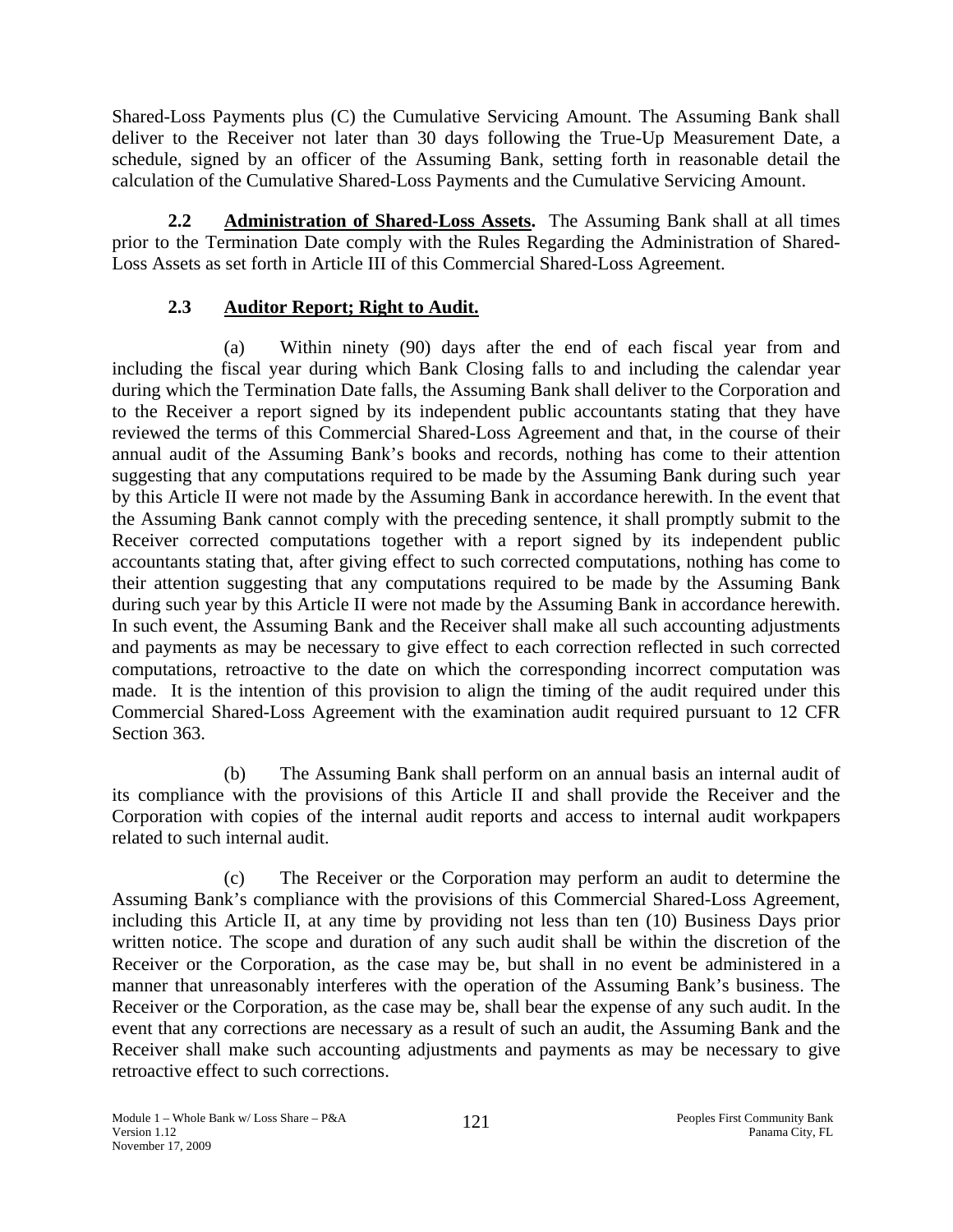**2.4 Withholdings.** Notwithstanding any other provision in this Article II, the Receiver, upon the direction of the Director (or designee) of the Corporation's Division of Resolutions and Receiverships, may withhold payment for any amounts included in a Quarterly Certificate delivered pursuant to Section 2.1, if, in its judgment, there is a reasonable basis under the terms of this Commercial Shared-Loss Agreement for denying the eligibility of an item for which reimbursement or payment is sought under such Section. In such event, the Receiver shall provide a written notice to the Assuming Bank detailing the grounds for withholding such payment. At such time as the Assuming Bank demonstrates to the satisfaction of the Receiver that the grounds for such withholding of payment, or portion of payment, no longer exist or have been cured, then the Receiver shall pay the Assuming Bank the amount withheld which the Receiver determines is eligible for payment, within fifteen (15) Business Days. In the event the Receiver or the Assuming Bank elects to submit the issue of the eligibility of the item for reimbursement or payment for determination under the dispute resolution procedures of Section 2.1(f), then (i) if the dispute is settled by the mutual agreement of the parties in accordance with Section 2.1(f)(iii), the Receiver shall pay the amount withheld (to the extent so agreed) within fifteen (15) Business Days from the date upon which the dispute is determined by the parties to be resolved by mutual agreement, and (ii) if the dispute is resolved by the determination of a Review Board, the Receiver shall pay the amount withheld (to the extent so determined) within fifteen (15) Business Days from the date upon which the Receiver is notified of the determination by the Review Board of its obligation to make such payment. Any payment by the Receiver pursuant to this Section 2.4 shall be made together with interest on the amount thereof from the date the payment was agreed or determined otherwise to be due, at the interest rate per annum determined by the Receiver to be equal to the coupon equivalent of the three (3)-month U.S. Treasury Bill Rate in effect as of the first Business Day of each Calendar Quarter during which such interest accrues as reported in the Federal Reserve Board's Statistical Release for Selected Interest Rates H.15 opposite the caption "Auction Average - 3-Month" or, if not so reported for such day, for the next preceding Business Day for which such rate was so reported.

**2.5 Books and Records**. The Assuming Bank shall at all times during the term of this Commercial Shared-Loss Agreement keep books and records which fairly present all dealings and transactions carried out in connection with its business and affairs. Except as otherwise provided for in the Purchase and Assumption Agreement or this Commercial Shared-Loss Agreement, all financial books and records shall be kept in accordance with generally accepted accounting principles, consistently applied for the periods involved and in a manner such that information necessary to determine compliance with any requirement of the Purchase and Assumption Agreement or this Commercial Shared-Loss Agreement will be readily obtainable, and in a manner such that the purposes of the Purchase and Assumption Agreement or this Commercial Shared-Loss Agreement may be effectively accomplished. Without the prior written approval of the Corporation, the Assuming Bank shall not make any change in its accounting principles adversely affecting the value of the Shared-Loss Assets except as required by a change in generally accepted accounting principles. The Assuming Bank shall notify the Corporation of any change in its accounting principles affecting the Shared-Loss Assets which it believes are required by a change in generally accepted accounting principles.

**2.6 Information**. The Assuming Bank shall promptly provide to the Corporation such other information, including financial statements and computations, relating to the perfor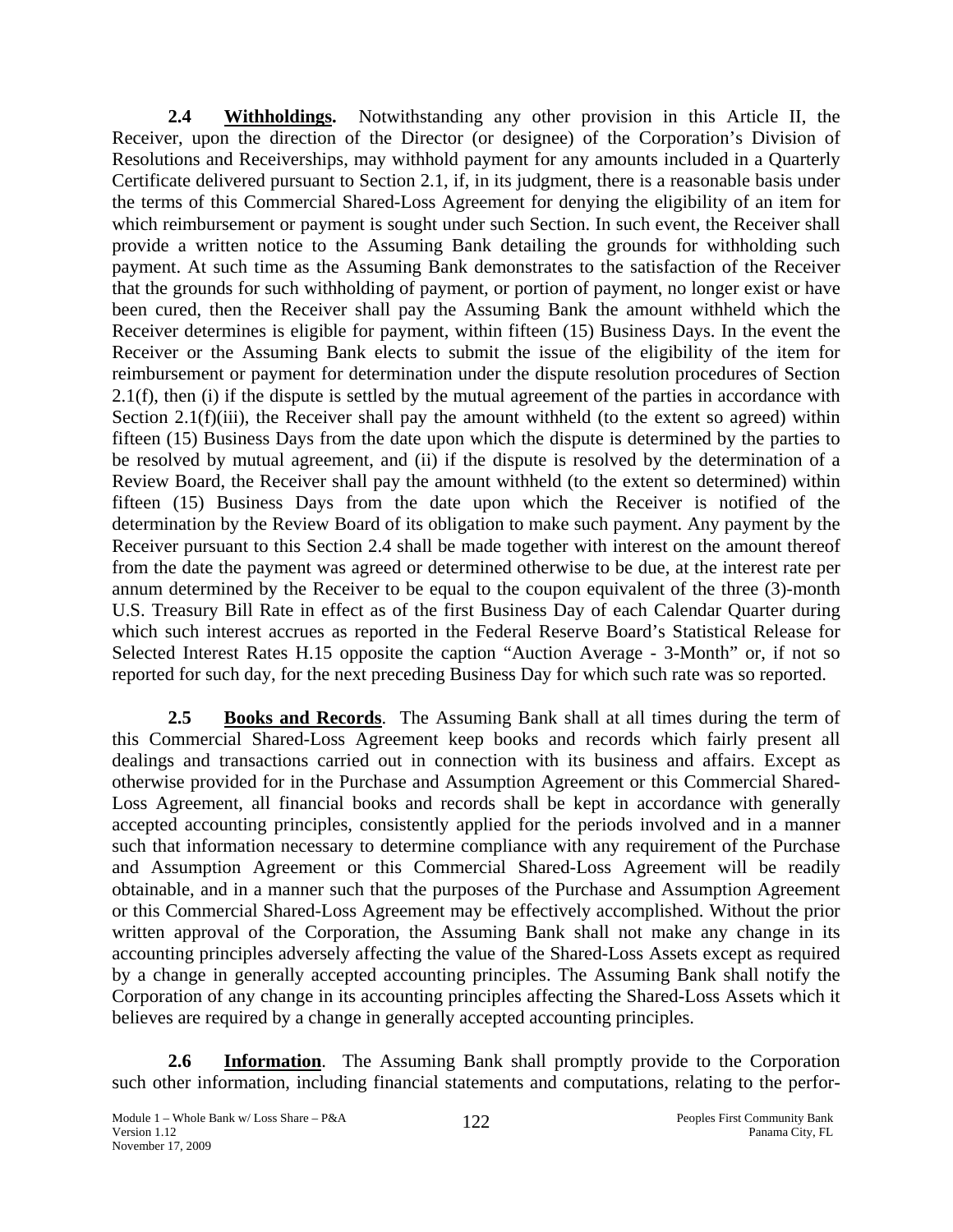mance of the provisions of the Purchase and Assumption Agreement or otherwise relating to its business and affairs or this Commercial Shared-Loss Agreement, as the Corporation or the Receiver may request from time to time.

**2.7 Tax Ruling.** The Assuming Bank shall not at any time, without the Corporation's prior written consent, seek a private letter ruling or other determination from the Internal Revenue Service or otherwise seek to qualify for any special tax treatment or benefits associated with any payments made by the Corporation pursuant to the Purchase and Assumption Agreement or this Commercial Shared-Loss Agreement.

## **ARTICLE III - RULES REGARDING THE ADMINISTRATION OF SHARED-LOSS ASSETS AND SHARED-LOSS MTM ASSETS**

**3.1 Agreement with Respect to Administration.** The Assuming Bank shall (and shall cause any of its Affiliates to which the Assuming Bank transfers any Shared-Loss Assets or Shared-Loss MTM Assets) to, or a Third Party Servicer to, manage, administer, and collect the Shared-Loss Assets and Shared-Loss MTM Assets while owned by the Assuming Bank or any Affiliate thereof during the term of this Commercial Shared-Loss Agreement in accordance with the rules set forth in this Article III ("Rules"). The Assuming Bank shall be responsible to the Receiver and the Corporation in the performance of its duties hereunder and shall provide to the Receiver and the Corporation such reports as the Receiver or the Corporation reasonably deems advisable, including but not limited to the reports required by Section 3.3 hereof, and shall permit the Receiver and the Corporation at all times to monitor the Assuming Bank's performance of its duties hereunder.

## **3.2 Duties of the Assuming Bank with Respect to Shared-Loss Assets.**

(a) In performance of its duties under these Rules, the Assuming Bank shall:

(i) manage, administer, collect and effect Charge-Offs and Recoveries with respect to each Shared-Loss Asset in a manner consistent with (A) usual and prudent business and banking practices; (B) the Assuming Bank's (or, in the case a Third Party Servicer is engaged, the Third Party Servicer's) practices and procedures including, without limitation, the then-effective written internal credit policy guidelines of the Assuming Bank, with respect to the management, administration and collection of and taking of charge-offs and write-downs with respect to loans, other real estate and repossessed collateral that do not constitute Shared Loss Assets;

(ii) exercise its best business judgment in managing, administering, collecting and effecting Charge-Offs with respect to Shared-Loss Assets;

(iii) use its best efforts to maximize collections with respect to Shared-Loss Assets and, if applicable for a particular Shared-Loss Asset, without regard to the effect of maximizing collections on assets held by the Assuming Bank or any of its Affiliates that are not Shared-Loss Assets;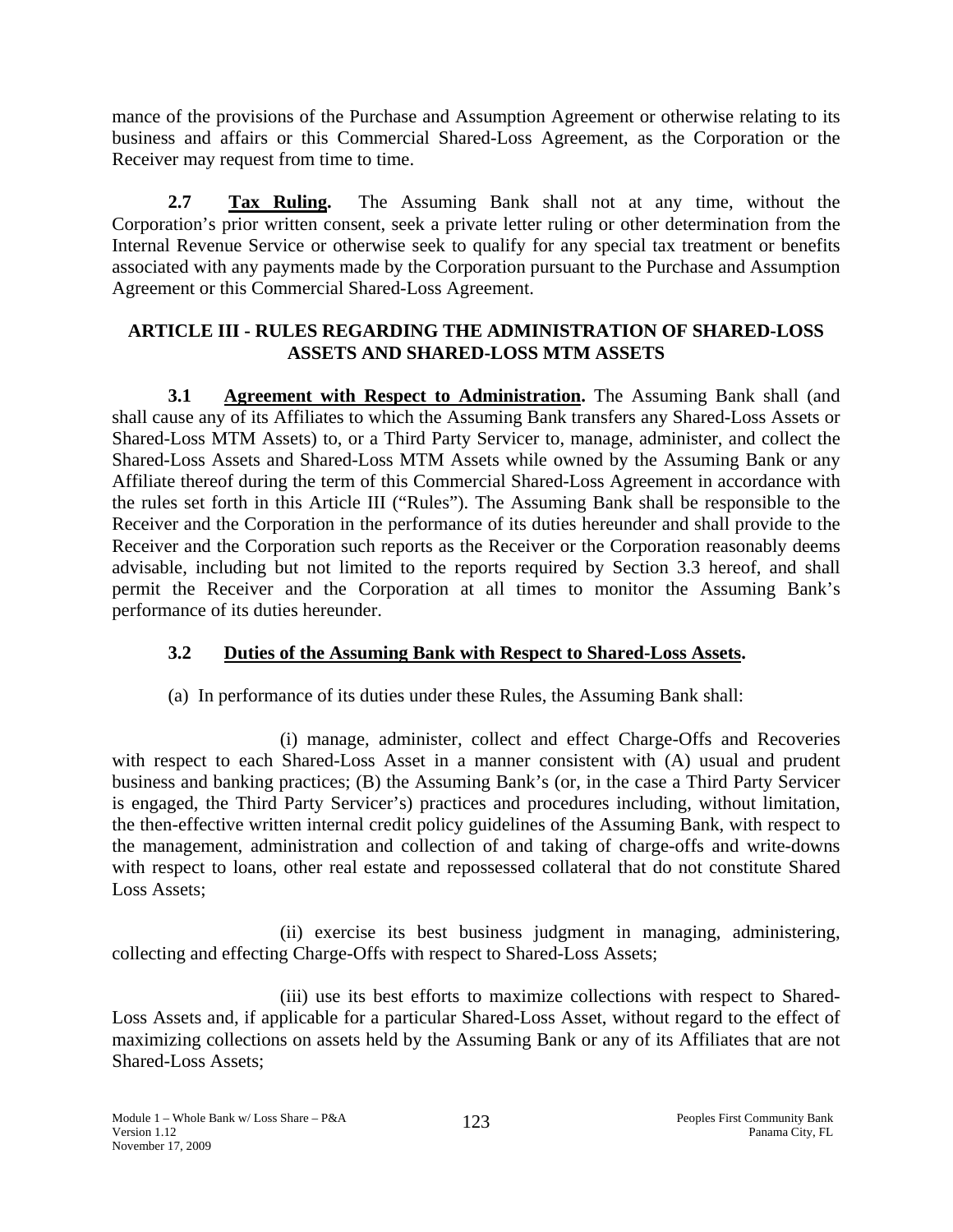(iv) adopt and implement accounting, reporting, record-keeping and similar systems with respect to the Shared-Loss Assets, as provided in Section 3.4 hereof;

(v) retain sufficient staff to perform its duties hereunder; and

(vi) provide written notification in accordance with Article IV of this Commercial Shared-Loss Agreement immediately after the execution of any contract pursuant to which any third party (other than an Affiliate of the Assuming Bank) will manage, administer or collect any of the Shared-Loss Assets, together with a copy of that contract.

(b) Any transaction with or between any Affiliate of the Assuming Bank with respect to any Shared-Loss Asset including, without limitation, the execution of any contract pursuant to which any Affiliate of the Assuming Bank will manage, administer or collect any of the Shared-Loss Assets, or any other action involving self-dealing, shall be subject to the prior written approval of the Receiver or the Corporation.

(c) The following categories of expenses shall not be deemed to be Reimbursable Expenses or Recovery Expenses:

(i) Federal, State, or local income taxes and expenses related thereto;

(ii) salaries or other compensation and related benefits of Assuming Bank employees and the employees of its Affiliates including, without limitation, any bonus, commission or severance arrangements, training, payroll taxes, dues, or travel- or relocationrelated expenses,;

(iii) the cost of space occupied by the Assuming Bank, any Affiliate thereof and their staff, the rental of and maintenance of furniture and equipment, and expenses for data processing including the purchase or enhancement of data processing systems;

(iv) except as otherwise provided herein, fees for accounting and other independent professional consultants (other than consultants retained to assess the presence, storage or release of any hazardous or toxic substance, or any pollutant or contaminant with respect to the collateral securing a Shared-Loss Loan that has been fully or partially charged-off); provided, that for purposes of this Section 3.2(c)(iv), fees of attorneys and appraisers engaged as necessary to assist in collections with respect to Shared-Loss Assets shall not be deemed to be fees of other independent consultants;

(v) allocated portions of any other overhead or general and administrative expense other than any fees relating to specific assets, such as appraisal fees or environmental audit fees, for services of a type the Assuming Bank does not normally perform internally;

(vi) any expense not incurred in good faith and with the same degree of care that the Assuming Bank normally would exercise in the collection of troubled assets in which it alone had an interest; and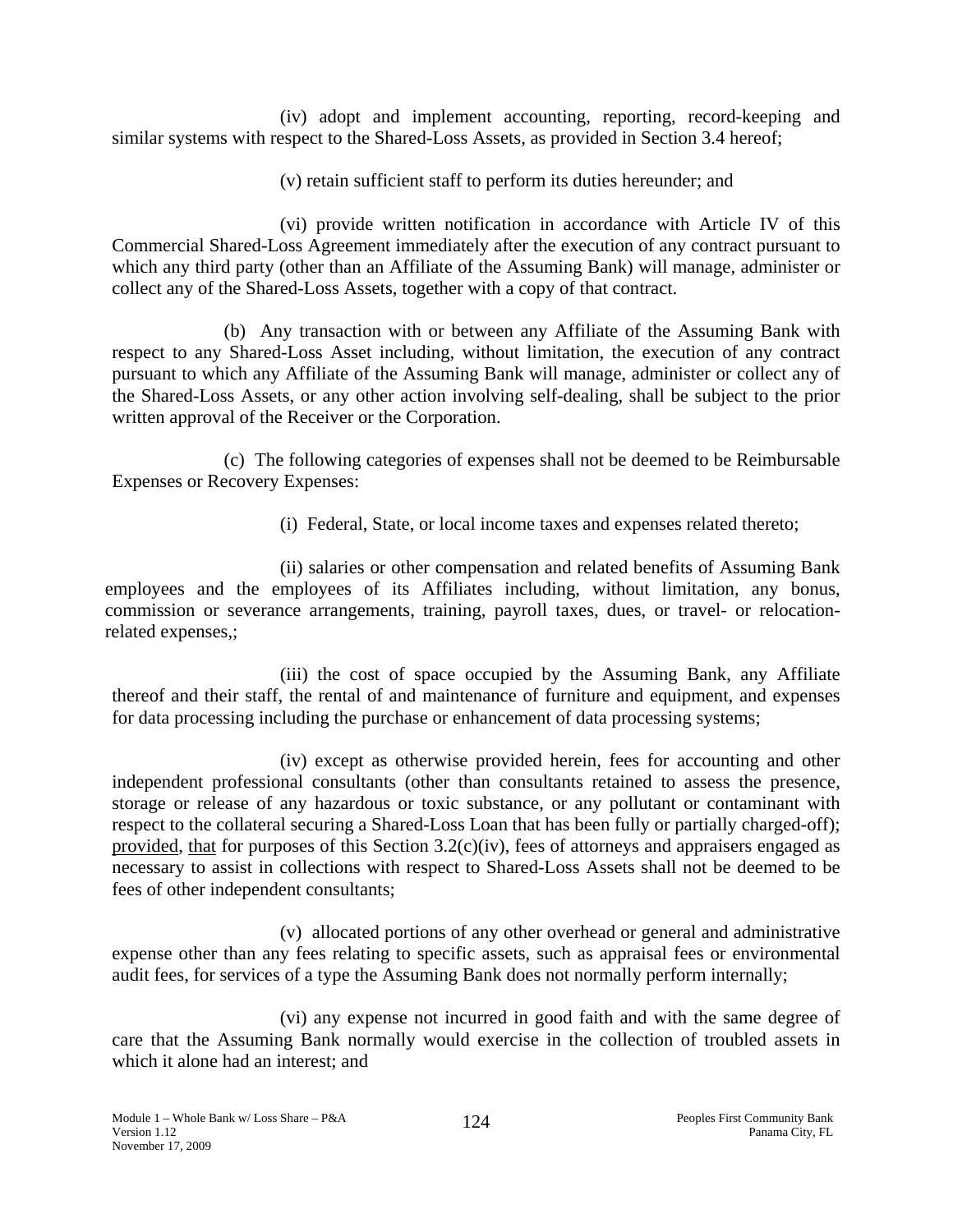(vii) any expense incurred for a product, service or activity that is of an extravagant nature or design.

(d) Subject to Section 3.7, the Assuming Bank shall not contract with third parties to provide services the cost of which would be a Reimbursable Expense or Recovery Expense if the Assuming Bank would have provided such services itself if the relevant Shared-Loss Assets were not subject to the loss-sharing provisions of Section 2.1 of this Commercial Shared-Loss Agreement.

## **3.3 Duties of the Assuming Bank with Respect to Shared-Loss MTM Assets.**

(a) In performance of its duties under these Rules, the Assuming Bank shall:

(i) manage, administer, collect and each Shared-Loss MTM Asset in a manner consistent with  $(A)$  usual and prudent business and banking practices;  $(B)$  the Assuming Bank's practices and procedures including, without limitation, the then-effective written internal credit policy guidelines of the Assuming Bank, with respect to the management, administration and collection of similar assets that are not Shared-Loss MTM Assets;

(ii) exercise its best business judgment in managing, administering, collecting and effecting Charge-Offs with respect to Shared-Loss MTM Assets;

(iii) use its best efforts to maximize collections with respect to Shared-Loss MTM Assets and, if applicable for a particular Shared-Loss MTM Asset, without regard to the effect of maximizing collections on assets held by the Assuming Bank or any of its Affiliates that are not Shared-Loss MTM Assets, provided that, any sale of a Shared-Loss MTM Asset shall only be made with the prior approval of the Receiver or the Corporation;

(iv) adopt and implement accounting, reporting, record-keeping and similar systems with respect to the Shared-Loss MTM Assets, as provided in Section 3.4 hereof;

(v) retain sufficient staff to perform its duties hereunder; and

(vi) provide written notification in accordance with Article IV of this Commercial Shared-Loss Agreement immediately after the execution of any contract pursuant to which any third party (other than an Affiliate of the Assuming Bank) will manage, administer or collect any of the Shared-Loss MTM Assets, together with a copy of that contract.

(b) Any transaction with or between any Affiliate of the Assuming Bank with respect to any Shared-Loss MTM Asset including, without limitation, the execution of any contract pursuant to which any Affiliate of the Assuming Bank will manage, administer or collect any of the Shared-Loss Assets, or any other action involving self-dealing, shall be subject to the prior written approval of the Receiver or the Corporation.

(c) The Assuming Bank shall not contract with third parties to provide services the cost of which would be a Reimbursable Expense or Recovery Expense if the Assuming Bank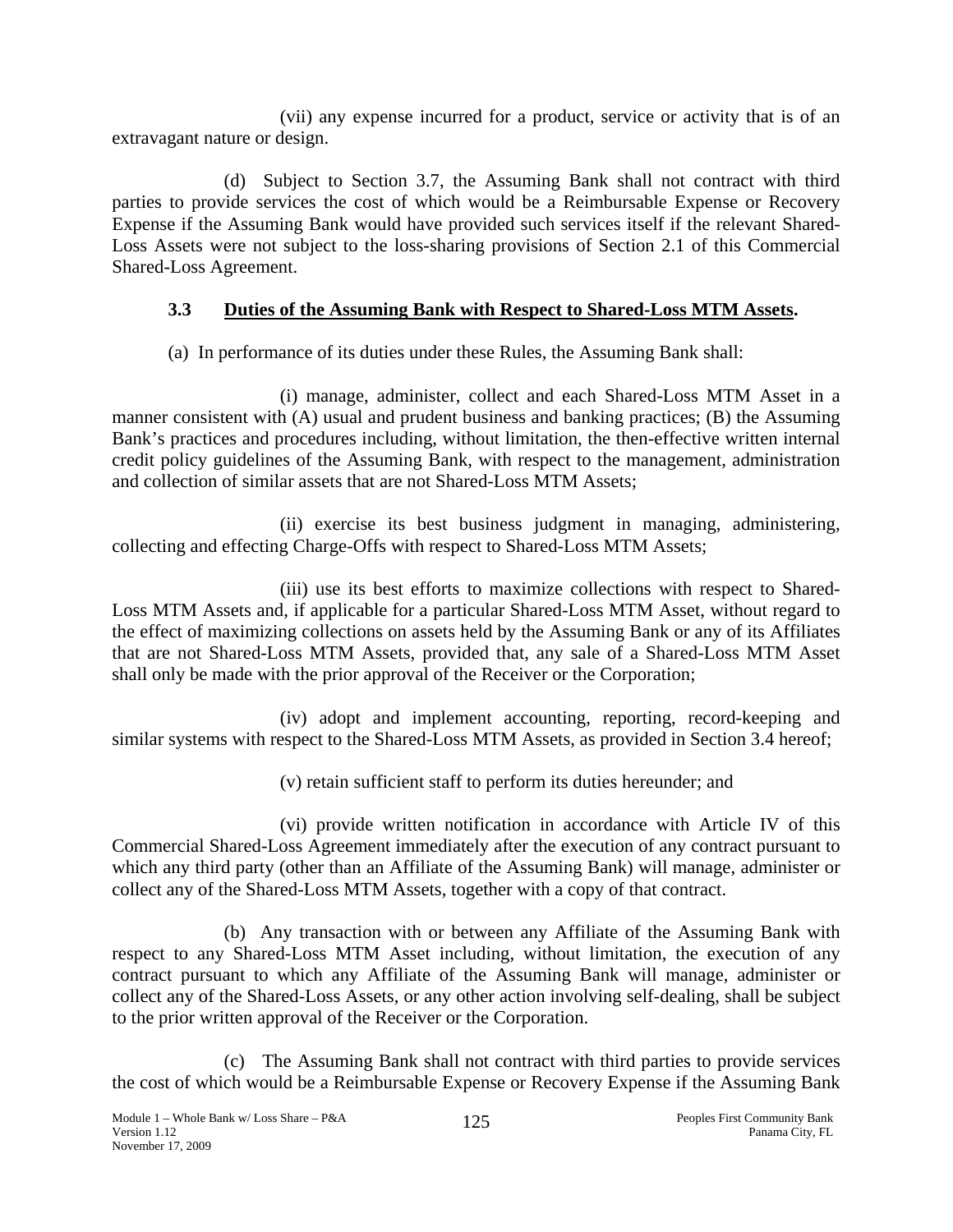would have provided such services itself if the relevant Shared-Loss Assets were not subject to the loss-sharing provisions of Section 2.1 of this Commercial Shared-Loss Agreement.

**3.4 Records and Reports**. The Assuming Bank shall establish and maintain records on a separate general ledger, and on such subsidiary ledgers as may be appropriate to account for the Shared-Loss Assets and the Shared-Loss MTM Assets, in such form and detail as the Receiver or the Corporation may require, to enable the Assuming Bank to prepare and deliver to the Receiver or the Corporation such reports as the Receiver or the Corporation may from time to time request regarding the Shared-Loss Assets, the Shared-Loss MTM Assets and the Quarterly Certificates required by Section 2.1 of this Commercial Shared-Loss Agreement.

# **3.5 Related Loans**.

(a) The Assuming Bank shall not manage, administer or collect any "Related Loan" in any manner which would have the effect of increasing the amount of any collections with respect to the Related Loan to the detriment of the Shared-Loss Asset to which such loan is related. A "Related Loan" means any loan or extension of credit held by the Assuming Bank at any time on or prior to the end of the final Recovery Quarter that is: (i) made to the same Obligor with respect to a Loan that is a Shared-Loss Asset or with respect to a Loan from which Other Real Estate, Additional ORE or Subsidiary ORE derived, or (ii) attributable to the same primary Obligor with respect to any Loan described in clause (i) under the rules of the Assuming Bank's Chartering Authority concerning the legal lending limits of financial institutions organized under its jurisdiction as in effect on the Commencement Date, as applied to the Assuming Bank.

(b) The Assuming Bank shall prepare and deliver to the Receiver with the Quarterly Certificates for the Calendar Quarters ending June 30 and December 31 for all Shared-Loss Quarters and Recovery Quarters, a schedule of all Related Loans which are commercial loans or commercial real estate loans with Legal Balances of \$500,000 or more on the Accounting Records of the Assuming Bank as of the end of each such semi-annual period, and all other commercial loans or commercial real estate loans attributable to the same Obligor on such loans of \$500,000 or more.

**3.6 Legal Action; Utilization of Special Receivership Powers**. The Assuming Bank shall notify the Receiver in writing (such notice to be given in accordance with Article IV below and to include all relevant details) prior to utilizing in any legal action any special legal power or right which the Assuming Bank derives as a result of having acquired a Shared-Loss Asset from the Receiver, and the Assuming Bank shall not utilize any such power unless the Receiver shall have consented in writing to the proposed usage. The Receiver shall have the right to direct such proposed usage by the Assuming Bank and the Assuming Bank shall comply in all respects with such direction. Upon request of the Receiver, the Assuming Bank will advise the Receiver as to the status of any such legal action. The Assuming Bank shall immediately notify the Receiver of any judgment in litigation involving any of the aforesaid special powers or rights.

**3.7 Third Party Servicer**. The Assuming Bank may perform any of its obligations and/or exercise any of its rights under this Commercial Shared-Loss Agreement through or by one or more Third Party Servicers, who may take actions and make expenditures as if any such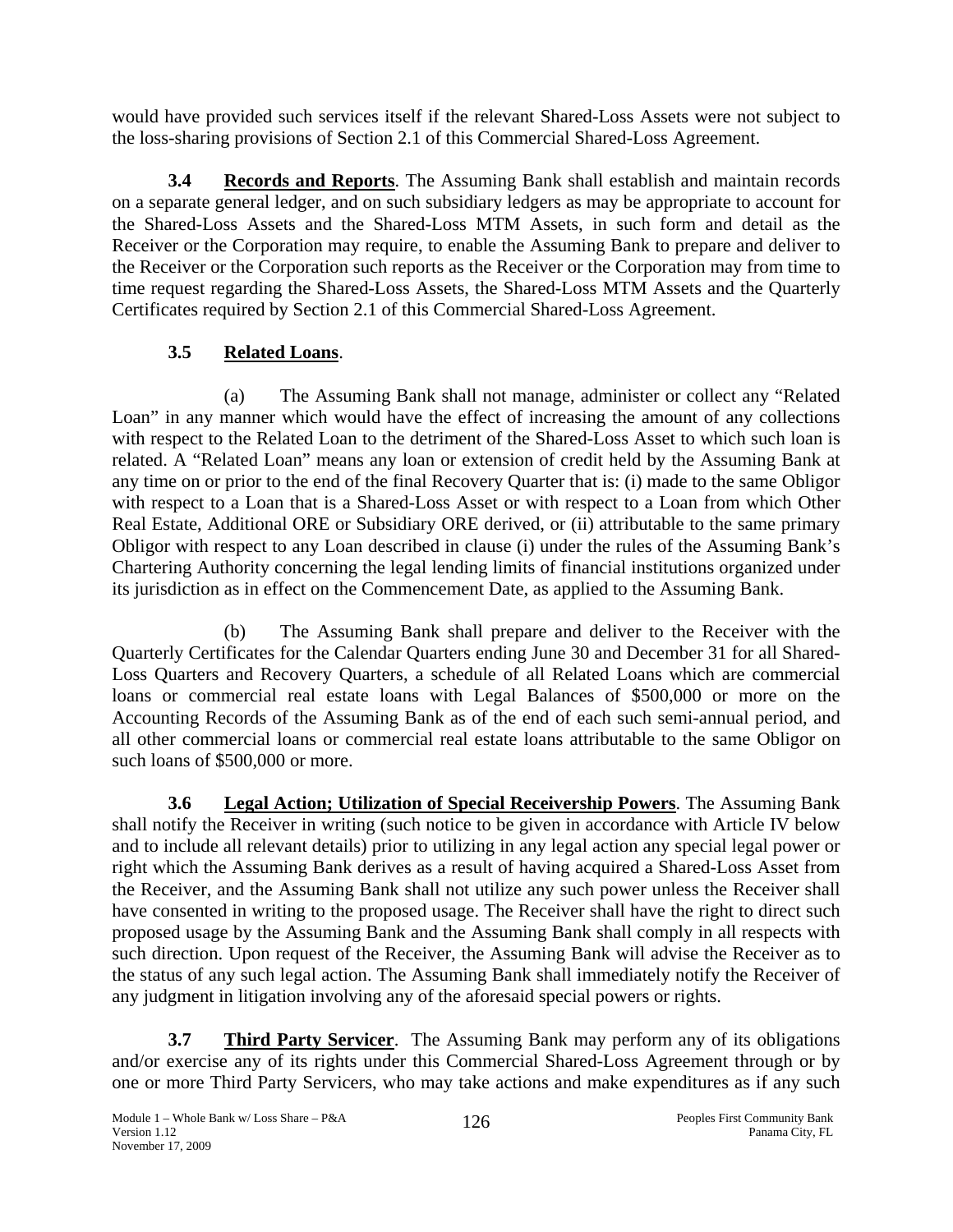Third Party Servicer was the Assuming Bank hereunder (and, for the avoidance of doubt, such expenses incurred by any such Third Party Servicer on behalf of the Assuming Bank shall be Reimbursable Expenses or Recovery Expenses, as the case may be, to the same extent such expenses would so qualify if incurred by the Assuming Bank); provided, however, that the use thereof by the Assuming Bank shall not release the Assuming Bank of any obligation or liability hereunder.

#### **ARTICLE IV -- PORTFOLIO SALE**

**4.1 Assuming Bank Portfolio Sales of Remaining Shared-Loss Assets**. The Assuming Bank shall have the right with the concurrence of the Receiver, commencing as of the first day of the third to last Shared-Loss Quarter, to liquidate for cash consideration, in one or more transactions, all or a portion of Shared-Loss Assets held by the Assuming Bank ("Portfolio Sales"). If the Assuming Bank exercises its option under this Section 4.1, it must give thirty (30) days notice in writing to the Receiver setting forth the details and schedule for the Portfolio Sale which shall be conducted by means of sealed bid sales to third parties, not including any of the Assuming Bank's affiliates, contractors, or any affiliates of the Assuming Bank's contractors.

**4.2 Calculation of Sale Gain or Loss**. For Shared-Loss Assets gain or loss on the sales under Section 4.1 will be calculated as the sale price received by the Assuming Bank less the book value of the remaining Shared-Loss Assets.

## **ARTICLE V -- LOSS-SHARING NOTICES GIVEN TO CORPORATION AND/OR RECEIVER**

As a supplement to the notice provisions contained in Section 13.7 of the Purchase and Assumption Agreement, any notice, request, demand, consent, approval, or other communication (a "Notice") given to the Corporation and/or the Receiver in the loss-sharing context shall be given as follows:

**5.1** With respect to a Notice under Section 2 and Sections 3.1-3.5 of this Commercial Shared-Loss Agreement:

> Federal Deposit Insurance Corporation Division of Resolutions and Receiverships 550 17th Street, N.W. Washington, D.C. 20429

Attention: Assistant Director, Franchise and Asset Marketing

**5.2** With respect to a Notice under Section 3.6 of this Commercial Shared-Loss Agreement:

> Federal Deposit Insurance Corporation Legal Division 1601 Bryan Street Dallas, Texas 75201 Attention: Regional Counsel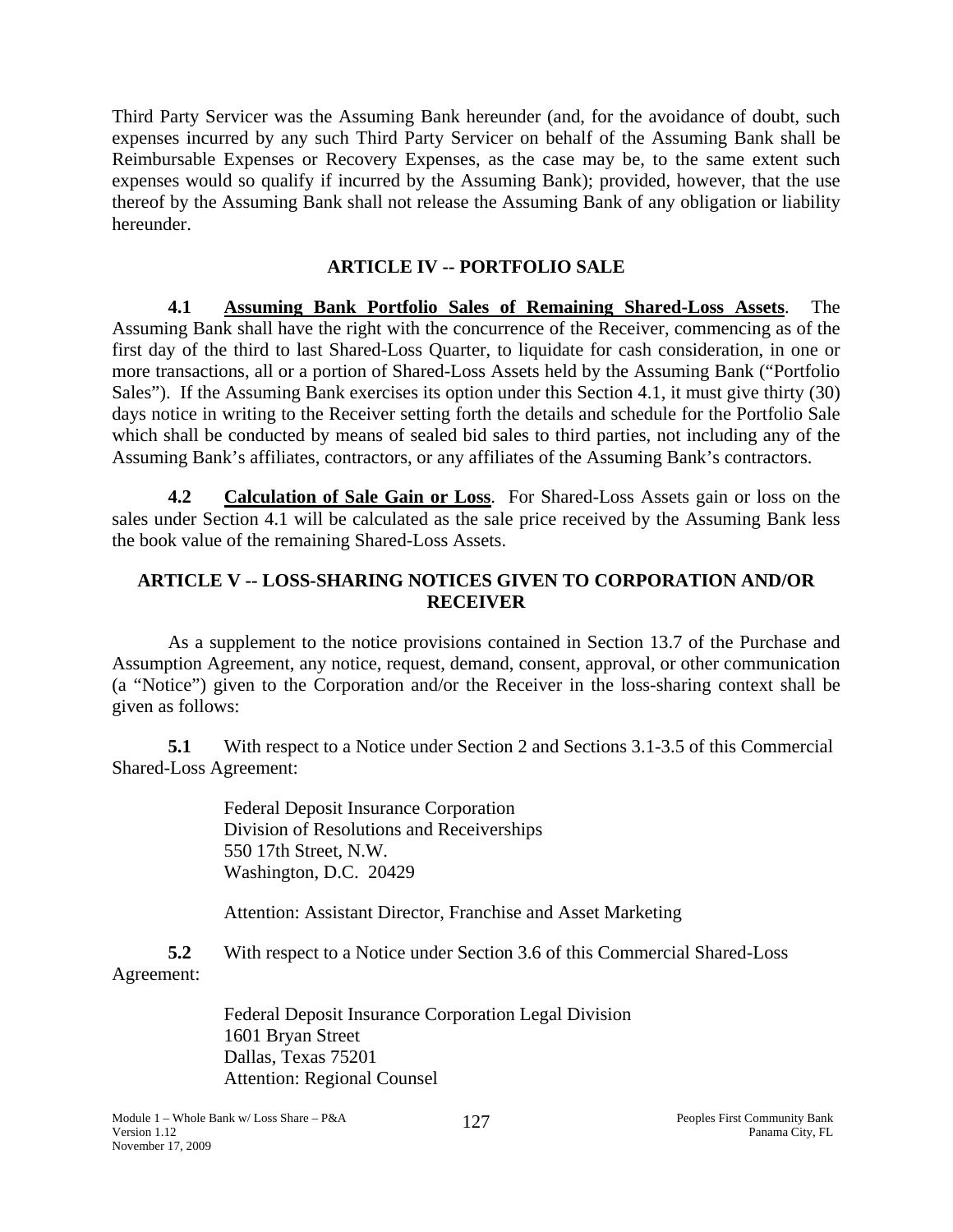with a copy to:

Federal Deposit Insurance Corporation Legal Division 550 17th Street, N.W. Washington, D.C. 20429 Attention: Senior Counsel (Special Issues Group)

# **ARTICLE VI – MISCELLANEOUS**

**6.1 Expenses**. Except as otherwise expressly provided herein, all costs and expenses incurred by a party hereto in connection with this Commercial Shared-Loss Agreement shall be borne by such party whether or not the transactions contemplated herein shall be consummated.

**6.2** Successors and Assigns; Specific Performance. All terms and provisions of this Commercial Shared-Loss Agreement shall be binding upon and shall inure to the benefit of the parties hereto only; provided, however, that, Receiver may assign or otherwise transfer this Commercial Shared-Loss Agreement (in whole or in part) to the Federal Deposit Insurance Corporation in its corporate capacity without the consent of Assuming Bank. Notwithstanding anything to the contrary contained in this Commercial Shared-Loss Agreement, except as is expressly permitted in this Section 6.2, Assuming Bank may not assign or otherwise transfer this Commercial Shared-Loss Agreement (in whole or in part) without the prior written consent of the Receiver, which consent may be granted or withheld by the Receiver in its sole discretion, and any attempted assignment or transfer in violation of this provision shall be void *ab initio.*  For the avoidance of doubt, a merger or consolidation of the Assuming Bank with and into another financial institution, the sale of all or substantially all of the assets of the Assuming Bank to another financial institution constitutes the transfer of this Commercial Shared-Loss Agreement which requires the consent of the Receive; and for a period of thirty-six (36) months after Bank Closing, a merger or consolidation shall also include the sale by any individual shareholder, or shareholders acting in concert, of more than 9% of the outstanding shares of the Assuming Bank, or of its holding company, or of any subsidiary holding Shared-Loss Assets, or the sale of shares by the Assuming Bank or its holding company or any subsidiary holding Shared-Loss Assets, in a public or private offering, that increases the number of shares outstanding by more than 9%, constitutes the transfer of thisCommercial Shared-Loss Agreement which requires the consent of the Receiver. However, no Loss shall be recognized as a result of any accounting adjustments that are made due to any such merger, consolidation or sale consented to by the FDIC. The FDIC's consent shall not be required if the aggregate outstanding principal balance of Shared-Loss Assets is less than twenty percent (20%) of the initial aggregate balance of Shared-Loss Assets.

**6.3 Governing Law**. This Commercial Shared-Loss Agreement shall be construed in accordance with federal law, or, if there is no applicable federal law, the laws of the State of New York, without regard to any rule of conflict of law that would result in the application of the substantive law of any jurisdiction other than the State of New York.

**6.4 WAIVER OF JURY TRIAL**. EACH PARTY HERETO HEREBY IRREVOCABLY AND UNCONDITIONALLY WAIVES ALL RIGHT TO TRIAL BY JURY IN OR TO HAVE A JURY PARTICIPATE IN RESOLVING ANY DISPUTE, ACTION,